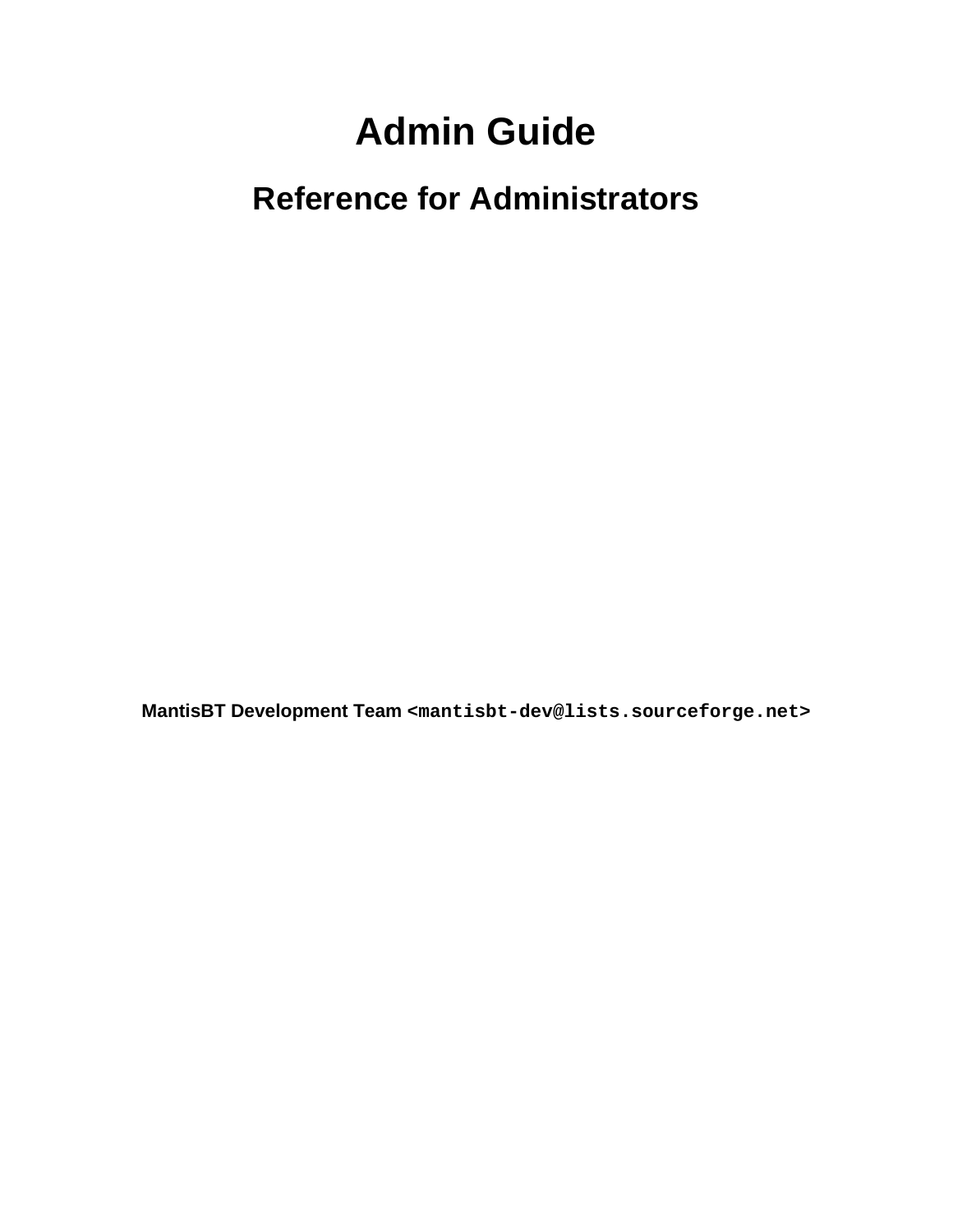## **Admin Guide: Reference for Administrators**

by MantisBT Development Team

#### **Abstract**

This book is targeted at MantisBT administrators, and documents the installation, upgrade, configuration, customization and administration tasks required to operate the software.

Copyright © 2016 MantisBT team. This material may only be distributed subject to the terms and conditions set forth in the GNU Free Documentation License (GFDL), V1.2 or later (the latest version is presently available at [http://www.gnu.org/licenses/fdl.txt\)](http://www.gnu.org/licenses/fdl.txt).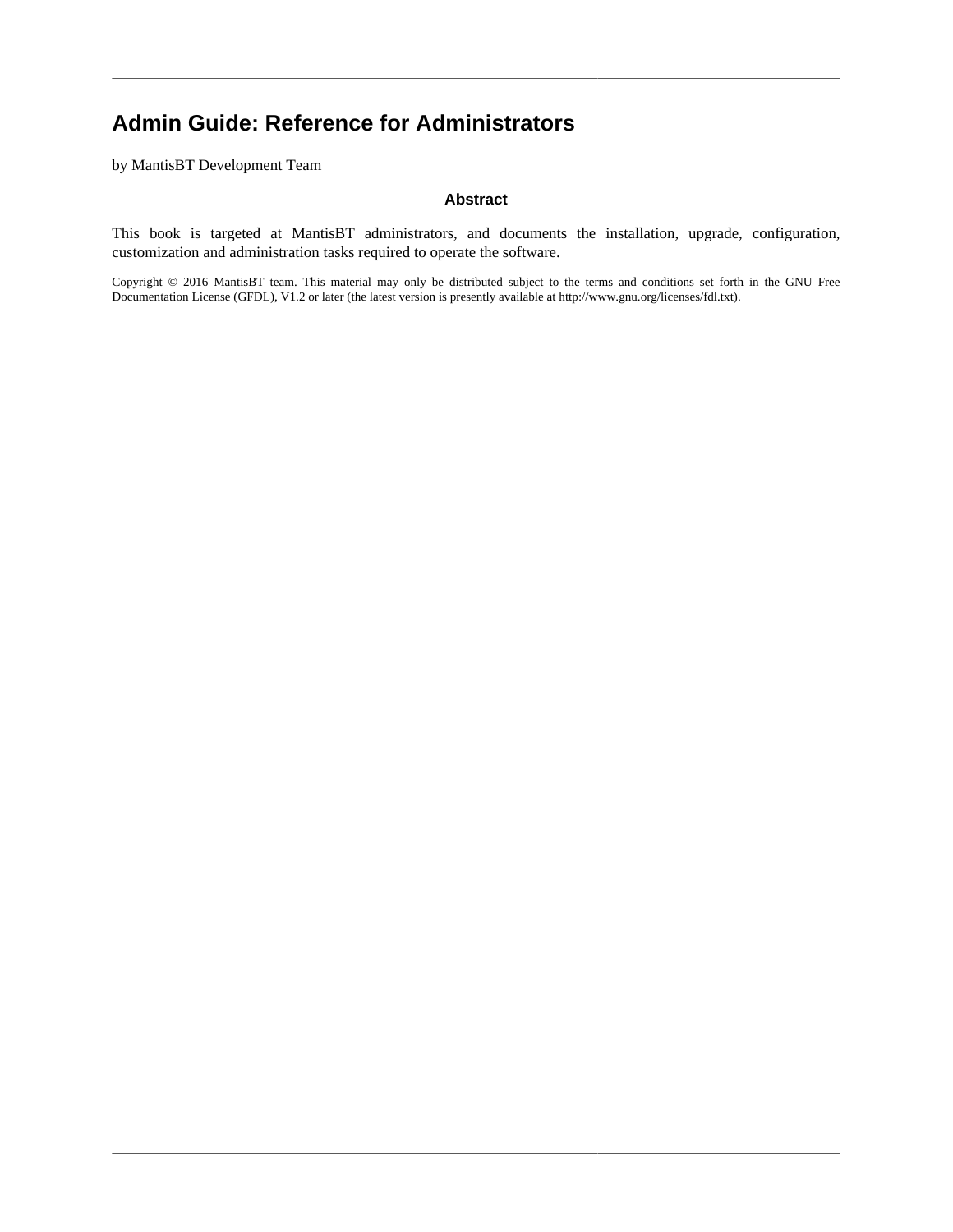# **Table of Contents**

| 14  |
|-----|
|     |
| 15  |
|     |
|     |
|     |
|     |
|     |
| 16  |
|     |
| 17  |
|     |
|     |
| -19 |
|     |
| 19  |
| 20  |
| 20  |
| 21  |
| 23  |
| 23  |
| 23  |
| 23  |
| 24  |
|     |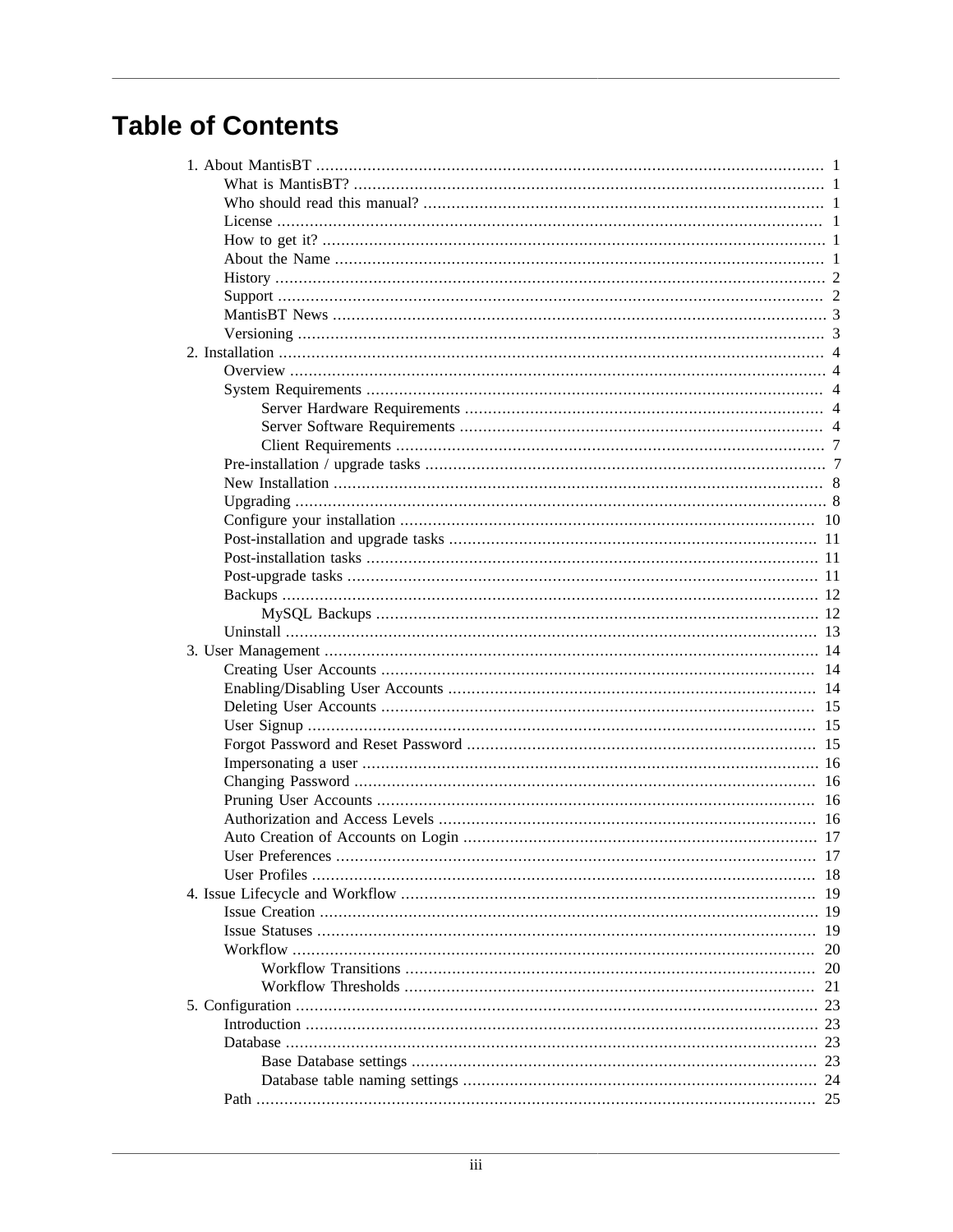|     | 26 |
|-----|----|
|     |    |
|     |    |
|     |    |
|     |    |
|     |    |
|     |    |
|     |    |
|     |    |
|     |    |
|     |    |
|     |    |
|     |    |
|     |    |
|     |    |
|     |    |
|     |    |
|     |    |
|     |    |
|     |    |
|     |    |
|     |    |
|     |    |
|     |    |
|     |    |
|     |    |
|     |    |
|     |    |
|     |    |
|     |    |
|     |    |
|     |    |
|     |    |
|     |    |
|     |    |
|     |    |
|     |    |
| APL |    |
|     | 66 |
|     |    |
|     | 66 |
|     | 67 |
|     | 67 |
|     | 67 |
|     | 67 |
|     |    |
|     | 68 |
|     |    |
|     |    |
|     | 69 |
|     | 69 |
|     | 70 |
|     |    |
|     |    |

6.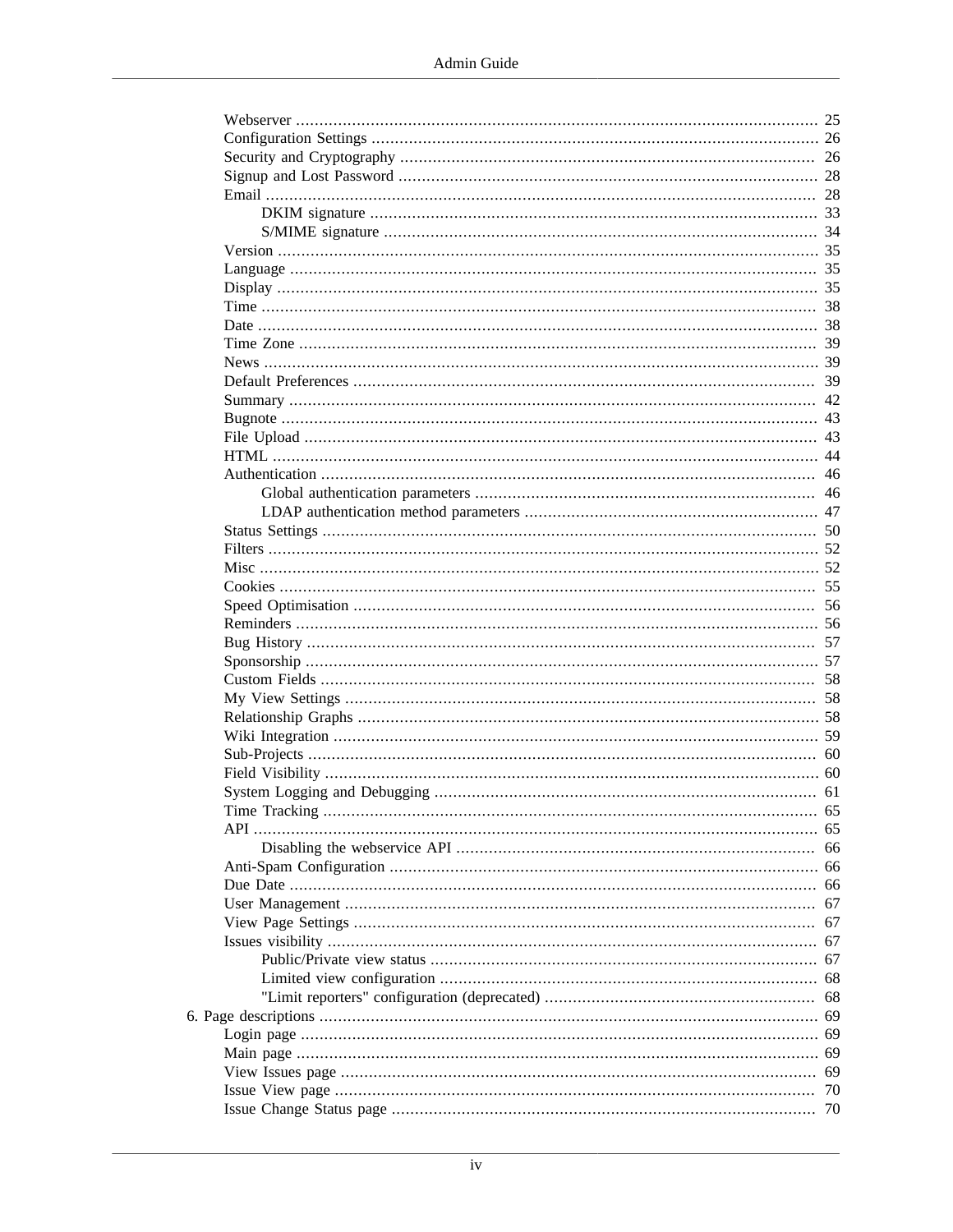| 94 |
|----|
|    |
|    |
|    |
| 96 |
|    |
|    |
|    |
|    |
|    |
|    |
|    |
|    |
|    |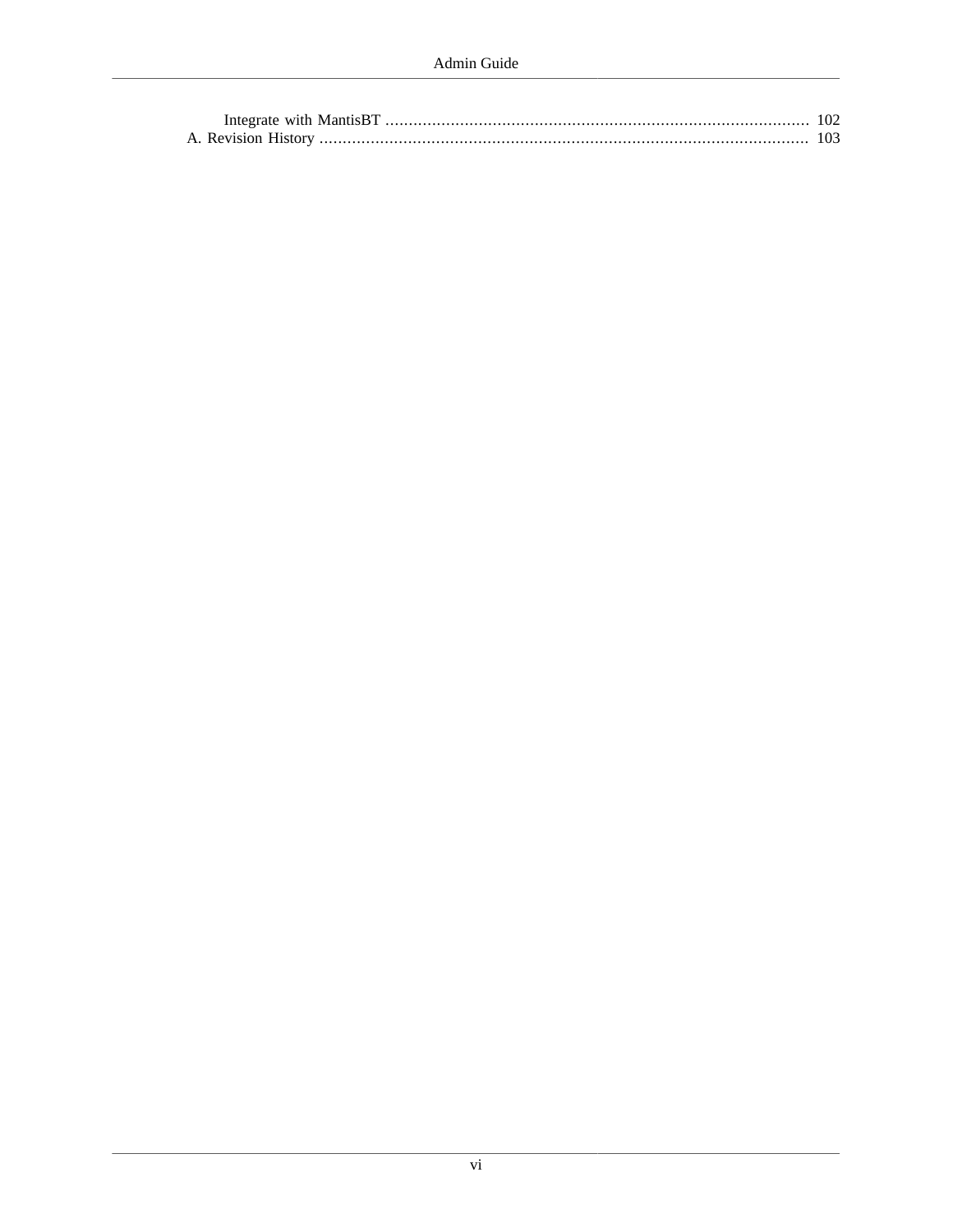# **List of Tables**

|--|--|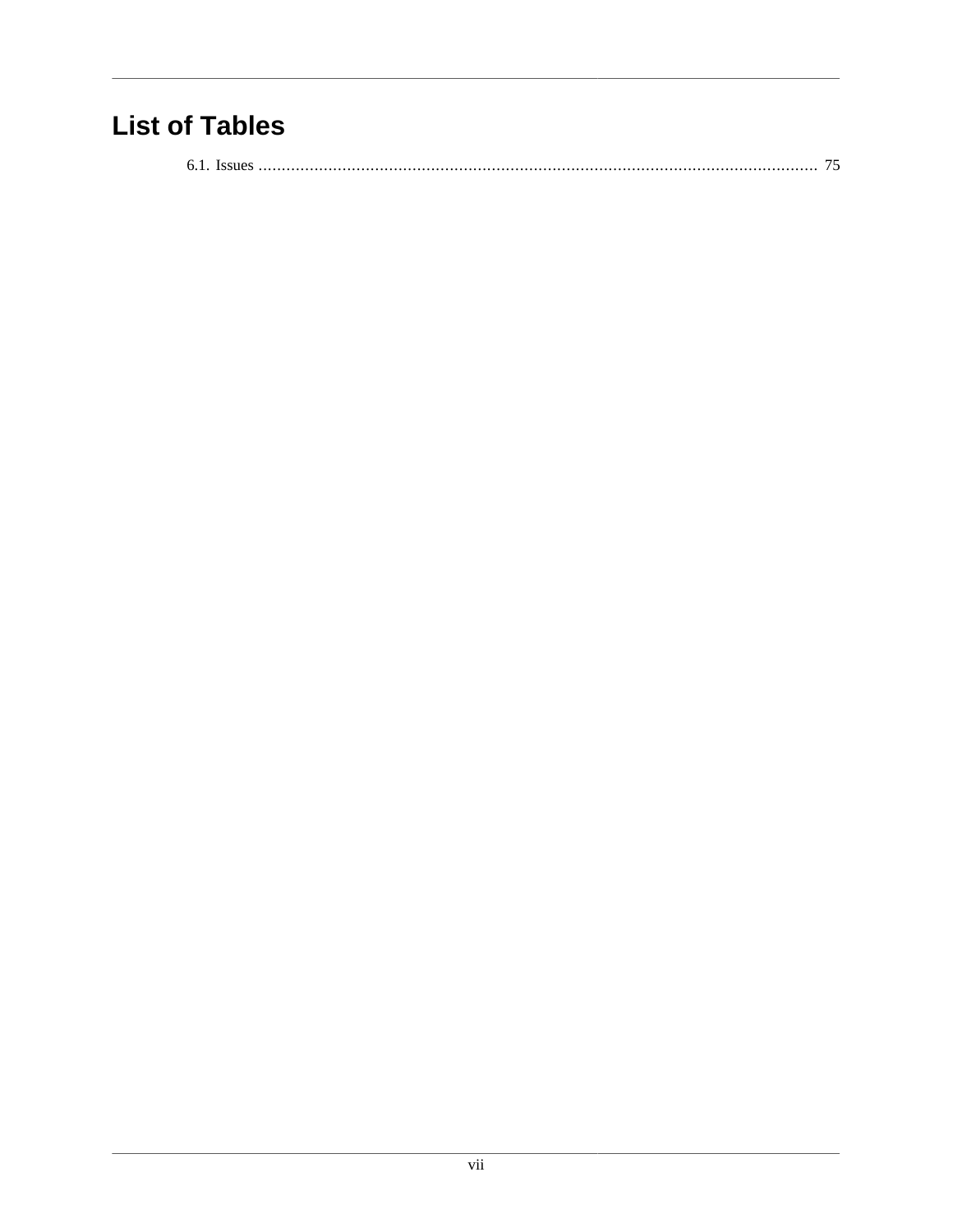# <span id="page-7-0"></span>**Chapter 1. About MantisBT**

# <span id="page-7-1"></span>**What is MantisBT?**

MantisBT is a web based bug tracking system that was first made available to the public in November 2000. Over time it has matured and gained a lot of popularity, and now it has become one of the most popular open source bug/issue tracking systems. MantisBT is developed in PHP, with support to multiple database backends including MySQL, MS SQL and PostgreSQL.

MantisBT, as a PHP script, can run on any operating system that is supported by PHP and has support for one of the DBMSes that are supported. MantisBT is known to run fine on Windows, Linux, macOS and a variety of Unix operating systems.

# <span id="page-7-2"></span>**Who should read this manual?**

This manual is targeted for the person responsible for evaluating, installing and maintaining MantisBT in a company. Typically we refer to this person as the MantisBT administrator.

# <span id="page-7-3"></span>**License**

MantisBT is released under the terms of [GNU General Public License \(GPL\) \[https://www.gnu.org/](https://www.gnu.org/copyleft/gpl.html) [copyleft/gpl.html](https://www.gnu.org/copyleft/gpl.html)]. MantisBT is free to use and modify. It is free to redistribute as long as you abide by the distribution terms of the [GPL](https://www.gnu.org/copyleft/gpl.html) [\[https://www.gnu.org/copyleft/gpl.html](https://www.gnu.org/copyleft/gpl.html)].

# <span id="page-7-4"></span>**How to get it?**

MantisBT is available in several Linux distributions including: Debian, Ubuntu, Fedora, Gentoo, Frugalware and others. Hence, if you are running Linux, start by checking if your distribution has a package for MantisBT. If not, or if the package is not up-to-date with the latest MantisBT version, then you may want to download it directly from [here](https://mantisbt.org/download.php) [\[https://mantisbt.org/download.php](https://mantisbt.org/download.php)].

For Windows, macOS and other operating systems, use the link provided above to download MantisBT. The download is compressed in tar.gz or zip format. Both formats can be unpacked using tools like [7-Zip](https://www.7-zip.org/) [\[https://www.7-zip.org/](https://www.7-zip.org/)] (in case of Windows).

Note that at any point in time there are typically two "latest" MantisBT releases that are available for download. The latest production release (stable), and the latest development release which can be an alpha or a release candidate. It is not recommended to use development releases in production specially if it is still in the alpha stage unless the administrator is familiar with PHP and is able to troubleshoot and fix any issues that may arise.

# <span id="page-7-5"></span>**About the Name**

When initially seeking to name this project Ken ran into a problem every programmer encounters. What is a good name? It has to be descriptive, unique, and not too verbose. Additionally having multiple meanings would be a nice touch. Quickly ruled out were php\*Something\* names which, incidentally, although popular, do not seem to be condoned by the PHP Group developers. Drawing inspiration from Open Source projects like Apache, Mozilla, Gnome, and so forth resulted in two eventual choices: Dragonfly and Mantis. Dragonfly was already the name of a webmail package. So the name became Mantis.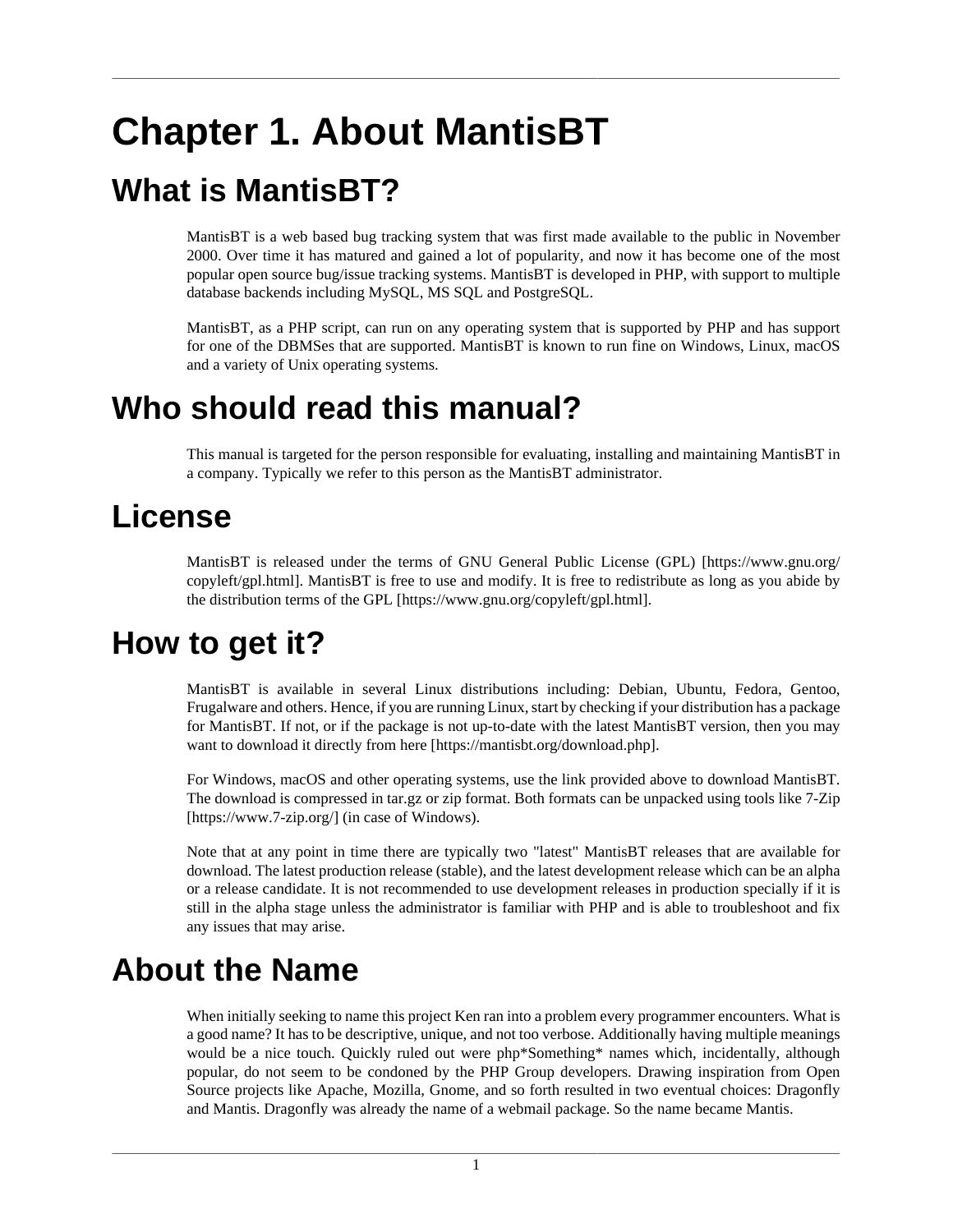Praying Mantis are insects that feed primarily on other insects and bugs. They are extremely desirable in agriculture as they devour insects that feed on crops. They are also extremely elegant looking creatures. So, we have a name that is fairly distinctive and descriptive in multiple ways. The BT suffix stands for "Bug Tracker" and distinguishes this project from general usage of the word Mantis. However, over time the project was typically referred to as Mantis.

# <span id="page-8-0"></span>**History**

Kenzaburo Ito and a friend originally created a bug tracker as an internal tool for their pet project. A search for good, free packages came up with nothing suitable so they wrote their own. After a rewrite and cleanup it was made available to the public via the GNU General Public License (GPL). The GPL was chosen partly because of his belief that development tools should be cheap or free. In 2002, Ken was joined by Jeroen Latour, Victor Boctor and Julian Fitzell to be the administrators and the core development team of MantisBT. This marks a new era in MantisBT lifetime where it is now a team project.

# <span id="page-8-1"></span>**Support**

There are plenty of resources to help answer support queries. Following are the main ones:

- [Forums \[https://mantisbt.org/forums/](https://mantisbt.org/forums/)] The forums are one of the most popular destinations for getting MantisBT support. Start off by searching the forums for your questions, if not found, then go ahead and submit a question.
- [Mailing lists](http://www.mantisbt.org/mailinglists.php) [<http://www.mantisbt.org/mailinglists.php>] Several lists are available, each of them with its own, specific purpose. Note that posting messages is restricted to subscribers so you will have to register before you can send messages; however, there are public archives available if you're only interested in reading.
- [Gitter](https://gitter.im/mantisbt/mantisbt) [<https://gitter.im/mantisbt/mantisbt>] is a browser-based, on-line chat that has mainly replaced the team's use of IRC. In the main chat room, you can have a live discussion with the developers and other MantisBT users. Gitter supports all modern browsers and also offers Android and iOS-based clients, as well as an [IRC bridge](https://irc.gitter.im/) [\[https://irc.gitter.im/\]](https://irc.gitter.im/).
- [IRC](http://www.mantisbt.org/irc.php) [<http://www.mantisbt.org/irc.php>] The IRC channel not very active anymore, as the developers have moved on to using Gitter for live discussions; nevertheless, the channel is still open. There are many free IRC clients: XChat (for Linux), [HexChat](http://hexchat.github.io/) [[http://hexchat.github.io/\]](http://hexchat.github.io/), [IceChat \[http://](http://www.icechat.net/) [www.icechat.net/\]](http://www.icechat.net/) amongst others. You can also use [Web Chat](http://webchat.freenode.net/) [<http://webchat.freenode.net/>] to connect to IRC via your web browser, which may also be useful when you're behind a firewall that blocks the IRC port. The IRC channel logs are archived and made [available on the MantisBT web site \[http://](http://www.mantisbt.org/irclogs.php) [www.mantisbt.org/irclogs.php\]](http://www.mantisbt.org/irclogs.php).
- [Wiki](https://mantisbt.org/wiki/doku.php/mantisbt:start) [[https://mantisbt.org/wiki/doku.php/mantisbt:start\]](https://mantisbt.org/wiki/doku.php/mantisbt:start) The MantisBT Wiki has information related to "How To (recipes)", FAQ, feature requirements, plugins etc.
- Search A good way for locating an answer to your question or finding more information about a topic is to search across all MantisBT website and the Internet via your favorite search engine, e.g. [Google](https://www.google.com) [\[https://www.google.com](https://www.google.com)] or [Bing](https://www.bing.com) [\[https://www.bing.com\]](https://www.bing.com).

### **Note**

Support questions should not be sent directly to MantisBT developers or through the MantisBT website's contact pages.

Also, our [bug tracker](https://mantisbt.org/bugs/) [<https://mantisbt.org/bugs/>] is reserved for reporting issues with the software, and *must not be used for support requests*.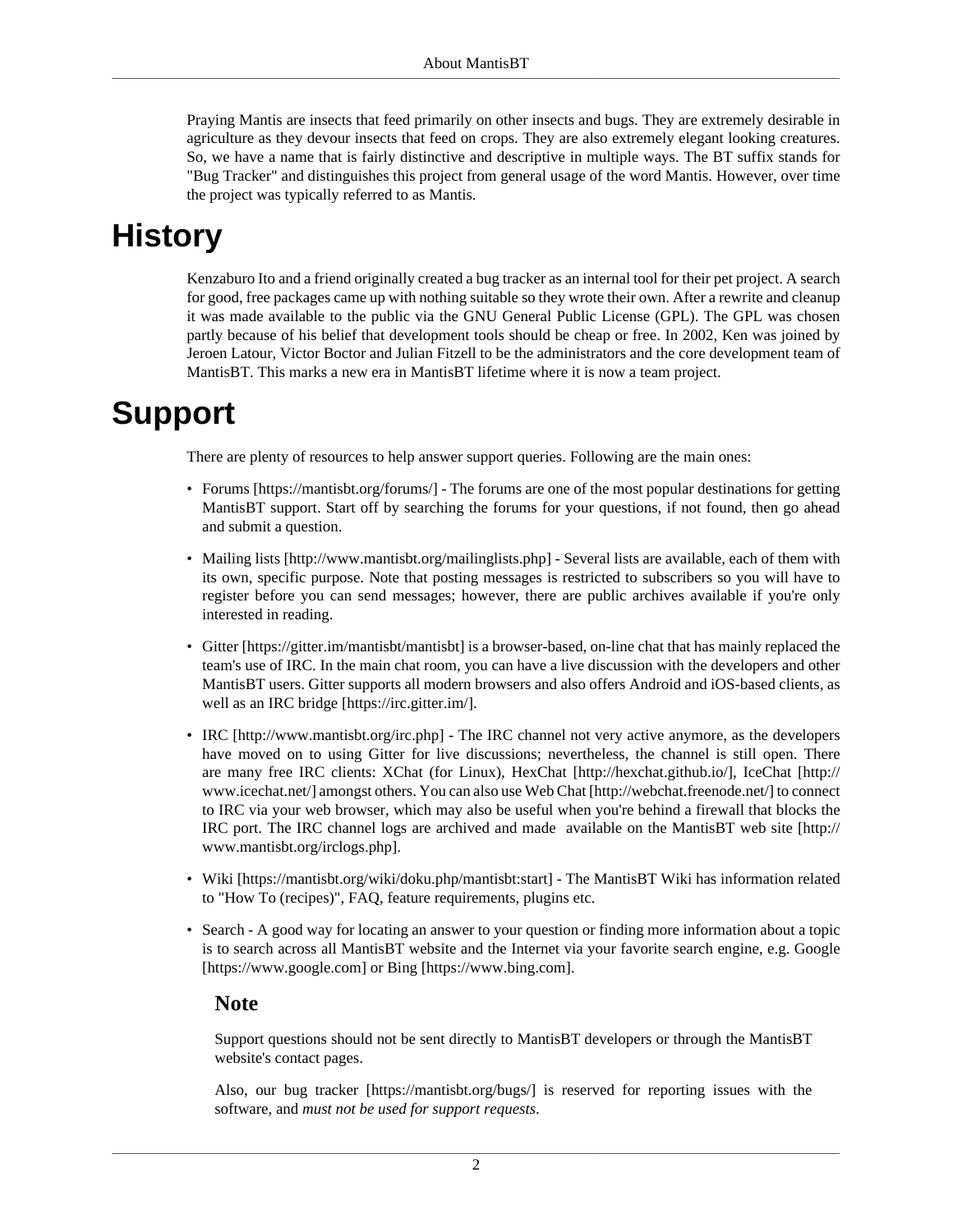# <span id="page-9-0"></span>**MantisBT News**

There are several ways to keep up to date with MantisBT news. These include:

- We send release announcements and important updates to users registered on our [official bugtracker](https://mantisbt.org/bugs) [\[https://mantisbt.org/bugs](https://mantisbt.org/bugs)]. To get onto our mailing list, users will have to signup there and verify their email address. This same account can also be used to report, monitor, and comment on issues relating to MantisBT.
- [MantisBT Blog](https://mantisbt.org/blog/) [\[https://mantisbt.org/blog/\]](https://mantisbt.org/blog/) is used to communicate announcements about new releases, topics relating to MantisBT, etc. Users are encouraged to subscribe to the RSS feed to know when new posts are posted there.
- [Twitter](https://twitter.com/mantisbt) [[https://twitter.com/mantisbt\]](https://twitter.com/mantisbt) is used to notify users about up-to-date details about what is happening with MantisBT development. Twitter users are encouraged to follow "@mantisbt".

# <span id="page-9-1"></span>**Versioning**

Our release numbering convention follows the guidelines of [Semantic Versioning](https://semver.org/) [<https://semver.org/>]. Given a version number *Major.Minor.Patch* and an optional *Suffix* (eg. 1.3.0-rc.1):

- Major Indicates a very large change in the core package. Rewrites or major milestones. API changes which are not backwards-compatible.
- Minor Introduction of new features or significant changes in functionality, in a backwards-compatible manner.
- Patch Bug fixes, maintenance and security releases.
- Suffix Optional, indicates a development release.
	- a*N* or alpha.*N* for alpha releases,
	- b*N* or beta.*N* for beta releases, or

• rc*N* or rc*.N* for release candidates.

Absence of suffix indicates a stable release.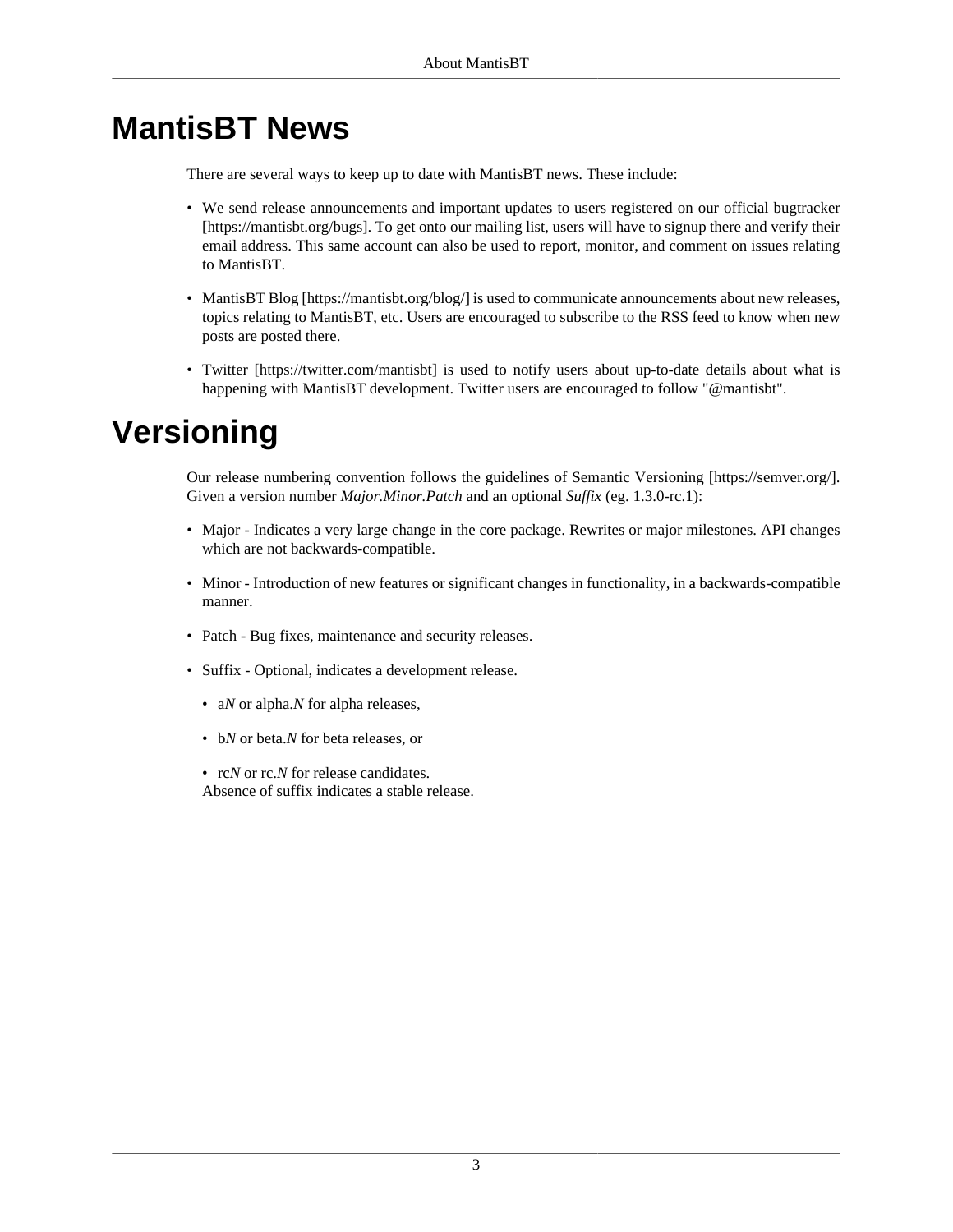# <span id="page-10-0"></span>**Chapter 2. Installation**

This chapter explains how to install or upgrade MantisBT.

# <span id="page-10-1"></span>**Overview**

The table below contains a high-level overview of the processes. Refer to the corresponding sections for details.

| <b>New Installation</b>                             | <b>Upgrade</b>                                                                                                      |
|-----------------------------------------------------|---------------------------------------------------------------------------------------------------------------------|
| 1. the section called "System Requirements"         | 1. the section called "Pre-installation / upgrade                                                                   |
| 2. the section called "Pre-installation / upgrade"  | tasks"                                                                                                              |
| tasks"                                              | 2. the section called "Backups"                                                                                     |
| 3. the section called "New Installation"            | 3. Put the site down for maintenance                                                                                |
| 4. the section called "Configure your installation" | 4. the section called "Upgrading"                                                                                   |
| tasks"                                              | 5. the section called "Post-installation and upgrade 5. the section called "Post-installation and upgrade<br>tasks" |
| 6. the section called "Post-installation tasks"     | 6. the section called "Post-upgrade tasks"                                                                          |

# <span id="page-10-2"></span>**System Requirements**

## <span id="page-10-3"></span>**Server Hardware Requirements**

MantisBT has modest hardware requirements. It requires a computer that is able to run the server software (see [the section called "Server Software Requirements"](#page-10-4)).

• Server type

The server can be a shared public web server or a dedicated co-located box.

• CPU and Memory

As for any web application, you should size your server based on the traffic on the site.

• Disk

The application code is less than 50 MiB.

The amount of disk space required for the database will vary depending on the RDBMS and the volume of data, the main driving factor being the expected number and size of attachments.

## <span id="page-10-4"></span>**Server Software Requirements**

All of the required software is free for commercial and non-commercial use (open source). Please refer to the table in [the section called "Versions compatibility table"](#page-12-0) for minimum and recommended versions.

• Operating System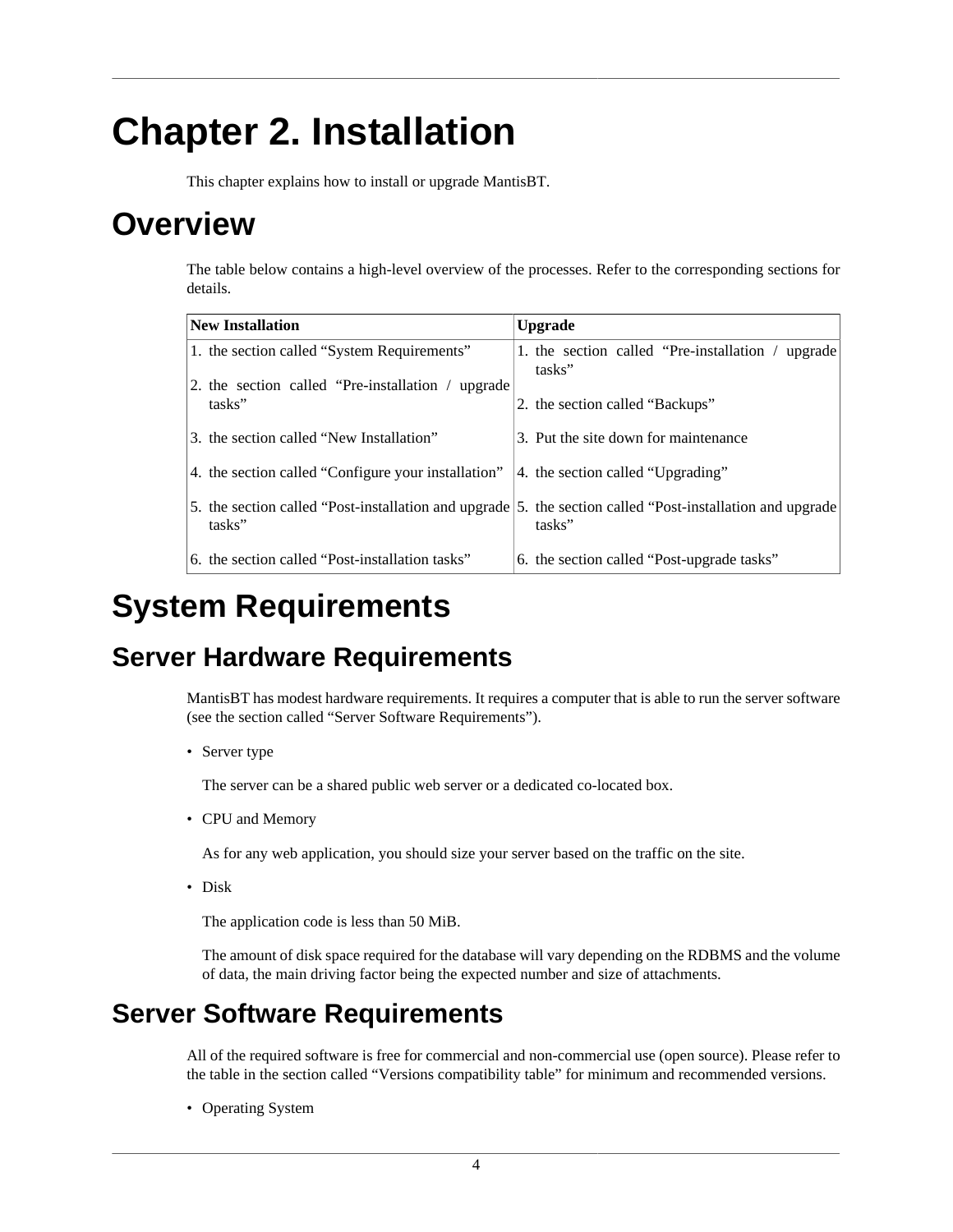MantisBT runs on Windows, macOS, Linux, Solaris, the BSDs, and just about anything that supports the required server software.

• Web Server

MantisBT is mainly tested with [Microsoft IIS](https://docs.microsoft.com/en-us/iis) [<https://docs.microsoft.com/en-us/iis>] and [Apache](https://www.apache.org/) [\[https://www.apache.org/\]](https://www.apache.org/). However, it is expected to work with any recent web server software.

File Extensions: MantisBT uses only *.php* files. If your webserver is configured for other extensions (e.g. .PHP3, .PHTML) then you will have to request the administrator to add support for .PHP files. This should be a trivial modification. Further details can be found in the [PHP documentation](https://www.php.net/manual/en/install.php) [\[https://](https://www.php.net/manual/en/install.php) [www.php.net/manual/en/install.php](https://www.php.net/manual/en/install.php)]

• [PHP](https://www.php.net/) [\[https://www.php.net/\]](https://www.php.net/)

The web server must support PHP. It can be installed as CGI or any other integration technology.

• PHP extensions

MantisBT is designed to work in as many environments as possible. Hence the required extensions are minimal and many of them are optional affecting only one feature.

| Mandatory extensions | • The extension for the RDBMS being used (mysqli, pgsql, oci8,<br>sqlsrv)                                                                                                         |
|----------------------|-----------------------------------------------------------------------------------------------------------------------------------------------------------------------------------|
|                      | • <i>mbstring</i> - Required for Unicode (UTF-8) support.                                                                                                                         |
|                      | · date, hash, json, pcre, Reflection, session - Required to run<br>MantisBT in general.                                                                                           |
| Optional extensions  | • <i>Curl</i> - required for the Twitter integration feature                                                                                                                      |
|                      | • <i>GD</i> - required for the captcha feature                                                                                                                                    |
|                      | • <i>Fileinfo</i> - required for file attachments and most of the plugins                                                                                                         |
|                      | Without this extension, file attachment previews and downloads do<br>not work as MantisBT won't be able to send the Content-Type header<br>to a browser requesting an attachment. |
|                      | • <i>LDAP</i> - required for LDAP or Active Directory authentication (see<br>the section called "LDAP and Microsoft Active Directory").                                           |

• *zlib* - required to enable output compression (see [the section called](#page-62-0) ["Speed Optimisation"](#page-62-0)).

### **Note**

You can check which PHP modules are installed by running  $php -m$  on the command line, or by using the php\_info() function in a PHP script.

• Database

MantisBT requires a database to store its data. The supported RDBMS are:

• MySQL (or one of its forks, e.g. MariaDB)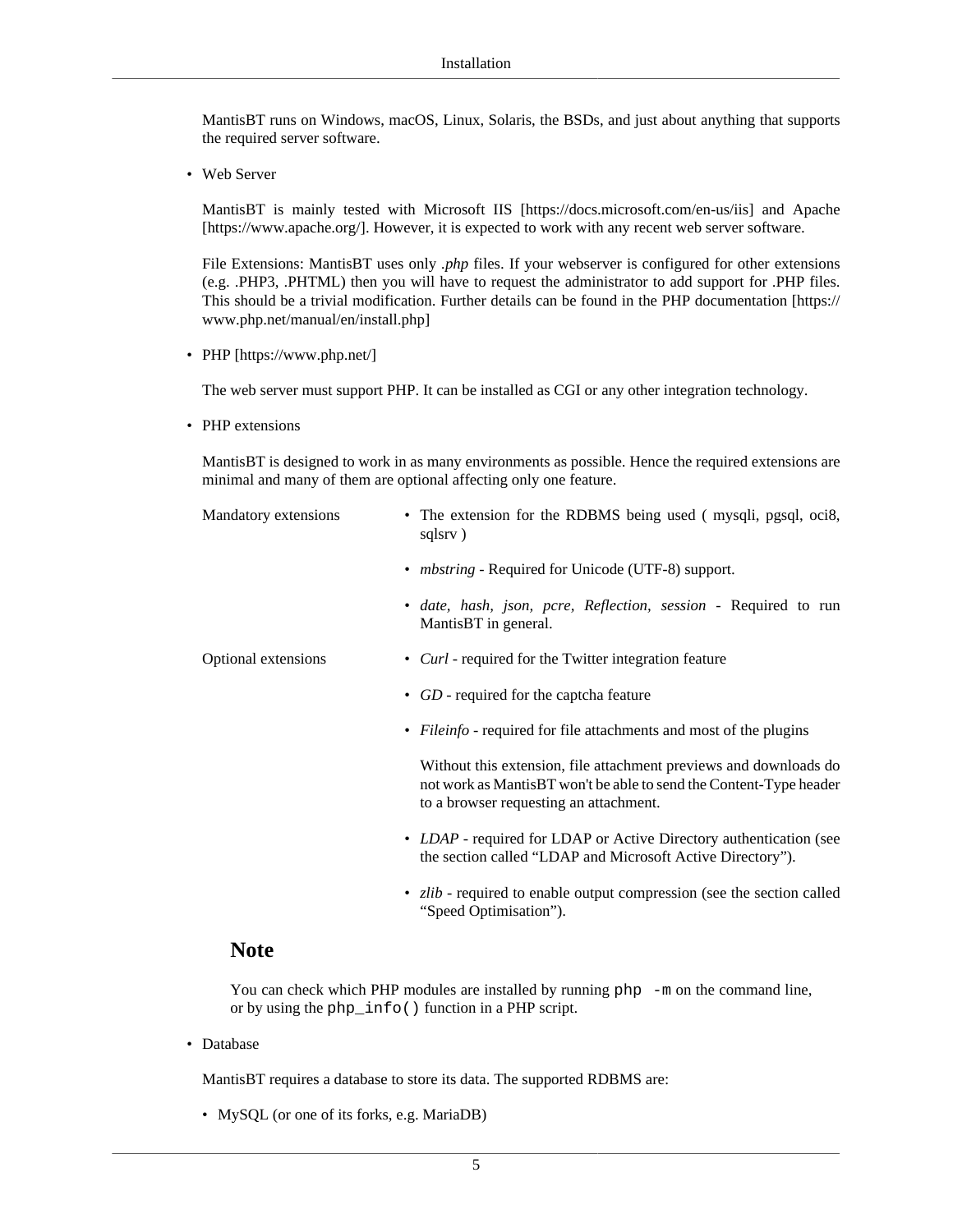• PostgreSQL

Experimental support is also available for

- Microsoft SQL Server
- Oracle

Experimental support means that manual intervention by a skilled Database Administrator may be required to complete the installation, and/or that there may be known issues or limitations when using the software. Please refer to our [Issue tracker](https://mantisbt.org/bugs/) [<https://mantisbt.org/bugs/>], filtering on categories *db mssql* and *db oracle* to find out more about those.

#### **Note**

Please note that the MantisBT development team mainly works with MySQL, so testing for other drivers is not as extensive as we mainly rely on community contributions to improve support and fix issues with other RDBMS.

We therefore recommend MySQL to store your database.

## <span id="page-12-0"></span>**Versions compatibility table**

| Category     | Package       | <b>Minimum Version Recommended</b> |                    | <b>Comments</b>                                            |
|--------------|---------------|------------------------------------|--------------------|------------------------------------------------------------|
|              | <b>MySQL</b>  | 5.5.35                             | 5.6 or later       | PHP<br>extension:<br>mysqli                                |
|              | MariaDB       | 5.5.35                             | 10.x or later      | PHP<br>extension:<br>mysqli                                |
| <b>RDBMS</b> | PostgreSQL    | 9.2                                | 9.2 or later       | PHP<br>extension:<br>pgsql                                 |
|              | MS SQL Server | 2012                               | 2012 or later      | PHP<br>extension:<br>sqlsrv                                |
|              | Oracle        | 11gR2                              | 11gR2 or later     | <b>PHP</b><br>extension:<br>oci <sub>8</sub>               |
| <b>PHP</b>   | <b>PHP</b>    | 7.0                                | 7.2 or later       | See above for PHP<br>extensions                            |
|              | Apache        | 2.2.x                              | 2.4.x              |                                                            |
| Web Server   | lighttpd      | 1.4.x                              | 1.4.x              |                                                            |
|              | nginx         | 1.10.x                             | $1.16$ .x or later |                                                            |
|              | <b>IIS</b>    | 7.5                                | 8.0                | Windows<br>Server<br>2008 R2 SP1<br><sub>or</sub><br>later |

Our minimum requirements are generally based on availability of support for the underlying software by their respective vendors. In some cases, we do require a specific version because we rely on a feature that is not available in older releases.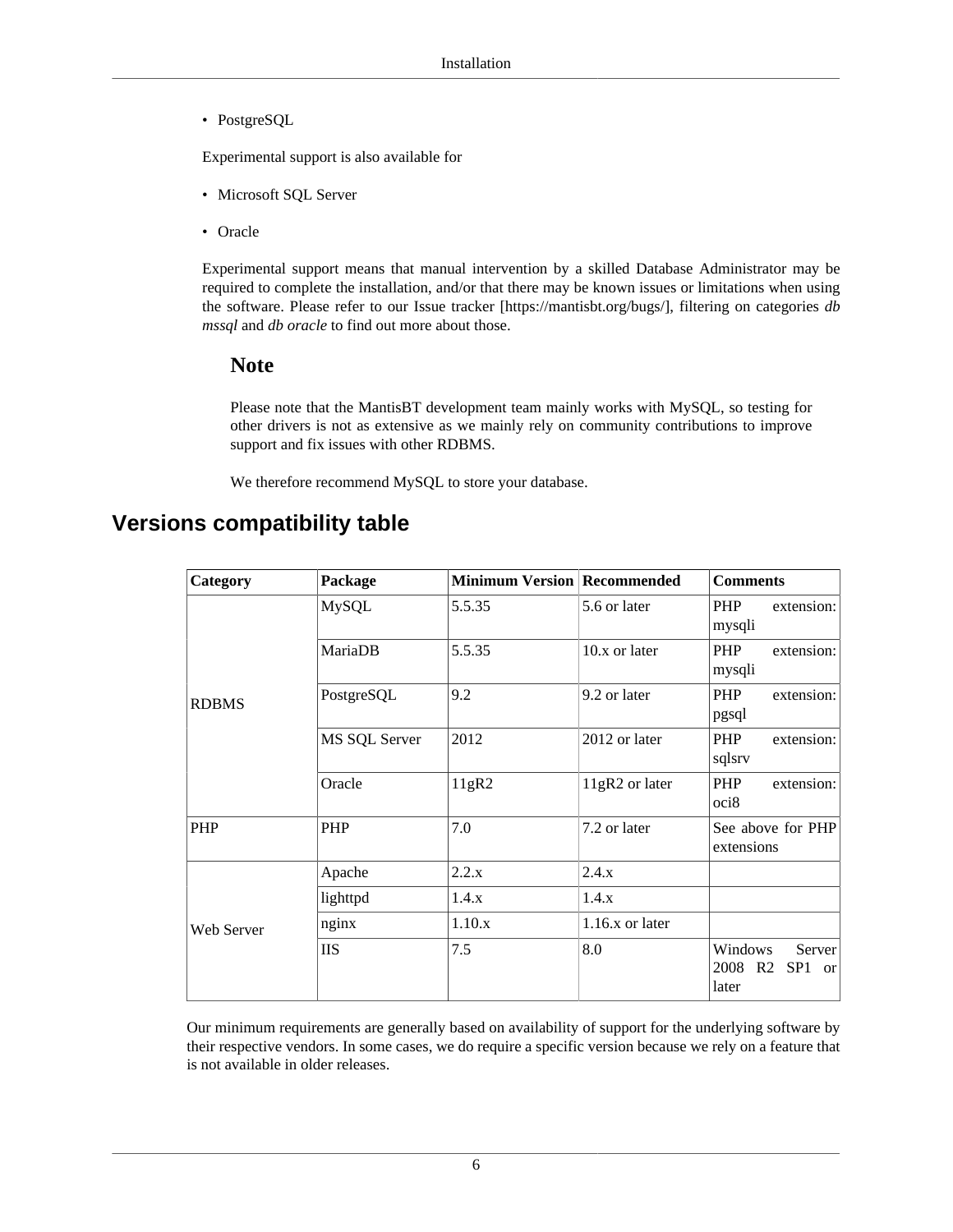### **Warning**

Running MantisBT with versions of the software components lower than the minimum requirements listed above is not supported.

## <span id="page-13-0"></span>**Client Requirements**

MantisBT should run on all recent browsers in the market, including but not limited to:

- Firefox
- Edge
- Chrome
- Safari
- Opera

**Note**

Support for *Internet Explorer 11* ended with release 2.22.0.

# <span id="page-13-1"></span>**Pre-installation / upgrade tasks**

These tasks cover the download and deployment of MantisBT, and should be performed prior to any new installation or upgrade.

- 1. Download MantisBT (see [the section called "How to get it?"\)](#page-7-4)
- 2. Transfer the downloaded file to your webserver

This can be done using whatever method you like best (ftp, scp, etc). You will need to telnet/ssh into the server machine for the next steps.

3. Extract the release

It is highly recommended to maintain a separate directory for each release. This not only avoids mismatch between versions, (files may have been added or removed) but also provides an easy path to downgrade your installation, should you need to.

The usual command is (1 step): tar -xzf filename.tar.gz

OR (2 steps):

gunzip filename.tar.gz tar -xf filename.tar

Other file archiving tools such as [7-Zip](https://www.7-zip.org/) [\[https://www.7-zip.org/](https://www.7-zip.org/)] should also be able to handle decompression of the archive.

The extraction process should create a new directory like *mantisbt-1.3.x*

4. Rename the directory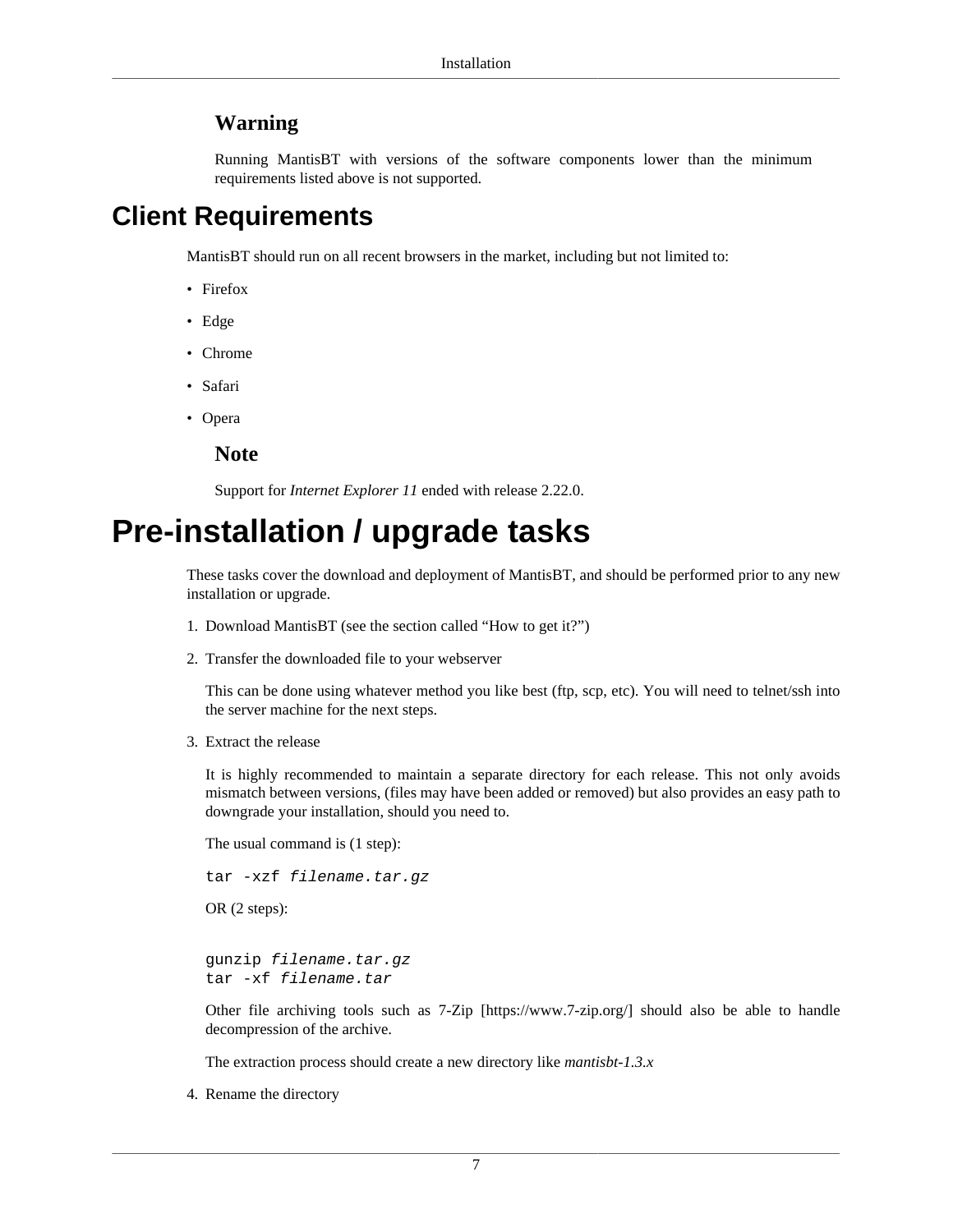For new installations, you may want to rename the directory just created to something simpler, e.g. *mantisbt*

```
mv mantisbt-1.3.x mantisbt
```
# <span id="page-14-0"></span>**New Installation**

This chapter explains how to perform a new installation of MantisBT.

Start by checking [the section called "System Requirements"](#page-10-2) and installing the appropriate version of required software.

Once that is done, execute the installation script. From your web browser, access

https://yoursite/mantisbt/admin/install.php

The installation procedure will go through the following steps:

- 1. The script checks basic parameters for the web server
- 2. Provide required information for the installation
	- database type
	- database server hostname
	- user and password

Required privileges: SELECT, INSERT, UPDATE, and DELETE

• high-privileged database account

Additional privileges required: INDEX, CREATE, ALTER, and DROP

If this account is not specified, the database user will be used.

- 3. Click the *Install/Upgrade Database* button
- 4. The script creates the database and tables.

The default Administrator user account is created at this stage, to allow the initial login and setup of MantisBT.

5. The script attempts to write a basic config\_inc.php file to define the database connection parameters.

This operation may fail if the web server's user account does not have write permissions to the directory (which is recommended for obvious security reasons). In this case, you will have to manually create the file and copy/paste the contents from the page.

6. The script perform post installation checks on the system.

Review and correct any errors.

# <span id="page-14-1"></span>**Upgrading**

This chapter explains how to upgrade an existing MantisBT installation.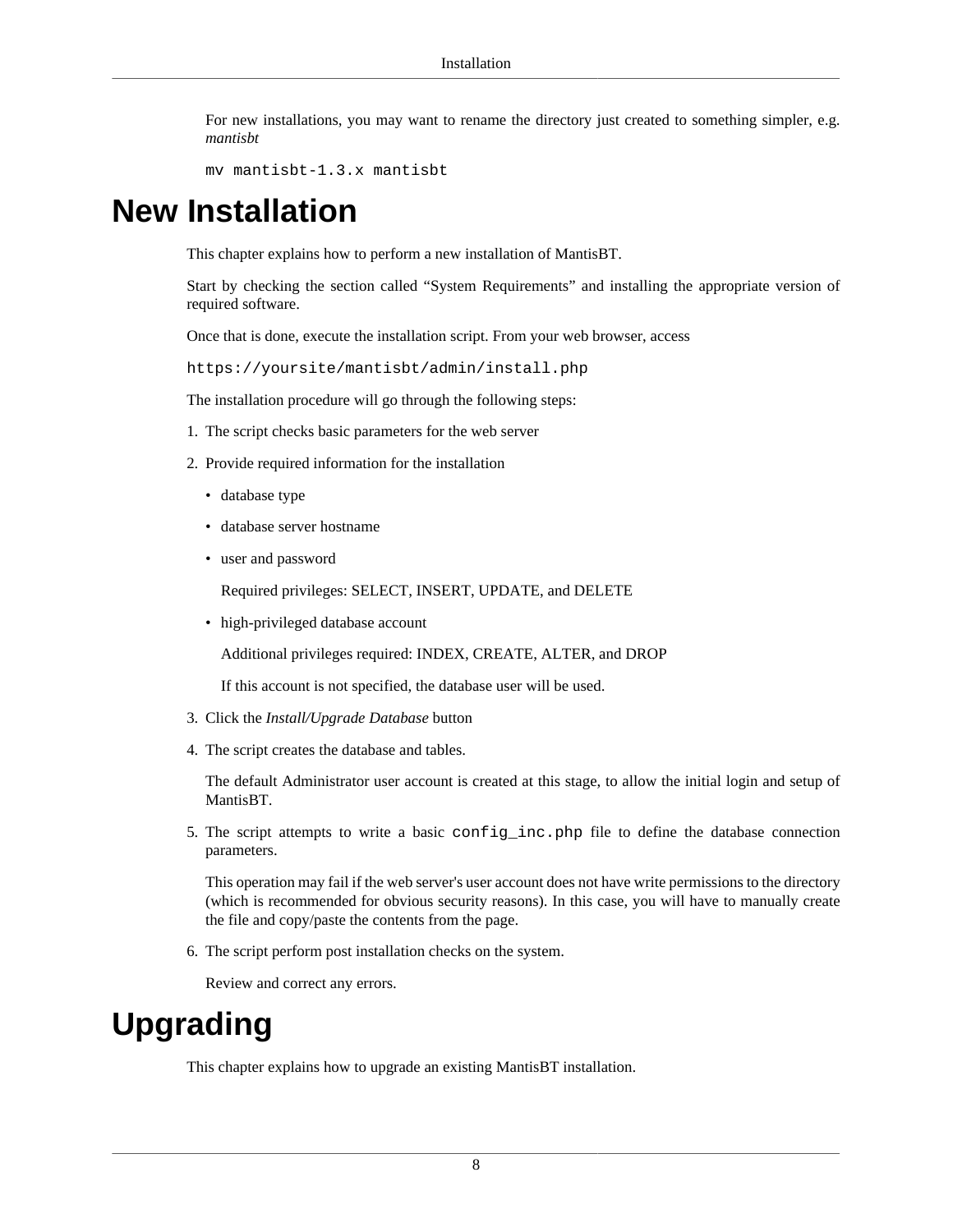Start by Performing the steps described in [the section called "Pre-installation / upgrade tasks"](#page-13-1) above.

1. Put the site down for maintenance

cp mantis\_offline.php.sample mantis\_offline.php

This will prevent users from using the system while the upgrade is in progress.

2. Always *Backup your code, data and config files* before upgrading !

This includes your Mantis directory, your attachments, and your database. Refer to [the section called](#page-18-0) ["Backups"](#page-18-0) for details.

3. Copy the configuration files

To preserve your system settings, you should copy the files listed below to subdirectory config of the new installation.

- config\_inc.php,
- custom\_strings\_inc.php,
- custom\_constants\_inc.php and
- custom\_functions\_inc.php.

#### **Note**

The above list is not exhaustive. You might also have to copy other custom files specific to your installation such as logo, favicon, css, etc.

4. Copy third party plugins

To maintain system functionality, you should copy any additional plugins in the plugins subdirectory.

For example on Unix, you could use the following command; it will copy all installed plugins (in local subdirectories or symlinked), excluding bundled ones.

cd /path/to/mantisbt-OLD/plugins

```
find -maxdepth 1 ! -path . -type d -o -type 1 |
    grep -Pv "(Gravatar|MantisCoreFormatting|MantisGraph|XmlImportExport)" |
    xargs -Idirs cp -r dirs /path/to/mantisbt-NEW/plugins
```
#### **Warning**

Make sure that you *do not overwrite any of the bundled plugins* as per the list below, with an older version.

- Avatars via Gravatar (Gravatar)
- MantisBT Formatting (MantisCoreFormatting)
- Mantis Graphs (MantisGraph)
- Import/Export issues (XmlImportExport)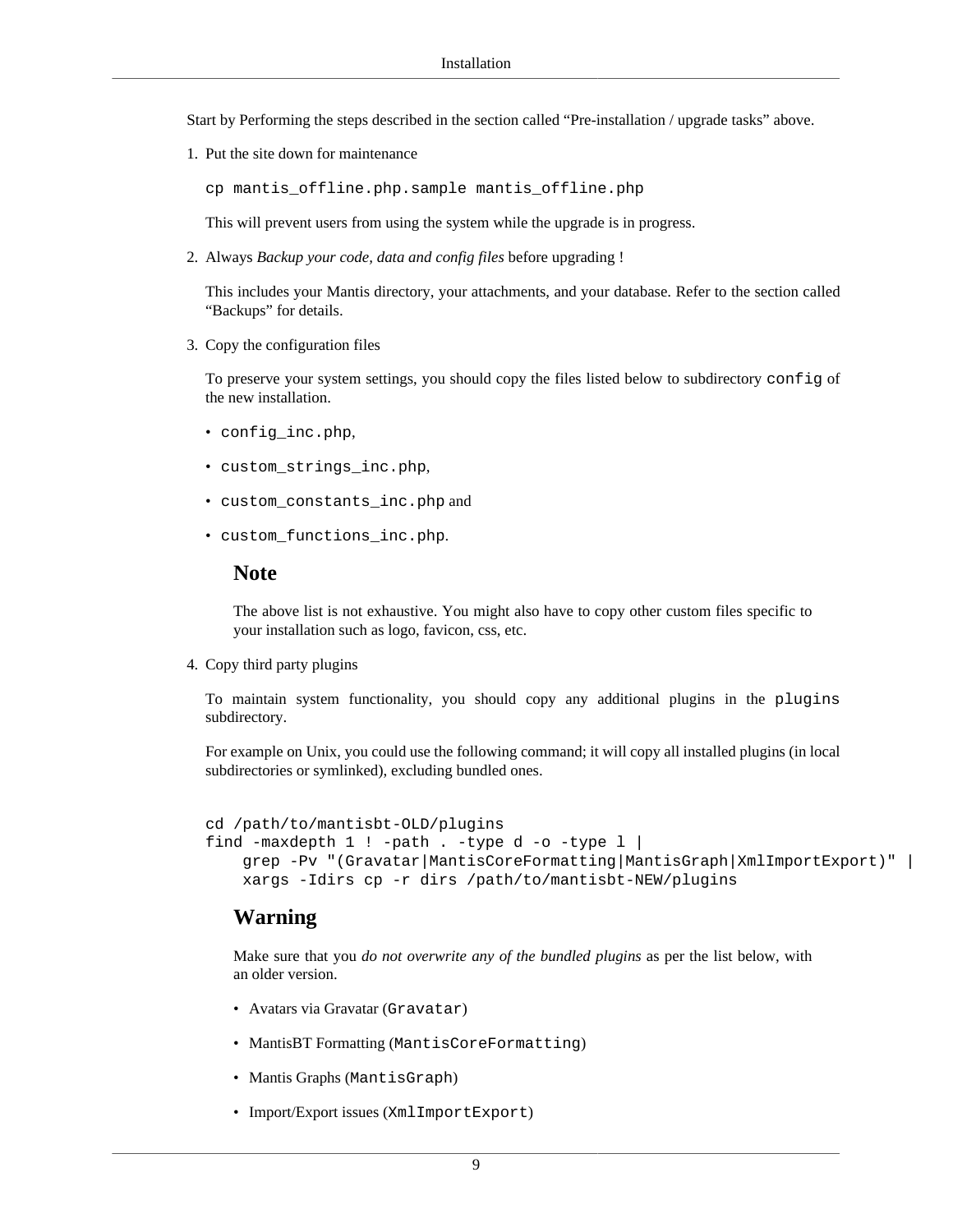5. Execute the upgrade script. From your web browser, access

https://yoursite/mantisbt-NEW/admin/install.php

where *mantisbt-NEW* is the name of the directory where the new release was extracted

- 6. Provide required information for the upgrade
	- high-privileged database account

Additional privileges required: INDEX, CREATE, ALTER, and DROP

If this account is not specified, the database user will be used.

- 7. Click the *Install/Upgrade Database* button
- 8. At the end of the upgrade, review and correct any warnings or errors.

## **Upgrading large databases**

When processing large databases from versions older than 1.2, the upgrade script may fail during the conversion of date fields, leaving the system in an inconsistent (i.e. partially updated) state.

In this case, you should simply restart the upgrade process, which will resume where it left off. Note that you may have to repeat this several times, until normal completion.

Reference: MantisBT issue [12735](https://mantisbt.org/bugs/view.php?id=12735) [\[https://mantisbt.org/bugs/view.php?id=12735\]](https://mantisbt.org/bugs/view.php?id=12735).

# <span id="page-16-0"></span>**Configure your installation**

There are many settings that you can adjust to configure and customize MantisBT. Refer to [Chapter 5,](#page-29-0) *[Configuration](#page-29-0)*, as well as the config\_defaults\_inc.php file for in depth explanations of the available options. Check out also Chapter 7, *[Customizing MantisBT](#page-84-0)* for further options to personalize your installation.

This step is normally only required for new installations, but when upgrading you may want to review and possibly customize any new configuration options.

Open or create the file config\_inc.php in subfolder config in an editor and add or modify any values as required. These will override the default values.

You may want to use the provided config\_inc.php.sample file as a starting point.

### **Warning**

you should never edit the config\_defaults\_inc.php file directly, as it could cause issues with future upgrades. Always store your custom configuration in your own configuration. file.

### **Warning**

The MantisBT configuration files (configuration files as well as custom\_strings\_inc.php, custom\_constants\_inc.php, custom\_functions\_inc.php, etc.) should always be saved as *UTF-8 without BOM*. Failure to do so may lead to unexpected display issues.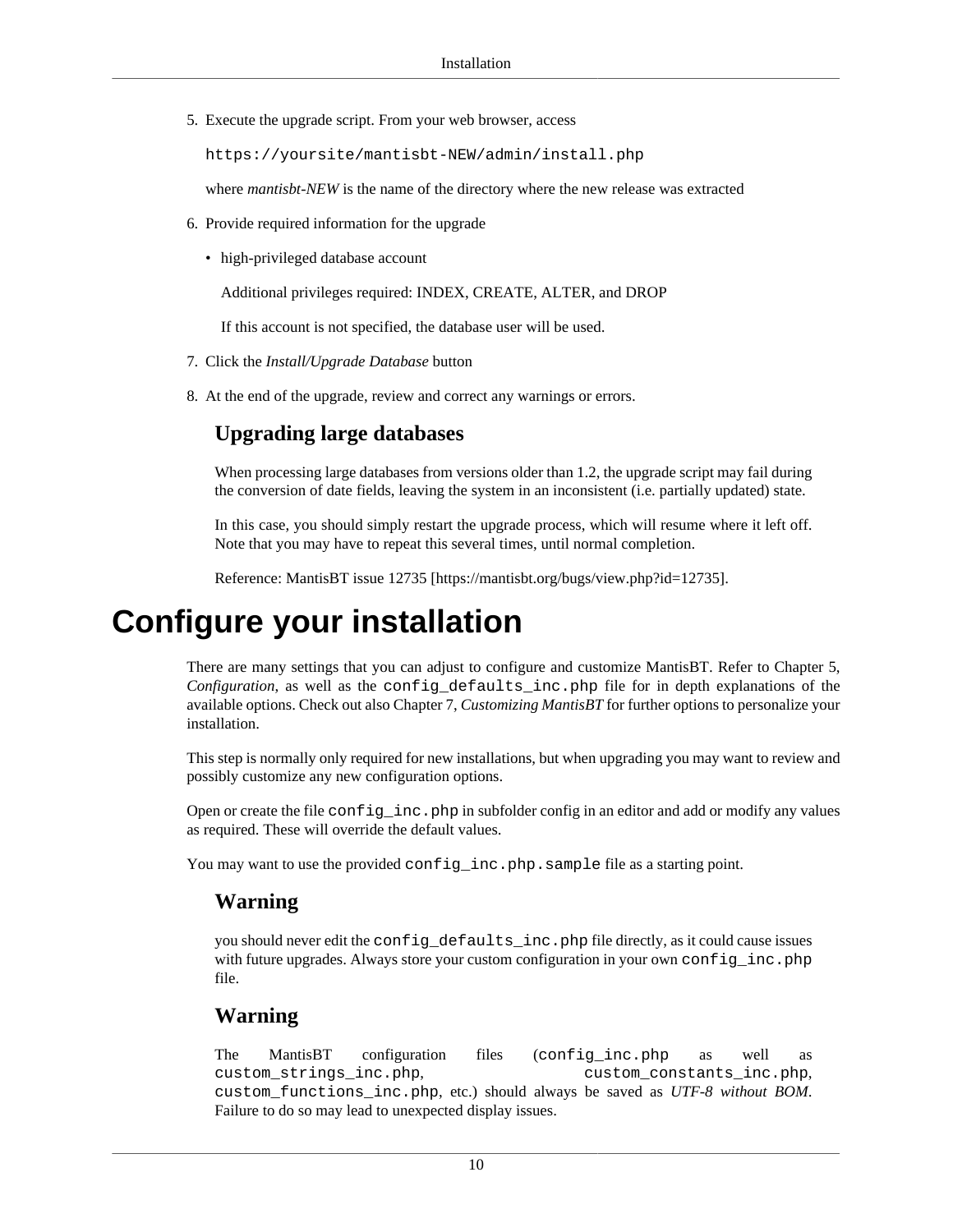## <span id="page-17-0"></span>**Post-installation and upgrade tasks**

Instructions in this section are common to both new installations and upgrades, and should be applied after completing either process.

1. Test your configuration

Load up *admin/check/index.php* to validate whether everything is setup correctly, and take corrective action as needed.

2. Delete the *admin* folder

Once you have confirmed that the install or upgrade process was successful, you should delete this directory

rm -r admin

For security reasons, the scripts within this directory should not be freely accessible on a live MantisBT site, particularly one which is accessible via the Internet, as they can allow unauthorized people (e.g. hackers) to gain technical knowledge about the system, as well as perform administrative tasks.

#### **Warning**

Omitting this important step will leave your MantisBT instance exposed to several potentially severe attacks, e.g. [issue #23173 \[https://mantisbt.org/bugs/](https://mantisbt.org/bugs/view.php?id=23173) [view.php?id=23173\]](https://mantisbt.org/bugs/view.php?id=23173) (if [mysqli.allow\\_local\\_infile \[https://www.php.net/manual/en/](https://www.php.net/manual/en/mysqli.configuration.php#ini.mysqli.allow-local-infile) [mysqli.configuration.php#ini.mysqli.allow-local-infile](https://www.php.net/manual/en/mysqli.configuration.php#ini.mysqli.allow-local-infile)] is enabled in php.ini).

## <span id="page-17-1"></span>**Post-installation tasks**

Instructions in this section should only be applied after a new installation

1. Login to your bugtracker

Use the default Administrator account. The id and password are *administrator / root*.

2. Create a new Administrator account

Go to *Manage > Users* and create a new account with 'administrator' access level.

- 3. Disable or delete the default Administrator account
- 4. Create a new Project

Go to *Manage > Projects* and create a new project

## <span id="page-17-2"></span>**Post-upgrade tasks**

Instructions in this section should only be applied after upgrading an existing installation.

1. Test the new release

Perform any additional testing as appropriate to ensure the new version does not introduce any regressions.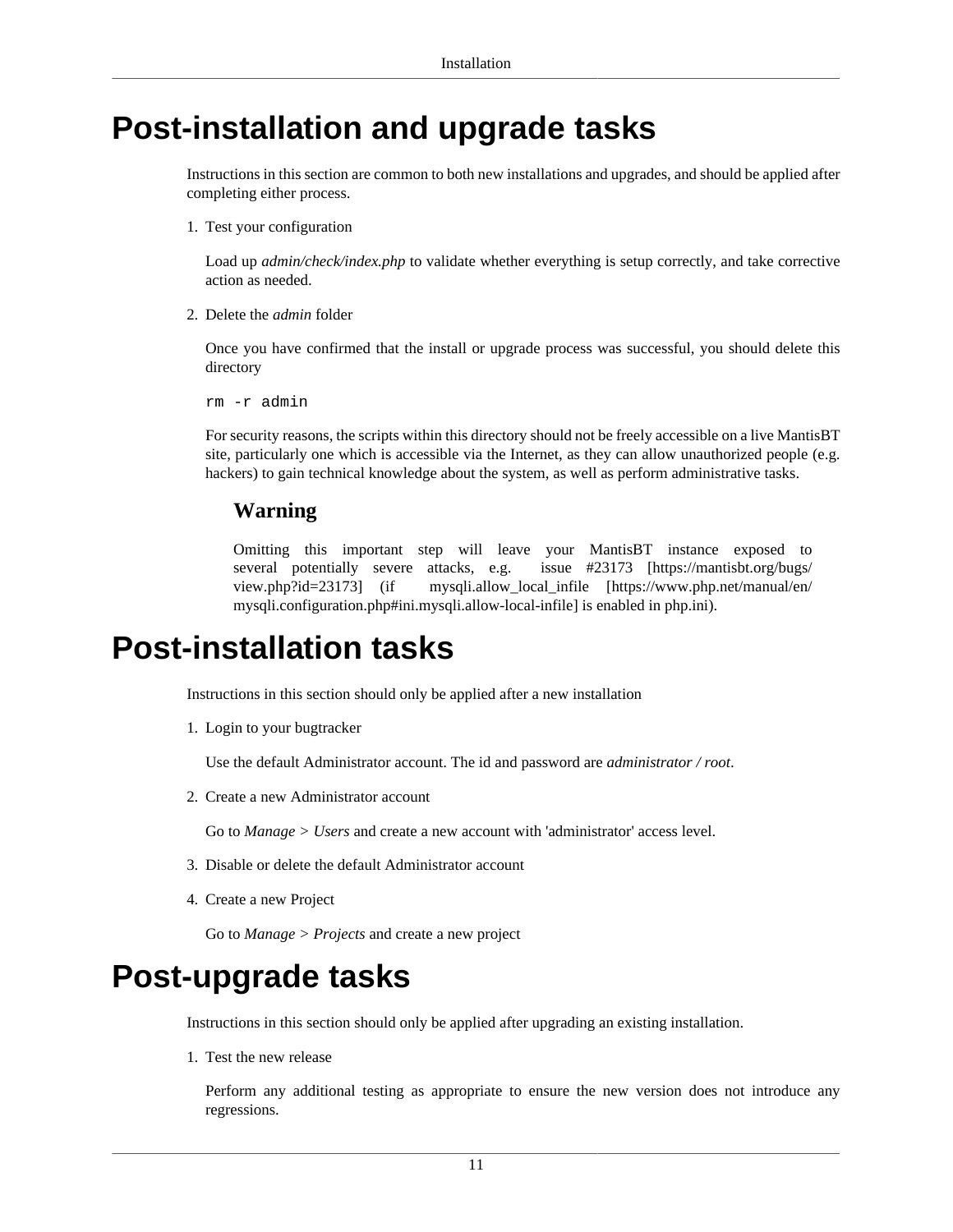2. Switch the site to the new version

The commands below should be executed from the web root (or wherever the mantisbt scripts are installed) and assume that the "live" directory (old version) is named *mantisbt* and the new release directory is *mantisbt-1.3.x*.

mv mantisbt mantisbt-old mv mantisbt-1.3.x mantisbt

3. Put the site back on line

rm mantis\_offline.php

This should be the final step in the upgrade process, as it will let users login again.

## <span id="page-18-0"></span>**Backups**

It is strongly recommended to backup your MantisBT database on a regular basis. The method to perform this operation depends on which RDBMS you use.

Backups are a complex subject, and the specificities of implementing and handling them for each RDBMS are beyond the scope of this document. For your convenience, the section below provides a simple method to backup MySQL databases.

You should also consider implementing backups of your MantisBT code (which includes your configs and possibly customization), as well as issue attachments (if stored on disk) and project documents.

### **Warning**

You should always backup your system (code and database) before upgrading !

## <span id="page-18-1"></span>**MySQL Backups**

MySQL databases are easy to backup using the *mysqldump* command:

mysqldump -u<username> -p<password> <database name> > <output file>

To restore a backup you will need to have a clean database. Then run:

mysql -u<username> -p<password> <database name> < <input file>

You can also perform both of these tasks using [phpMyAdmin](https://www.phpmyadmin.net/) [[https://www.phpmyadmin.net/\]](https://www.phpmyadmin.net/)

A good idea is to make a backup script and run it regularly through cron or a task scheduler. Using the current date in the filename can prevent overwriting and make cataloguing easier.

References and useful links:

- [mysqldump documentation](https://dev.mysql.com/doc/refman/8.0/en/mysqldump.html) [<https://dev.mysql.com/doc/refman/8.0/en/mysqldump.html>]
- [Percona XtraBackup \[https://www.percona.com/software/mysql-database/percona-xtrabackup](https://www.percona.com/software/mysql-database/percona-xtrabackup)]
- [AutoMySQLBackup script \[https://sourceforge.net/projects/automysqlbackup/\]](https://sourceforge.net/projects/automysqlbackup/)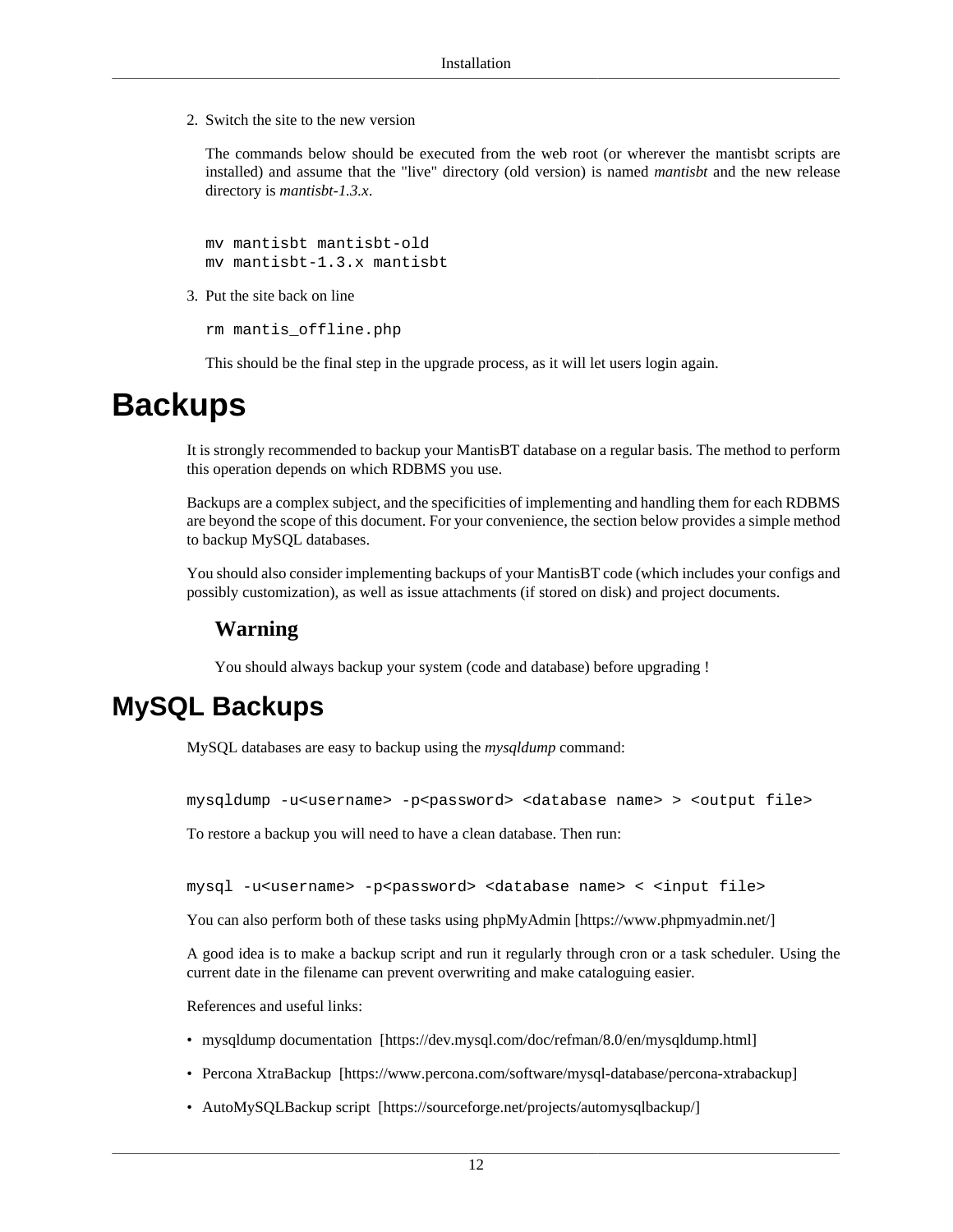# <span id="page-19-0"></span>**Uninstall**

It is recommended that you make a backup in case you wish to use your data in the future. See [the section](#page-18-0) [called "Backups"](#page-18-0) for details.

To uninstall MantisBT:

- Delete the MantisBT directory and all files and subdirectories.
- Drop all MantisBT tables from the database, these can be identified by the configured prefix for the installation. The default prefix is 'mantis'.
- Remove any customizations or additions that you may have made.

If you have the permissions to create/drop databases and you have a specific database for MantisBT that does not contain any other data, you can drop the whole database.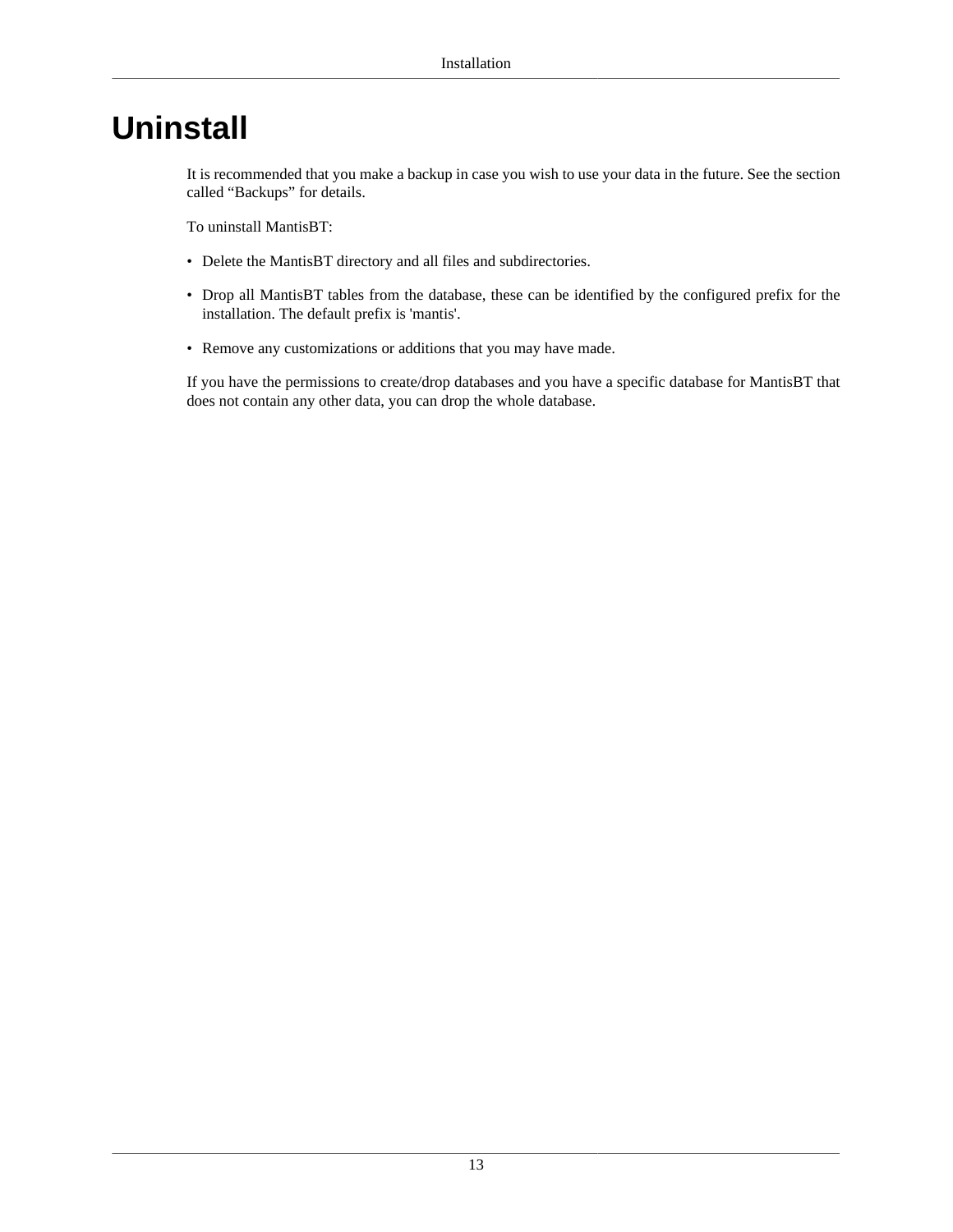# <span id="page-20-0"></span>**Chapter 3. User Management**

# <span id="page-20-1"></span>**Creating User Accounts**

In MantisBT, there is no limit on the number of user accounts that can be created. Typically, installations with thousands of users tend to have a limited number of users that have access level above REPORTER.

By default users with ADMINISTRATOR access level have access to create new user accounts. The steps to do that are:

- Click "Manage" on Main Menu.
- Click "Users" (if not selected by default).
- Click "Create New Account" button just below the alphabet key.
- Enter user name, email address, global access level (more details about access levels later). Other fields are optional.
- Click "Create Users".

Creating a user triggers the following actions:

- Creating a user in the database.
- If email notifications (\$g\_enable\_email\_notification) is set to ON, then the user will receive an email allowing them to activate their account and set their password. Otherwise, the account will be created with a blank password.
- If email notifications (\$g\_enable\_email\_notification) is set to ON, users with access level of \$g\_notify\_new\_user\_created\_threshold\_min and above will get a notification that a user account has been created. Information about the user like user name, email address, IP address are included in the email notification.

When the 'Protected' flag is set on a user account, it indicates that the account is a shared account (e.g. demo account) and hence users logged using such account will not be allowed to change account preferences and profile information.

The anonymous user account specified with the \$g\_anonymous\_account option will always be treated as a protected user account. When you are creating the anonymous user account, the 'Protected' flag is essentially ignored because the anonymous user is always treated as a protected user.

# <span id="page-20-2"></span>**Enabling/Disabling User Accounts**

The recommended way of retiring user accounts is to disable them. Scenarios where this is useful is when a person leaves the team and it is necessary to retire their account.

Once an account is disabled the following will be enforced:

- All currently active sessions for the account will be invalidated (i.e. automatically logged out).
- It will no longer be possible login using this account.
- No further email notifications will be sent to the account once it is disabled.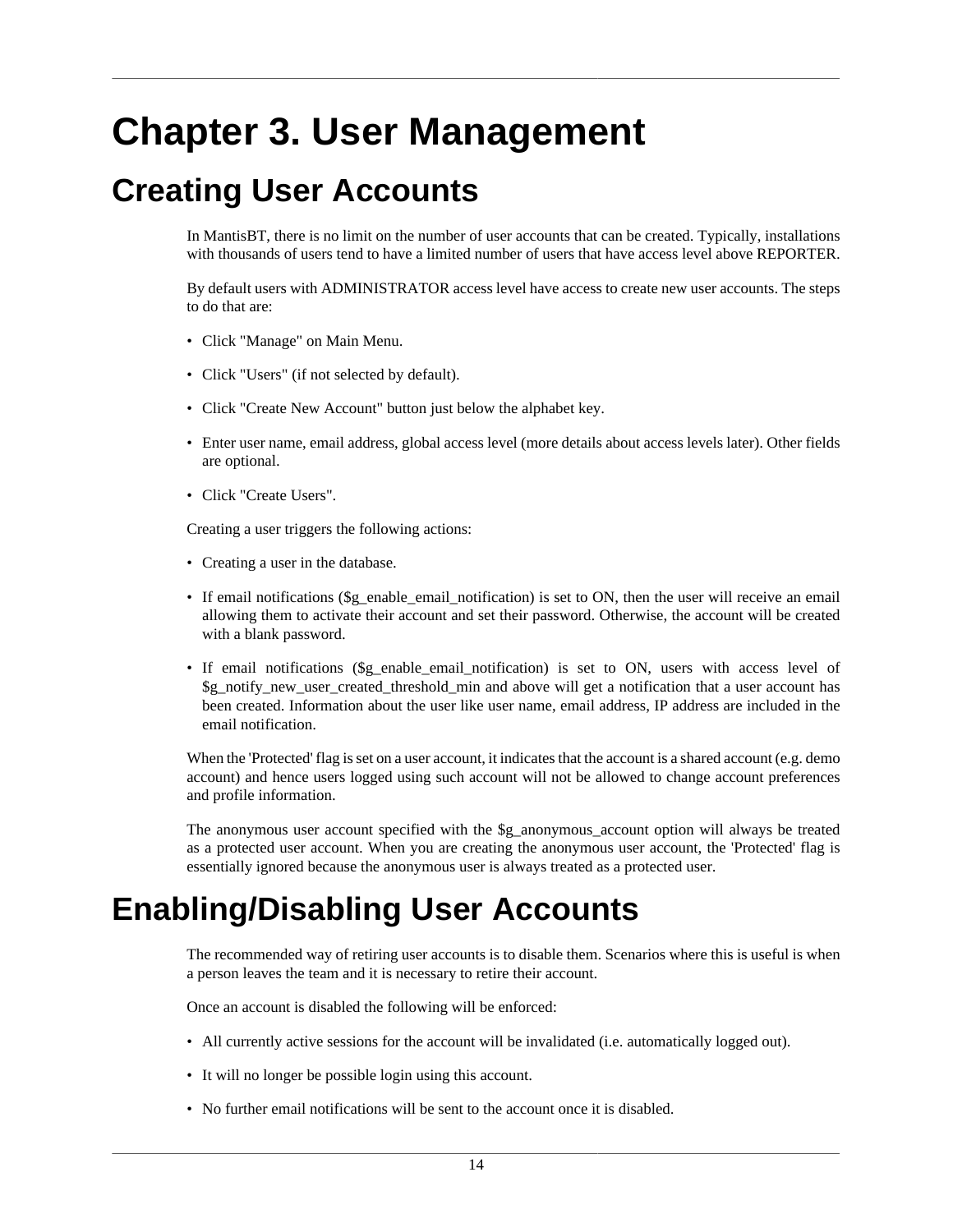• The user account will not show anymore in lists like "assign to", "send reminder to", etc.

The disabling process is totally reversible. Hence, the account can be re-enabled and all the account history will remain intact. For example, the user will still have issues reported by them, assigned to them, monitored by them, etc.

# <span id="page-21-0"></span>**Deleting User Accounts**

Another way to retire user accounts is by deleting them. This approach is only recommended for accounts that have not been active (i.e. haven't reported issues). Once the account is deleted, any issues or actions associated with such account, will be associated with user123 (where 123 is the code of the account that was deleted). Note that associated issues or actions are not deleted.

As far as the underlying database, after the deletion of a user, records with the user id as a foreign key will have a value that no longer exists in the users table. Hence, any tools that operate directly on the database must take this into consideration.

By default administrators are the only users who can delete user accounts. They can delete accounts by clicking Manage, Users, locating the user to be deleted and opening it details page, then clicking on the "Delete User" button which deletes the user.

Note that "Deleting Users" is not a reversible process. Hence, if it is required to re-add the user account, it is not possible to recreate the user account so that it gets the same ID and hence retains its history. However, manually creating a record in the users table with the same id, can possibly do that. However, this approach is not recommended or supported.

## <span id="page-21-1"></span>**User Signup**

For open source and freeware projects, it is very common to setup MantisBT so that users can signup for an account and get a REPORTER access by default (configurable by the \$g\_default\_new\_account\_access\_level configuration option). The signup process can be enabled / disabled using the \$g\_allow\_signup configuration option, which is enabled by default.

If user signup is enabled, then it is required that  $\S$ g send reset password is ON as well, and the e-mail settings properly configured (see [the section called "Email"\)](#page-34-1).

If email notifications (\$g\_enable\_email\_notification) is set to ON, users with access level of \$g\_notify\_new\_user\_created\_threshold\_min and above will get a notification that a user account has been created. Information about the user like user name, email address, IP address are included in the email notification.

## <span id="page-21-2"></span>**Forgot Password and Reset Password**

It is pretty common for users to forget their password. MantisBT provides two ways to handle such scenario: "Forgot Password" and "Reset Password".

"Forgot Password" is a self service scenario where users go to the login page, figure out they don't remember their password, and then click the "Lost your password?" link. Users are then asked for their user name and email address. If correct, then they are sent an email with a link which allows them to login to MantisBT and change their password.

"Reset Password" scenario is where a user reports to the administrator that they are not able to login into MantisBT anymore. This can be due to forgetting their password and possibly user name or email address that they used when signing up. The administrator then goes to Manage, Users, locates the user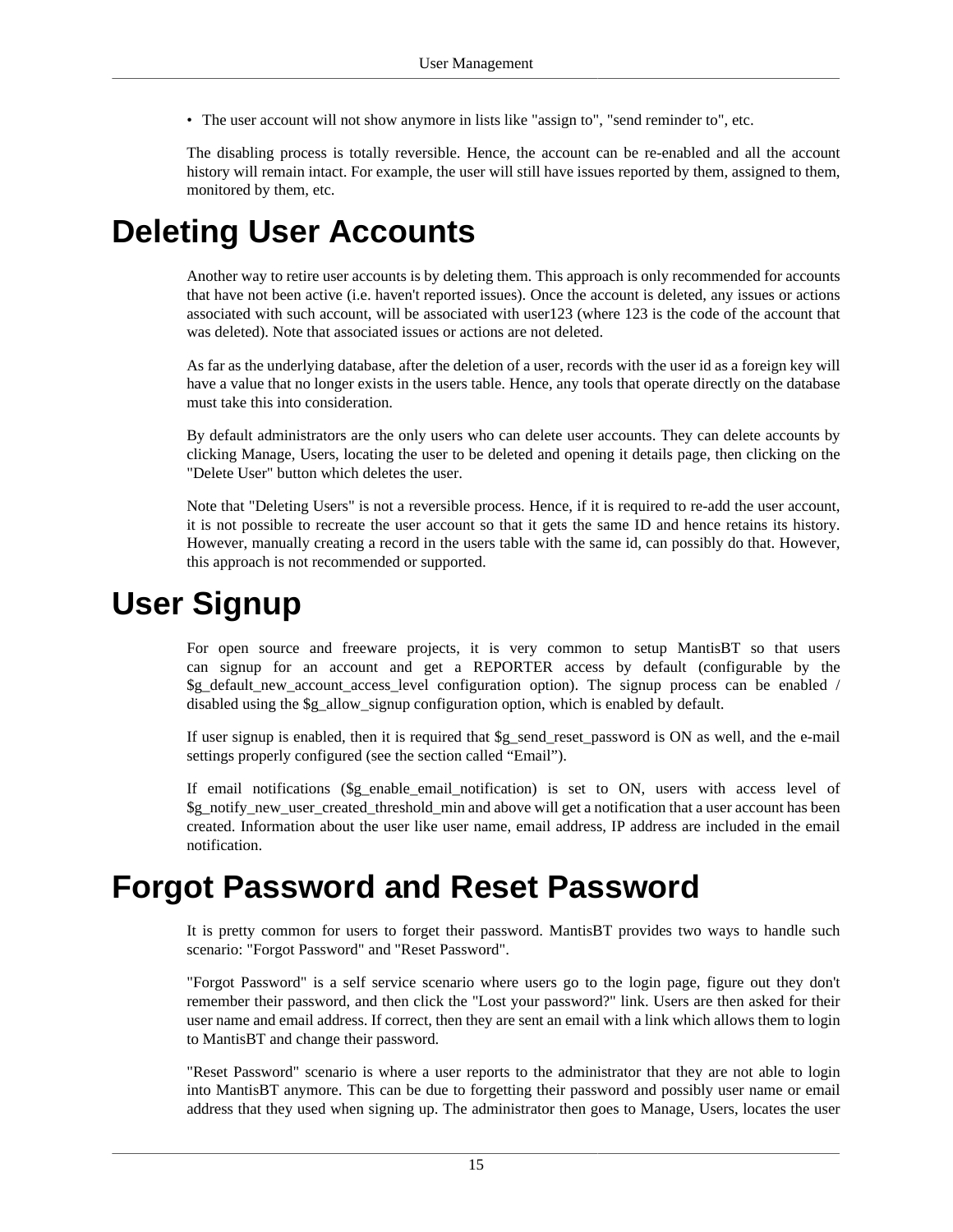account and opens its details. Under the user account details, there is a "Reset Password" button which the administrator can click to reset the password and trigger an email to the user to allow them to get into MantisBT and set their password. In the case where email notifications are disabled, resetting password will set the password to an empty string.

# <span id="page-22-0"></span>**Impersonating a user**

Administrators are able to impersonate users in order to reproduce an issue reported by a user, test their access making sure they can access the expected projects/issues/fields, or to create API tokens for service accounts that are used to grant other systems limited access to MantisBT.

# <span id="page-22-1"></span>**Changing Password**

Users are able to change their own passwords (unless their account is "protected"). This can be done by clicking on "My Account", and then typing the new password in the "Password" and "Confirm Password" fields, then clicking "Update User". Changing the password automatically invalidates all logged in sessions and hence the user will be required to re-login. Invalidating existing sessions is very useful in the case where a user going onto a computer, logs into MantisBT and leaves the computer without logging out. By changing the password from another computer, the session on the original computer automatically becomes invalidated.

# <span id="page-22-2"></span>**Pruning User Accounts**

The pruning function allows deleting of user accounts for accounts that have been created more than a week ago, and they never logged in. This is particularly useful for users who signed up with an invalid email or with a typo in their email address address.

The account pruning can be done by administrators by going to "Manage", "Users", and clicking the "Prune Accounts" button inside the "Never Logged In" box.

# <span id="page-22-3"></span>**Authorization and Access Levels**

MantisBT uses access levels to define what a user can do. Each user account has a global or default access level that is associated with it. This access level is used as the access level for such users for all actions associated with public projects as well as actions that are not related to a specific project. Users with global access level less than \$g\_private\_project\_threshold will not have access to private projects by default.

The default access levels shipped with MantisBT out of the box are VIEWER, REPORTER, UPDATER, DEVELOPER, MANAGER and ADMINISTRATOR. Each features has several configuration options associated with it and identifies the required access level to do certain actions. For example, viewing an issue, reporting an issue, updating an issue, adding a note, etc.

For example, in the case of reporting issues, the required access level is configurable using the \$g\_report\_bug\_threshold configuration option (which is defaulted to REPORTER). So for a user to be able to report an issue against a public project, the user must have a project-specific or a global access level that is greater than or equal to REPORTER. However, in the case of reporting an issue against a private project, the user must have project specific access level (that is explicitly granted against the project) that is higher than REPORTER or have a global access level that is higher than both \$g\_private\_project\_threshold and \$g\_report\_bug\_threshold.

Note that project specific access levels override the global access levels. For example, a user may have REPORTER as the global access level, but have a MANAGER access level to a specific project. Or a user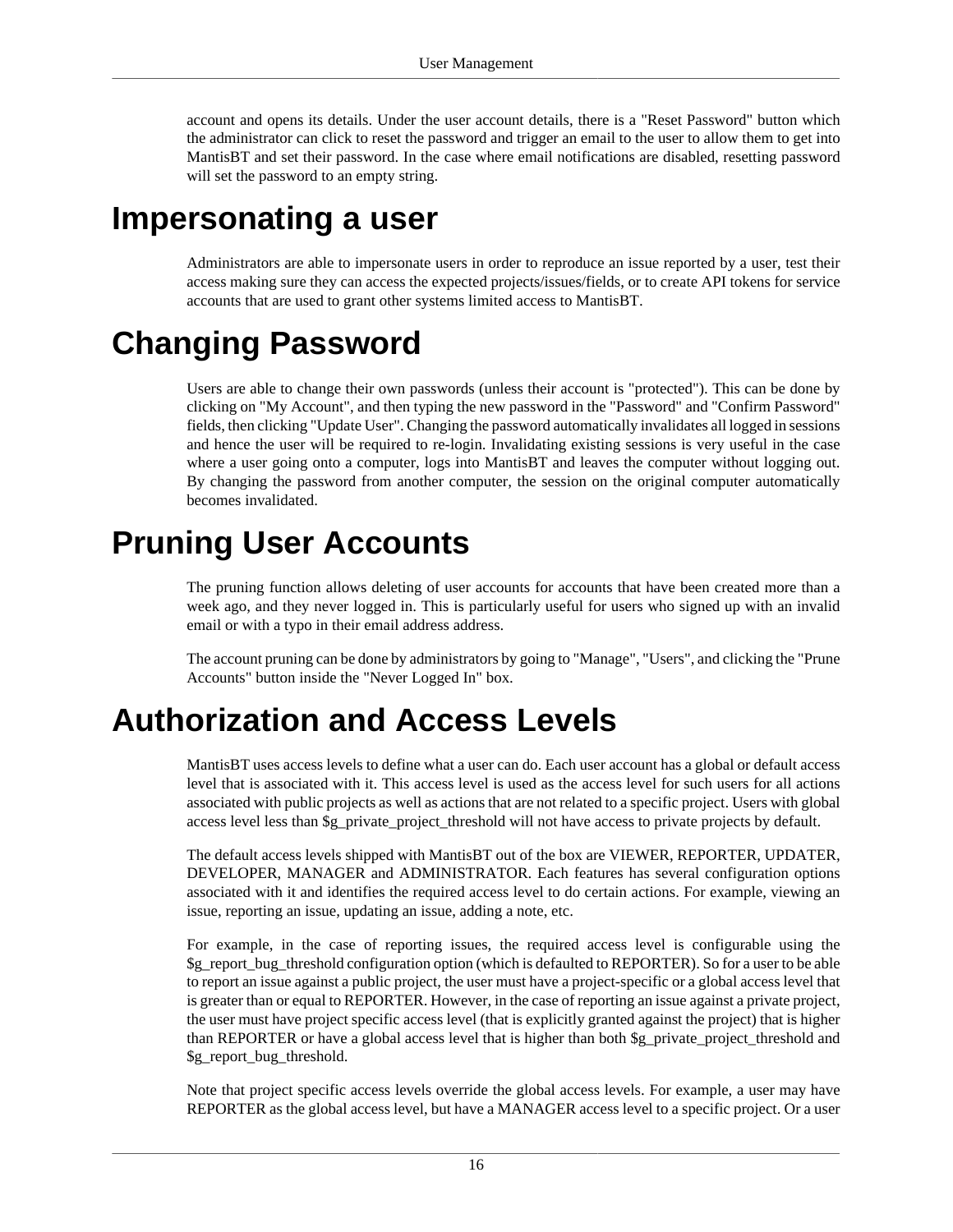may have MANAGER as the global access level by VIEWER access to a specific project. Access levels can be overridden for both public and private projects. However, overriding access level is not allowed for users with global access ADMINISTRATOR.

Each feature typically has multiple access control configuration options to define what access level can perform the operation. For example, adding a note may require REPORTER access level, updating it note may require DEVELOPER access level, unless the note was added by the same user.

Such threshold configuration options can be set to a single access level, which means users with such threshold and above are authorized to perform the action. The other option is to specify an array of access levels which indicates that users with the explicitly specific thresholds are allowed to execute the actions.

It is also worth mentioning that the access levels are defined by the \$g\_access\_levels\_enum\_string configuration option, and it is possible to customize such list. The default value for the available access levels is '10:viewer, 25:reporter, 40:updater, 55:developer, 70:manager, 90:administrator'. The instructions about how to customize the list of access levels will be covered in the customization section.

# <span id="page-23-0"></span>**Auto Creation of Accounts on Login**

If you are using a global user directory (LDAP, Active Directory), you may want to configure MantisBT so users who already exists in the directory will be automatically authenticated and added to MantisBT.

For example, a company may setup their MantisBT installation in a way, where its staff members that are already registered in their LDAP directory, should be allowed to login into MantisBT with the same user name and password. Another option could be if MantisBT is integrated into some content management system, where it is desired to have a single registration and single sign-on experience.

In such scenarios, once a user logs in for the first time, a user account is automatically created for them, although the password verification is still done against LDAP or the main users repository.

## <span id="page-23-1"></span>**User Preferences**

Users can fine tune the way MantisBT interacts with them by modifying their user preferences to override the defaults set by the administrator; If the administrator changes a default setting, it will not automatically cascade in the users' preferences once they have been set, so it is the users' responsibility to manage their own preferences.

The user preferences include the following:

- *Default Project*: A user can choose the default project that is selected when the user first logs in. This can be a specific project or "All Projects". For users that only work on one project, it would make sense to set such project as the default project (rather than "All Projects"). The active project is part of the filter applied on the issues listed in the "View Issues" page. Also any newly reported issues will be associated with the active project.
- *Refresh Delay*: The refresh delay is used to specify the number of seconds between auto-refreshes of the View Issues page.
- *Redirect Delay*: The redirect delay is the number of seconds to wait after displaying flash messages like "Issue created successfully", and before the user gets redirected to the next page.
- *Notes Sort Order*: The preference relating to how notes should be ordered when issue is viewed or in email notifications. Ascending order means that older notes are displayed first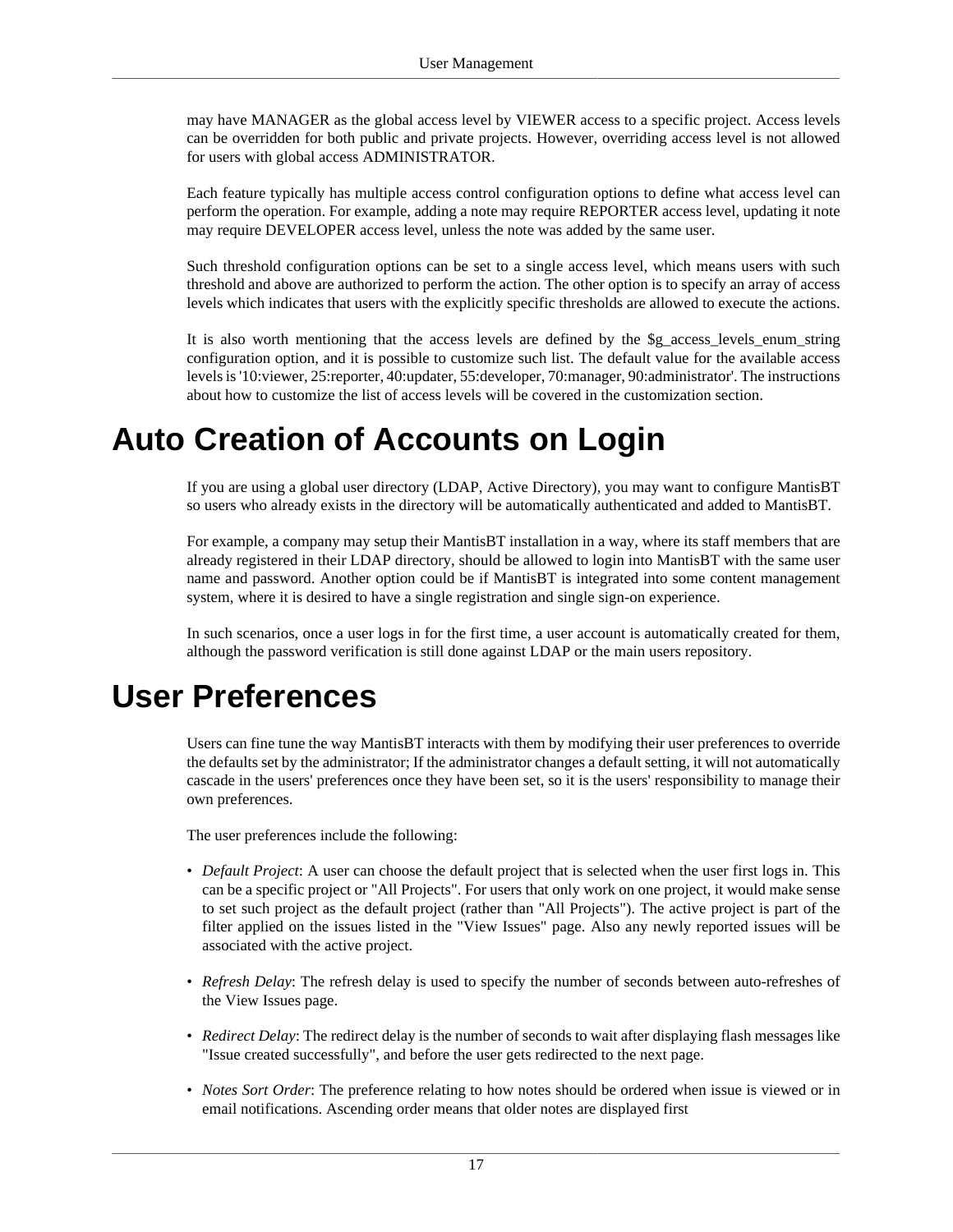• *Email on XXX*: If unticked, then the notifications related to the corresponding event would be disabled. User can also specify the minimum issue severity of for the email to be sent.

Note that the preference is only used to disable notifications that as per the administrator's configuration, this user would have qualified to receive.

- *Email Notes Limit*: This preference can be used to limit the number of issue notes to be included in a email notifications. Specifying N here will cause only the latest N to be included. The value 0 means that all notes will be included.
- *Language*: The preferred language of the user. This language is used by the GUI and in email notifications. Note that MantisBT uses UTF-8 for encoding the data, hence the user could for example use MantisBT with a Chinese interface, while logging issue data in German.

# <span id="page-24-0"></span>**User Profiles**

A user profile describes an environment that used to run the software for which issues are being tracked.

When reporting issues, users can elect to enter information like platform, operating system and version manually, or they can choose from a list of available profiles.

Each user has access to all the personal profiles they create, in addition to global ones; Profile data includes "Platform", "Operating System", "OS Version", and "Additional Description".

Global profiles are typically used by the administrator to define a set of standard system settings used in their environment, which saves users the trouble of having to define them individually. The access level required to manage global profiles is configured by the \$g\_manage\_global\_profile\_threshold configuration option and defaults to MANAGER.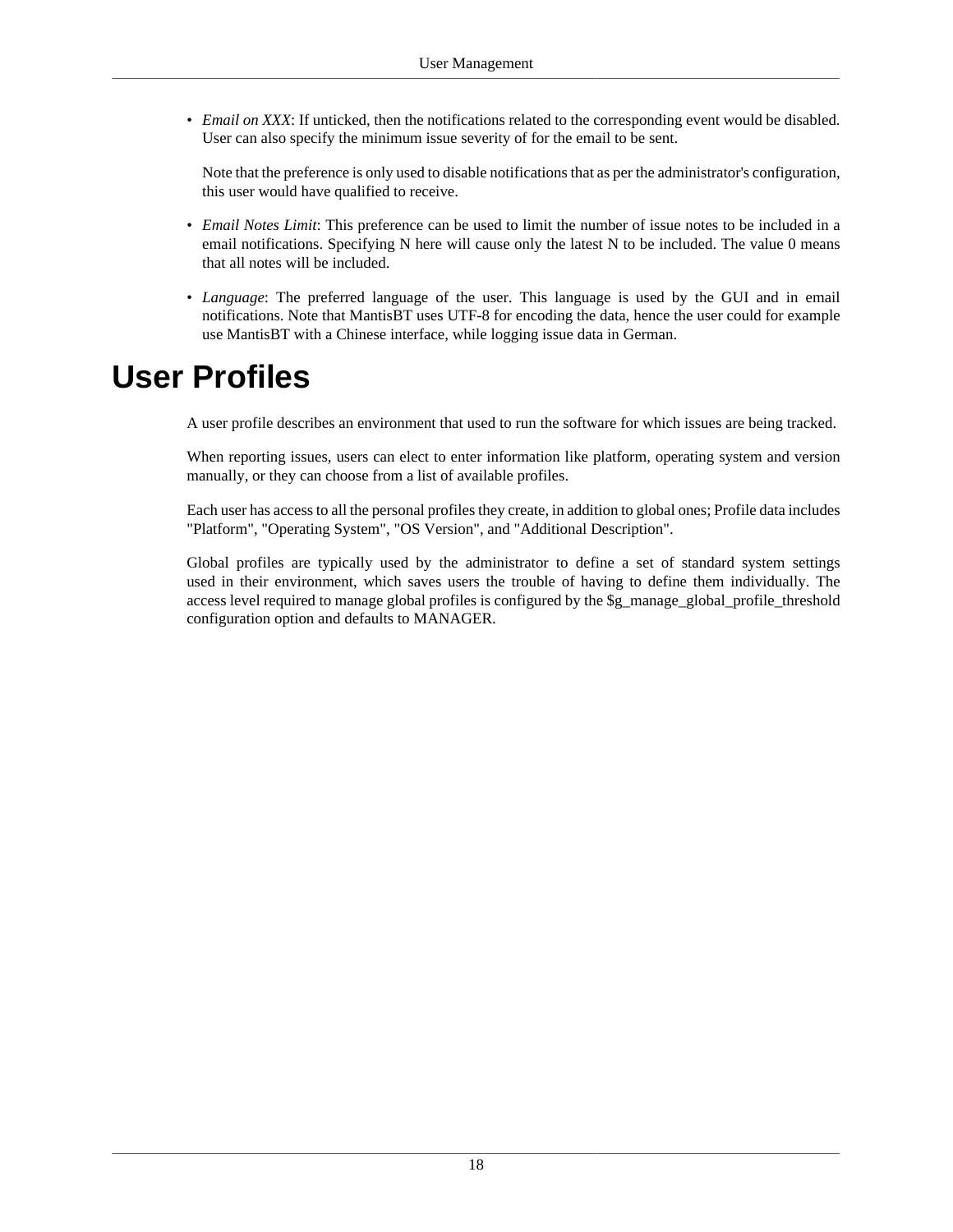# <span id="page-25-0"></span>**Chapter 4. Issue Lifecycle and Workflow**

# <span id="page-25-1"></span>**Issue Creation**

The life cycle of an issue starts with its creation. An issue can be created via one of the following channels:

- MantisBT Web Interface This is where a user logs into MantisBT and reports a new issue.
- SOAP API Where an application automatically reports an issue into MantisBT using the SOAP API web services interfaces. For example, the nightly build script can automatically report an issue if the build fails.
- Email This is not supported out of the box, but there are existing MantisBT patches that would listen to emails on pre-configured email addresses and adds them to the MantisBT database.
- Others There can be several other ways to report issues. For example, applications / scripts that directly injects issues into MantisBT database (not recommended, except for one-off migration scripts), or PHP scripts that use the core MantisBT API to create new issues.

# <span id="page-25-2"></span>**Issue Statuses**

An important part of issue tracking is to classify issues as per their status. Each team may decide to have a different set of categorization for the status of the issues, and hence, MantisBT provides the ability to customize the list of statuses. MantisBT assumes that an issue can be in one of three stages: opened, resolved and closed. Hence, the customized statuses list will be mapped to these three stages. For example, MantisBT comes out of the box with the following statuses: new, feedback, acknowledged, confirmed, assigned, resolved and closed. In this case "new" -> "assigned" map to opened, "resolved" means resolved and "closed" means closed.

Following is the explanation of what the standard statuses that are shipped with MantisBT means.

- New This is the landing status for new issues. Issues stay in this status until they are assigned, acknowledged, confirmed or resolved. The next status can be "acknowledged", "confirmed", "assigned" or "resolved".
- Acknowledged This status is used by the development team to reflect their agreement to the suggested feature request. Or to agree with what the reporter is suggesting in an issue report, although they didn't yet attempt to reproduce what the reporter is referring to. The next status is typically "assigned" or "confirmed".
- Confirmed This status is typically used by the development team to mention that they agree with what the reporter is suggesting in the issue and that they have confirmed and reproduced the issue. The next status is typically "assigned".
- Assigned This status is used to reflect that the issue has been assigned to one of the team members and that such team member is actively working on the issue. The next status is typically "resolved".
- Resolved This status is used to reflect that the issue has been resolved. An issue can be resolved with one of many resolutions (customizable). For example, an issue can be resolved as "fixed", "duplicate",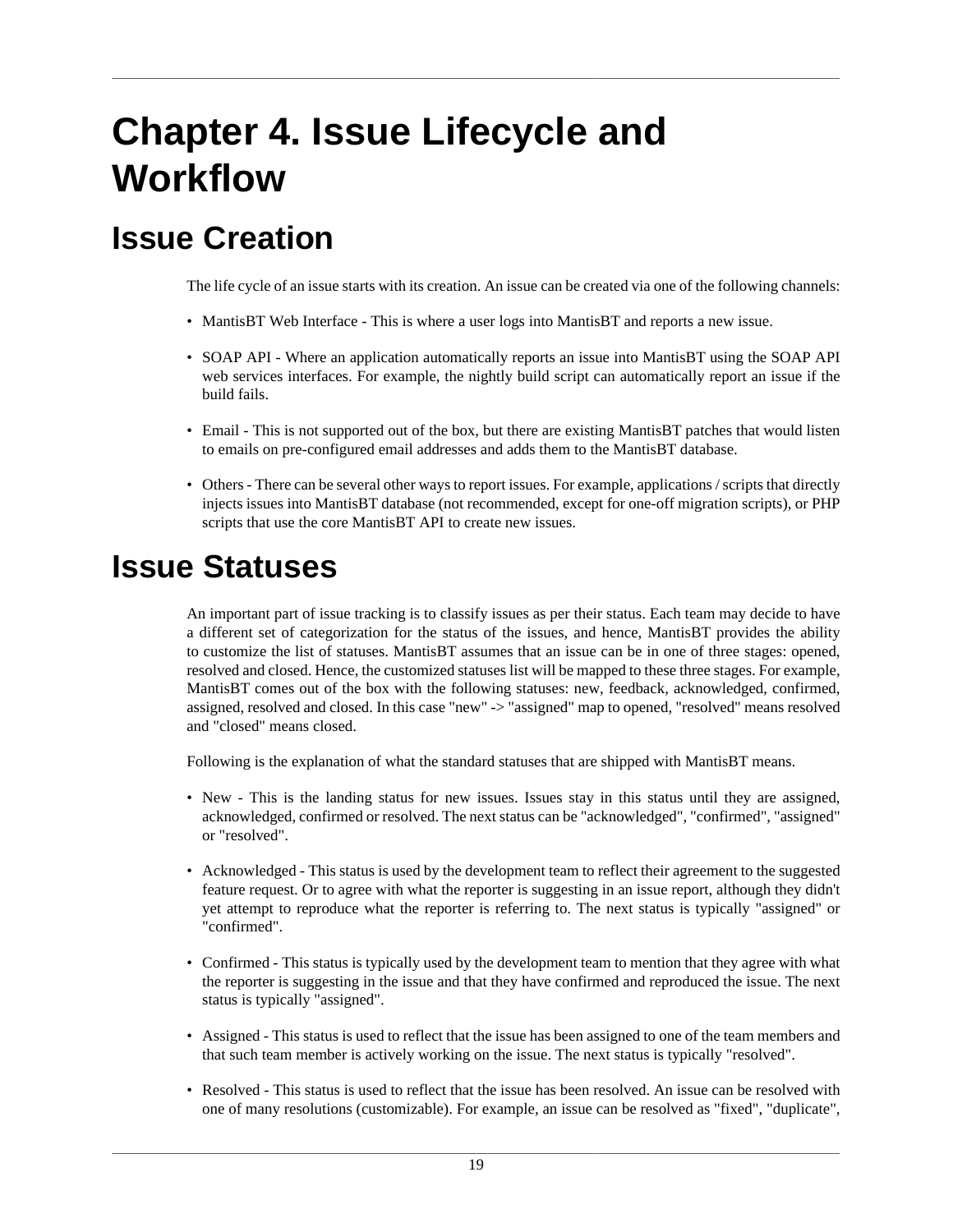"won't fix", "no change required", etc. The next statuses are typically "closed" or in case of the issue being re-opened, then it would be "feedback".

• Closed - This status reflects that the issue is completely closed and no further actions are required on it. It also typically hides the issue from the View Issues page. Some teams use "closed" to reflect sign-off by the reporter and others use it to reflect the fact that the fix has been released to customers.

## <span id="page-26-0"></span>**Workflow**

Now that we have covered how an issue gets created, and what are the different statuses during the life cycle of such issues, the next step is to define the workflow. The workflow dictates the valid transitions between statuses and the user access level required of the user who triggers such transitions; in other words, how issues move from one status to another and who is authorized to trigger such transitions.

MantisBT provides the ability for teams to define their own custom workflow which works on top of their custom status (see [the section called "Customizing Status Values"](#page-93-0)).

## <span id="page-26-1"></span>**Workflow Transitions**

By default, there is no workflow defined, which means that all states are accessible from any other, by anyone.

The "Manage > Configuration > Workflow Transitions" page allows users with ADMINISTRATOR access level to do the following tasks:

- Define the valid next statuses for each status.
- Define the default next status for each status.
- Define the minimum access level required for a user to transition to each status.
- Define the default status for newly created issues.
- Define the status at which the issue is considered resolved. Any issues a status code greater than or equal to the specified status will be considered resolved.
- Define the status which is assigned to issues that are re-opened.
- Define the required access level to change the workflow.

Note that the scope of the applied change is dependent on the selected project. If "All Projects" is selected, then the configuration is to be used as the default for all projects, unless overridden by a specific project. To configure for a specific project, switch to it via the combobox at the top right corner of the screen.

The Global ("All Projects") workflow can also be defined in the *config\_inc.php* file, as per the following example.

```
$q status enum workflow[NEW ] = 30:acknowledged,20:feedback,40:confirmed
$g_status_enum_workflow[FEEDBACK] = '30:acknowledged,40:confirmed,50:assigned
\text{Sq} status enum workflow[ACKNOWLEDGED] ='40:confirmed,20:feedback,50:assigned,80:
$g_status_enum_workflow[CONFIRMED] = '50:assigned,20:feedback,30:acknowledged,
$q status enum workflow[ASSIGNED] = '80:resolved,20:feedback,30:acknowledged,
$g_status_enum_workflow[RESOLVED] ='90:closed,20:feedback,50:assigned';
$g_status_enum_workflow[CLOSED] ='20:feedback,50:assigned';
```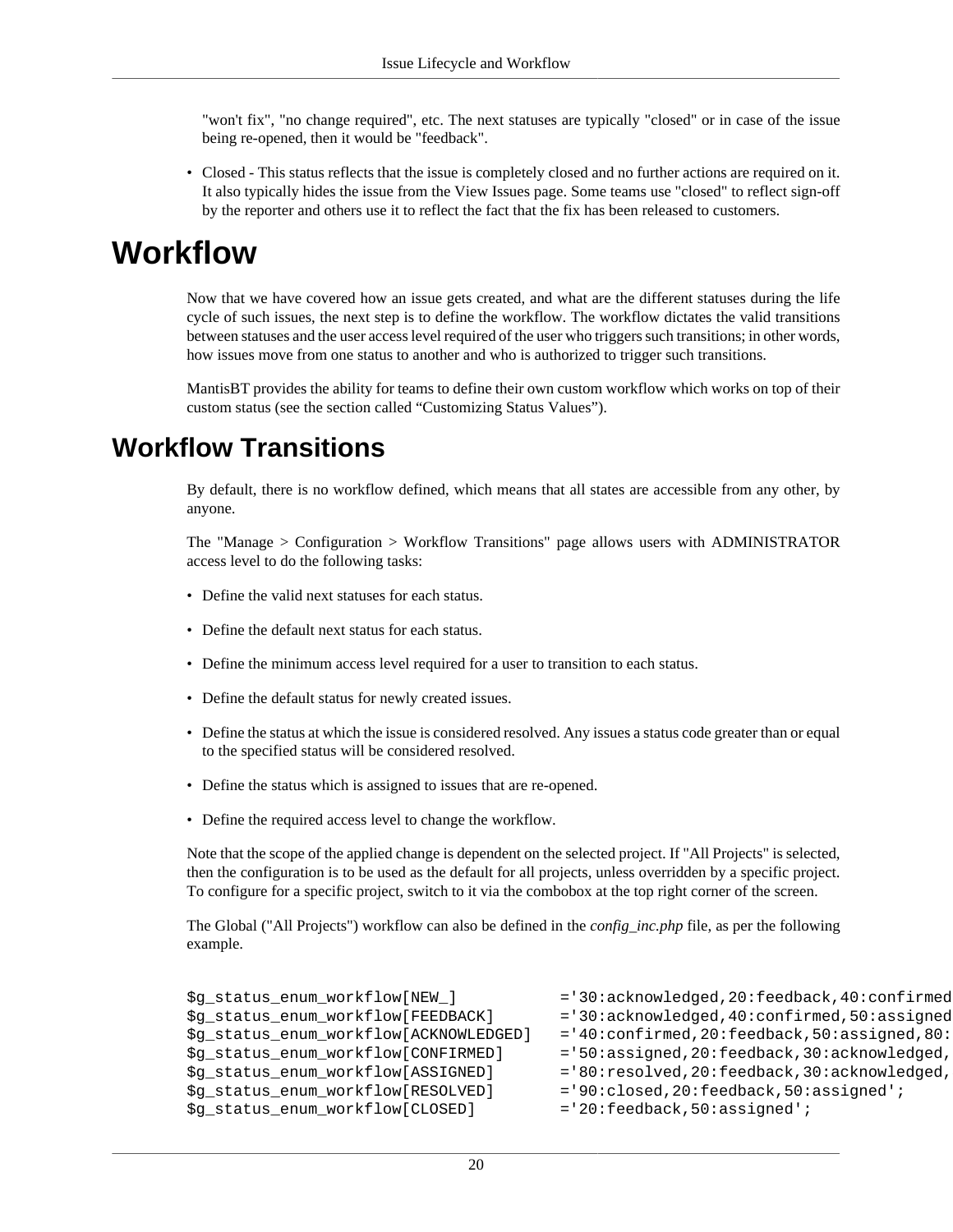### **Note**

The workflow needs to have a path from the statuses greater than or equal to the 'resolved' state back to the 'feedback' state (see *\$g\_bug\_resolved\_status\_threshold* and *\$g\_bug\_feedback\_status* under [the section called "Status Settings"](#page-56-0)), otherwise, the re-open operation won't work.

### **Note**

The first item in each list denotes the default value for this status, which will be pre-selected in the Change Status combobox in the View Issues page.

## <span id="page-27-0"></span>**Workflow Thresholds**

The "Manage > Configuration > Workflow Thresholds" page allows users with ADMINISTRATOR access level to define the thresholds required to do certain actions. Following is a list of such actions and what they mean:

- Report an issue The access levels that are allowed to report an issue.
- Update an issue The access levels that are allowed to update the header information of an issue.
- Allow issue to be closed on resolved The access levels that are allow to resolve and close an issue in one step.
- Allow reporter to close issue Indicates if reporters should be allowed to close issues reported by them.
- Monitor an issue The access levels required for a user to be able to monitor an issue. Once a user monitors an issue, the user will be included in all future email notifications relating to changes in the issue.
- Handle an issue The access levels required for a user to be shown in the list of users that can handle an issue.
- Assign an issue The access levels required for a user to be able to change the handler (i.e. assign / unassign) an issue.
- Move an issue The access levels required for a user to be able to move an issue from one project to another. (TODO: are these access levels evaluated against source or destination project?).
- Delete an issue The access levels required for a user to be able to delete an issue.
- Reopen an issue The access levels required for a user to be able to re-open a resolved or closed issue.
- Allow Reporter to re-open Issue Whether the reporter of an issue can re-open a resolved or closed issue, independent of their access level.
- Status to which a reopened issue is set This is the status to which an issue is set after it is re-opened.
- Resolution to which a reopen issue is set The resolution to set on issues that are reopened.
- Status where an issue is considered resolved The status at which an issue is considered resolved.
- Status where an issue becomes readonly Issues with such status and above are considered read-only. Read-only issues can only be modified by users with a configured access level. Read-only applies to the issue header information as well as other issue related information like relationships, attachments, notes, etc.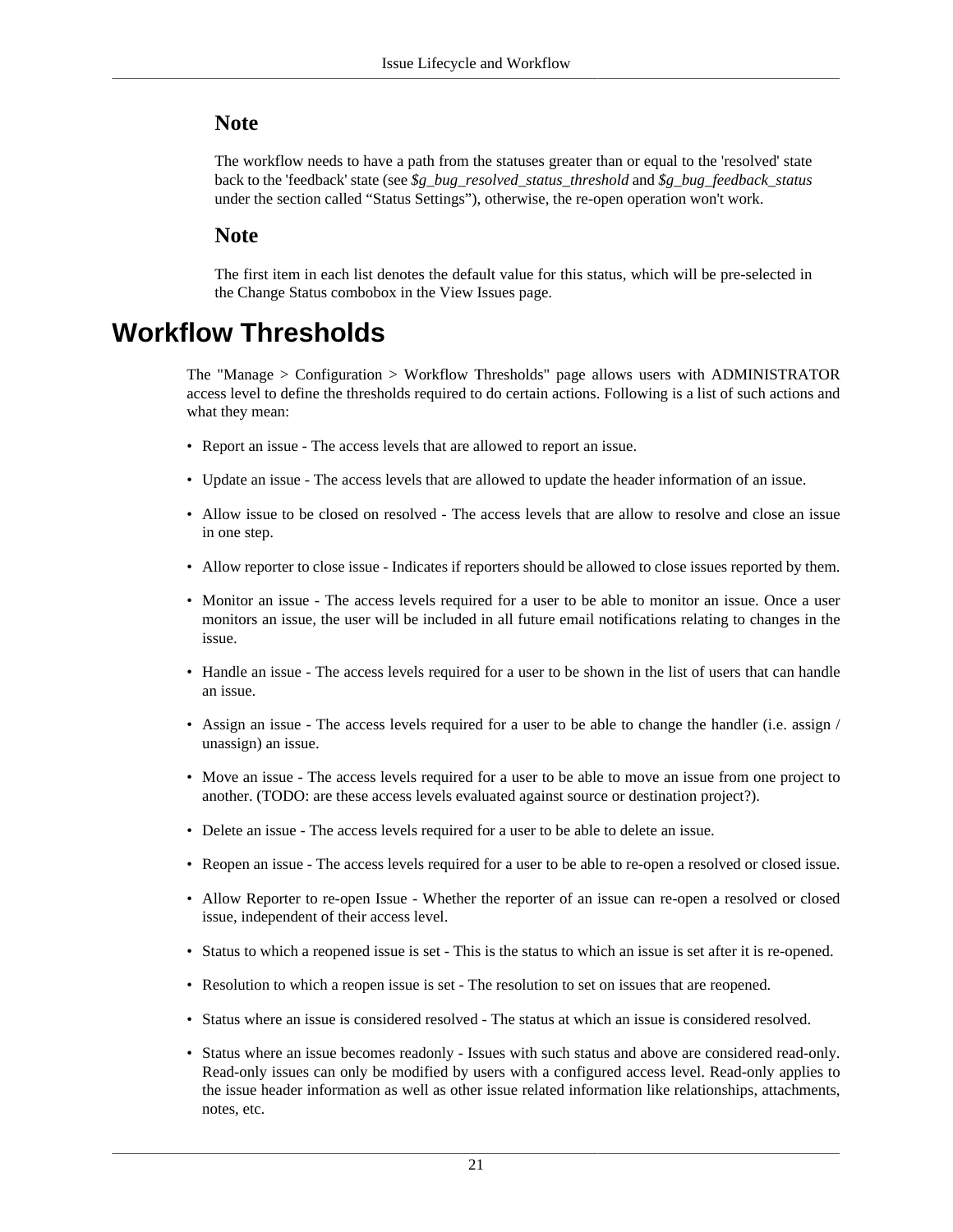- Update readonly issues The access levels required for a user to be able to modify a readonly issue.
- Update issue status The access levels required for a user to be able to modify the status of an issue.
- View private issues The access levels for a user to be able to view a private issue.
- Set view status (public vs. private) The access level for a user to be able to set whether an issue is private or public, when reporting the issue. If the user reporting the issues doesn't have the required access, then the issue will be created with the default view state.
- Update view status (public vs private) The access level required for a user to be able to update the view status (i.e. public vs. private).
- Show list of users monitoring issue The access level required for a user to be able to view the list of users monitoring an issue.
- Set status on assignment of handler The access levels required for a user to be able to re-assign an issue when changing its status.
- Status to set auto-assigned issues to The status This is the status that is set on issues that are auto assigned to users that are associated with the category that the issuer is reported under.
- Limit reporter's access to their own issues When set, reporters are only allow to view issues that they have reported.
- Add notes The access levels required for users to be able to add notes.
- Update notes The access levels required for users to be able to update issue notes.
- Allow user to edit their own issue notes A flag that indicates the ability for users to edit issue notes report by them.
- Delete note The access levels required for a user to delete a note that they may or may not have reported themselves.
- View private notes The access levels required for a user to be able to view private notes associated with an issue that they have access to view.
- View Change Log The access levels required for a user to be able to view the change log.
- View Assigned To The access levels required for a user to be able to know the handler of an issue that they have access to.
- View Issue History The access levels required for a user to be able to view the history of changes of an issue.
- Send reminders The access levels required for a user to be able to send reminders to other users relating to an issue that they have access to.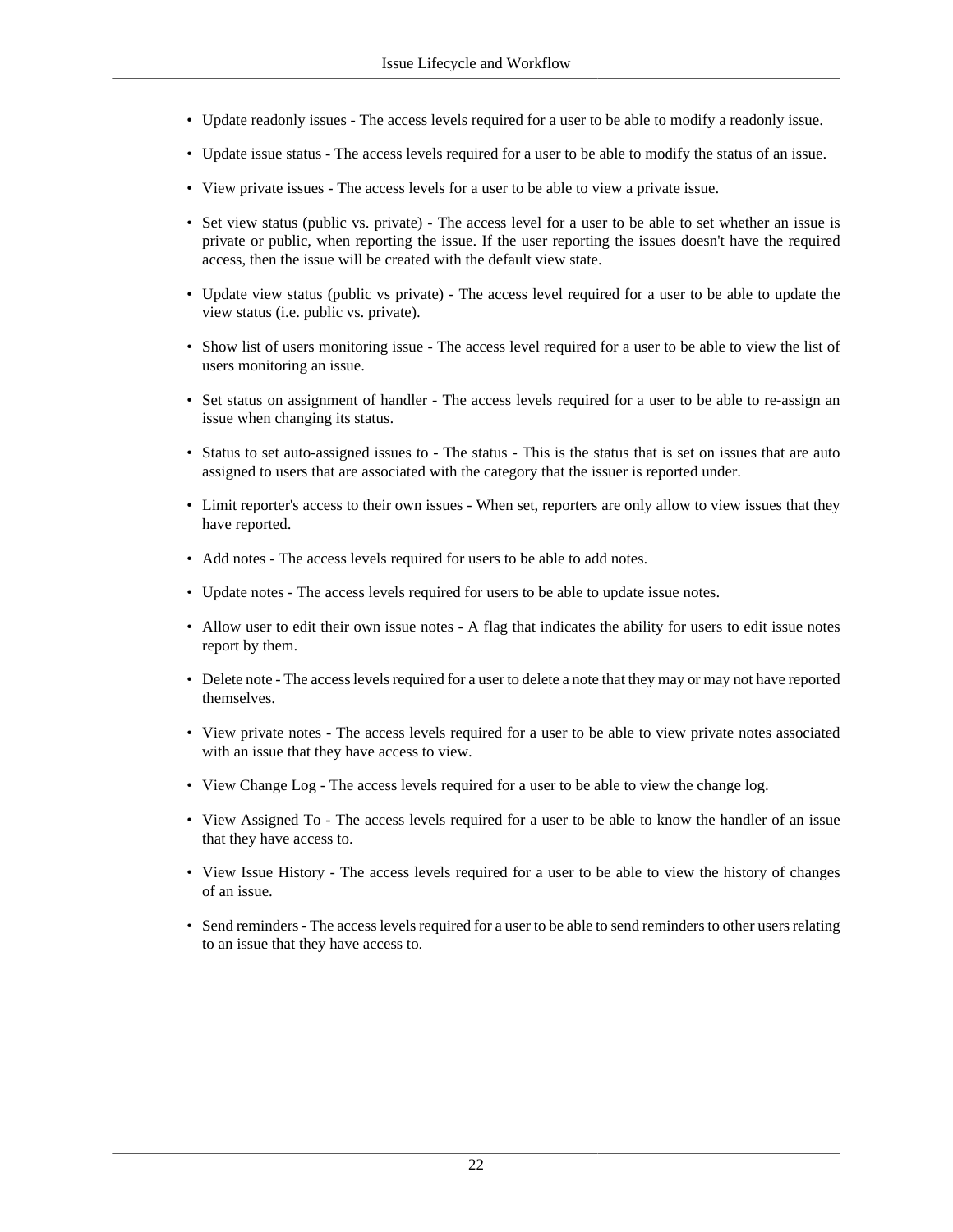# <span id="page-29-0"></span>**Chapter 5. Configuration**

# <span id="page-29-1"></span>**Introduction**

MantisBT is highly customizable through the web interface and configuration files. Configuration options can be set globally as well as customized for a specific project or user (except for options listed in *\$g\_global\_settings*, see [the section called "Configuration Settings"](#page-32-0)).

Configuration options can be set in *config\_inc.php* and in the *database* (using the various manage pages). Values stored in the database take precedence over values defined in *config\_inc.php*. The former can also be viewed and updated on the *Configuration Report* page (Manage > Configuration > Configuration Report).

To determine which value to use, MantisBT follows the list below, sequentially searching for the specified configuration option until a match is found.

- 1. *database*: current user, current project
- 2. *database*: current user, all projects
- 3. *database*: all users, current project
- 4. *database*: all users, all projects
- 5. *config\_inc.php*
- 6. *config\_defaults\_inc.php*

## <span id="page-29-2"></span>**Database**

## <span id="page-29-3"></span>**Base Database settings**

These settings are required for the system to work, and are typically set when installing MantisBT. They should be provided to you by your system administrator or your hosting company.

|                     | DDDMC                                                                                                                                 | $\mathbf{a}$ in $\mathbf{b}$ | $\mathbf{D}$ IID $\alpha$ -tanatan | C <sub>ommonot</sub>                                                          |
|---------------------|---------------------------------------------------------------------------------------------------------------------------------------|------------------------------|------------------------------------|-------------------------------------------------------------------------------|
|                     | The PHP extension corresponding to the selected type must be enabled (see also<br>the section called "Versions compatibility table"). |                              |                                    |                                                                               |
| $\gtrsim_d$ db_type | The supported database types are listed in the table below.                                                                           |                              |                                    |                                                                               |
| \$g_database_name   | "bugtracker".                                                                                                                         |                              |                                    | Name of database that contains MantisBT tables. The default name is           |
| \$g_db_password     | Password for the specified user name. The default password is empty.                                                                  |                              |                                    |                                                                               |
| \$g_db_username     | write access to the MantisBT database. The default user name is "root".                                                               |                              |                                    | User name to use for connecting to the database. The user needs to have read/ |
| \$g_hostname        | is localhost. For MySql, this should be hostname or hostname: port (e.g.<br>$localhost:3306$ ).                                       |                              |                                    | Host name or connection string for Database server. The default value         |

| <b>RDBMS</b> | db_type<br>(ADOdb) | <b>PHP</b> extension | <b>Comments</b> |
|--------------|--------------------|----------------------|-----------------|
| MySQL        | mysqli             | mysqli               | default         |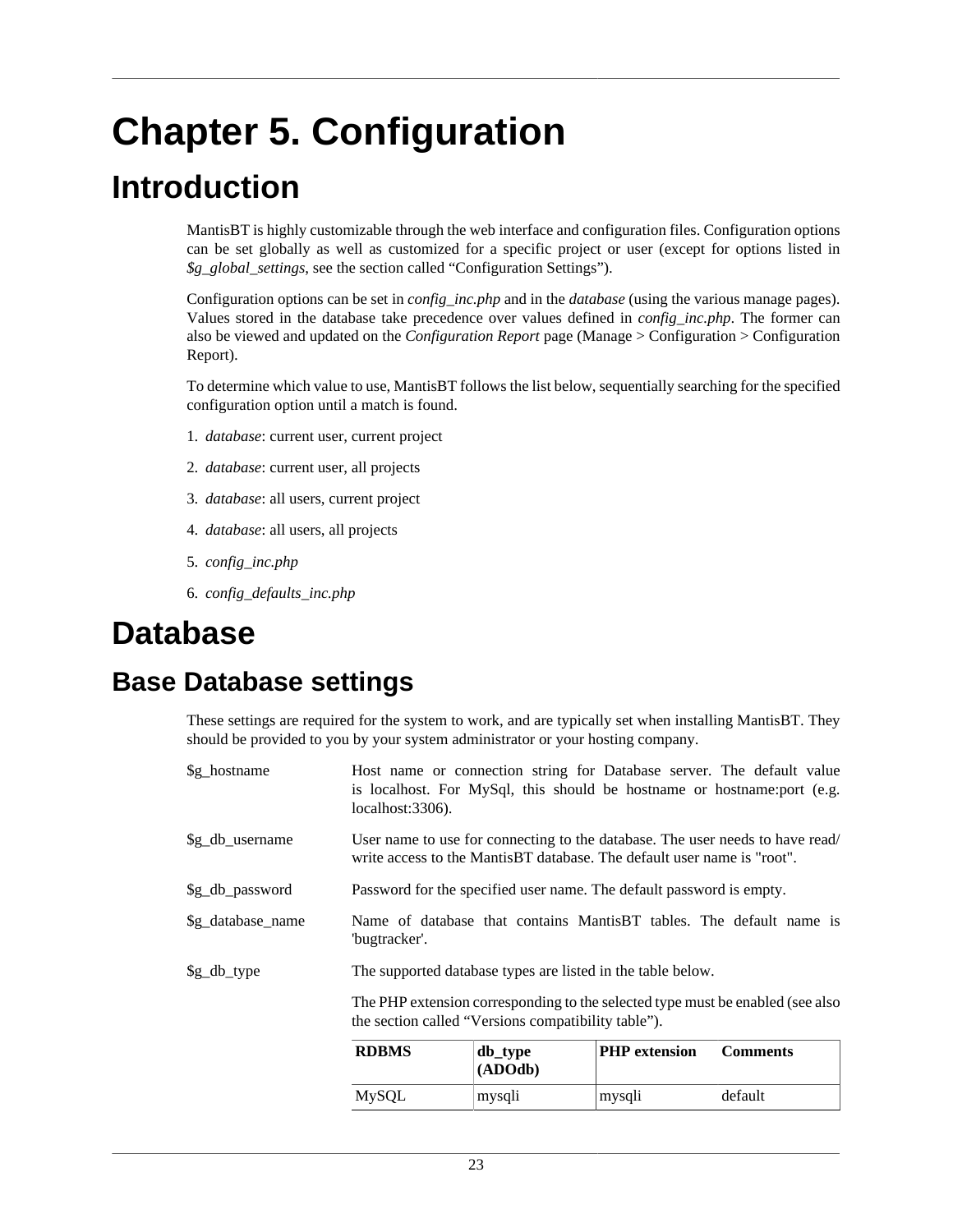| <b>RDBMS</b>  | db_type<br>(ADOdb) | <b>PHP</b> extension | <b>Comments</b> |
|---------------|--------------------|----------------------|-----------------|
| PostgreSQL    | pgsql              | pgsql                |                 |
| MS SQL Server | mssqlnative        | sqlsrv               |                 |
| Oracle        | oci8               | oci8                 |                 |

## <span id="page-30-0"></span>**Database table naming settings**

MantisBT allows administrators to configure a prefix and a suffix for its tables. This enables multiple MantisBT installation in the same database or schema.

### **Warning**

Use of long strings for these configuration options may cause issues on RDBMS restricting the size of its identifiers, such as Oracle (which imposed a maximum size of 30 characters until version 12.1; starting with 12cR2 this [limit has been increased to 128](https://docs.oracle.com/en/database/oracle/oracle-database/12.2/sqlrf/Database-Object-Names-and-Qualifiers.html) [\[https://docs.oracle.com/](https://docs.oracle.com/en/database/oracle/oracle-database/12.2/sqlrf/Database-Object-Names-and-Qualifiers.html) [en/database/oracle/oracle-database/12.2/sqlrf/Database-Object-Names-and-Qualifiers.html\]](https://docs.oracle.com/en/database/oracle/oracle-database/12.2/sqlrf/Database-Object-Names-and-Qualifiers.html)).

To avoid this limitation, it is recommended that

- the *prefix* is set to blank or kept as short as possible (e.g. m).
- the *suffix* is set to blank.
- the *plugin prefix* is kept as short as possible (e.g. plg).

| \$g_db_table_prefix        | Specifies the prefix to be used for all table names. The default value<br>is mantis.                                                                                                                                                                                                                                              |
|----------------------------|-----------------------------------------------------------------------------------------------------------------------------------------------------------------------------------------------------------------------------------------------------------------------------------------------------------------------------------|
|                            | The given string is added with an underscore before the base table<br>name, e.g. for the bug table, the actual table name with the default<br>prefix would be mantis_bug.                                                                                                                                                         |
| \$g_db_table_suffix        | Specifies the suffix to be appended to all table names. The default<br>value is table.                                                                                                                                                                                                                                            |
|                            | The given string is added with an underscore after the base table<br>name, e.g. for the bug table, the actual table name with the default<br>suffix would be bug_table.                                                                                                                                                           |
| \$g_db_table_plugin_prefix | Specifies the prefix to be used to differentiate tables belonging to<br>a plugin's schema from MantisBT's own base tables. The default<br>value is plugin.                                                                                                                                                                        |
|                            | The given string is inserted with an underscore between the table<br>prefix and the base table name, and the plugin <i>basename</i> is added<br>after that, e.g. for a table named foo in the Example plugin, with<br>default values for prefixes and suffix the physical table name would<br>be mantis_plugin_Example_foo_table. |
|                            | Warning                                                                                                                                                                                                                                                                                                                           |

It is strongly recommended *not to use an empty string* here, as this could lead to problems, e.g. conflicts if a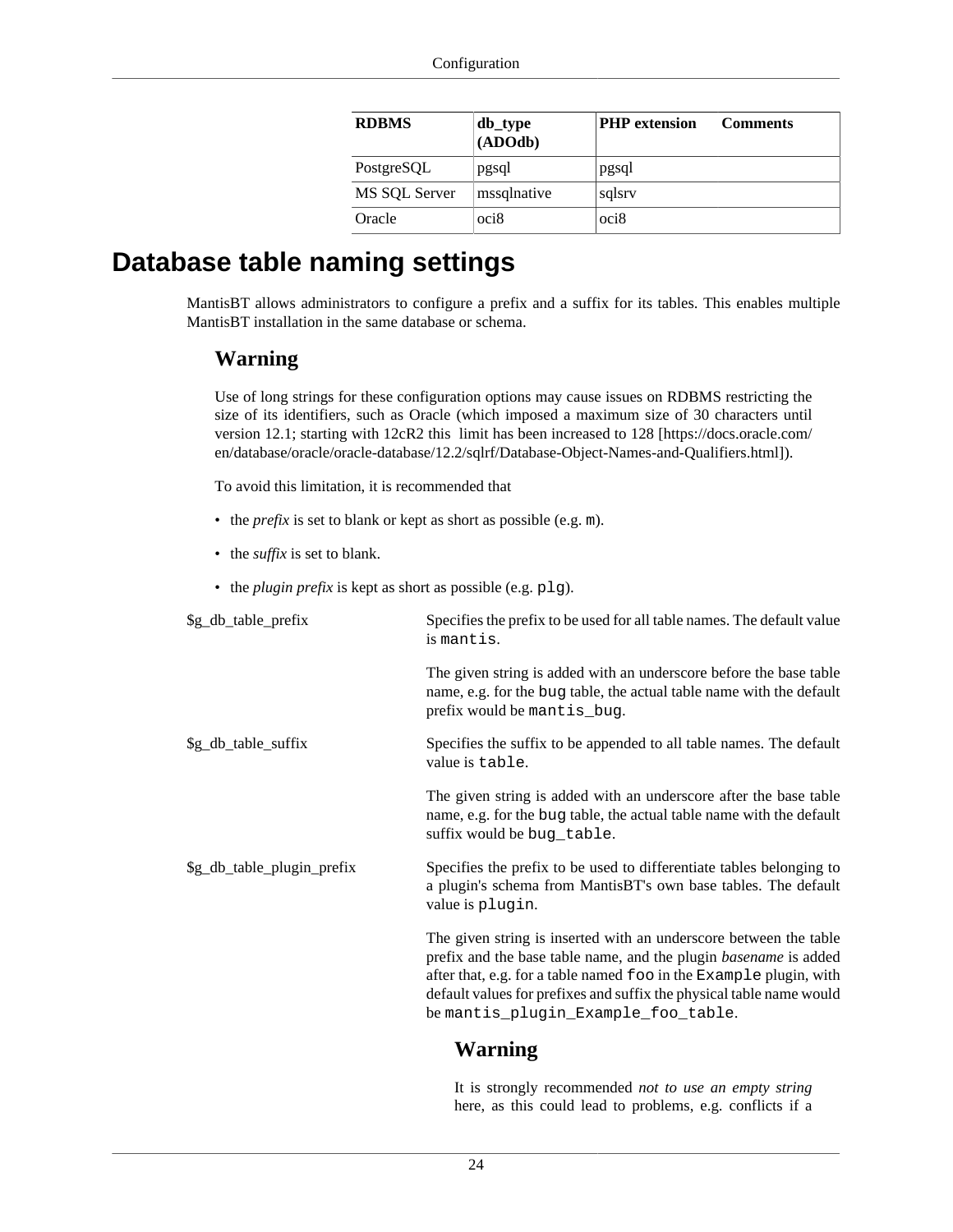plugin's basename happens to match one of MantisBT's base tables.

# <span id="page-31-0"></span>**Path**

These path settings are important for proper linking within MantisBT. In most scenarios the default values should work fine, and you should not need to override them.

| \$g_path          | URL to your installation as seen from the web browser; this is what you type into<br>the URL field. Requires trailing '/' character. eg. 'https://www.example.com/<br>mantisbt/'. MantisBT will default this to the correct value. However, in some<br>cases it might be necessary to override the default. This is typically needed when<br>an installation can be accessed by multiple URLs (internal vs external). |
|-------------------|-----------------------------------------------------------------------------------------------------------------------------------------------------------------------------------------------------------------------------------------------------------------------------------------------------------------------------------------------------------------------------------------------------------------------|
| \$g_short_path    | Short web path without the domain name. This requires the trailing '/'.                                                                                                                                                                                                                                                                                                                                               |
| \$g_absolute_path | This is the absolute file system path to the MantisBT installation, it is defaulted<br>to the directory where config_defaults_inc.php resides. Requires trailing '/'<br>character (eg. '/usr/apache/htdocs/mantisbt/').                                                                                                                                                                                               |
| \$g_core_path     | This is the path to the core directory of your installation. The default value is<br>usually OK but it is recommended that you move the 'core' directory out of your<br>webroot. Requires trailing DIRECTORY_SEPARATOR character.                                                                                                                                                                                     |
| \$g_class_path    | This is the path to the classes directory which is a sub-directory of<br>core by default. The default value is typically OK. Requires trailing<br>DIRECTORY_SEPARATOR. character.                                                                                                                                                                                                                                     |
| \$g_library_path  | This is the path to the library directory of your installation. The default value is<br>usually OK but it is recommended that you move the 'library' directory out of<br>your webroot. Requires trailing DIRECTORY_SEPARATOR character.                                                                                                                                                                               |
| \$g_language_path | This is the path to the language directory of your installation. The default value<br>is usually OK but it is recommended that you move the 'language' directory out<br>of your webroot. Requires trailing DIRECTORY_SEPARATOR character.                                                                                                                                                                             |
| \$g_manual_url    | This is the url to the MantisBT online manual. Requires trailing '/' character.                                                                                                                                                                                                                                                                                                                                       |

# <span id="page-31-1"></span>**Webserver**

| \$g_session_save_path        | Location where session files are stored. The default is false,<br>meaning the session handler's default location will be used.                                                                                                                                               |
|------------------------------|------------------------------------------------------------------------------------------------------------------------------------------------------------------------------------------------------------------------------------------------------------------------------|
| \$g_session_validation       | Use Session validation (defaults to $ON$ )                                                                                                                                                                                                                                   |
|                              | <b>Warning</b>                                                                                                                                                                                                                                                               |
|                              | Disabling this could be a potential security risk !                                                                                                                                                                                                                          |
| \$g_form_security_validation | Form security validation, defaults to $ON$ . This protects against<br>Cross-Site Request Forgery [https://en.wikipedia.org/wiki/Cross-<br>site_request_forgery]. Some proxy servers may not correctly work<br>with this option enabled because they cache pages incorrectly. |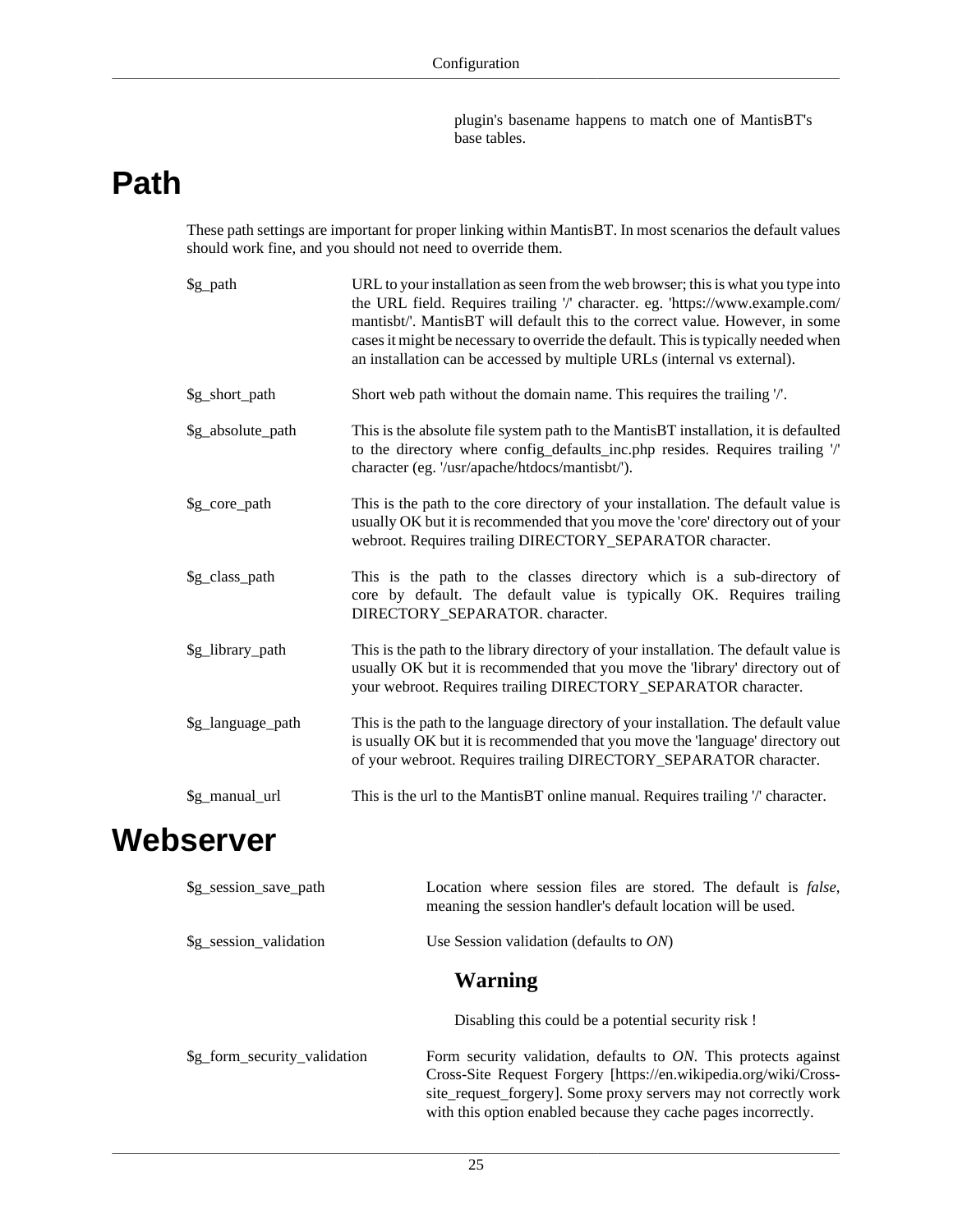### **Warning**

Disabling this option is a security risk, it is strongly recommended to leave it ON

\$g\_custom\_headers An array of custom headers to be sent with each page.

For example, to allow your MantisBT installation to be viewed in a frame in IE6 when the frameset is not at the same hostname as the MantisBT install, you need to add a P3P header. You could try something like

```
$g_custom_headers = array( 'P3P: CP="CUR ADM"' );
```
in your config file, but make sure to check that your policy actually matches with what you are promising. See [MSDN \[http://msdn.microsoft.com/en-us/library/ms537343.aspx\]](http://msdn.microsoft.com/en-us/library/ms537343.aspx) for more information.

Even though it is not recommended, you could also use this setting to disable previously sent headers. For example, assuming you didn't want to benefit from Content Security Policy (CSP), you could set:

\$g\_custom\_headers = array( 'Content-Security-Policy:' );

### **Warning**

Disabling CSP is a security risk, it is strongly recommended that you leave it as Mantis defines it.

# <span id="page-32-0"></span>**Configuration Settings**

| \$g_global_settings              | This option contains the list of configuration options that are used to<br>determine if it is allowed for a specific configuration option to be saved<br>to or loaded from the database. Configuration options that are in the<br>list are considered global only and hence are only configurable via the<br>config_inc.php file and defaulted by config_defaults_inc.php file. |  |  |  |
|----------------------------------|---------------------------------------------------------------------------------------------------------------------------------------------------------------------------------------------------------------------------------------------------------------------------------------------------------------------------------------------------------------------------------|--|--|--|
| \$g_public_config_names          | This option contains a list of configuration options that can be queried<br>via SOAP API.                                                                                                                                                                                                                                                                                       |  |  |  |
| <b>Security and Cryptography</b> |                                                                                                                                                                                                                                                                                                                                                                                 |  |  |  |

<span id="page-32-1"></span>

Content Security Policy Amongst other things, MantisBT relies on [Content Security Policy](https://en.wikipedia.org/wiki/Content_Security_Policy) [\[https://en.wikipedia.org/wiki/Content\\_Security\\_Policy](https://en.wikipedia.org/wiki/Content_Security_Policy)] (CSP), which is a [W3C candidate recommendation \[https://www.w3.org/](https://www.w3.org/TR/CSP/) [TR/CSP/](https://www.w3.org/TR/CSP/)] improving the system's security against [cross-site](https://en.wikipedia.org/wiki/Cross-site_scripting) [scripting \(XSS\) \[https://en.wikipedia.org/wiki/Cross-site\\_scripting\]](https://en.wikipedia.org/wiki/Cross-site_scripting) and other, similar types of attacks. It is currently supported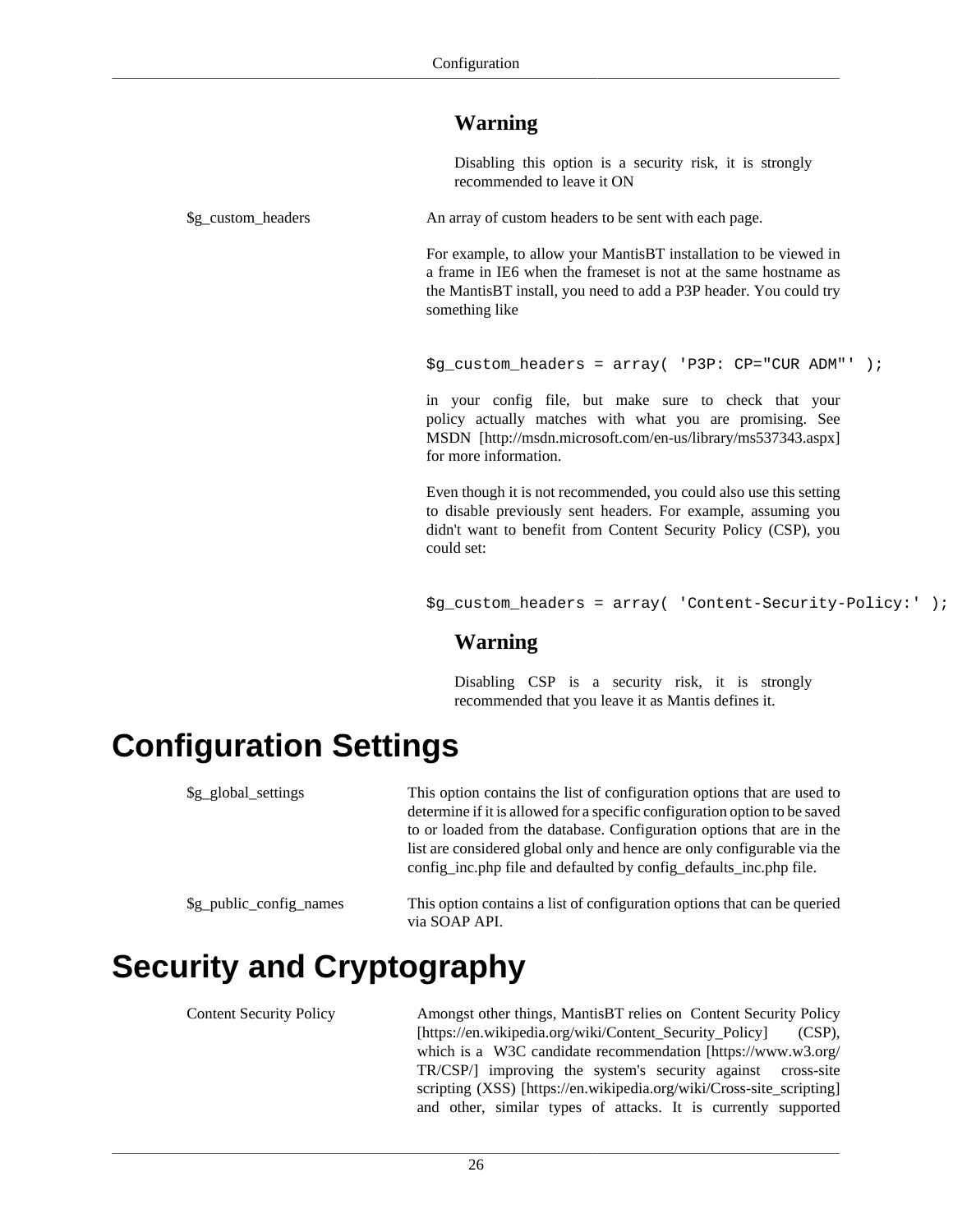in [recent versions of many browsers](https://caniuse.com/#feat=contentsecuritypolicy) [[https://caniuse.com/](https://caniuse.com/#feat=contentsecuritypolicy) [#feat=contentsecuritypolicy\]](https://caniuse.com/#feat=contentsecuritypolicy).

#### **Note**

CSP may cause issues in certain situations (e.g. during development), or when using plugins relying on externally hosted resources such as images or scripts.

MantisBT currently does not provide any mechanism for plugins to notify the Core of 'safe' external domains. Because of that, even though it is not recommended for obvious security reasons, you may wish to disable CSP. You can do so by specifying a *Custom Header* in your config\_inc.php file (see [the section called "Webserver"\)](#page-31-1).

### **Warning**

Disabling Content Security Policy is a security risk !

\$g\_crypto\_master\_salt Master salt value used for cryptographic hashing throughout MantisBT. This value must be kept secret at all costs. You must generate a unique and random salt value for each installation of MantisBT you control. The minimum length of this string must be at least 16 characters.

> The value you select for this salt should be a long string generated using a secure random number generator. An example for Linux systems is:

cat /dev/urandom | head -c 64 | base64

Note that the number of bits of entropy per byte of output from / dev/urandom is not 8. If you're particularly paranoid and don't mind waiting a long time, you could use /dev/random to get much closer to 8 bits of entropy per byte. Moving the mouse (if possible) while generating entropy via /dev/random will greatly improve the speed at which /dev/random produces entropy.

This setting is blank by default. MantisBT will not operate in this state. Hence you are forced to change the value of this configuration option.

### **Warning**

This configuration option has a profound impact on the security of your MantisBT installation. Failure to set this configuration option correctly could lead to your MantisBT installation being compromised. Ensure that this value remains secret. Treat it with the same security that you'd treat the password to your MantisDB database.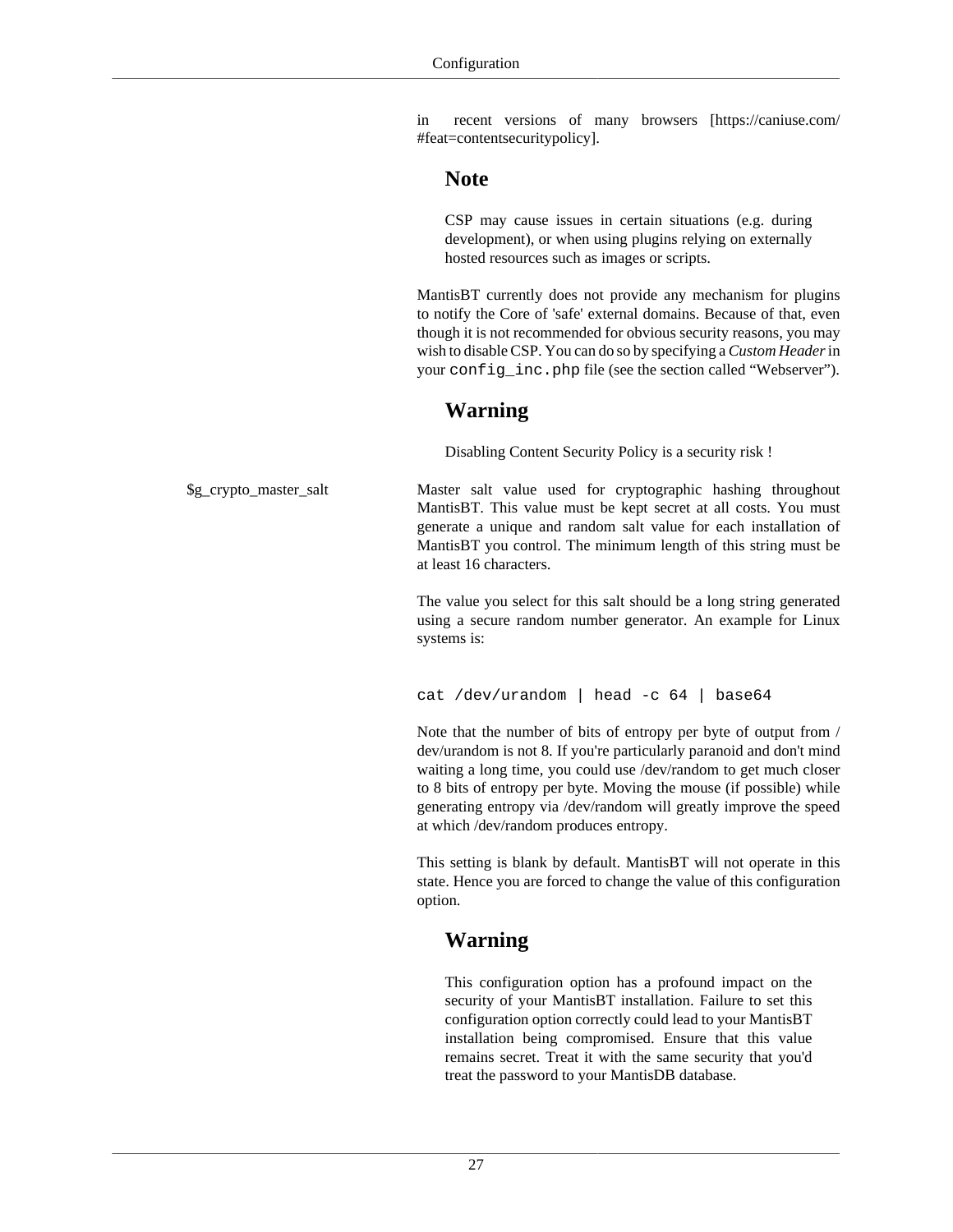# <span id="page-34-0"></span>**Signup and Lost Password**

| \$g_allow_signup                        | Allow users to signup for their own accounts.                                                                                                                                                                                                                                                               |  |
|-----------------------------------------|-------------------------------------------------------------------------------------------------------------------------------------------------------------------------------------------------------------------------------------------------------------------------------------------------------------|--|
|                                         | If ON (default), then \$g_send_reset_password must be ON as well,<br>and mail settings must be correctly configured (see the section<br>called "Email").                                                                                                                                                    |  |
| \$g_max_failed_login_count              | Maximum number of failed login attempts before the user's account<br>is locked. Once locked, it is required to reset the password (lost<br>password). The counter is reset to zero after each successful login.                                                                                             |  |
|                                         | Default is set to 5, in order to prevent brute force attacks attempting<br>to gain access to end users accounts. Set to OFF to disable this<br>feature and allow unlimited failed login attempts.                                                                                                           |  |
|                                         | \$g_notify_new_user_created_thresholdTheiminimum global access level required to be notified when a<br>new user registers via the "signup form". To pick specific access<br>levels that are not necessarily at the higher end of access levels, use<br>an array of access levels. Default is ADMINISTRATOR. |  |
| \$g_send_reset_password                 | If ON (default), users will be sent their password when their account<br>is created or password reset (this requires mail settings to be<br>correctly configured).                                                                                                                                          |  |
|                                         | If OFF, then the Administrator will have to provide a password<br>when creating new accounts, and the password will be set to blank<br>when reset.                                                                                                                                                          |  |
| \$g_signup_use_captcha                  | <b>TODO</b>                                                                                                                                                                                                                                                                                                 |  |
| \$g_system_font_folder                  | <b>TODO</b>                                                                                                                                                                                                                                                                                                 |  |
| \$g_lost_password_feature               | <b>TODO</b>                                                                                                                                                                                                                                                                                                 |  |
| \$g_max_lost_password_in_progress_compO |                                                                                                                                                                                                                                                                                                             |  |

# <span id="page-34-1"></span>**Email**

| \$g_webmaster_email           | The webmaster's e-mail address. This address is displayed in the<br>bottom of all MantisBT pages. webmaster@example.com                                                                                                                                                                                                                                   |
|-------------------------------|-----------------------------------------------------------------------------------------------------------------------------------------------------------------------------------------------------------------------------------------------------------------------------------------------------------------------------------------------------------|
| \$g_from_email                | The email address to be used as the source of all emails sent by<br>MantisBT. noreply@example.com                                                                                                                                                                                                                                                         |
| \$g_from_name                 | The sender name of all emails sent by MantisBT. Mantis Bug<br>Tracker                                                                                                                                                                                                                                                                                     |
| \$g_return_path_email         | Email address to receive bounced emails.                                                                                                                                                                                                                                                                                                                  |
| \$g_enable_email_notification | Set to ON to enable email notifications, OFF to disable them.<br>Default is ON. Note that disabling email notifications has no effect<br>on emails generated as part of the user signup process. When<br>set to OFF, the password reset feature is disabled. Additionally,<br>notifications of administrators updating accounts are not sent to<br>users. |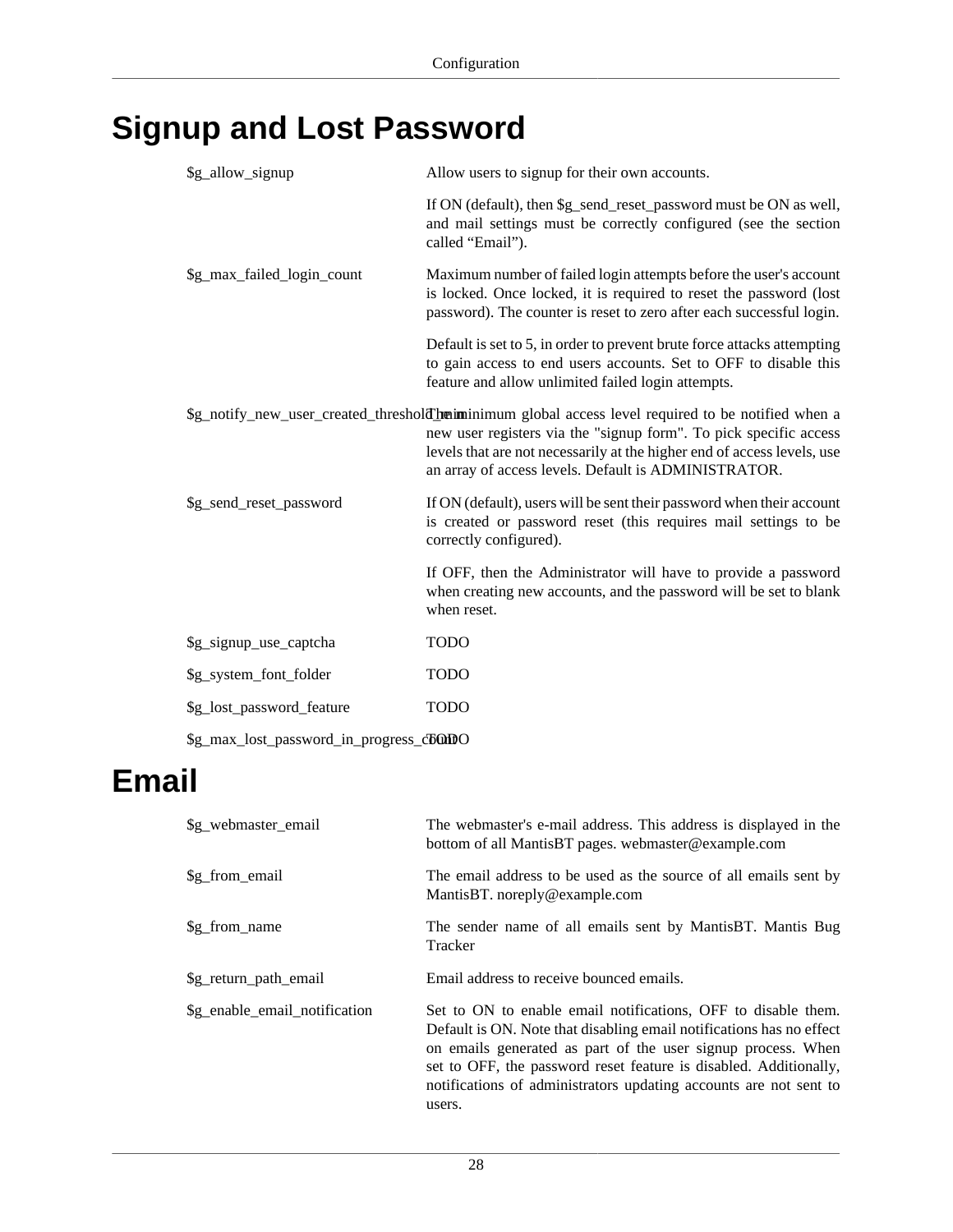| \$g_email_notifications_verbose | When enabled, the email notifications will include the full issue<br>with a hint about the change type at the top, rather than using<br>dedicated notifications that are focused on what changed. This<br>change can be overridden in the database per user. Default is OFF.                                                                                                  |
|---------------------------------|-------------------------------------------------------------------------------------------------------------------------------------------------------------------------------------------------------------------------------------------------------------------------------------------------------------------------------------------------------------------------------|
| \$g_default_notify_flags        | Associates a default notification flag with each action, to control<br>who should be notified. The default will be used if the action is<br>not defined in $\frac{g\cdot \text{notify}\cdot \text{flags}}{g\cdot \text{of}}$ or if the flag is not included in the<br>specific action definition.                                                                             |
|                                 | The list of actions include: new, assigned, resolved, bugnote,<br>reopened, closed, deleted, feedback.                                                                                                                                                                                                                                                                        |
|                                 | The default is:                                                                                                                                                                                                                                                                                                                                                               |
|                                 | \$g_default_notify_flags = array(<br>'reporter' $\qquad \qquad \Rightarrow \text{ ON}$ ,<br>'handler' $\qquad \qquad \Rightarrow \text{ ON}$ ,<br>'monitor' $\qquad \qquad \Rightarrow \text{ ON}$ ,<br>'bugnotes' $\qquad \qquad \Rightarrow \text{ ON}$ ,<br>$'category'$ => $ON,$<br>'explicit' => ON,<br>'threshold_min' => NOBODY,<br>'threshold_max' => NOBODY<br>$)$ ; |
|                                 | threshold_min and threshold_max are used to send messages to all<br>members of the project whose status is                                                                                                                                                                                                                                                                    |
|                                 | • greater than or equal to <i>threshold_min</i> , and                                                                                                                                                                                                                                                                                                                         |
|                                 | • less than or equal to <i>threshold_max</i> .                                                                                                                                                                                                                                                                                                                                |
|                                 | Sending messages to everyone would set threshold_min to<br>ANYBODY and threshold_max to NOBODY. To send to all<br>DEVELOPERS and above, use DEVELOPER and NOBODY<br>respectively.                                                                                                                                                                                             |
| \$g_notify_flags                | Defines the specific notification flags when they are different from<br>the defaults defined in \$g_default_notify_flags.                                                                                                                                                                                                                                                     |
|                                 | For example, the following code overrides the default by disabling<br>notifications to bugnote authors and users monitoring the bug when<br>submitting a new bug:                                                                                                                                                                                                             |
|                                 | \$g_notify_flags['new'] = array(<br>'bugnotes' => OFF,<br>'monitor' => OFF,<br>$)$ ;                                                                                                                                                                                                                                                                                          |
|                                 | See the section called "Email Notifications" for further examples                                                                                                                                                                                                                                                                                                             |

Available actions include:

of customizing the notification flags.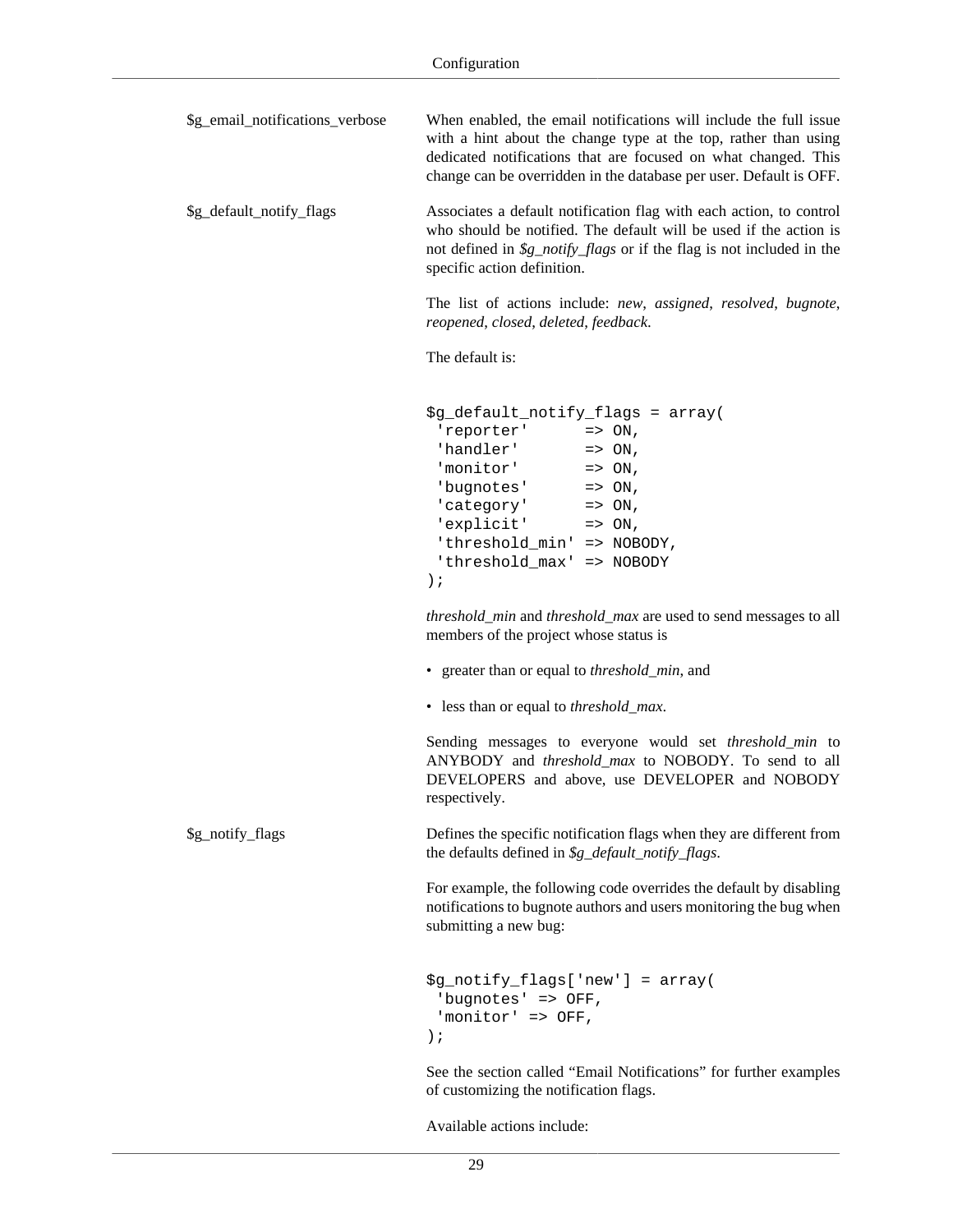|                       | • new: a new bug has been added                                                                                                                                                                                                                                                                                                                               |
|-----------------------|---------------------------------------------------------------------------------------------------------------------------------------------------------------------------------------------------------------------------------------------------------------------------------------------------------------------------------------------------------------|
|                       | • <i>reopened</i> : the bug has been reopened                                                                                                                                                                                                                                                                                                                 |
|                       | · <i>deleted</i> : a bug has been deleted                                                                                                                                                                                                                                                                                                                     |
|                       | • <i>owner</i> : the bug has been assigned a new owner                                                                                                                                                                                                                                                                                                        |
|                       | • <i>bugnote</i> : a bugnote has been added to a bug                                                                                                                                                                                                                                                                                                          |
|                       | · sponsor: the sponsorship for the bug has changed (added, deleted<br>or updated)                                                                                                                                                                                                                                                                             |
|                       | • <i>relation</i> : a relationship for the bug has changed (added, deleted<br>or updated)                                                                                                                                                                                                                                                                     |
|                       | • <i>monitor</i> : a user is added to the monitor list.<br>addition,<br>an action can match the bug status in<br>In.<br>\$g_status_enum_string. Note that spaces in the string are replaced<br>with underscores ('_') when creating the action. Thus, using the<br>defaults, 'feedback' would be a valid action.                                              |
| \$g_email_receive_own | This defines whether users should receive emails for their own<br>actions. This option is defaulted to OFF, hence, users do not receive<br>email notification for their own actions. This can be a source for<br>confusions for users upgrading from MantisBT 0.17.x versions,<br>since in these versions users used to get notified of their own<br>actions. |
| \$g_validate_email    | Determines whether email addresses are validated.                                                                                                                                                                                                                                                                                                             |
|                       | When ON (default), validation is performed using the<br>pattern given by the HTML5 specification for email type<br>form input elements [https://html.spec.whatwg.org/multipage/<br>input.html#valid-e-mail-address]. When OFF, validation is<br>disabled.                                                                                                     |
|                       | <b>Note</b>                                                                                                                                                                                                                                                                                                                                                   |
|                       | Regardless of how this option is set, validation is<br>never performed when using LDAP email (i.e. when<br>$g_{use\_ldap\_email} = ON$ , see the section called "LDAP"<br>authentication method parameters"), as we assume that it<br>is handled by the directory.                                                                                            |
| \$g_check_mx_record   | Set to OFF to disable email checking. Default is OFF.                                                                                                                                                                                                                                                                                                         |
| \$g_allow_blank_email | If ON, allows the user to omit an email address field. If you allow<br>users to create their own accounts, they must specify an email at<br>that point, no matter what the value of this option is. Otherwise they<br>wouldn't get their passwords.                                                                                                           |
|                       | Administrators are able to bypass this check to enable them to create<br>special accounts like anonymous access and other service accounts<br>that don't need notifications.                                                                                                                                                                                  |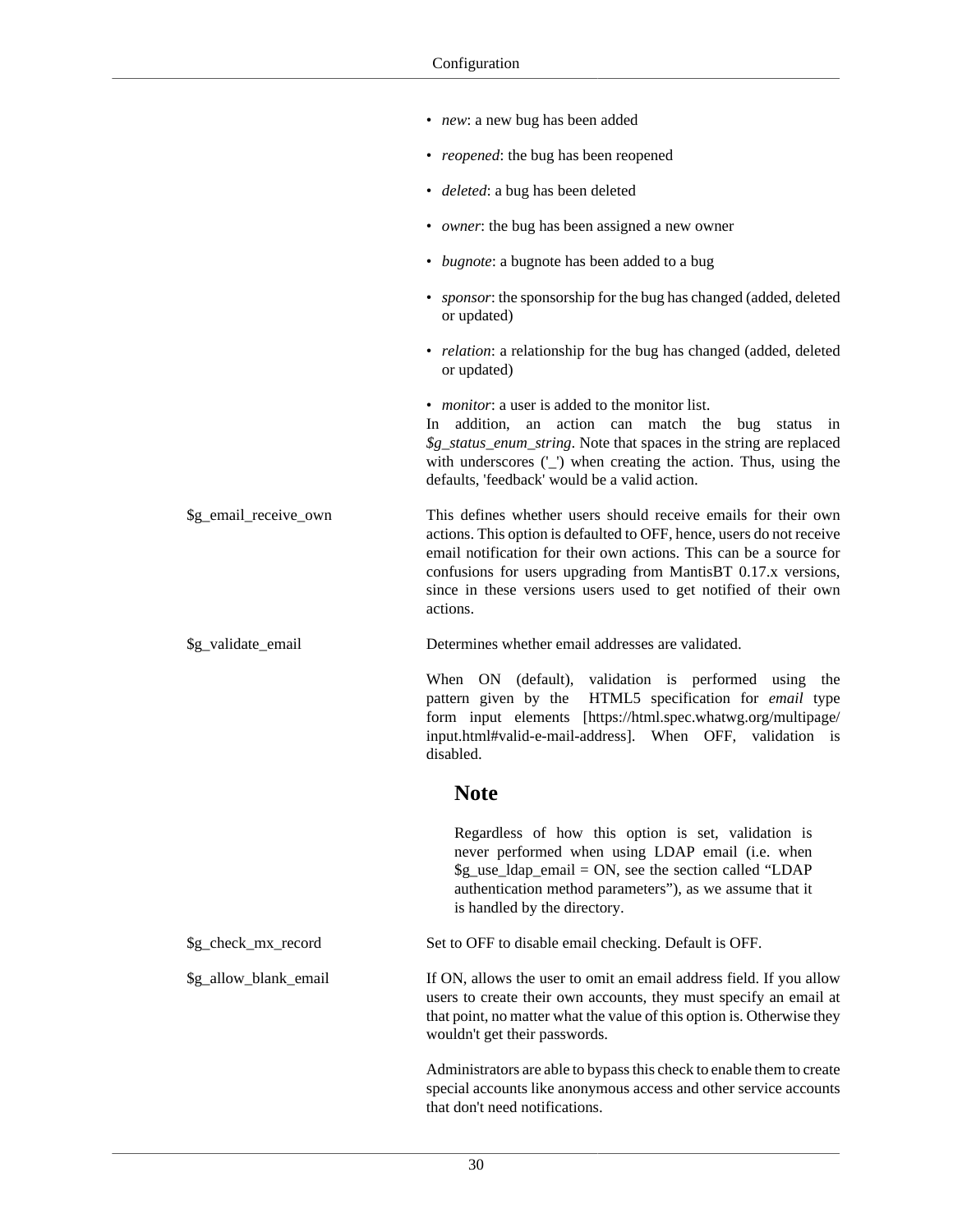| \$g_email_login_enabled       | Enable support for logging in by email and password, in addition<br>to username and password. This will only work as long as there is<br>a single user with the specified email address and the email address<br>is not blank. The default value is OFF.                                                                                                     |
|-------------------------------|--------------------------------------------------------------------------------------------------------------------------------------------------------------------------------------------------------------------------------------------------------------------------------------------------------------------------------------------------------------|
| \$g_email_ensure_unique       | When enabled, the uniqueness of email addresses will be enforced<br>for new users as well as updates to existing ones. Note that there<br>can be duplicate emails before this option was turned ON. Default<br>is ON.                                                                                                                                        |
| \$g_limit_email_domains       | Only allow and send email to addresses in the given domain(s).<br>This is useful as a security feature and it is also useful in<br>cases like Sourceforge where its servers are limited to only<br>sending emails to SourceForge email addresses in order to avoid<br>spam. \$g_limit_email_domains = array( 'users.sourceforge.net',<br>'sourceforge.net'); |
| \$g_show_user_email_threshold | This specifies the access level that is needed to have user names<br>hyperlinked with mailto: links. The default value is NOBODY,<br>hence, even administrators won't have this feature enabled.                                                                                                                                                             |
| \$g_phpMailer_method          | Select the method to send mail:                                                                                                                                                                                                                                                                                                                              |
|                               | • PHPMAILER_METHOD_MAIL for use of mail() function,                                                                                                                                                                                                                                                                                                          |
|                               | • PHPMAILER_METHOD_SENDMAIL for sendmail (or postfix),                                                                                                                                                                                                                                                                                                       |
|                               | • PHPMAILER_METHOD_SMTP for SMTP,<br>Default is PHPMAILER_METHOD_MAIL.                                                                                                                                                                                                                                                                                       |
| \$g_smtp_host                 | This option specifies the SMTP server to submit messages to. The<br>SMTP server (MTA) then takes on the responsibility of delivering<br>messages to their final destinations.                                                                                                                                                                                |
|                               | To use the local SMTP (if available) set this to 'localhost', otherwise<br>use the fully qualified domain name of the remote SMTP server.                                                                                                                                                                                                                    |
|                               | It can be either a single hostname, or multiple semicolon-<br>delimited hostnames. You can specify for each host a port<br>other than the default, using format: hostname:port (e.g.<br>"smtp1.example.com:25;smtp2.example.com").                                                                                                                           |
|                               | Hosts will be tried in the given order.                                                                                                                                                                                                                                                                                                                      |
|                               | <b>Note</b>                                                                                                                                                                                                                                                                                                                                                  |
|                               | This is only used with PHPMAILER_METHOD_SMTP<br>(see \$g_phpmailer_method).                                                                                                                                                                                                                                                                                  |
|                               | The default is 'localhost'.                                                                                                                                                                                                                                                                                                                                  |
| \$g_smtp_port                 | The default SMTP port to use. This can be overridden individually<br>for specific hosts. (see \$g_smtp_host).                                                                                                                                                                                                                                                |
|                               | Typical SMTP ports are 25 and 587.                                                                                                                                                                                                                                                                                                                           |
|                               | The default is 25.                                                                                                                                                                                                                                                                                                                                           |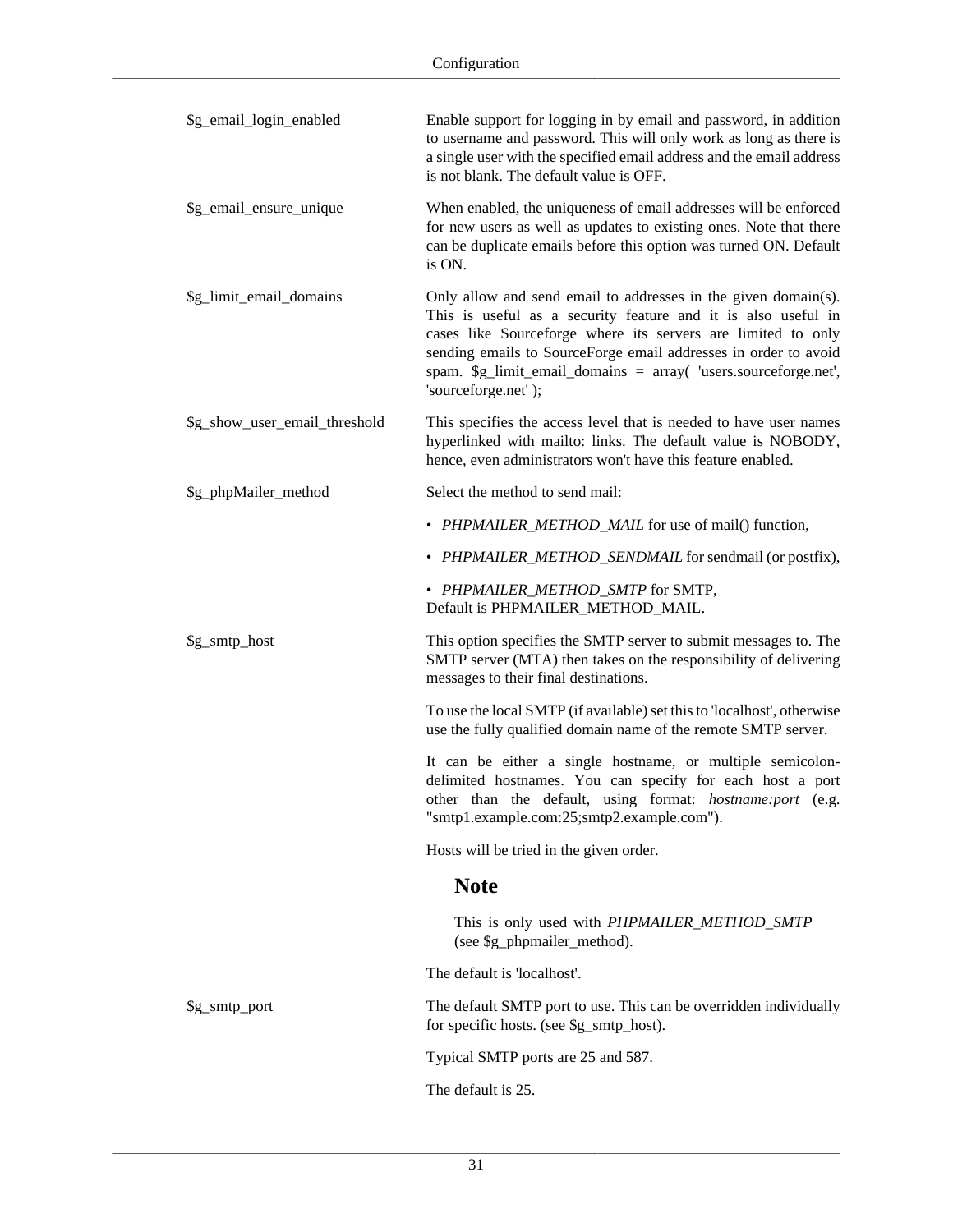| \$g_smtp_connection_mode     | Allow secure connection to the SMTP server. Valid values are:                                                                                                                                                                                                        |
|------------------------------|----------------------------------------------------------------------------------------------------------------------------------------------------------------------------------------------------------------------------------------------------------------------|
|                              | • "(empty string): No encryption. This is the default.                                                                                                                                                                                                               |
|                              | $\bullet$ ssl                                                                                                                                                                                                                                                        |
|                              | $\bullet$ tls                                                                                                                                                                                                                                                        |
| \$g_smtp_username            | <b>SMTP Server Authentication user</b>                                                                                                                                                                                                                               |
|                              | Allows the use of SMTP Authentication when using a remote<br><b>SMTP</b> host.                                                                                                                                                                                       |
|                              | <b>Note</b>                                                                                                                                                                                                                                                          |
|                              | must be set to " (empty string) if the SMTP host does not<br>require authentication.                                                                                                                                                                                 |
|                              | Default is ".                                                                                                                                                                                                                                                        |
| \$g_smtp_password            | This is the password that is used in SMTP Authentication. Not used<br>when $\gtrsim$ smtp_username = "                                                                                                                                                               |
|                              | Default is ".                                                                                                                                                                                                                                                        |
| \$g_email_retry_in_days      | Duration (in days) to retry failed emails before deleting them from<br>queue. Default 7 days.                                                                                                                                                                        |
| \$g_email_send_using_cronjob | Disables sending of emails as soon as an action is performed.<br>Emails are instead queued and must be sent by running scripts/<br>send_emails.php periodically. This script can only be executed<br>from the CLI, not from the web interface, for security reasons. |
|                              | Enabling this option can help with performance problems if large<br>numbers of emails are generated or mail delivery is slow by not<br>delaying page execution when sending emails.                                                                                  |
| \$g_email_separator1         | Default is str_pad(", 70, '='); This means 70 equal signs.                                                                                                                                                                                                           |
| \$g_email_separator2         | Default is str_pad(", 70, '-'); This means 70 minus signs.                                                                                                                                                                                                           |
| \$g_email_padding_length     | Default is 28.                                                                                                                                                                                                                                                       |

MantisBT uses flags and a threshold system to generate emails on events. For each new event, email is sent to:

- the reporter, qualified by the notify flag 'reporter' below
- the handler (or Assigned to), qualified by the notify flag 'handler' below
- anyone monitoring the bug, qualified by the notify flag 'monitor' below
- anyone who has ever added a bugnote the bug, qualified by the notify flag 'bugnotes' below
- anyone assigned to the project whose access level is greater than or equal to the notify flag 'threshold\_min' and less than or equal to the notify flag 'threshold\_max' below

From this list, those recipients who meet the following criteria are eliminated: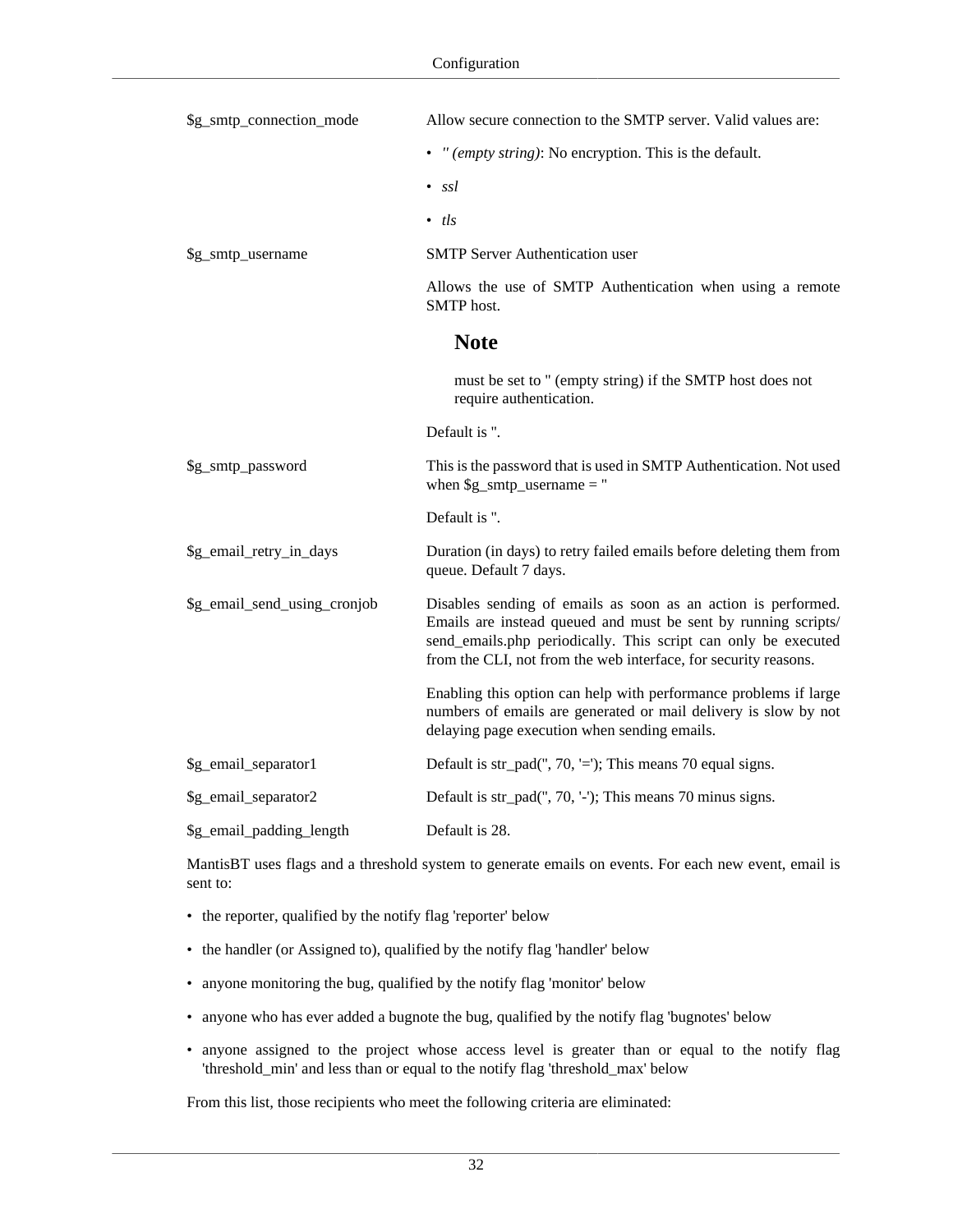- the originator of the change, if \$g\_email\_receive\_own is OFF
- the recipient either no longer exists, or is disabled
- the recipient has turned their email\_on\_<new status> preference OFF
- the recipient has no email address entered

#### **DKIM signature**

In order to setup [DomainKeys Identified Mail \(DKIM\) Signatures](https://en.wikipedia.org/wiki/DomainKeys_Identified_Mail) [[https://en.wikipedia.org/wiki/](https://en.wikipedia.org/wiki/DomainKeys_Identified_Mail) [DomainKeys\\_Identified\\_Mail\]](https://en.wikipedia.org/wiki/DomainKeys_Identified_Mail) (as defined in [RFC 6376](https://tools.ietf.org/html/rfc6376) [[https://tools.ietf.org/html/rfc6376\]](https://tools.ietf.org/html/rfc6376)), you need to enable the feature (see *\$g\_email\_dkim\_enable*), and provide at least:

- Domain (see *\$g\_email\_dkim\_domain*),
- Private key or key file path (see *\$g\_email\_dkim\_private\_key\_file\_path* and *\$g\_email\_dkim\_private\_key\_string*),
- Selector (see *\$g\_email\_dkim\_selector*),
- Identity (see *\$g\_email\_dkim\_identity*).

| \$g_email_dkim_enable             | Enables DomainKeys Identified Mail (DKIM).                                                                                                                                                                                            |
|-----------------------------------|---------------------------------------------------------------------------------------------------------------------------------------------------------------------------------------------------------------------------------------|
|                                   | The default is OFF.                                                                                                                                                                                                                   |
| \$g_email_dkim_domain             | Defines the domain for DKIM Signatures.                                                                                                                                                                                               |
|                                   | This is typically same as the host part of the \$g_from_email. For<br>example example.com.                                                                                                                                            |
|                                   | \$g_email_dkim_private_key_file_pathPath to the private domain key to be used for DKIM Signatures.                                                                                                                                    |
|                                   | If the key is specified in \$g_email_dkim_private_key_string this<br>setting will not be used.                                                                                                                                        |
| \$g_email_dkim_private_key_string | Private domain key to be used for DKIM Signatures.                                                                                                                                                                                    |
|                                   | This string should contain private key for signing. Leave empty<br>string if you wish to load the key from the file defined with<br>\$g_email_dkim_private_key_file_path.                                                             |
| \$g_email_dkim_selector           | Selector to be used for DKIM Signatures.                                                                                                                                                                                              |
|                                   | If your domain is example.com, typically DNS TXT field should<br>have: host: mail.example._domainkey, value: $v = DKIM1$ ; $t = s$ ;<br>$n = core$ ; $k = rsa$ ; $p = [public key]$ . In this case selector should be<br>mail.example |
| \$g_email_dkim_passphrase         | Private DKIM domain key password.                                                                                                                                                                                                     |
|                                   | Leave empty string if your private key does not have password                                                                                                                                                                         |
| \$g_email_dkim_identity           | Identity to be used for DomainKeys Identified Mail (DKIM)<br>Signatures.                                                                                                                                                              |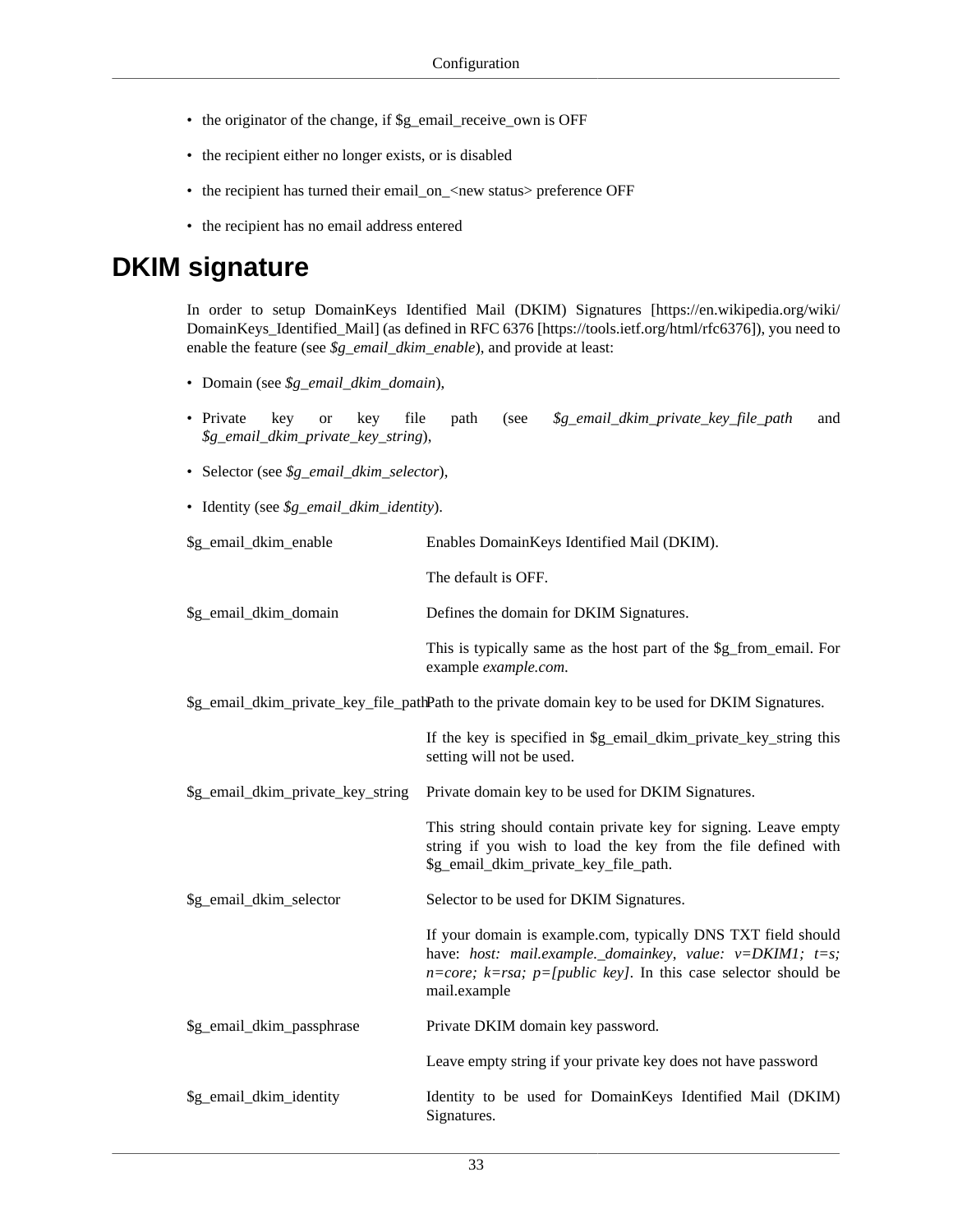This is usually the same as *\$g\_from\_email*. For example, noreply@example.com

#### **S/MIME signature**

This sections describes the necessary settings to enable [S/MIME](https://en.wikipedia.org/wiki/S/MIME) [[https://en.wikipedia.org/wiki/S/MIME\]](https://en.wikipedia.org/wiki/S/MIME) signature for outgoing MantisBT e-mails.

| \$g_email_smime_enable          | Enables S/MIME signature.                                                                                                                                                                                        |
|---------------------------------|------------------------------------------------------------------------------------------------------------------------------------------------------------------------------------------------------------------|
|                                 | Defaults to OFF.                                                                                                                                                                                                 |
| \$g_email_smime_cert_file       | Path to the S/MIME certificate.                                                                                                                                                                                  |
|                                 | The file must contain a PEM-encoded [https://en.wikipedia.org/<br>wiki/Privacy-Enhanced_Mail] certificate.                                                                                                       |
| \$g_email_smime_key_file        | Path to the S/MIME private key file.                                                                                                                                                                             |
|                                 | The file must contain a PEM-encoded private key matching the S/<br>MIME certificate.                                                                                                                             |
| \$g_email_smime_key_password    | Password for the S/MIME private key.                                                                                                                                                                             |
|                                 | Leave blank if the private key is not protected by a passphrase.                                                                                                                                                 |
| \$g_email_smime_extracerts_file | Optional path to S/MIME extra certificates.                                                                                                                                                                      |
|                                 | The file must contain one (or more) PEM-encoded certificates,<br>which will be included in the signature to help the recipient<br>verify the certificate specified in \$g_email_smime_cert_file ("CA<br>Chain"). |

#### **Note**

MantisBT expects the S/MIME certificates and the private key files to be in [PEM](https://en.wikipedia.org/wiki/Privacy-Enhanced_Mail) [\[https://en.wikipedia.org/wiki/Privacy-Enhanced\\_Mail\]](https://en.wikipedia.org/wiki/Privacy-Enhanced_Mail) format. If you have a [PKCS12 \[https://](https://en.wikipedia.org/wiki/PKCS_12) [en.wikipedia.org/wiki/PKCS\\_12\]](https://en.wikipedia.org/wiki/PKCS_12) encrypted certificate (typically with a .pfx or .p12 extension), you may use the following openssl commands to extract and convert the individual elements:

• Certificate

openssl pkcs12 -in cert.pfx -clcerts -nokeys -out cert.crt

• Extra certificates ("CA chain")

openssl pkcs12 -in cert.pfx -cacerts -nokeys -out ca-chain.crt

• Private key (-passout specifies the private key's password)

openssl pkcs12 -in cert.pfx -nocerts -out cert.key -passout pass: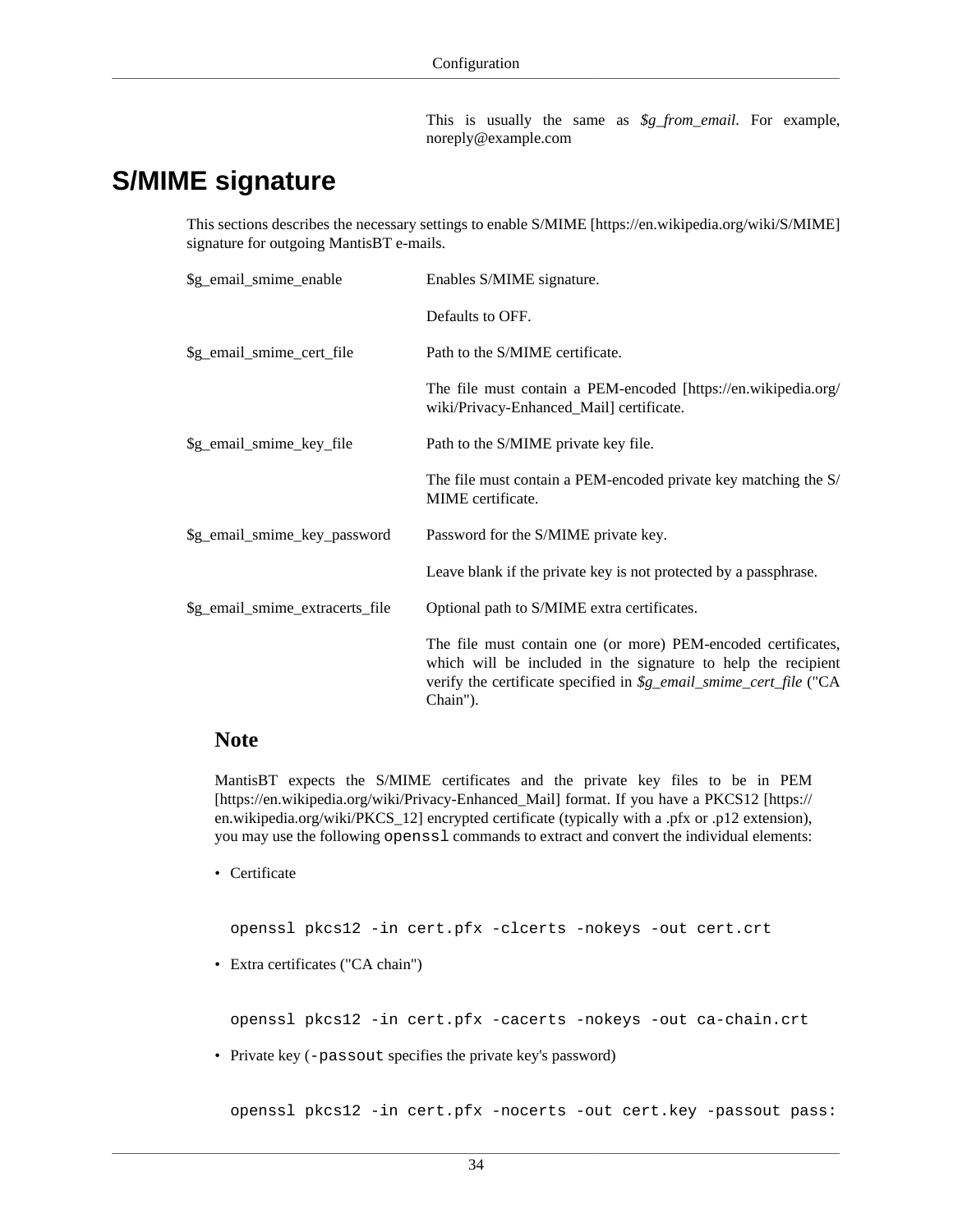If the input file is protected, openssl will ask for the password; alternatively, you can specify it on the command-line with the *-passin* option, e.g. -passin pass:PASSWORD

## **Version**

| \$g_show_version | Whether to show the MantisBT version at the bottom of each page or not. Default |
|------------------|---------------------------------------------------------------------------------|
|                  | is OFF.                                                                         |

## **Language**

| \$g_default_language     | This is the language used by default in MantisBT. This may be set<br>to 'auto' where MantisBT will try to determine the language from the<br>browser.                                                                                                                                                                                                                                                                                                                            |
|--------------------------|----------------------------------------------------------------------------------------------------------------------------------------------------------------------------------------------------------------------------------------------------------------------------------------------------------------------------------------------------------------------------------------------------------------------------------------------------------------------------------|
| \$g_language_choices_arr | This is to be set to an array of languages that are available for users<br>to choose from. The default value includes all languages supported<br>by MantisBT. The administrator can limit the languages available<br>for users to choose from by overriding this value. For example, to<br>support English, French and German include the following code:                                                                                                                        |
|                          | \$g_language_choices_arr = array( 'english', 'french', 'ge:                                                                                                                                                                                                                                                                                                                                                                                                                      |
|                          | Of course, administrators can also add their own languages by<br>translating the strings and creating their own language files. You<br>are encouraged to share any translation work that you do with the<br>MantisBT team. This will ensure that the newly created language file<br>is maintained with future MantisBT releases. All language files reside<br>in the lang/ folder. They are all named according to the following<br>pattern: strings_ <language>.txt.</language> |
| \$g_fallback_language    | This is the language used if MantisBT cannot determine the language<br>from the browser. It defaults to 'english'.As of 0.19.0, this may be<br>set to 'auto' where MantisBT will try to determine the language from<br>the browser.                                                                                                                                                                                                                                              |

#### **Note**

If a string does not exist in the active language, the English string is used instead.

# <span id="page-41-0"></span>**Display**

| \$g_font_family               | Name of the google font family for the browser to use. For all<br>available fonts, see: fonts.google.com [https://fonts.google.com/].              |
|-------------------------------|----------------------------------------------------------------------------------------------------------------------------------------------------|
| \$g_font_family_choices       | Google font family list offered to the user to chose from. Font files<br>are fetched from google servers.                                          |
| \$g_font_family_choices_local | This is a small subset of $\frac{g_{\text{f}}}{g_{\text{f}}}$ <i>font_family_choices</i> in which font files<br>are part of MantisBT installation. |
| \$g_window_title              | This is the browser window title $(\langle TITLE \rangle \text{ tag})$ .                                                                           |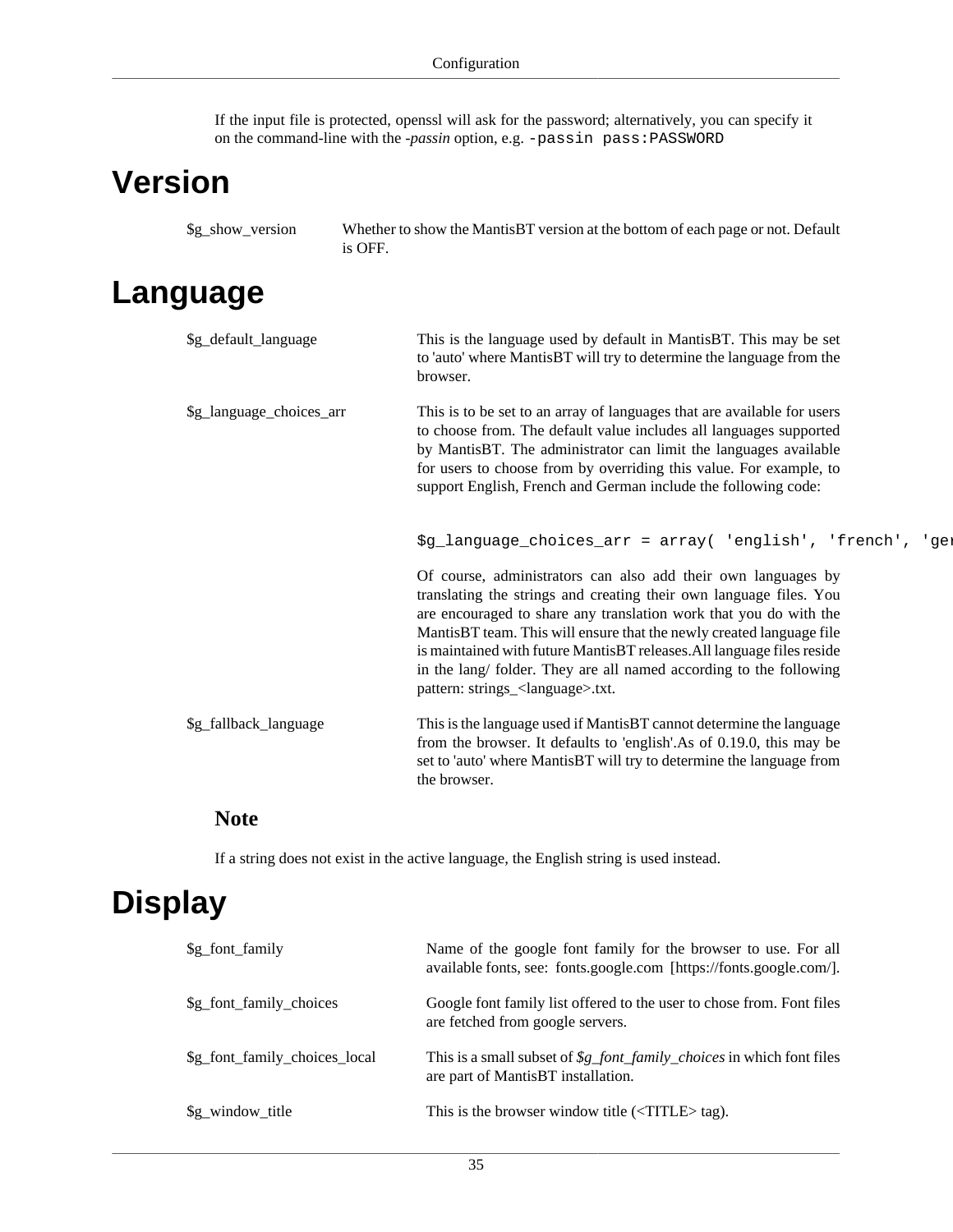| \$g_search_title                   | This is used as prefix to describe Browser Search entries,<br>and must be short enough so that when inserted into the<br>'opensearch_XXX_short' language string, the resulting text<br>is 16 characters or less, to be compliant with the limit<br>for the ShortName element as defined in the<br>OpenSearch<br>specification [https://github.com/dewitt/opensearch/blob/master/<br>opensearch-1-1-draft-6.md].                                                                                                                            |
|------------------------------------|--------------------------------------------------------------------------------------------------------------------------------------------------------------------------------------------------------------------------------------------------------------------------------------------------------------------------------------------------------------------------------------------------------------------------------------------------------------------------------------------------------------------------------------------|
|                                    | Defaults to the value of \$g_window_title.                                                                                                                                                                                                                                                                                                                                                                                                                                                                                                 |
| \$g_favicon_image                  | Path to the favorites icon relative to MantisBT root folder This icon<br>should be of <i>image/x-icon</i> MIME type, and its size $16x16$ pixels.<br>It is also used to decorate OpenSearch Browser search entries.<br>(default 'images/favicon.ico').                                                                                                                                                                                                                                                                                     |
| \$g_logo_image                     | Path to the logo image relative to MantisBT root folder (default<br>'images/mantis_logo.gif').                                                                                                                                                                                                                                                                                                                                                                                                                                             |
| \$g_logo_url                       | The default URL to be associated with the logo. By default this is<br>set to \$g_default_home_page (which defaults to My View page).<br>Clicking on the logo from any page in the bug tracker will navigate<br>to the URL specified in this configuration option.                                                                                                                                                                                                                                                                          |
| \$g_show_project_menu_bar          | This option specifies whether to add menu at the top of the page<br>which includes links to all the projects. The default value is OFF.                                                                                                                                                                                                                                                                                                                                                                                                    |
| \$g_show_assigned_names            | When a bug is assigned then replace the word "assigned" with the<br>name of the developer in parenthesis. Default is ON.                                                                                                                                                                                                                                                                                                                                                                                                                   |
| \$g_show_priority_text             | Specifies whether to show priority as text (ON) or icon (OFF) in<br>the view all bugs page. Default is OFF (icon).                                                                                                                                                                                                                                                                                                                                                                                                                         |
| \$g_priority_significant_threshold | Define the priority level at which a bug becomes significant.<br>Significant bugs are displayed with emphasis. Set this value to -1<br>to disable the feature. The default value is HIGH.                                                                                                                                                                                                                                                                                                                                                  |
| \$g_severity_significant_threshold | Define the severity level at which a bug becomes significant.<br>Significant bugs are displayed with emphasis. Set this value to -1<br>to disable the feature. The default value is MAJOR.                                                                                                                                                                                                                                                                                                                                                 |
| \$g_view_issues_page_columns       | This configuration option is used to select the columns to be<br>included in the View Issues page and in which order. If one of the<br>column is not accessible to the logged in user, or corresponds to<br>a disabled feature, then it will be automatically removed from the<br>list at runtime. Hence, the same column list may show a different<br>set of columns based on the logged in user, the currently selected<br>project and enabled features (e.g. sponsorship_total is only shown<br>if the sponsorship feature is enabled). |
|                                    | The supported columns are: selection, edit, id, project_id,<br>reporter_id, handler_id, priority, reproducibility,<br>projection,<br>eta, resolution, fixed_in_version, view_state, os, os_build,<br>build (for product build), platform, version, date_submitted,<br>attachment_count,<br>category,<br>sponsorship_total,<br>severity,<br>status, last_updated, summary,<br>bugnotes_count, description,                                                                                                                                  |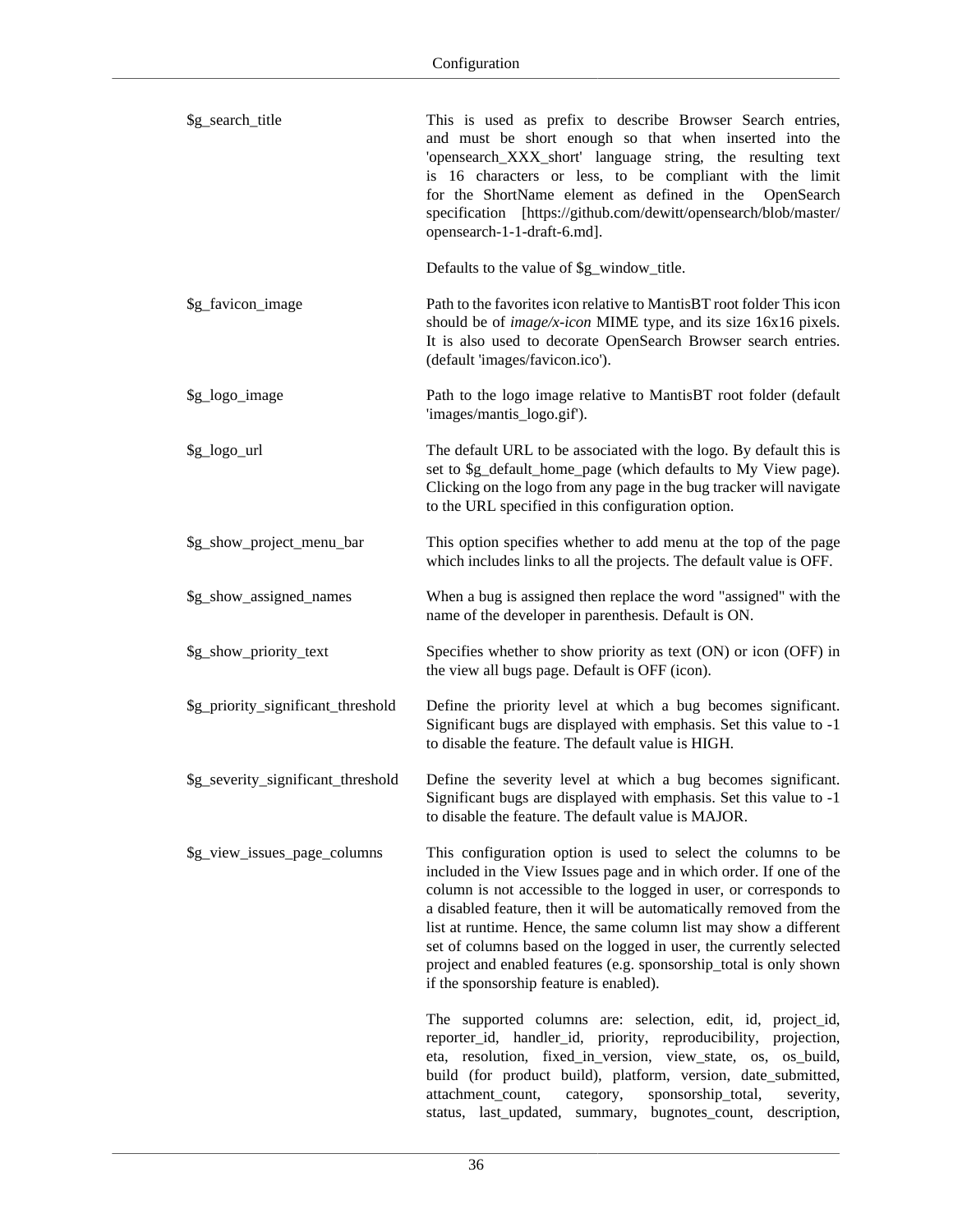|                                  | steps_to_reproduce, additional_info. As for custom fields they can<br>be referenced by adding a 'custom_' to their name (e.g. xyz would<br>be custom_xyz).                                                                                                                                                                                                                                                    |
|----------------------------------|---------------------------------------------------------------------------------------------------------------------------------------------------------------------------------------------------------------------------------------------------------------------------------------------------------------------------------------------------------------------------------------------------------------|
|                                  | By default the following columns are selected: selection, edit,<br>priority, id, sponsorship_total, bugnotes_count, attachment_count,<br>category_id, severity, status, last_updated, summary.                                                                                                                                                                                                                |
| \$g_print_issues_page_columns    | This configuration option is used to select the columns to<br>be included in the Print Issues page and in which order.<br>See \$g_view_issues_page_columns for more details about the<br>supported fields.                                                                                                                                                                                                    |
|                                  | By default the following columns are selected: selection,<br>priority, id, sponsorship_total, bugnotes_count, attachment_count,<br>category_id, severity, status, last_updated, summary                                                                                                                                                                                                                       |
| \$g_csv_columns                  | This configuration option is used to select the columns<br>to be included in the CSV export and in which order.<br>See \$g_view_issues_page_columns for more details about the<br>supported fields.                                                                                                                                                                                                           |
|                                  | By default the following columns are selected: id, project_id,<br>reporter_id, handler_id, priority, severity, reproducibility, version,<br>build, projection, category_id, date_submitted, eta, os, os_build,<br>platform, view_state, last_updated, summary, status, resolution,<br>fixed_in_version, duplicate_id.                                                                                         |
| \$g_excel_columns                | This configuration option is used to select the columns<br>to be included in the Excel export and in which order.<br>See \$g_view_issues_page_columns for more details about the<br>supported fields.                                                                                                                                                                                                         |
|                                  | By default the following columns are selected: id, project_id,<br>reporter_id, handler_id, priority, severity, reproducibility, version,<br>build, projection, category_id, date_submitted, eta, os, os_build,<br>platform, view_state, last_updated, summary, status, resolution,<br>fixed_in_version, duplicate_id.                                                                                         |
| \$g_show_bug_project_links       | Show project links when in All Projects mode. Default is ON.                                                                                                                                                                                                                                                                                                                                                  |
| \$g_show_product_version         | This controls display of the product version in the report, view,<br>update and print issue pages. This flag also applies to other product<br>version related fields like product build, fixed in version, and target<br>version. Valid values are ON, OFF, and AUTO. ON for always<br>displayed, AUTO for displayed when project has versions defined,<br>and OFF for always OFF. The default value is AUTO. |
| \$g_show_version_dates_threshold | The access level threshold at which users will see the date of<br>release for product versions. Dates will be shown next to the product<br>version, target version and fixed in version fields. Set this threshold<br>to NOBODY to disable the feature. Default value is NOBODY.                                                                                                                              |
| \$g_show_realname                | This control will replace the user's userid with their realname. If<br>it is set to ON, and the real name field has been populated, the<br>replacement will occur. It defaults to OFF.                                                                                                                                                                                                                        |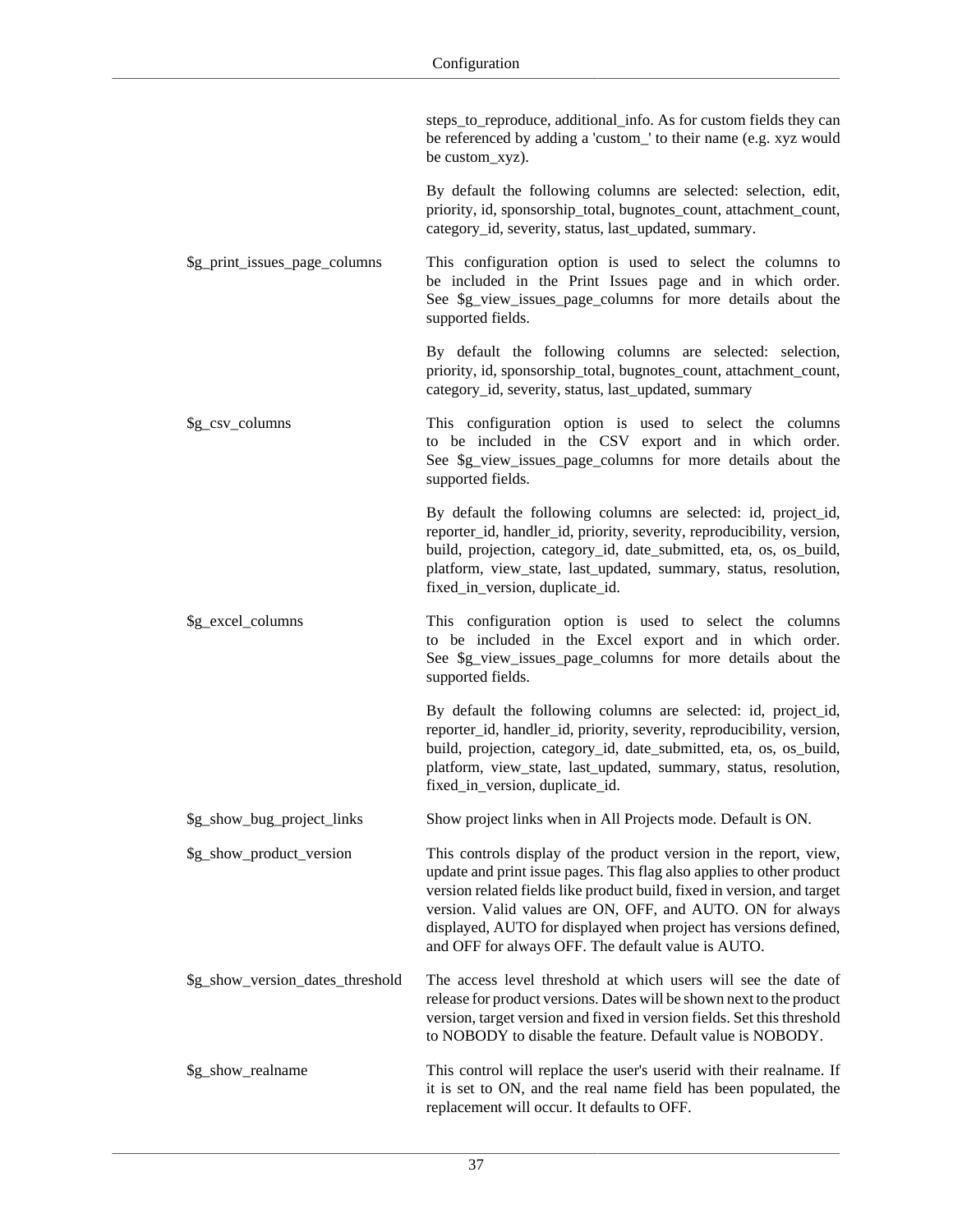| \$g_show_avatar           | Show the users' avatar                                                                                                                                                                                                             |
|---------------------------|------------------------------------------------------------------------------------------------------------------------------------------------------------------------------------------------------------------------------------|
|                           | addition to enabling this configuration option it is<br><b>In</b><br>necessary to install an avatar plugin like the Gravatar [https://<br>www.gravatar.com] plugin which is bundled out of the box.                                |
| \$g_show_avatar_threshold | The threshold of users for which MantisBT should show the avatar<br>(default DEVELOPER). Note that the threshold is related to the<br>user for whom the avatar is being shown, rather than the user who<br>is currently logged in. |
|                           |                                                                                                                                                                                                                                    |

## **Time**

| \$g_cookie_time_length     | Time for long lived cookie to live in seconds. It is also used as<br>the default for permanent logins if \$g_allow_permanent_cookie is<br>enabled and selected. Default is 1 year.                |
|----------------------------|---------------------------------------------------------------------------------------------------------------------------------------------------------------------------------------------------|
| \$g_allow_permanent_cookie | Allow users to opt for a 'permanent' cookie when logging in.<br>Controls the display of the 'Remember my login in this browser'<br>checkbox on the login page. See \$g_cookie_time_length.        |
| \$g_wait_time              | Time to delay between page redirects (in seconds). Users can<br>override this setting in their user preferences. Default is 2 seconds.                                                            |
| \$g_long_process_timeout   | This time out is used by pages which does time consuming<br>operations like upgrading the database. The default value of 0<br>disables time out. Note that this time out is specified in seconds. |

#### **Date**

These variables control how the date is displayed. The default is [ISO 8601](https://en.wikipedia.org/wiki/ISO_8601) [[https://en.wikipedia.org/wiki/](https://en.wikipedia.org/wiki/ISO_8601) [ISO\\_8601](https://en.wikipedia.org/wiki/ISO_8601)] formatting.

Please refer to the [PHP manual \[https://www.php.net/manual/en/function.date.php#refsect1](https://www.php.net/manual/en/function.date.php#refsect1-function.date-parameters) [function.date-parameters\]](https://www.php.net/manual/en/function.date.php#refsect1-function.date-parameters) for details on available formatting options.

| \$g_short_date_format      | This format is used in the bug listing pages (eg: View Bugs). Default<br>is $Y-m-d$ .                                         |
|----------------------------|-------------------------------------------------------------------------------------------------------------------------------|
| \$g normal date format     | This format is used in the view/update bug pages, bug notes,<br>manage section, and news section. Default is $Y-m-d$ $H: i$ . |
| \$g_complete_date_format   | This format is used on the top of each page (current time) and the<br>emails that are sent out. Default is $Y-m-d$ $H: i$ T.  |
| \$g_datetime_picker_format | This format is used with the date time picker widget. Default is $Y -$<br>$MM-DD$ $HH:mm$ .                                   |

#### **Note**

The formatting convention for the DateTime picker is different from the one used for the other date settings described above; see [Moment.js documentation \[https://](https://momentjs.com/docs/#/displaying/format/) [momentjs.com/docs/#/displaying/format/\]](https://momentjs.com/docs/#/displaying/format/) for details.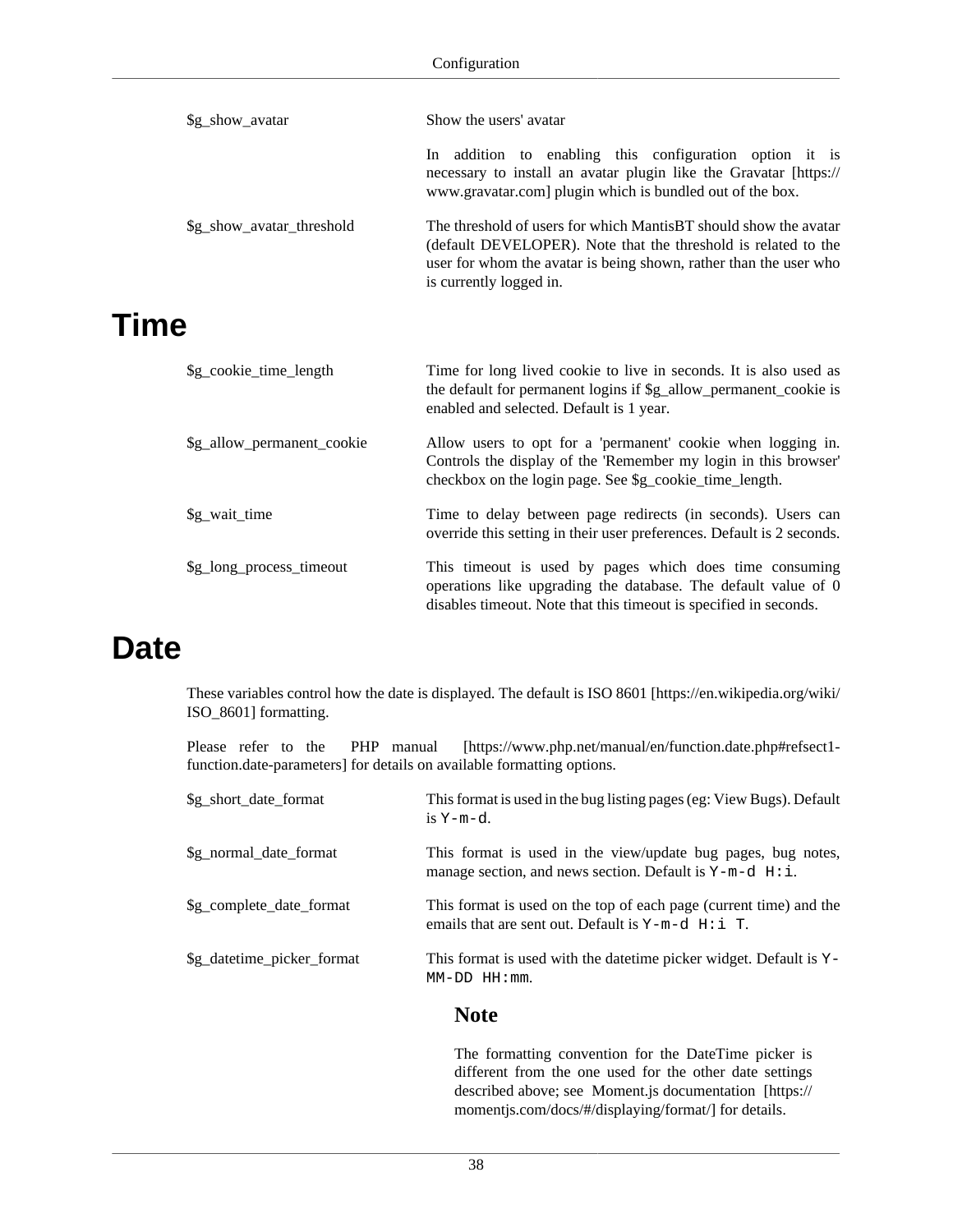#### **Warning**

This format needs to match the one defined in *\$g\_normal\_date\_format*. Inconsistencies between these two settings, e.g. using different date ordering (DMY, MDY or YMD) or displaying the month as a number vs a word or abbreviation, may result in unexpected behavior such as an invalid interpretation of the date by the DateTime picker widget, or errors trying to save a modified date.

# **Time Zone**

\$g\_default\_timezone Default timezone to use in MantisBT. This configuration is normally initialized when installing Mantis. It should be set to one of the values specified in the [List of Supported Timezones](https://www.php.net/timezones) [[https://www.php.net/](https://www.php.net/timezones) [timezones\]](https://www.php.net/timezones). If this config is left blank, the timezone will be initialized by calling function [date\\_default\\_timezone\\_get\(\)](https://www.php.net/date-default-timezone-get) [\[https://www.php.net/date-default](https://www.php.net/date-default-timezone-get)[timezone-get](https://www.php.net/date-default-timezone-get)], which will fall back to *UTC* if unable to determine the timezone.

> Correct configuration of this variable can be confirmed by running the administration checks. Users can override the default timezone under user their preferences.

## **News**

These options are used to control the query that selects the news entries to be displayed.

| \$g_news_enabled           | Indicates whether the news feature should be enabled or disabled.<br>The default is OFF. The news feature is deprecated in favor of being<br>moved to a plugin. |
|----------------------------|-----------------------------------------------------------------------------------------------------------------------------------------------------------------|
| \$g_news_limit_method      | Limit the news entry that are displayed by number of entries<br>(BY_LIMIT) or by date (BY_DATE). The default is BY_LIMIT.                                       |
| \$g_news_view_limit        | The limit for the number of news entries to be displayed. This option<br>is only used if \$g_news_limit_method is set to BY_LIMIT.                              |
| \$g_news_view_limit_days   | Specifies the number of dates after which the news are not<br>displayed. This option is only used if \$g_news_limit_method is set<br>to BY DATE.                |
| \$g_private_news_threshold | Specifies the access level required to view private news. The default<br>is DEVELOPER.                                                                          |

### **Default Preferences**

\$g\_default\_new\_account\_access\_levelThis is the default access level users are given when their account is created by email. The default access level is REPORTER. Look in constant\_inc.php for other values.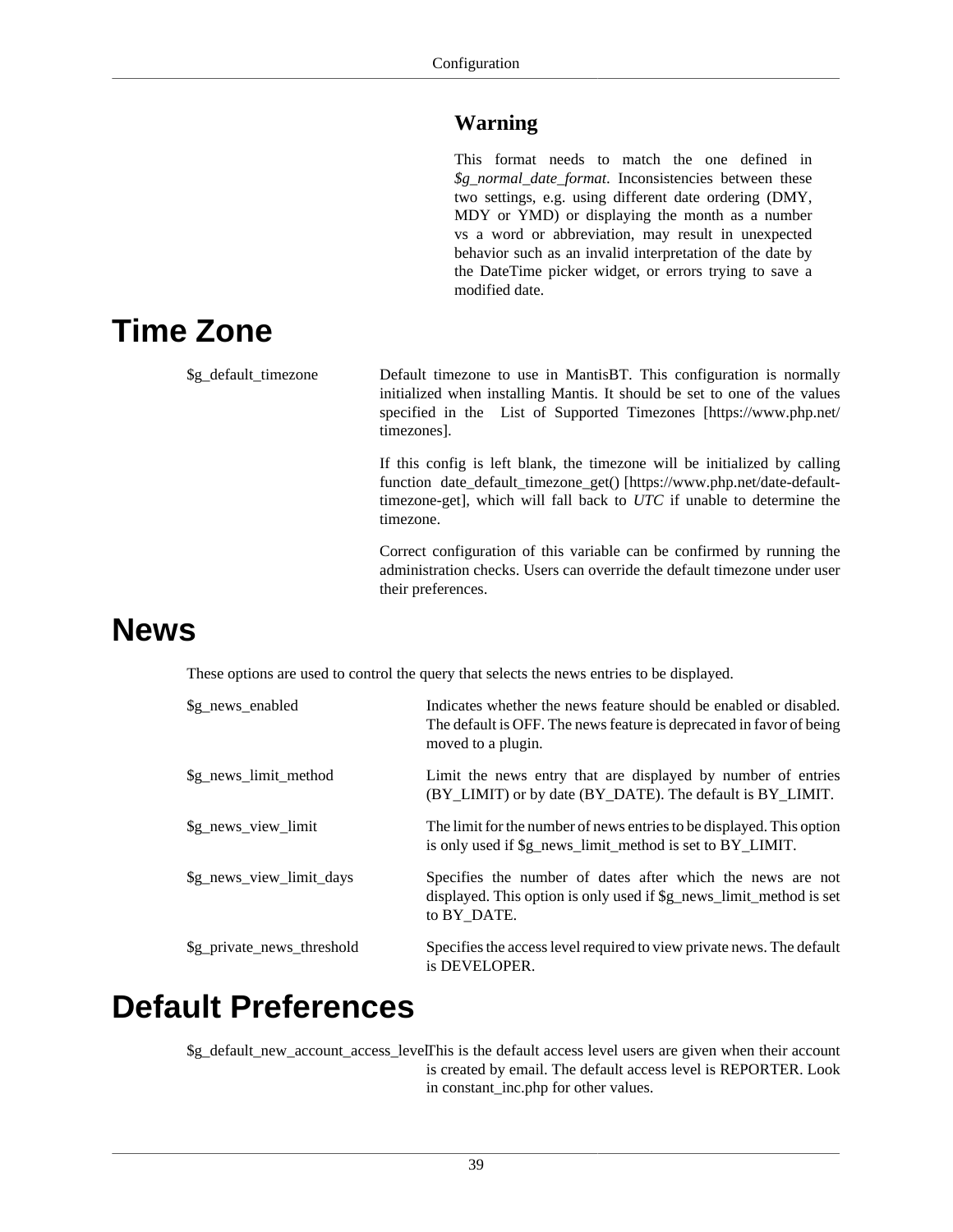| \$g_default_project_view_status    | The default viewing status for new projects (VS_PUBLIC or<br>VS_PRIVATE). The default is VS_PUBLIC.                                                                                                                                       |
|------------------------------------|-------------------------------------------------------------------------------------------------------------------------------------------------------------------------------------------------------------------------------------------|
| \$g_default_bug_description        | Default value for bug description field used on bug report page.<br>Default is empty description.                                                                                                                                         |
| \$g_default_bug_additional_info    | Default value for bug additional info field used on bug report page.<br>Default is empty.                                                                                                                                                 |
| \$g_default_bug_steps_to_reproduce | Default value for bug steps to reproduce field used on bug report<br>page. Default is empty.                                                                                                                                              |
| \$g_default_bug_view_status        | The default viewing status for the new bug (VS_PUBLIC or<br>VS_PRIVATE). The default is VS_PUBLIC.                                                                                                                                        |
| \$g_default_bugnote_view_status    | The default viewing status for the new bugnote (VS_PUBLIC or<br>VS_PRIVATE). The default is VS_PUBLIC.                                                                                                                                    |
| \$g_timeline_view_threshold        | Threshold for viewing timeline information. Use NOBODY to turn<br>it off. If the timeline is turned off, the other widgets are displayed<br>in a two column view. The default is VIEWER.                                                  |
| \$g_default_reminder_view_status   | The default viewing status for the new reminders (VS_PUBLIC or<br>VS_PRIVATE). The default is VS_PUBLIC.                                                                                                                                  |
| \$g_reminder_receive_threshold     | The minimum access level for a user to show up in the reminder user<br>picker. Note that this is the access level for the project for which<br>the issue belongs. The default is DEVELOPER.                                               |
| \$g_default_bug_resolution         | The resolution for a newly created issue. The default is OPEN. Look<br>in constant_inc.php for other values.                                                                                                                              |
| \$g_default_bug_severity           | The severity for a newly created issue. The default is MINOR. Look<br>in constant_inc.php for other values.                                                                                                                               |
| \$g_default_bug_priority           | The priority for a newly created issue. The default is NORMAL.<br>Look in constant_inc.php for other values.                                                                                                                              |
| \$g_default_bug_reproducibility    | reproducibility<br>for<br>The<br>newly<br>created<br>issue.<br>The<br>$\rm{a}$<br>default is REPRODUCIBILITY_HAVENOTTRIED. Look in<br>constant_inc.php for other values.                                                                  |
| \$g_default_bug_projection         | The projection for a newly created issue. The default is<br>PROJECTION_NONE. Look in constant_inc.php for other values.                                                                                                                   |
| \$g_default_bug_eta                | The ETA for a newly created issue. The default is ETA_NONE.<br>Look in constant_inc.php for other values.                                                                                                                                 |
| \$g_default_category_for_moves     | Default global category to be used when an issue is moved from<br>a project to another that doesn't have a category with a matching<br>name. The default is 1 which is the "General" category that is<br>created in the default database. |
| \$g_default_limit_view             | Number of bugs to show in the View Bugs page. The default value<br>is 50.                                                                                                                                                                 |
| \$g_default_show_changed           | Highlight bugs that have changed during the last N hours. The<br>default value is 6.                                                                                                                                                      |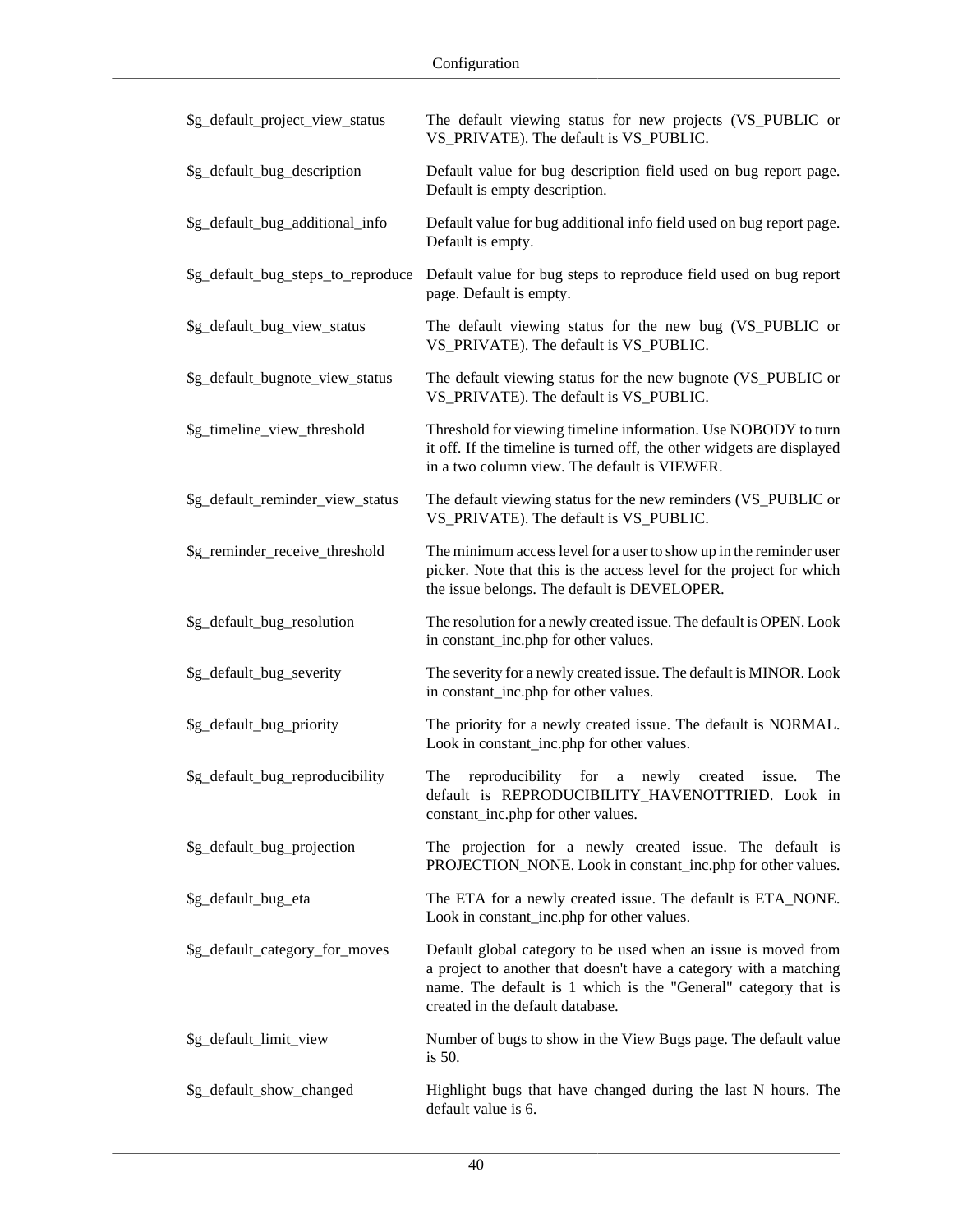| \$g_hide_status_default | Controls which issues will be displayed in the View Issues page.<br>Default value is CLOSED, implying that all issues at "closed" or<br>higher state will not be shown.                                                                                                                   |
|-------------------------|-------------------------------------------------------------------------------------------------------------------------------------------------------------------------------------------------------------------------------------------------------------------------------------------|
| \$g_min_refresh_delay   | This is the delay between automatic refreshes of the View Issues<br>page in minutes. Make sure refresh delay in user preferences isn't<br>too short. If a users set their preferences to be lower then it is<br>bumped back up to this minimum value. The default value is 10<br>minutes. |

These settings are used as the default values for preferences for new users. Each user can override these settings through the user preferences form. Default language is set to default site language (\$g\_default\_language).

| \$g_default_refresh_delay                                                                                                                                      | Default page refresh delay (in minutes). This is for the bug listing<br>pages. Default value is 30 minutes.                                                                                                                     |
|----------------------------------------------------------------------------------------------------------------------------------------------------------------|---------------------------------------------------------------------------------------------------------------------------------------------------------------------------------------------------------------------------------|
| \$g_default_redirect_delay                                                                                                                                     | Default delay before a user is redirected to a page after being<br>prompted by a message (eg: operational successful). Default value<br>is 2 seconds.                                                                           |
| \$g_default_bugnote_order                                                                                                                                      | This controls the time order in which bug notes are displayed. It can<br>be either ASC (oldest first, the default) or DESC (newest first).                                                                                      |
| \$g_default_email_on_new,<br>\$g_default_email_on_assigned,<br>\$g_default_email_on_feedback,<br>\$g_default_email_on_resolved,<br>\$g_default_email_on_closed | Default user preferences to enable receiving emails when a bug is<br>set to the corresponding status. This option only has an effect if<br>users have the required access level to receive such emails. Default<br>value is ON. |
| \$g_default_email_on_reopened                                                                                                                                  | Default user preferences to enable receiving emails when bugs are<br>re-opened. Default value is ON.                                                                                                                            |
| \$g_default_email_on_bugnote                                                                                                                                   | Default user preferences to enable receiving emails when bugnotes<br>are added to bugs. Default value is ON.                                                                                                                    |
| \$g_default_email_on_status                                                                                                                                    | Default user preferences to enable receiving emails when status is<br>changed. Default is OFF.                                                                                                                                  |
| \$g_default_email_on_priority                                                                                                                                  | Default user preferences to enable receiving emails when priority<br>is changed. Default is OFF.                                                                                                                                |

\$g\_default\_email\_on\_new\_minimum\_**Default**yuser preferences to enable filtering based on issue severity. \$g\_default\_email\_on\_assigned\_minimilinesseverity, spond to the email\_on\_<status> settings. Default is \$g\_default\_email\_on\_feedback\_minimannyl\_severity,

\$g\_default\_email\_on\_resolved\_minimum\_severity,

\$g\_default\_email\_on\_closed\_minimum\_severity,

\$g\_default\_email\_on\_reopened\_minimum\_severity,

\$g\_default\_email\_on\_bugnote\_minimum\_severity

\$g\_default\_email\_on\_bugnote\_minimmDefaucht user preference to enable filtering based on issue severity. These corresponds to the email\_on\_bugnote setting. Default is 'any'.

\$g\_default\_email\_on\_status\_minimumDefault user preference to enable filtering based on issue severity. These corresponds to the email\_on\_status settings. Default is 'any'.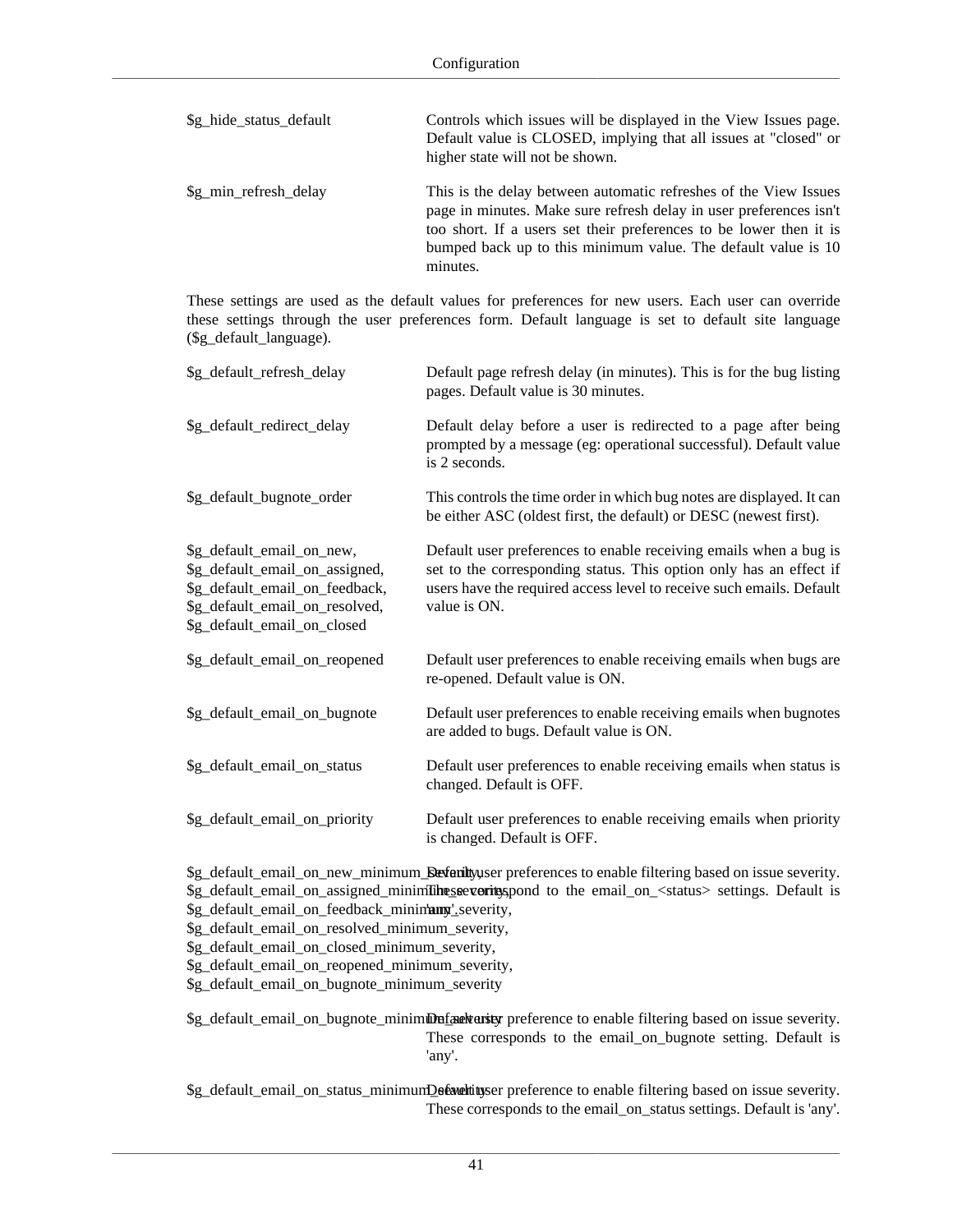\$g\_default\_email\_on\_priority\_minimuDefauvenityr preferences to enable filtering based on issue severity. These corresponds to the email\_on\_priority settings. Default is 'any'.

See also: [the section called "Email Notifications"](#page-92-0)

### **Summary**

These are the settings that are used to configuration options related to the Summary page. This page contains statistics about the bugs in MantisBT.

| \$g_reporter_summary_limit | Limit how many reporters to show in the summary page. This is<br>useful when there are dozens or hundreds of reporters. The default<br>value is 10.                                                                                                                                                                                                               |                                                                                                                                                    |
|----------------------------|-------------------------------------------------------------------------------------------------------------------------------------------------------------------------------------------------------------------------------------------------------------------------------------------------------------------------------------------------------------------|----------------------------------------------------------------------------------------------------------------------------------------------------|
| \$g_date_partitions        | An array of date lengths to count bugs by (in days) for the summary<br>by date. The default is to count for 1, 2, 3, 7, 30, 60, 90, 180, and<br>365.                                                                                                                                                                                                              |                                                                                                                                                    |
|                            | \$g_summary_category_include_projed\$pecifies whether category names should be preceded by project<br>names (eg: [Project] Category) when the summary page is viewed<br>for all projects. This is useful in the case where category names are<br>common across projects. The default is OFF.                                                                      |                                                                                                                                                    |
| \$g_view_summary_threshold | Specifies the access level required to view the summary page.<br>Default is MANAGER.                                                                                                                                                                                                                                                                              |                                                                                                                                                    |
| \$g_severity_multipliers   | An array of multipliers which are used to determine the<br>effectiveness of reporters based on the severity of bugs. Higher<br>multipliers will result in an increase in reporter effectiveness. The<br>default multipliers are:                                                                                                                                  |                                                                                                                                                    |
|                            | \$g_severity_multipliers = array ( FEATURE => 1,                                                                                                                                                                                                                                                                                                                  | TRIVIAL => $2$ ,<br>TEXT $\Rightarrow$ 3,<br>TWEAK => $2$ ,<br>$MINOR$ => 5,<br>$MAJOR \implies 8$ ,<br>CRASH $\Rightarrow$ 8,<br>BLOCK => $10$ ); |
|                            | The keys of the array are severity constants from constant_inc.php<br>or from custom_constants_inc.php if you have custom severities<br>defined. The values are integers, typically in the range of 0 to 10.<br>If you would like for a severity to not count towards effectiveness,<br>set the value to 0 for that severity.                                     |                                                                                                                                                    |
| \$g_resolution_multipliers | An array of multipliers which are used to determine the<br>effectiveness of reporters based on the resolution of bugs. Higher<br>multipliers will result in a decrease in reporter effectiveness. The<br>only resolutions that need to be defined here are those which match<br>or exceed \$g_bug_resolution_not_fixed_threshold. The default<br>multipliers are: |                                                                                                                                                    |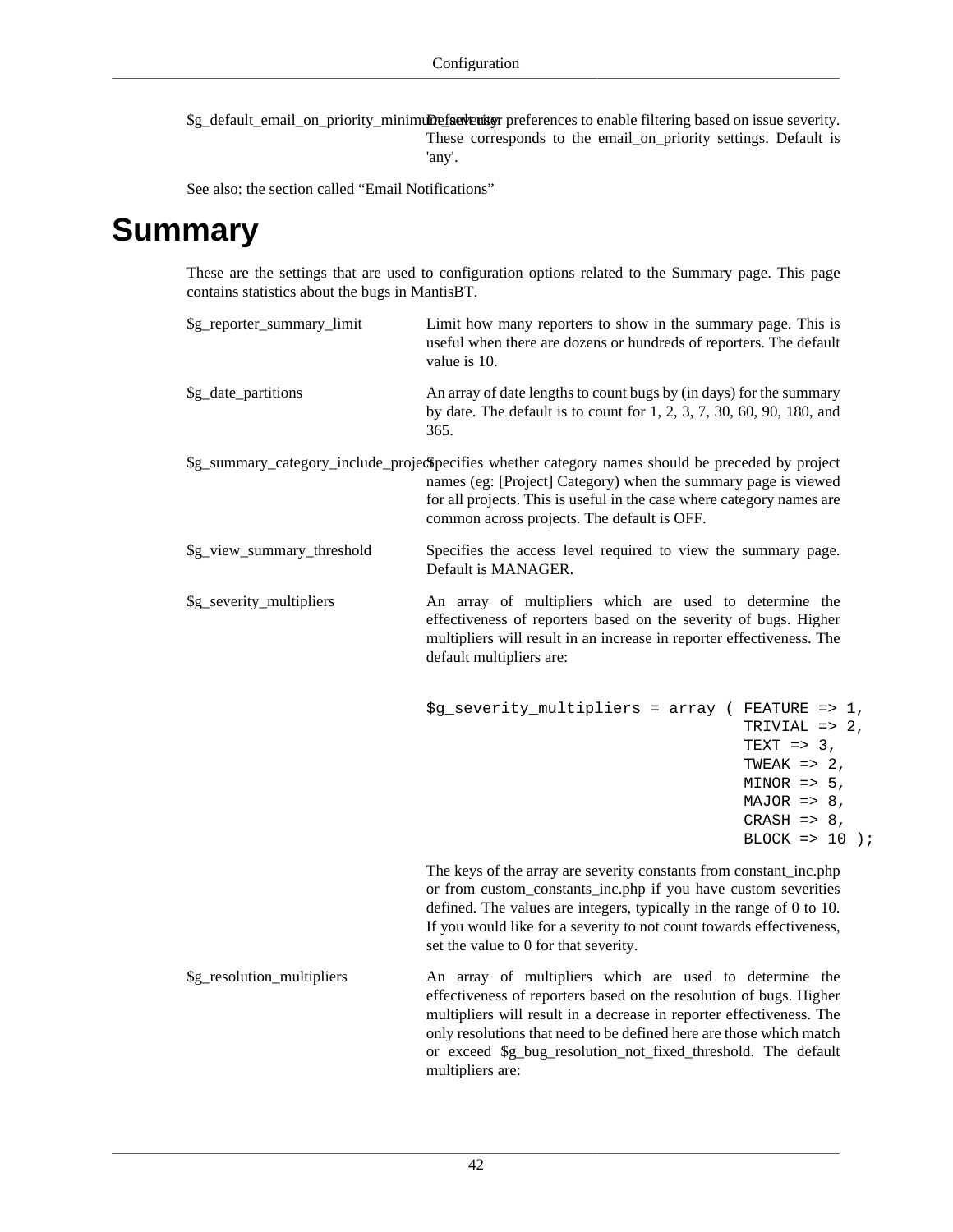```
$g_resolution_multipliers = array( UNABLE_TO_REPRODUCE => 2,
                                        NOT FIXABLE => 1,
                                         DUPLICATE => 3,
                                        NOT A BUG \approx 5,
                                         SUSPENDED => 1,
                                        WONT_FIX \implies 1);
```
The keys of the array are resolution constants from constant\_inc.php or from custom\_constants\_inc.php if you have custom resolutions defined. Resolutions not included here will be assumed to have a multiplier value of 0. The values are integers, typically in the range of 0 to 10. If you would like for a resolution to not count towards effectiveness, set the value to 0 for that resolution or remove it from the array completely. Note that these resolution multipliers are stacked on top of the severity multipliers. Therefore by default, a user reporting many duplicate bugs at severity level BLOCK will be far worse off than a user reporting many duplicate bugs at severity level FEATURE.

### **Bugnote**

\$g\_bugnote\_order Order to use for sorting bugnotes by submit date. Possible values include ASC for ascending and DESC for descending order. The default value is ASC.

## **File Upload**

MantisBT allows users to upload file attachments and associate them with bugs as well as projects. Bug attachments / project documents can be uploaded to the webserver or database. When bugs are uploaded to the webserver they are uploaded to the path that is configured in the project properties. In case of problems getting the file upload feature to work, check the following resources: [PHP Manual](https://www.php.net/manual/en/features.file-upload.php) [[https://www.php.net/](https://www.php.net/manual/en/features.file-upload.php) [manual/en/features.file-upload.php\]](https://www.php.net/manual/en/features.file-upload.php) .

| \$g_allow_file_upload   | Whether to allow/disallow uploading of attachments. Default value<br>is ON.                                                                                                                                                                                     |
|-------------------------|-----------------------------------------------------------------------------------------------------------------------------------------------------------------------------------------------------------------------------------------------------------------|
| \$g_file_upload_method  | Specify the location for uploading attachments. In case of DISK<br>methods you need to provide the webserver with write access<br>rights to the configured upload path (configured in the project) and<br>temporary upload path (used by PHP).                  |
|                         | Values: DISK or DATABASE                                                                                                                                                                                                                                        |
|                         | Default: DATABASE                                                                                                                                                                                                                                               |
| \$g_dropzone_enabled    | Whether to enable/disable drag and drop zone for uploading of<br>attachments. Default value is ON.                                                                                                                                                              |
| \$g_file_upload_max_num | Maximum number of files that can be uploaded simultaneously.<br>Default value is 10.                                                                                                                                                                            |
| \$g_max_file_size       | Maximum file size that can be uploaded. Default value is about<br>5 MiB. The maximum size is also affected by the PHP options<br>post_max_size (default 8 MiB), upload_max_filesize (default 2<br>MiB) and memory_limit (default 128 MiB) specified in php.ini. |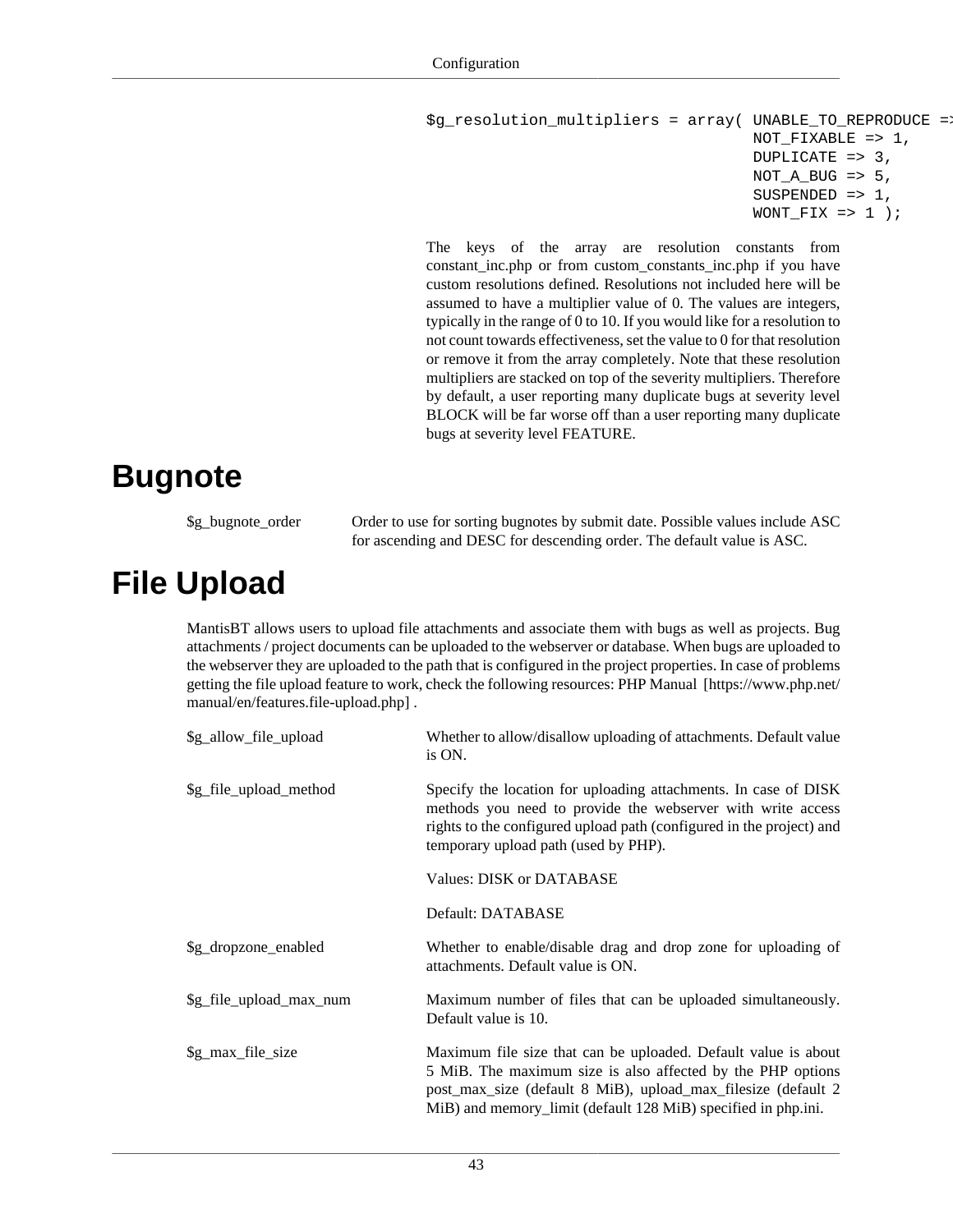| \$g_allowed_files            | Authorized file types (whitelist).                                                                                                                                                                                                                                                                                                                                                                               |
|------------------------------|------------------------------------------------------------------------------------------------------------------------------------------------------------------------------------------------------------------------------------------------------------------------------------------------------------------------------------------------------------------------------------------------------------------|
|                              | If \$g_allowed_files is filled in, NO other file types will be<br>allowed. If empty, any extensions not specifically excluded by<br>\$g_disallowed_files list will be authorized (\$g_disallowed_files<br>takes precedence over \$g_allowed_files). Separate items by<br>commas, e.g. 'bmp, gif, jpg, png, txt, zip'.                                                                                            |
| \$g_disallowed_files         | Forbidden file types (blacklist).                                                                                                                                                                                                                                                                                                                                                                                |
|                              | All file extensions in this list will be unauthorized. Separate items<br>by commas, e.g. 'php, html, java, exe, pl, svg'.                                                                                                                                                                                                                                                                                        |
|                              | <b>Warning</b>                                                                                                                                                                                                                                                                                                                                                                                                   |
|                              | <b>SVG</b><br>files<br>[https://en.wikipedia.org/wiki/<br>Scalable_Vector_Graphics] are disabled by default, for<br>security reasons. It is recommended to also disable all<br>extensions that can be executed by your server.                                                                                                                                                                                   |
|                              | \$g_preview_attachments_inline_max_This limit applies to previewing of image / text attachments. If the<br>attachment size is smaller than the specified value, the attachment<br>is previewed with the issue details. The previewing can be disabled<br>by setting this configuration to 0. The default value is 256 * 1024<br>(256KB).                                                                         |
| \$g_preview_text_extensions  | An array of file extensions (not including dots) for text files that<br>can be previewed inline.                                                                                                                                                                                                                                                                                                                 |
| \$g_preview_image_extensions | An array of file extensions (not including dots) for image files that<br>can be previewed inline.                                                                                                                                                                                                                                                                                                                |
| \$g_fileinfo_magic_db_file   | Specify the filename of the magic database file. This is used by PHP<br>to guess what the MIME type of a file is. Usually it is safe to leave<br>this setting as the default (blank) as PHP is usually able to find this<br>file by itself.                                                                                                                                                                      |
|                              | \$g_file_download_xsendfile_enabled Enable support for sending files to users via a more<br>efficient X-Sendfile method. HTTP server software supporting<br>this technique includes Lighttpd, Cherokee, Apache with<br>mod_xsendfile and nginx. You may need to set the proceeding<br>file_download_xsendfile_header_name option to suit the server<br>you are using.                                            |
|                              | \$g_file_download_xsendfile_header_name of the X-Sendfile header to use. Each server tends to<br>implement this functionality in a slightly different way and thus<br>the naming conventions for the header differ between each server.<br>Lighttpd from v1.5, Apache with mod_xsendfile and Cherokee web<br>servers use X-Sendfile. nginx uses X-Accel-Redirect and Lighttpd<br>v1.4 uses X-LIGHTTPD-send-file. |

# **HTML**

\$g\_html\_make\_links This flag controls whether www URLs and email addresses are automatically converted into clickable links as well as where the www links open when clicked. The options are: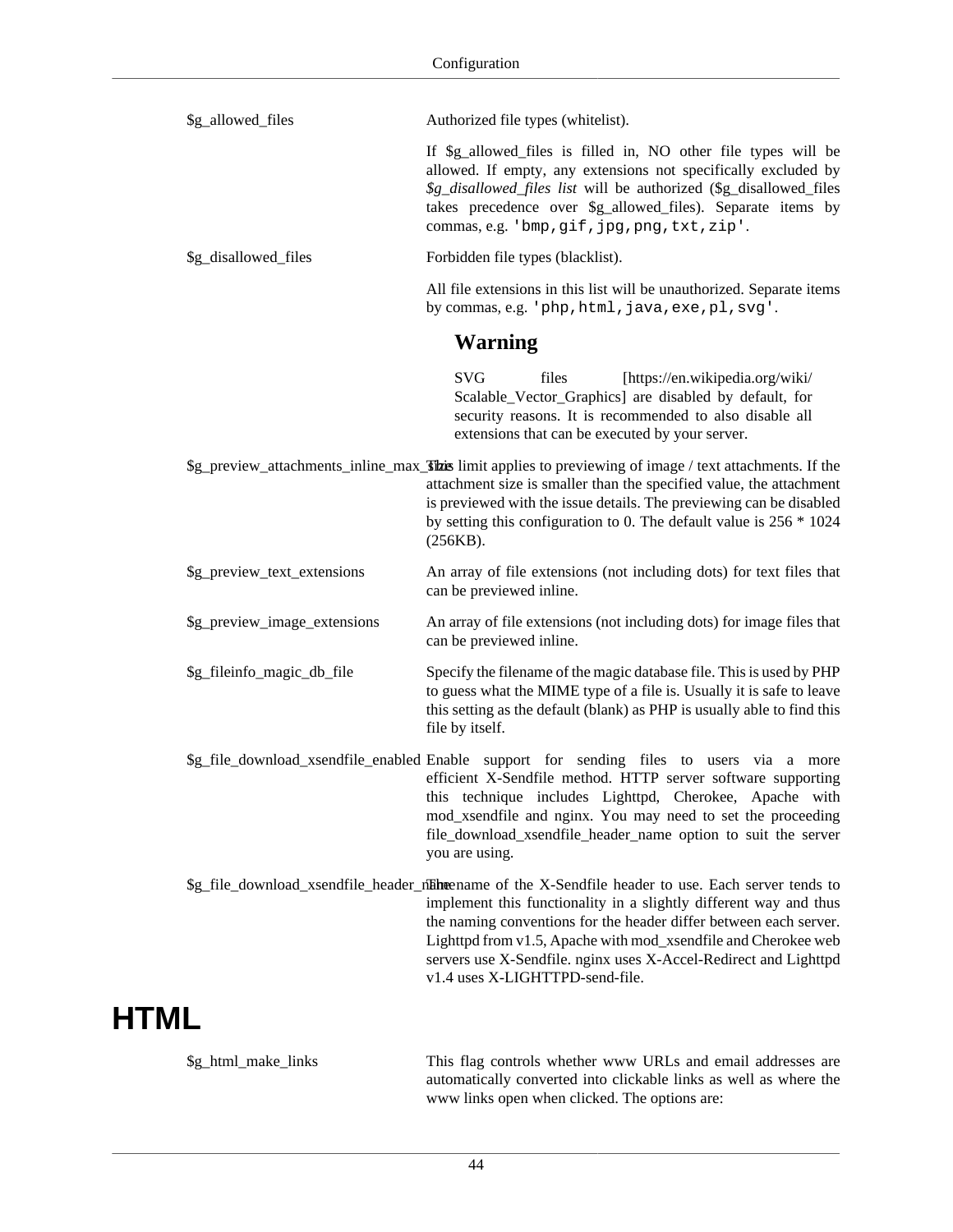|                          | • <i>OFF</i> - do not convert URLs or emails                                                                                                                                                                                                                                                                                                                                                     |
|--------------------------|--------------------------------------------------------------------------------------------------------------------------------------------------------------------------------------------------------------------------------------------------------------------------------------------------------------------------------------------------------------------------------------------------|
|                          | • LINKS_SAME_WINDOW - convert to links that open in<br>current tab/window. NOTE: for backwards-compatibility, this is<br>equivalent to $ON$ .                                                                                                                                                                                                                                                    |
|                          | • LINKS_NEW_WINDOW - convert to links that open in a new<br>tab/window<br>Default is LINKS_SAME_WINDOW.                                                                                                                                                                                                                                                                                          |
|                          |                                                                                                                                                                                                                                                                                                                                                                                                  |
| \$g_html_valid_tags      | This is the list of HTML tags that are allowed. Do NOT include<br>href or img tags here.Do NOT include tags that have parameters<br>(eg. )The HTML code is allowed to enter the database as is. The<br>\$g_allow_href_tags does not have to be enabled to make URL<br>links. The package will automatically hyperlink properly formatted<br>URLs eg. https://blah.blah/ or mailto://me@more.com/ |
| \$g_bottom_include_page  | Specifies a file to be included at the bottom of each page. It can be<br>used e.g. for company branding, to include Google Analytics script,<br>etc.                                                                                                                                                                                                                                             |
| \$g_top_include_page     | Specifies a file to be included at the top of each page. It can be used<br>e.g. for company branding.                                                                                                                                                                                                                                                                                            |
|                          | If a file is supplied, the logo specified by \$g_logo_image (see<br>the section called "Display") will not be shown, and the include file<br>will have to handle display of the logo. To do so you can use the<br>html_print_logo() API function, which will display the logo<br>with an URL link if one has been specified in \$g_logo_url                                                      |
|                          | Example top include PHP file with logo and centered page title:                                                                                                                                                                                                                                                                                                                                  |
|                          | <div 10%;"="" id="banner" style="display: flex; align-items: cent&lt;br&gt;&lt;div style=" width:=""><br/><?php html_print_logo(); ?><br/><math>\langle</math> div&gt;</div>                                                                                                                                                                                                                     |
|                          | <div class="center"><br/><span class="pagetitle"><br/><?php global \$g_window_title; echo \$g_window_title; ?:<br><math>\langle</math>/span&gt;<br/><math>\langle \text{div} \rangle</math></span></div>                                                                                                                                                                                         |
|                          | <div style="width: 10%;"><br/><math>\langle</math> div&gt;<br/><math>\langle \text{div} \rangle</math></div>                                                                                                                                                                                                                                                                                     |
| \$g_css_include_file     | Set this to point to the CSS file of your choice.                                                                                                                                                                                                                                                                                                                                                |
| \$g_css_rtl_include_file | Set this to point to the RTL CSS file of your choice.                                                                                                                                                                                                                                                                                                                                            |
| \$g_cdn_enabled          | A flag that indicates whether to use CDN (content delivery<br>networks) for loading javascript libraries and their associated CSS.                                                                                                                                                                                                                                                               |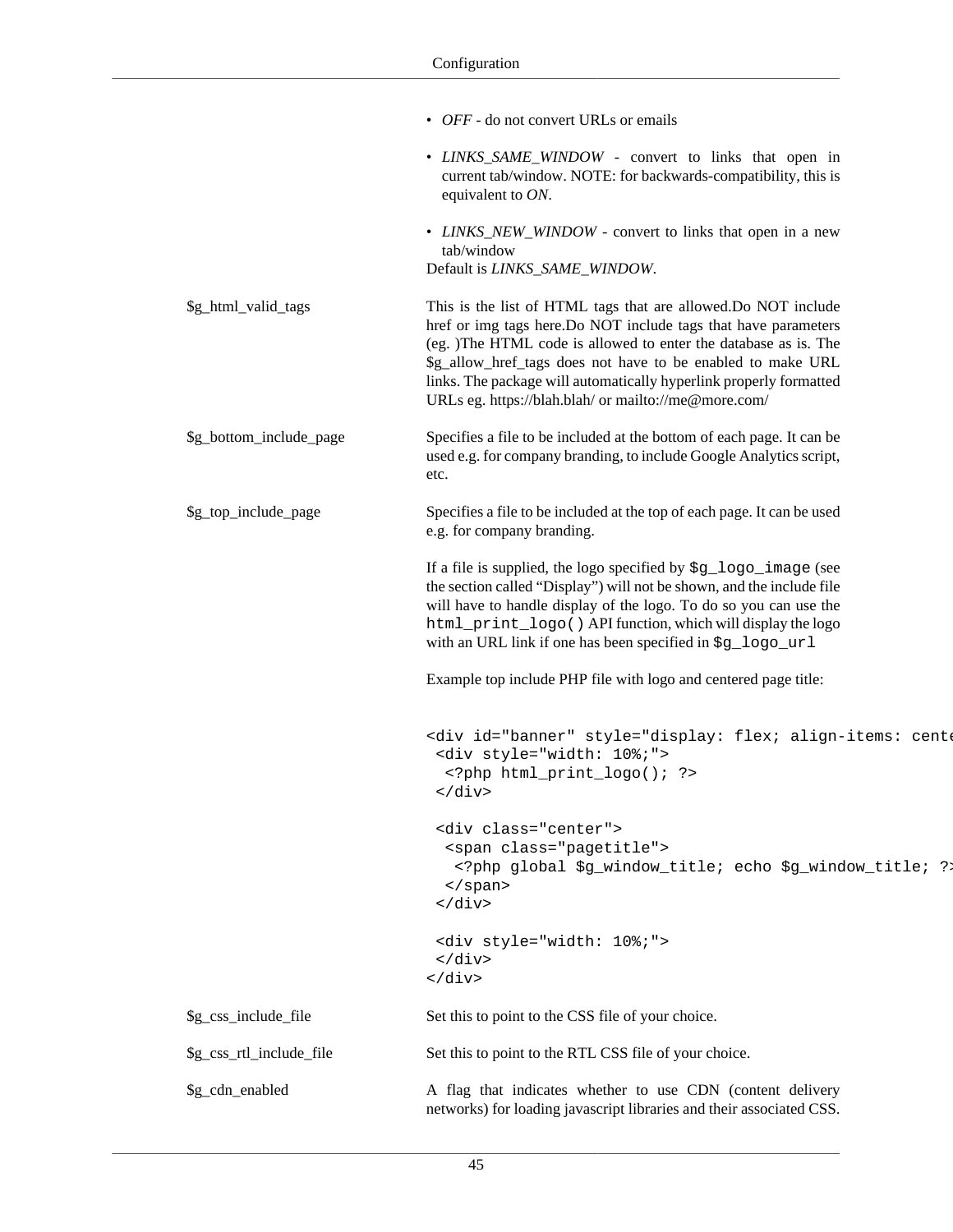This improves performance for loading MantisBT pages. This can be disabled if it is desired that MantisBT doesn't reach out outside corporate network. Default OFF.

\$g\_main\_menu\_custom\_options This option will add custom options to the main menu. It is an array of arrays listing the caption, access level required, and the link to be executed. For example:

```
$g_main_menu_custom_options = array(
    array( 
       'title' => 'My Link',
       'access_level' => MANAGER,
       'url' => 'my_link.php','icon' => 'fa-plug'
    ),
    array( 
        'title' => 'My Link2',
       'access level' => ADMINISTRATOR,
       'url' = = 'my_link2.php',
       'icon' => 'fa-plug'
    )
);
```
Note that if the caption is found in custom\_strings\_inc.php (see [the section called "Strings / Translations"](#page-84-0)), it will be replaced by the corresponding translated string. Options will only be added to the menu if the current logged in user has the appropriate access level.

Use icons from [Font Awesome \[https://fontawesome.io/icons/](https://fontawesome.io/icons/)]. Add "fa-" prefix to icon name.

Access level is an optional field, and no check will be done if it is not set. Icon is an optional field, and 'fa-plug' will be used if it is not set.

#### **Authentication**

#### <span id="page-52-0"></span>**Global authentication parameters**

\$g\_login\_method Specifies which method will be used to authenticate. It should be one of the following values (defaults to *MD5*):

- MD5 user's password is stored as a hash in the database
- LDAP authenticates against an LDAP (or Active Directory) server
- BASIC\_AUTH
- HTTP\_AUTH

In addition, the following deprecated values are supported for backwards-compatibility, and should no longer be used: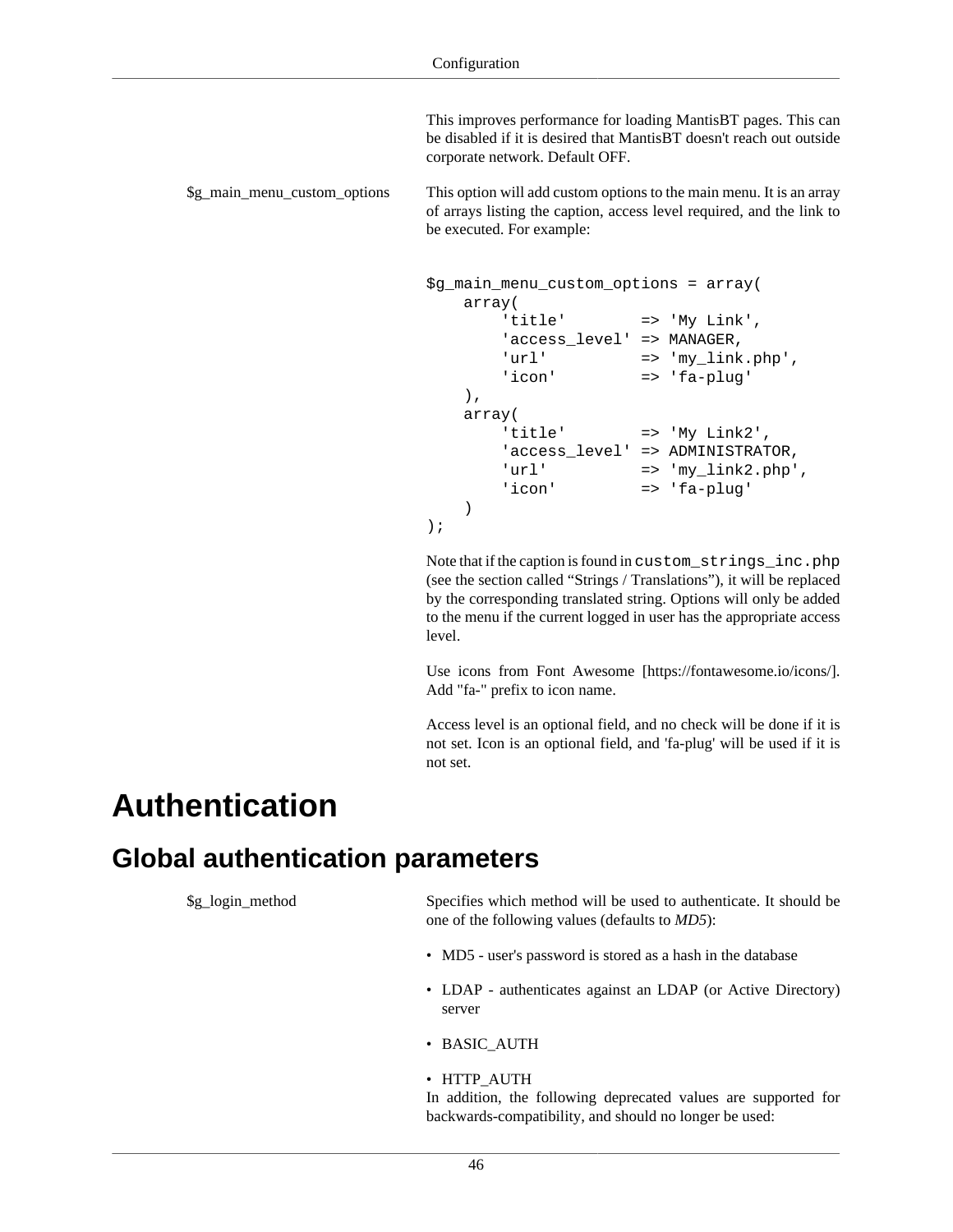- PLAIN password is stored in plain, unencrypted text in the database
- CRYPT
- CRYPT\_FULL\_SALT

Note: you may not be able to easily switch encryption methods, so this should be carefully chosen at install time. However, MantisBT will attempt to "fall back" to older methods if possible. \$g\_reauthentication Determines whether MantisBT will require the user to reauthenticate before granting access to the Admin areas after timeout expiration. Defaults to *ON* \$g\_reauthentication\_expiry Duration of the reauthentication timeout, in seconds. Defaults to 5 minutes.

#### <span id="page-53-0"></span>**LDAP authentication method parameters**

The parameters below are only used if \$g\_login\_method (see [the section called "Global authentication](#page-52-0) [parameters"](#page-52-0) above) is set to LDAP.

| \$g_ldap_server       | Specifies the LDAP or Active Directory server to connect to.                                                                                                                            |
|-----------------------|-----------------------------------------------------------------------------------------------------------------------------------------------------------------------------------------|
|                       | This<br>full<br>LDAP URI<br>must<br>be<br>(protocol://<br>a<br>hostname:port)                                                                                                           |
|                       | • <i>Protocol</i> must be either:                                                                                                                                                       |
|                       | • 1dap - unencrypted or opportunistic TLS (STARTTLS<br>[https://en.wikipedia.org/wiki/StartTLS])                                                                                        |
|                       | • 1 daps - TLS encryption                                                                                                                                                               |
|                       | • Port number is optional, and defaults to 389.                                                                                                                                         |
|                       | If this doesn't work, try using one of the following standard<br>port numbers: 636 (Idaps); for Active Directory Global Catalog<br>forest-wide search, use 3268 (ldap) or 3269 (ldaps). |
|                       | Examples of valid URI:                                                                                                                                                                  |
|                       | ldap://ldap.example.com/<br>ldaps://ldap.example.com:3269/                                                                                                                              |
|                       | <b>Note</b>                                                                                                                                                                             |
|                       | Multiple servers can be specified as a space-separated list.                                                                                                                            |
| \$g_ldap_use_starttls | Determines whether the connection will attempt an opportunistic<br>upgrade to a TLS connection (STARTTLS).                                                                              |
|                       | Defaults to ON.                                                                                                                                                                         |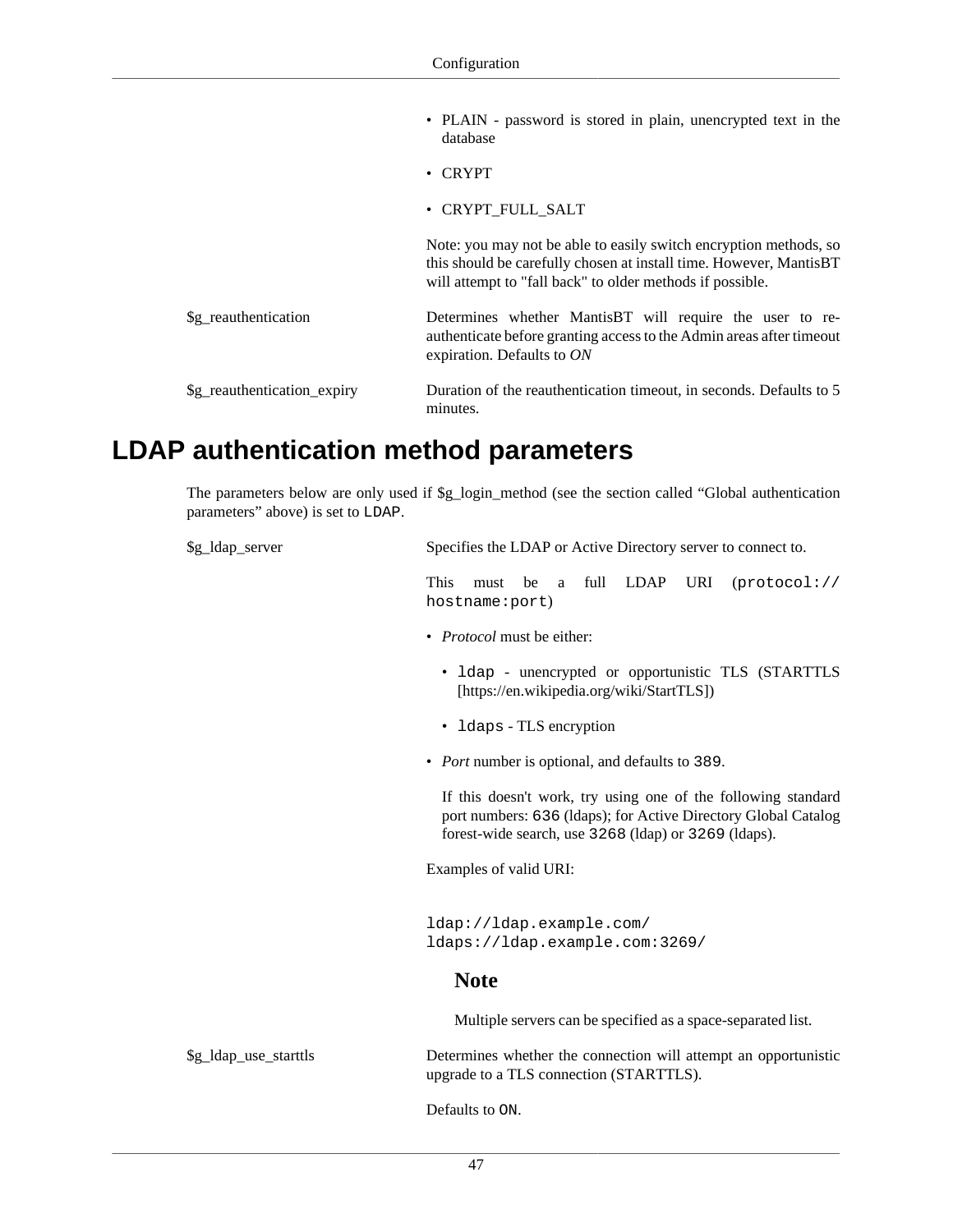#### **Warning**

|                           | For security, a failure aborts the entire connection, so make<br>sure your server supports StartTLS if this setting is ON,<br>and use the $ldap://scheme (not Idaps://).$                                                                                  |
|---------------------------|------------------------------------------------------------------------------------------------------------------------------------------------------------------------------------------------------------------------------------------------------------|
| \$g_ldap_tls_protocol_min | indicating<br>the<br>minimum<br>An<br>integer<br>version<br>οf<br><b>TLS</b><br>protocol<br>allow.<br>This<br>the<br>to<br>the<br>maps<br>to<br>LDAP_OPT_X_TLS_PROTOCOL_MIN<br>[https://www.php.net/<br>manual/en/ldap.constants.php] LDAP library option. |
|                           | For example, LDAP_OPT_X_TLS_PROTOCOL_TLS1_2.                                                                                                                                                                                                               |
|                           | Defaults to OFF (protocol version not set).                                                                                                                                                                                                                |
|                           | <b>Note</b>                                                                                                                                                                                                                                                |
|                           | Requires PHP 7.1 or later.                                                                                                                                                                                                                                 |
|                           | <b>Warning</b>                                                                                                                                                                                                                                             |
|                           | For security, a failure aborts the entire connection.                                                                                                                                                                                                      |
| \$g_ldap_root_dn          | The root distinguished name for LDAP searches. For example,<br>dc=example, dc=com.                                                                                                                                                                         |
| \$g_ldap_organization     | search filter for the organization. For example,<br>LDAP<br>(organizationname=*Traffic). Defaults to '' (empty<br>string).                                                                                                                                 |
| \$g_ldap_protocol_version | The LDAP Protocol Version to use $(2, 3 \text{ or } 0)$ . This maps to the<br>LDAP_OPT_PROTOCOL_VERSION ldap library option.                                                                                                                               |
|                           | Defaults to 3.                                                                                                                                                                                                                                             |
|                           | <b>Note</b>                                                                                                                                                                                                                                                |
|                           | If 0, then the protocol version is not set, and you get<br>whatever default the underlying LDAP library uses.                                                                                                                                              |
|                           | In almost all cases you should use 3. LDAPv3 was<br>introduced back in 1997, and LDAPv2 was deprecated in<br>2003 by RFC3494.                                                                                                                              |
| \$g_ldap_network_timeout  | Duration of the timeout for TCP connection to the LDAP server (in<br>seconds). This maps to LDAP_OPT_NETWORK_TIMEOUT ldap<br>library option. Defaults to 0 (infinite).                                                                                     |
|                           | Set this to a low value when the hostname defined in<br>\$g_ldap_server resolves to multiple IP addresses, allowing rapid<br>failover to the next available LDAP server.                                                                                   |
| \$g_ldap_follow_referrals | Determines whether the LDAP library automatically follows<br>referrals returned by LDAP servers or not. This maps to<br>LDAP_OPT_REFERRALS ldap library option. Defaults to ON.                                                                            |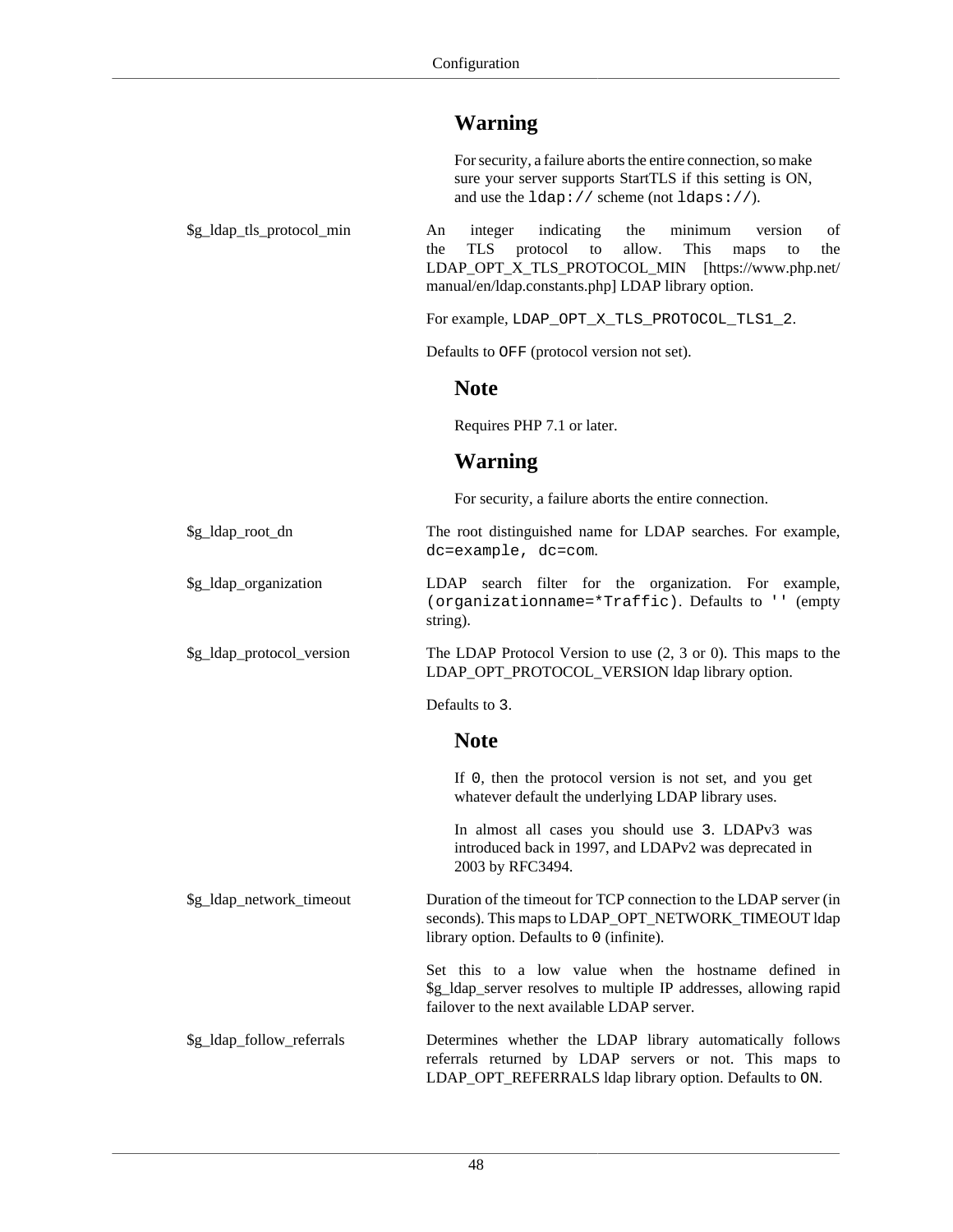|                               | For Active Directory, this should be set to OFF. If you have only<br>one LDAP server, setting to this to OFF is advisable to prevent any<br>man-in-the-middle attacks.                                                         |
|-------------------------------|--------------------------------------------------------------------------------------------------------------------------------------------------------------------------------------------------------------------------------|
| \$g_ldap_bind_dn              | distinguished<br>The<br>of<br>the<br>service<br>name<br>account<br>to<br>binding<br>the LDAP server. For example,<br>for<br>to<br>use<br>cn=ldap, ou=Administrators, dc=example, dc=com.<br>Leave empty for anonymous binding. |
| \$g_ldap_bind_passwd          | The password for the service account used to establish the<br>connection to the LDAP server. For anonymous binding, leave<br>empty.                                                                                            |
| \$g_ldap_uid_field            | The LDAP field for username. Defaults to uid.                                                                                                                                                                                  |
|                               | For Active Directory, set to sAMAccountName.                                                                                                                                                                                   |
| \$g_ldap_email_field          | The LDAP field for e-mail address. Defaults to mail.                                                                                                                                                                           |
| \$g_ldap_realname_field       | The LDAP field for the user's real name (i.e. common name).<br>Defaults to cn.                                                                                                                                                 |
| \$g_use_ldap_realname         | Use the real name specified in LDAP (ON) rather than the one stored<br>in the database (OFF). Defaults to OFF.                                                                                                                 |
|                               | <b>Note</b>                                                                                                                                                                                                                    |
|                               | MantisBT will update the database with the data retrieved<br>from LDAP when ON.                                                                                                                                                |
| \$g_use_ldap_email            | Use the email address specified in LDAP (ON) rather than the one<br>stored in the database (OFF). Defaults to OFF.                                                                                                             |
|                               | <b>Note</b>                                                                                                                                                                                                                    |
|                               | MantisBT will update the database with the data retrieved<br>from LDAP when ON.                                                                                                                                                |
| \$g_ldap_simulation_file_path | This configuration option allows replacing the Idap server with a<br>comma-delimited text file for development or testing purposes.                                                                                            |
|                               | The LDAP simulation file format is as follows:                                                                                                                                                                                 |
|                               | • No headers                                                                                                                                                                                                                   |
|                               | • One line per user                                                                                                                                                                                                            |
|                               | • Each line has 4 comma-delimited fields                                                                                                                                                                                       |
|                               | • username                                                                                                                                                                                                                     |
|                               | • realname                                                                                                                                                                                                                     |
|                               | • e-mail                                                                                                                                                                                                                       |
|                               | • password                                                                                                                                                                                                                     |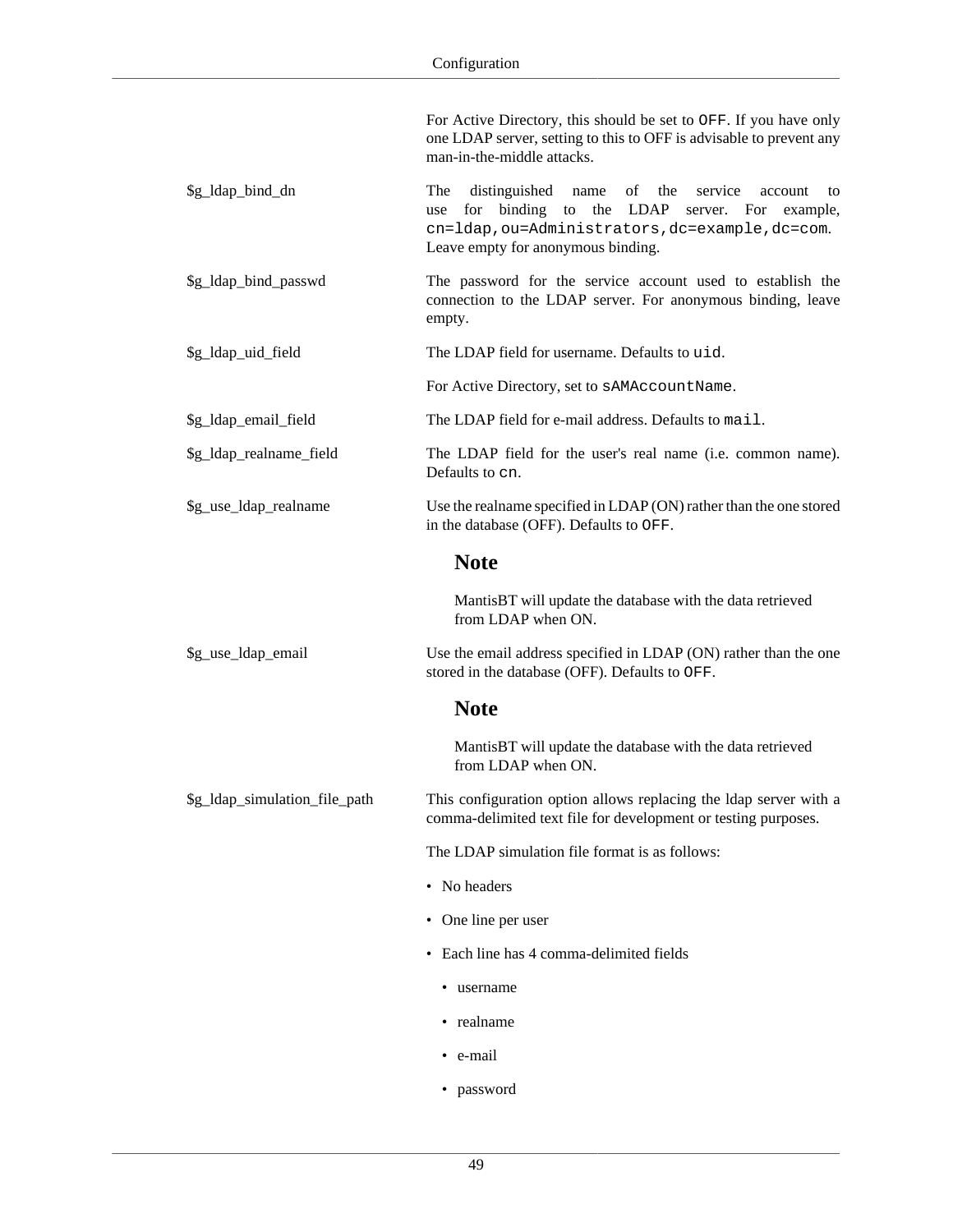• Any extra fields are ignored

#### **Warning**

On production systems, this option should be set to '' (This is the default).

# **Status Settings**

| \$g_bug_submit_status              | Status to assign to the bug when submitted. Default value is NEW_.                                                                                                                                                                                                                                                                           |
|------------------------------------|----------------------------------------------------------------------------------------------------------------------------------------------------------------------------------------------------------------------------------------------------------------------------------------------------------------------------------------------|
| \$g_bug_assigned_status            | Status to assign to the bug when assigned. Default value is<br>ASSIGNED.                                                                                                                                                                                                                                                                     |
| \$g_bug_reopen_status              | Status to assign to the bug when reopened. Default value is<br>FEEDBACK.                                                                                                                                                                                                                                                                     |
| \$g_bug_feedback_status            | Status to assign to the bug when feedback is required from the issue<br>reporter. Once the reporter adds a note the status moves back from<br>feedback to \$g_bug_assigned_status or \$g_bug_submit_status<br>based on whether the bug assigned or not.                                                                                      |
| \$g_reassign_on_feedback           | When a note is added to a bug currently in \$g_bug_feedback_status,<br>and the note author is the bug's reporter, this option will<br>automatically set the bug status to \$g_bug_submit_status or<br>\$g_bug_assigned_status if the bug is assigned to a developer.<br>Default value is ON.                                                 |
| \$g_bug_duplicate_resolution       | Default resolution to assign to a bug when it is resolved as being a<br>duplicate of another issue. Default value is DUPLICATE.                                                                                                                                                                                                              |
| \$g_bug_reopen_resolution          | Resolution to assign to the bug when reopened. Default value is<br>REOPENED.                                                                                                                                                                                                                                                                 |
| \$g_auto_set_status_to_assigned    | Automatically set status to \$g_bug_assigned_status whenever a<br>bug is assigned to a person. Installations where assigned status is<br>to be used when the defect is in progress, rather than just put in a<br>person's queue should set it to OFF. Default is ON. For the status<br>change to be effective, these conditions must be met: |
|                                    | • Bug has no handler, and a new handler is selected                                                                                                                                                                                                                                                                                          |
|                                    | • The assignment is not part of a explicit status change                                                                                                                                                                                                                                                                                     |
|                                    | • Current bug status is lower than defined "assigned" status                                                                                                                                                                                                                                                                                 |
|                                    | • "Assigned" status is reachable by workflow configuration<br>If the conditions are not met, the assignment is still made, but status<br>will not be modified.                                                                                                                                                                               |
| \$g_bug_resolved_status_threshold  | Bug is resolved, ready to be closed or reopened. In some custom<br>installations a bug maybe considered as resolved when it is moved<br>to a custom (FIXED OR TESTED) status.                                                                                                                                                                |
| \$g_bug_resolution_fixed_threshold | Threshold<br>resolution<br>which<br>denotes<br>that<br>bug<br>has<br>a<br>been<br>resolved<br>and<br>successfully<br>fixed<br>developers.<br>by                                                                                                                                                                                              |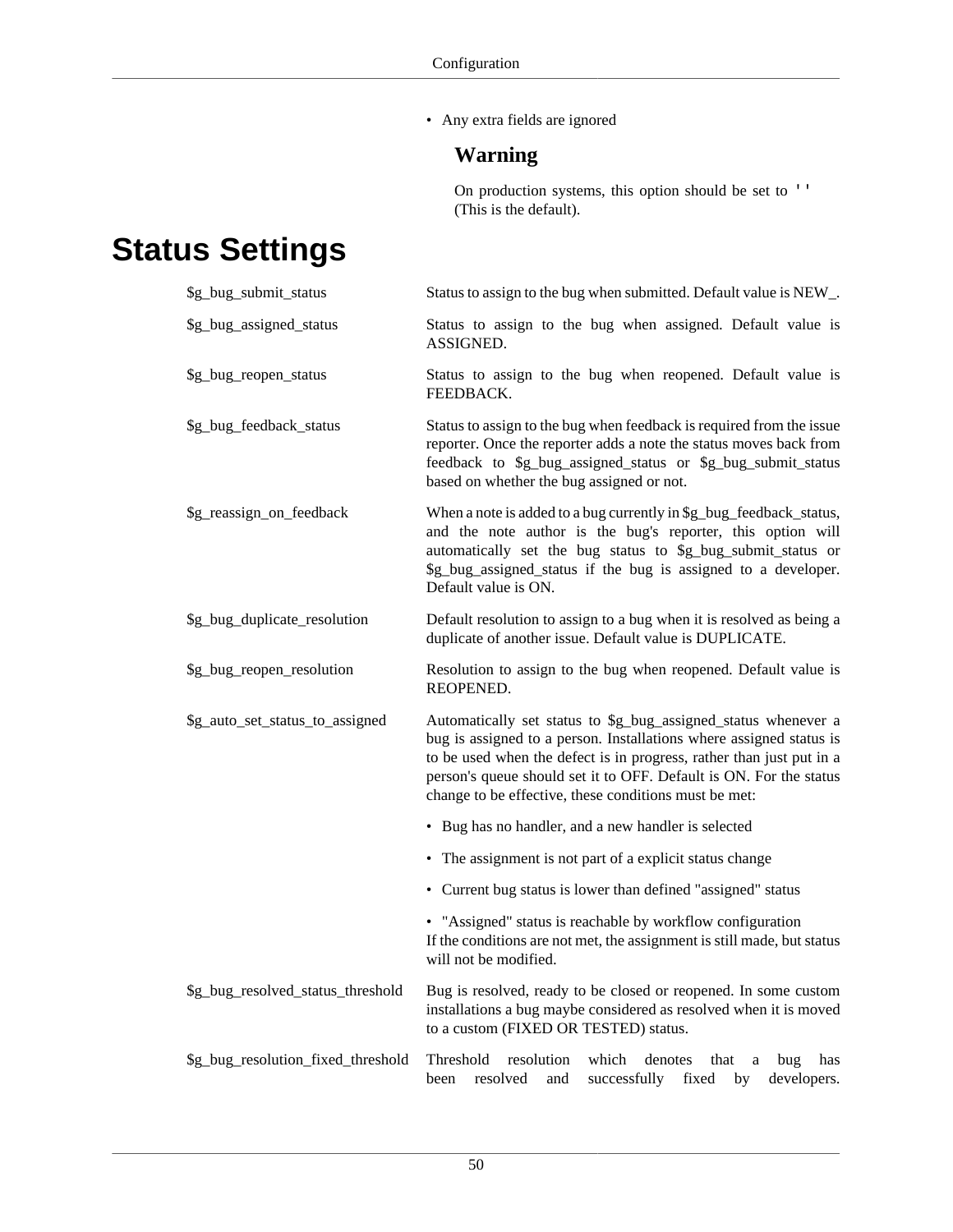|                                                                        | Resolutions above and including this threshold and below<br>\$g_bug_resolution_not_fixed_threshold are considered to be<br>resolved successfully. Default value is FIXED.                                                                                                                                                                                                                 |
|------------------------------------------------------------------------|-------------------------------------------------------------------------------------------------------------------------------------------------------------------------------------------------------------------------------------------------------------------------------------------------------------------------------------------------------------------------------------------|
|                                                                        | \$g_bug_resolution_not_fixed_thresholdIhreshold resolution which denotes that a bug has been resolved<br>without being successfully fixed by developers. Resolutions above<br>this threshold are considered to be resolved in an unsuccessful way.<br>Default value is UNABLE_TO_REPRODUCE.                                                                                               |
| \$g_bug_readonly_status_threshold<br>\$g_update_readonly_bug_threshold | if<br>becomes<br>readonly<br>its<br>is<br>Bug<br>status<br>$>=$<br>\$g_bug_readonly_status_threshold. The bug becomes read/write<br>again if re-opened and its status becomes less than this<br>threshold. The default is RESOLVED. Once the bug becomes<br>readonly, a user with an access level greater than or equal to<br>\$g_update_readonly_bug_threshold can still edit the bug.   |
| \$g_status_enum_workflow                                               | 'status_enum_workflow' defines the workflow, and reflects a<br>simple 2-dimensional matrix. For each existing status, you define<br>which statuses you can go to from that status, e.g. from NEW_<br>you might list statuses '10:new,20:feedback,30:acknowledged' but<br>not higher ones. The default is no workflow, where all states are<br>accessible from any others.                 |
| \$g_report_bug_threshold                                               | This is the access level required to open a bug. The default is<br>REPORTER.                                                                                                                                                                                                                                                                                                              |
| \$g_update_bug_threshold                                               | This is the access level generally required to update the content of<br>a bug. The default is UPDATER.                                                                                                                                                                                                                                                                                    |
| \$g_handle_bug_threshold                                               | This is the access level generally required to be access level<br>needed to be listed in the assign to field. The default is<br>DEVELOPER. If a more restrictive setting can be determined from<br>\$g_set_status_threshold, it will be used.                                                                                                                                             |
| \$g_update_bug_status_threshold<br>\$g_set_status_threshold            | These settings control the access level required to promote a bug<br>to a new status once the bug is opened.\$g_set_status_threshold is<br>an array indexed by the status value that allows a distinct setting<br>for each status. It defaults to blank. If the appropriate status is not<br>defined above, \$g_update_bug_status_threshold is used instead.<br>The default is DEVELOPER. |
| \$g_bugnote_user_edit_threshold                                        | Threshold at which a user can edit his/her own bugnotes.<br>The default value is equal to the configuration setting<br>\$g_update_bugnote_threshold.                                                                                                                                                                                                                                      |
| \$g_bugnote_user_delete_threshold                                      | Threshold at which a user can delete his/her own bugnotes.<br>The default value is equal to the configuration setting<br>\$g_delete_bugnote_threshold.                                                                                                                                                                                                                                    |
|                                                                        | \$g_bugnote_user_change_view_state_Threshold at which a user can change the view status of his/her own<br>bugnotes. The default value is equal to the configuration setting<br>\$g_change_view_status_threshold.                                                                                                                                                                          |
| \$g_allow_reporter_close                                               | If set, the bug reporter is allowed to close their own bugs, regardless<br>of their access level. The default is OFF.                                                                                                                                                                                                                                                                     |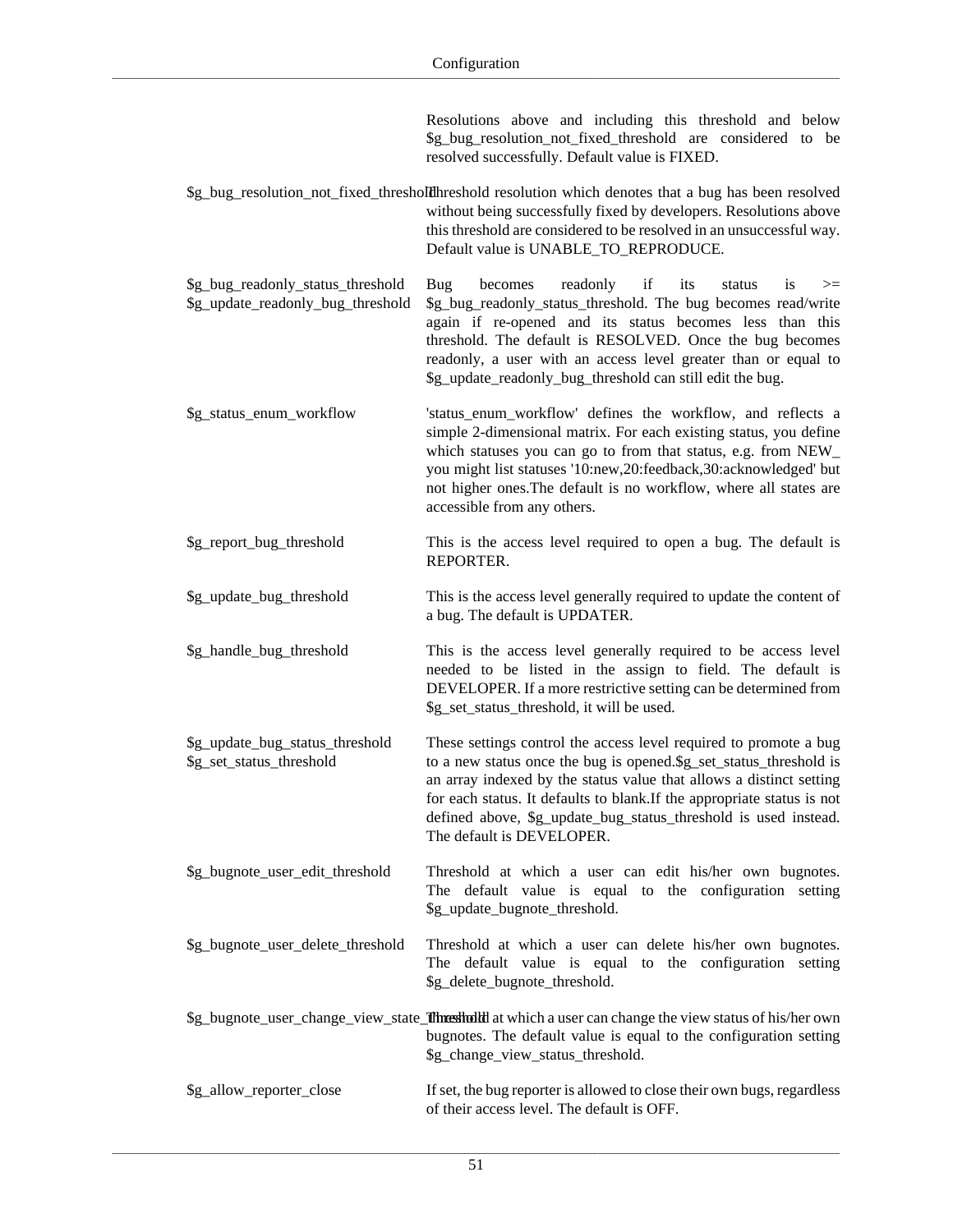| \$g_allow_reporter_reopen | If set, the bug reporter is allowed to reopen their own bugs once<br>resolved, regardless of their access level. This allows the reporter<br>to disagree with the resolution. The default is ON.                    |
|---------------------------|---------------------------------------------------------------------------------------------------------------------------------------------------------------------------------------------------------------------|
|                           | \$g_allow_parent_of_unresolved_to_clffsset, no check is performed on the status of a bug's children, which<br>allows the parent to be closed whether or not the children have been<br>resolved. The default is OFF. |

See also: [the section called "Customizing Status Values"](#page-93-0)

### **Filters**

| \$g_filter_by_custom_fields             | Show custom fields in the filter dialog and use these in filtering.<br>Defaults to ON.                                                                                                                                                                                                                 |
|-----------------------------------------|--------------------------------------------------------------------------------------------------------------------------------------------------------------------------------------------------------------------------------------------------------------------------------------------------------|
| \$g_filter_custom_fields_per_row        | The number of filter fields to display per row. The default is 8.                                                                                                                                                                                                                                      |
| $\g$ _view_filters =<br>SIMPLE_DEFAULT; | Controls the display of the filter pages. Possible values are:                                                                                                                                                                                                                                         |
|                                         | • SIMPLE_ONLY - only allow use of simple view                                                                                                                                                                                                                                                          |
|                                         | • ADVANCED_ONLY - only allow use of advanced view (allows<br>multiple value selections)                                                                                                                                                                                                                |
|                                         | • SIMPLE_DEFAULT - defaults to simple view, but shows a link<br>for advanced                                                                                                                                                                                                                           |
|                                         | • ADVANCED_DEFAULT - defaults to advanced view, but<br>shows a link for simple                                                                                                                                                                                                                         |
| $\g$ _use_dynamic_filters = ON;         | This switch enables the use of AJAX to dynamically load and<br>create filter form controls upon request. This method will reduce<br>the amount of data that needs to be transferred upon each page load<br>dealing with filters and thus will result in speed improvements and<br>bandwidth reduction. |
| \$g_create_permalink_threshold          | The threshold required for users to be able to create permalinks<br>(default DEVELOPER). To turn this feature off use NOBODY.                                                                                                                                                                          |
| \$g_create_short_url                    | The service to use to create a short URL. The %s will be replaced<br>by the long URL. By default https://www.tinyurl service is used to<br>shorten URLs.                                                                                                                                               |

## <span id="page-58-0"></span>**Misc**

| \$g_user_login_valid_regex | The regular expression to use when validating new user login<br>names. The default regular expression allows a-z, $A-Z$ , $0-9$ , $+$ , $-$ , dot,<br>space and underscore. If you change this, you may want to update<br>the ERROR_USER_NAME_INVALID string in the language files<br>to explain the rules you are using on your site. |
|----------------------------|----------------------------------------------------------------------------------------------------------------------------------------------------------------------------------------------------------------------------------------------------------------------------------------------------------------------------------------|
|                            | See Wikipedia [https://en.wikipedia.org/wiki/Regular_Expression]<br>for more details about regular expressions. For testing regular<br>expressions, use Rubular [https://rubular.com/].                                                                                                                                                |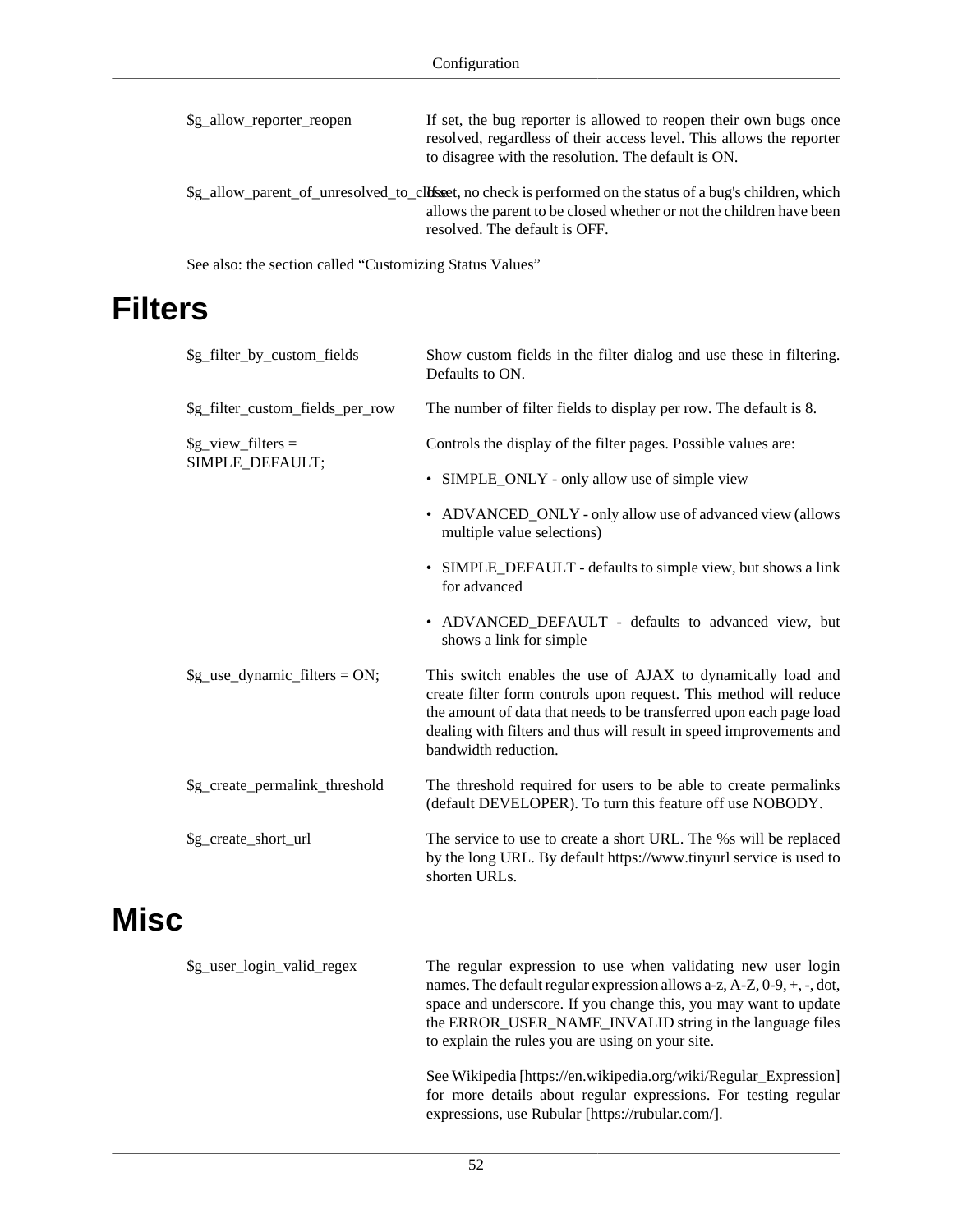| \$g_monitor_bug_threshold       | Access level needed to monitor issues. The default value is<br>REPORTER.                                                                                                                                                                                                                                                                                                                                   |
|---------------------------------|------------------------------------------------------------------------------------------------------------------------------------------------------------------------------------------------------------------------------------------------------------------------------------------------------------------------------------------------------------------------------------------------------------|
| \$g_show_monitor_list_threshold | Access level needed to show the list of users monitoring an issue.<br>The default value is DEVELOPER.                                                                                                                                                                                                                                                                                                      |
|                                 | \$g_monitor_add_others_bug_threshold\ccess level needed to add other users to the list of users monitoring<br>an issue. The default value is DEVELOPER.                                                                                                                                                                                                                                                    |
|                                 | This<br>setting<br>should<br>lower<br>be<br>than<br>not<br>\$g_show_monitor_list_threshold.                                                                                                                                                                                                                                                                                                                |
|                                 | \$g_monitor_delete_others_bug_threshAlckess level needed to delete other users from the list of users<br>monitoring an issue. The default value is DEVELOPER.                                                                                                                                                                                                                                              |
|                                 | This<br>should<br>lower<br>setting<br>be<br>than<br>not<br>\$g_show_monitor_list_threshold.                                                                                                                                                                                                                                                                                                                |
| \$g_print_reports_threshold     | Grants users access to the Print Reports functionality (Word/<br>HTML) from the View Issues page. The default value is<br><b>UPDATER.</b>                                                                                                                                                                                                                                                                  |
| \$g_export_issues_threshold     | Access level required to export issues to CSV and Excel formats<br>from the View Issues page. The default value is VIEWER.                                                                                                                                                                                                                                                                                 |
| \$g_allow_reporter_close        | Allow reporters to close the bugs they reported.                                                                                                                                                                                                                                                                                                                                                           |
| \$g_delete_bug_threshold        | Allow the specified access level and above to delete bugs.                                                                                                                                                                                                                                                                                                                                                 |
| \$g_bug_move_access_level       | Allow the specified access level and above to move bugs between<br>projects.                                                                                                                                                                                                                                                                                                                               |
| \$g_allow_account_delete        | Allow users to delete their own accounts.                                                                                                                                                                                                                                                                                                                                                                  |
| \$g_allow_anonymous_login       | Enable anonymous access to Mantis. You must also specify<br>\$g_anonymous_account as the account which anonymous users<br>will browse Mantis with. The default setting is OFF.                                                                                                                                                                                                                             |
| \$g_anonymous_account           | Define the account which anonymous users will assume when<br>using Mantis. This account is considered by Mantis to be protected<br>from modification. In other words, this account can only be<br>modified by users with an access level equal to or higher than<br>\$g_manage_user_threshold. Anonymous users will not be able to<br>adjust preferences or change account settings like normal users can. |
|                                 | You will need to create a new account to use for this<br>\$g_anonymous_account setting. When creating the account you<br>should specify a password, email address and so forth in the same<br>way you'd create any other account. It is suggested that the access<br>level for this account be set to VIEWER or some other read only<br>level.                                                             |
|                                 | The anonymous user account will not receive standard notifications<br>and can not monitor issues.                                                                                                                                                                                                                                                                                                          |
|                                 | The default setting is blank/undefined. You only need to define this                                                                                                                                                                                                                                                                                                                                       |

setting when \$g\_allow\_anonymous\_login is set to ON.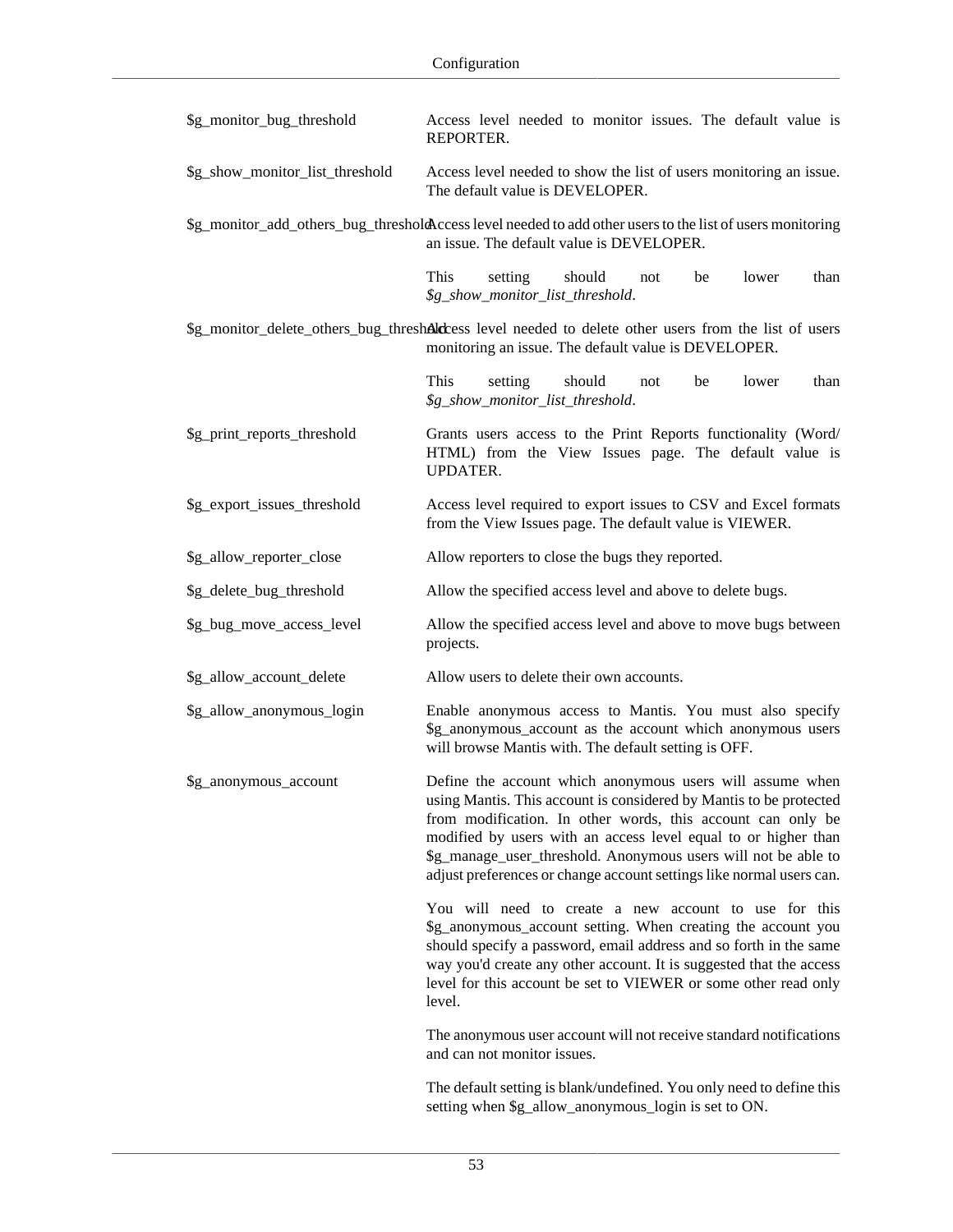| \$g_bug_link_tag                 | If a number follows this tag it will create a link to a bug. Default<br>is '#'.                                                                                                                                                                                                                                                                                                                                                                                        |
|----------------------------------|------------------------------------------------------------------------------------------------------------------------------------------------------------------------------------------------------------------------------------------------------------------------------------------------------------------------------------------------------------------------------------------------------------------------------------------------------------------------|
|                                  | • $\frac{44}{1}$ : a link would be #45                                                                                                                                                                                                                                                                                                                                                                                                                                 |
|                                  | • 'bug:' a link would be bug:98                                                                                                                                                                                                                                                                                                                                                                                                                                        |
| \$g_bugnote_link_tag             | If a number follows this tag it will create a link to a bug note. Default<br>is $'\sim'$ .                                                                                                                                                                                                                                                                                                                                                                             |
|                                  | • $\sim$ : a link would be $\sim$ 45                                                                                                                                                                                                                                                                                                                                                                                                                                   |
|                                  | • 'bugnote:' a link would be bugnote:98                                                                                                                                                                                                                                                                                                                                                                                                                                |
| \$g_enable_project_documentation | Specifies whether to enable support for project documents or not.<br>Default is OFF. This feature is deprecated and is expected to be<br>moved to a plugin in the future.                                                                                                                                                                                                                                                                                              |
| \$g_admin_site_threshold         | Threshold at which a user is considered to be a site administrator.<br>These users have the highest level of access to your Mantis<br>installation. This access level is required to change key Mantis<br>settings (such as server paths) and perform other administrative<br>duties. You may need to change this value from the default of<br>ADMINISTRATOR if you have defined a new access level to<br>replace the default ADMINISTRATOR level in constant_inc.php. |
|                                  |                                                                                                                                                                                                                                                                                                                                                                                                                                                                        |
|                                  | <b>Warning</b>                                                                                                                                                                                                                                                                                                                                                                                                                                                         |
|                                  | This is a potentially dangerous configuration option. Users<br>at or above this threshold value will have permission to<br>all aspects of Mantis including the admin/directory. With<br>this access level, users can damage your installation of<br>Mantis, destroy your database or have elevated access to<br>your server.                                                                                                                                           |
|                                  | DO NOT CHANGE THIS VALUE UNLESS YOU<br>ABSOLUTELY KNOW WHAT YOU'RE DOING.<br>BE VERY CAREFUL WITH CHANGING THIS<br>CONFIGURATION VALUE FROM THE DEFAULT<br>SETTING.                                                                                                                                                                                                                                                                                                    |
|                                  | \$g_manage_configuration_threshold The threshold required for users to be able to manage configuration<br>of a project. This includes workflow, email notifications, columns<br>to view, and others. Default is MANAGER.                                                                                                                                                                                                                                               |
| \$g_view_configuration_threshold | Threshold for users to view the raw system configurations as stored<br>in the database. The default value is ADMINISTRATOR.                                                                                                                                                                                                                                                                                                                                            |

#### **Warning**

Users who have access to set configuration via the interface MUST be trusted. This is due to the fact that these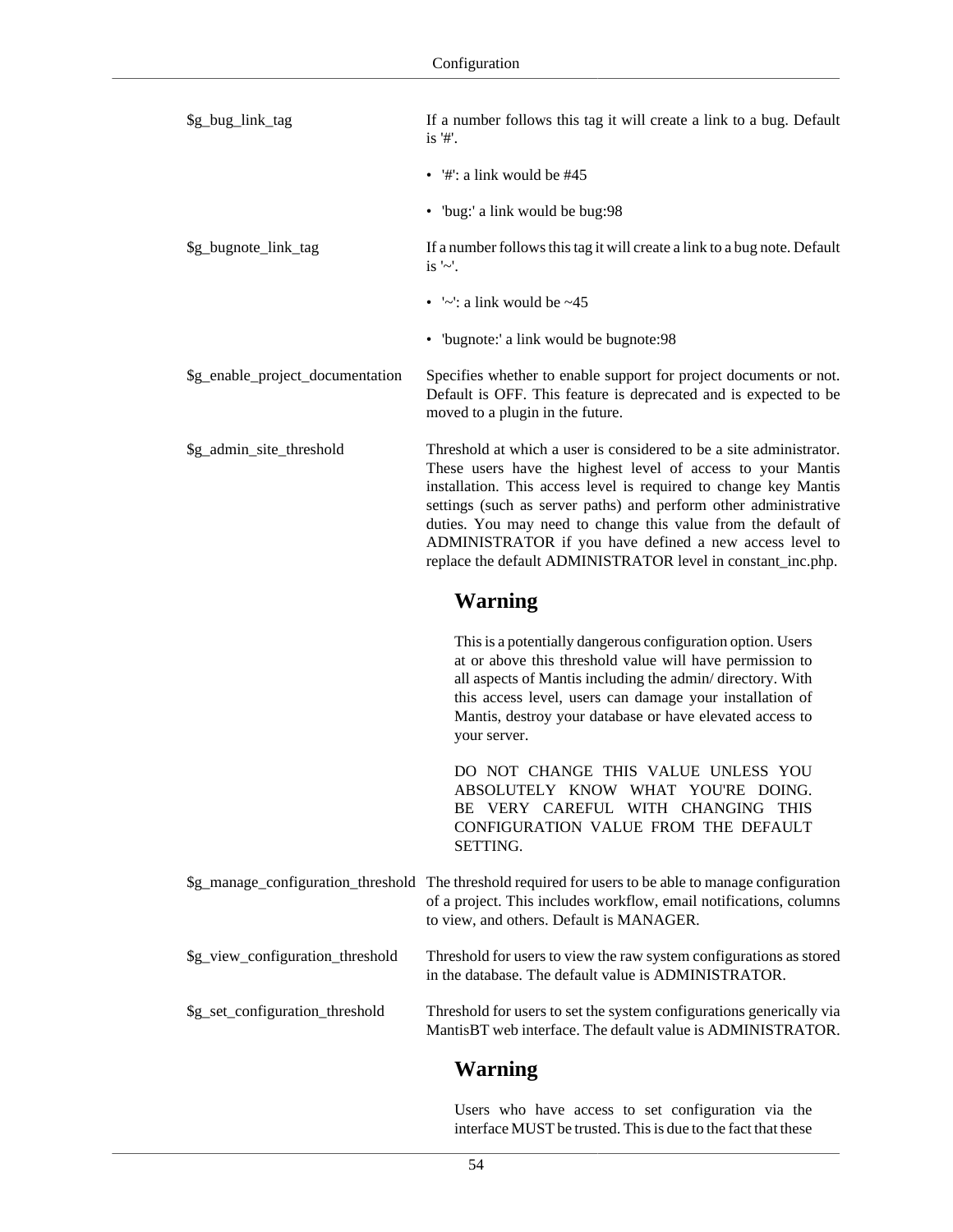users can leverage the interface to *inject PHP code* into the system, which is a potential security risk.

\$g\_csv\_separator The separator to use for CSV exports. The default value is the comma (,).

\$g\_csv\_injection\_protection When this setting is *ON* (default), any data that could be interpreted as a formula by a spreadsheet program such as Excel (i.e. starting with =,  $\textcircled{e}$ , - or +), will be prefixed with a tab character (\t) in order to prevent CSV injection.

> Sometimes this may not be appropriate (e.g. if the CSV needs to be consumed programmatically). In that case, \$g\_csv\_injection\_protection can be set to *OFF*, resulting in raw data to be exported.

#### **Warning**

Setting this to *OFF* is a security risk. An attacker could upload a crafted CSV file containing formulas that will be executed when opened with Excel, as described in [this article](http://georgemauer.net/2017/10/07/csv-injection.html) [\[http://georgemauer.net/2017/10/07/csv](http://georgemauer.net/2017/10/07/csv-injection.html)[injection.html\]](http://georgemauer.net/2017/10/07/csv-injection.html).

# **Cookies**

| \$g_cookie_path     | Specifies the path under which a cookie is visible.                                                                                                                                                                              |
|---------------------|----------------------------------------------------------------------------------------------------------------------------------------------------------------------------------------------------------------------------------|
|                     | All scripts in this directory and its sub-directories will be able to access<br>MantisBT cookies.                                                                                                                                |
|                     | Default value is $\prime\prime$ . It is recommended to set this to the actual MantisBT path.                                                                                                                                     |
| \$g_cookie_domain   | The domain that the MantisBT cookies are available to.                                                                                                                                                                           |
| \$g_cookie_samesite | Specifies the SameSite attribute [https://developer.mozilla.org/en-US/<br>docs/Web/HTTP/Headers/Set-Cookie/SameSite] to use for the MantisBT<br>cookies.                                                                         |
|                     | Valid values are Strict (default), Lax or None.                                                                                                                                                                                  |
| \$g_cookie_prefix   | Prefix for all MantisBT cookies                                                                                                                                                                                                  |
|                     | This must be an identifier which does not include spaces or periods, and<br>should be unique per MantisBT installation, especially if \$g_cookie_path is<br>not restricting the cookies' scope to the actual MantisBT directory. |
|                     | It applies to the cookies listed below. Their actual names are calculated by<br>prepending the prefix, and it is not expected for the user to need to change<br>these.                                                           |
|                     | • \$g_bug_list_cookie                                                                                                                                                                                                            |
|                     | • \$g_collapse_settings_cookie                                                                                                                                                                                                   |
|                     | Stores the open/closed state of the collapsible sections.                                                                                                                                                                        |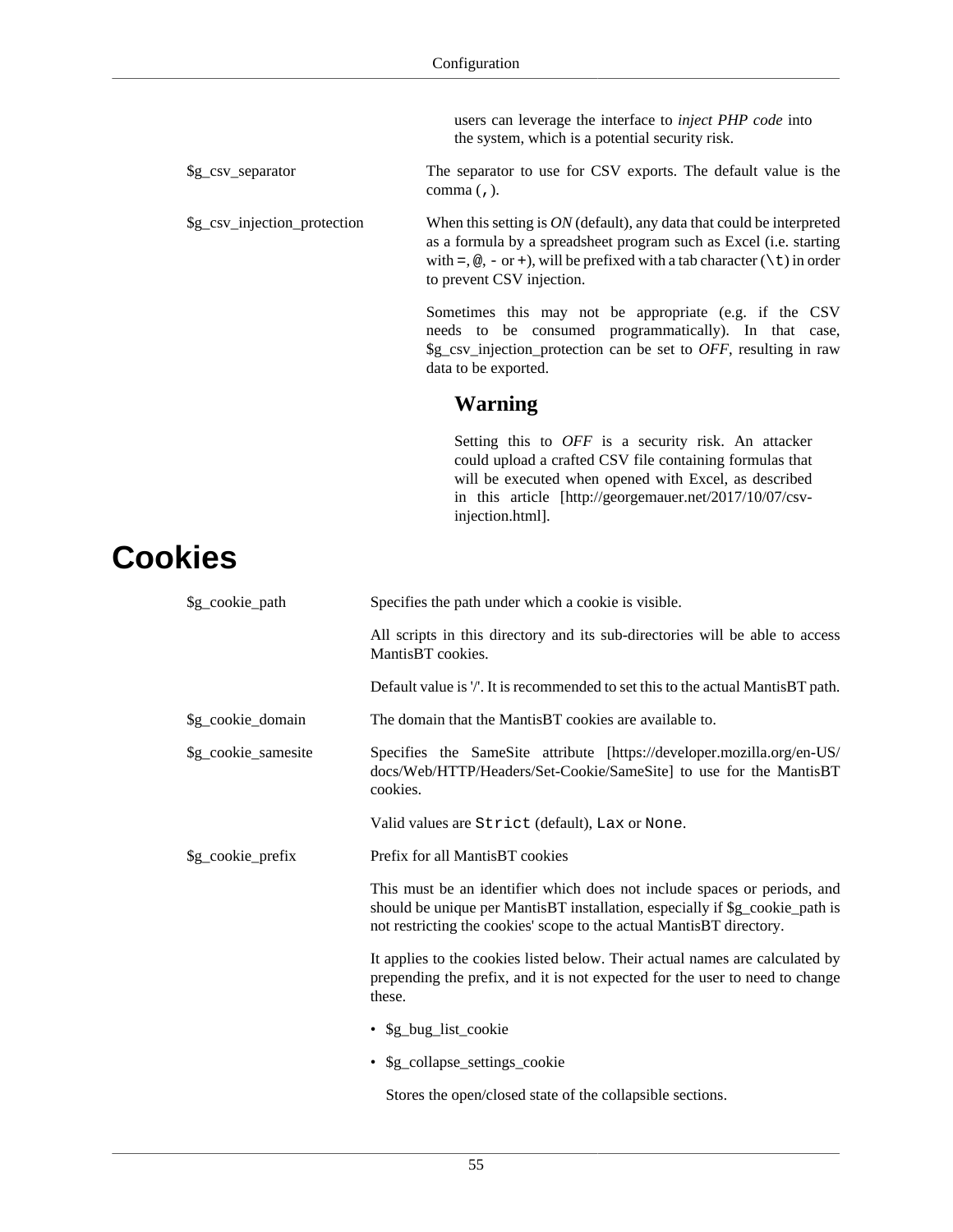- \$g\_logout\_cookie
- \$g\_manage\_config\_cookie

Stores the filter criteria for the Manage Config Report page.

• \$g\_manage\_users\_cookie

Stores the filter criteria for the Manage Users page.

- \$g\_project\_cookie
- \$g\_string\_cookie
- \$g\_view\_all\_cookie

# **Speed Optimisation**

| \$g_compress_html              | This option is used to enable buffering/compression of HTML<br>output if the user's browser supports it. Default value is ON. This<br>option will be ignored in the following scenarios:                                    |
|--------------------------------|-----------------------------------------------------------------------------------------------------------------------------------------------------------------------------------------------------------------------------|
|                                | • php.ini has <i>zlib.output_compression</i> enabled.                                                                                                                                                                       |
|                                | • php.ini has <i>output_handler</i> set to a handler.                                                                                                                                                                       |
|                                | • zlib extension [https://www.php.net/manual/en/book.zlib.php] is<br>not enabled. The Windows version of PHP has built-in support<br>for this extension.                                                                    |
| \$g_use_persistent_connections | Use persistent database connections, setting this to ON will open<br>the database once per connection, rather than once per page. There<br>might be some scalability issues here and that is why it is defaulted<br>to OFF. |

## **Reminders**

Sending reminders is a feature where a user can notify / remind other users about a bug. In the past, only selected users like the managers, or developers would get notified about bugs. However, these people can not invite other people (through MantisBT) to look at or monitor these bugs.

This feature is useful if the Manager needs to get feedback from testers / requirements team about a certain bug. It avoid needing this person to do this manual outside MantisBT. It also records the history of such reminders.

| \$g_store_reminders | Specifies if reminders should be stored as bugnotes. The bugnote<br>will still reflect that it is a reminder and list the names of users that<br>got it. Default is ON.    |
|---------------------|----------------------------------------------------------------------------------------------------------------------------------------------------------------------------|
|                     | \$g_reminder_recipients_monitor_bug Specifies if users who receive reminders about a bug, should be<br>automatically added to the monitor list of that bug. Default is ON. |
| Sg mentions enabled | Enables or disables the @ mentions feature. Default is ON. When<br>a user is @ mentioned in an issue or a note, they receive an email                                      |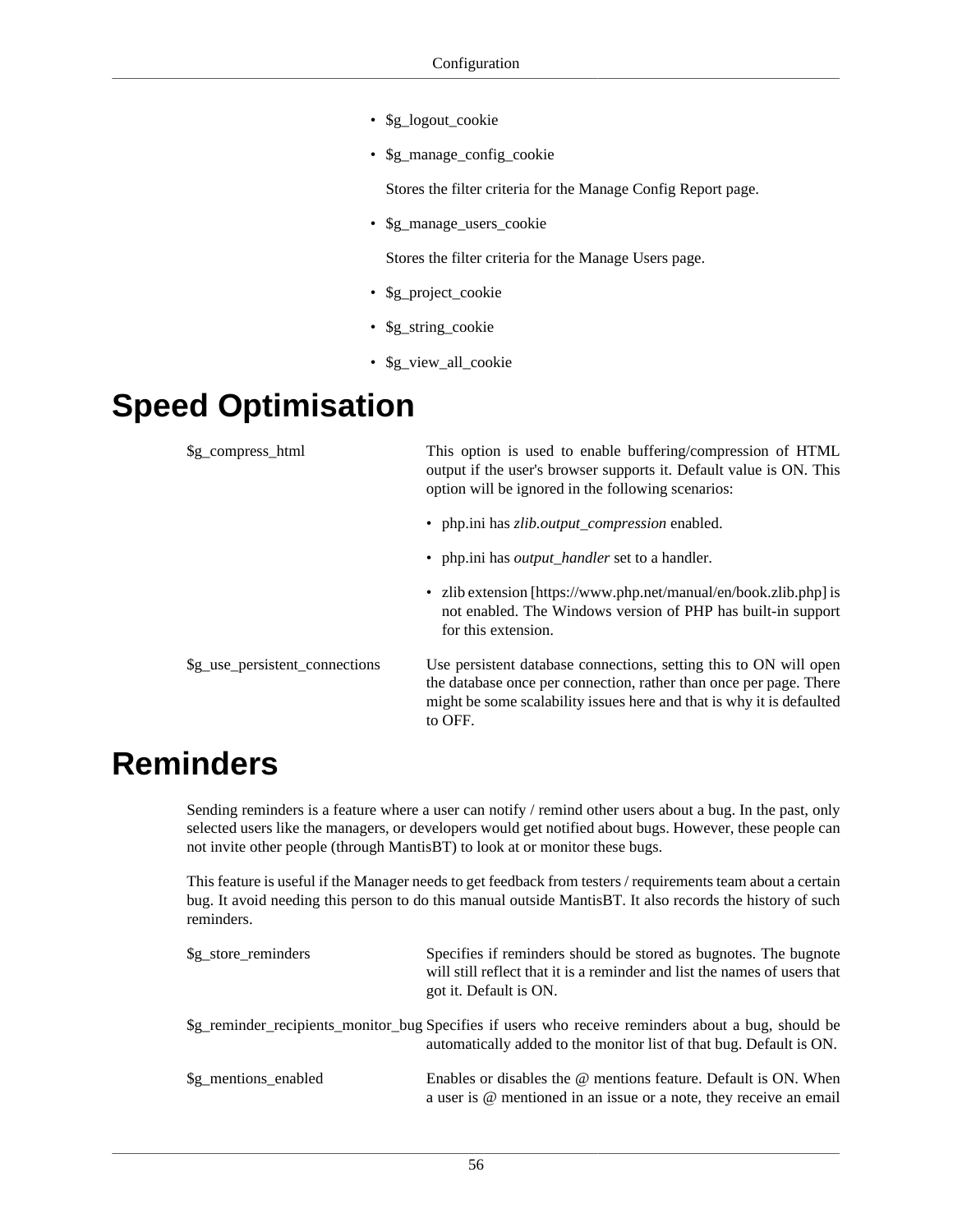notification to get their attention. Users can be @ mentioned using their username and not realname.

This feature works with fields like summary, description, additional info, steps to reproduce and notes.

\$g\_mentions\_tag The tag to use for prefixing mentions. Default is '@'.

# **Bug History**

Bug history is a feature where MantisBT tracks all modifications that are made to bugs. These include everything starting from its creation, till it is closed. For each change, the bug history will record the time stamp, user who made the change, field that changed, old value, and new value.

Independent of the these settings, MantisBT will always track the changes to a bug and add them to its history.

| \$g_history_default_visible                                                                                                                                                                                                       | Make the bug history visible by default. If this option is not enabled,<br>then the user will have to click on the Bug History link to see the<br>bug history. Default is ON. |  |
|-----------------------------------------------------------------------------------------------------------------------------------------------------------------------------------------------------------------------------------|-------------------------------------------------------------------------------------------------------------------------------------------------------------------------------|--|
| \$g_history_order                                                                                                                                                                                                                 | Show bug history entries in ascending or descending order. Default<br>value is 'ASC'.                                                                                         |  |
| In this context, MantisBT records individual changes to text fields ( <i>Description</i> , <i>Steps to Reproduce</i> ,<br>Additional Information as well as Bug Notes). These revisions are controlled by the following settings. |                                                                                                                                                                               |  |
| \$g_bug_revision_view_threshold                                                                                                                                                                                                   | Access level required to view bug history revisions. Defaults to<br>DEVELOPER.                                                                                                |  |
| Note                                                                                                                                                                                                                              |                                                                                                                                                                               |  |

#### **Note**

|                                 | Users can always see revisions for the issues and bugnotes<br>they reported. |
|---------------------------------|------------------------------------------------------------------------------|
| \$g_bug_revision_drop_threshold | Access level required to drop bug history revisions. Defaults to<br>MANAGER. |

### **Sponsorship**

| \$g_enable_sponsorship                                                                                                                                   | enable/disable the whole issue sponsorship feature. The default os<br>OFF.                                                                                                                              |  |
|----------------------------------------------------------------------------------------------------------------------------------------------------------|---------------------------------------------------------------------------------------------------------------------------------------------------------------------------------------------------------|--|
| \$g_sponsorship_currency                                                                                                                                 | The currency string used for all sponsorships. The default is 'US\$'.                                                                                                                                   |  |
| \$g_minimum_sponsorship_amount                                                                                                                           | The minimum sponsorship amount that can be entered. If the user<br>enters a value less than this, an error will be flagged. The default<br>is $5$ .                                                     |  |
| So view sponsorship total threshold The access level threshold needed to view the total sponsorship for<br>an issue by all users. The default is VIEWER. |                                                                                                                                                                                                         |  |
|                                                                                                                                                          | \$g_view_sponsorship_details_threshold header access level threshold needed to view the details of the<br>sponsorship (i.e., who will donate what) for an issue by all users.<br>The default is VIEWER. |  |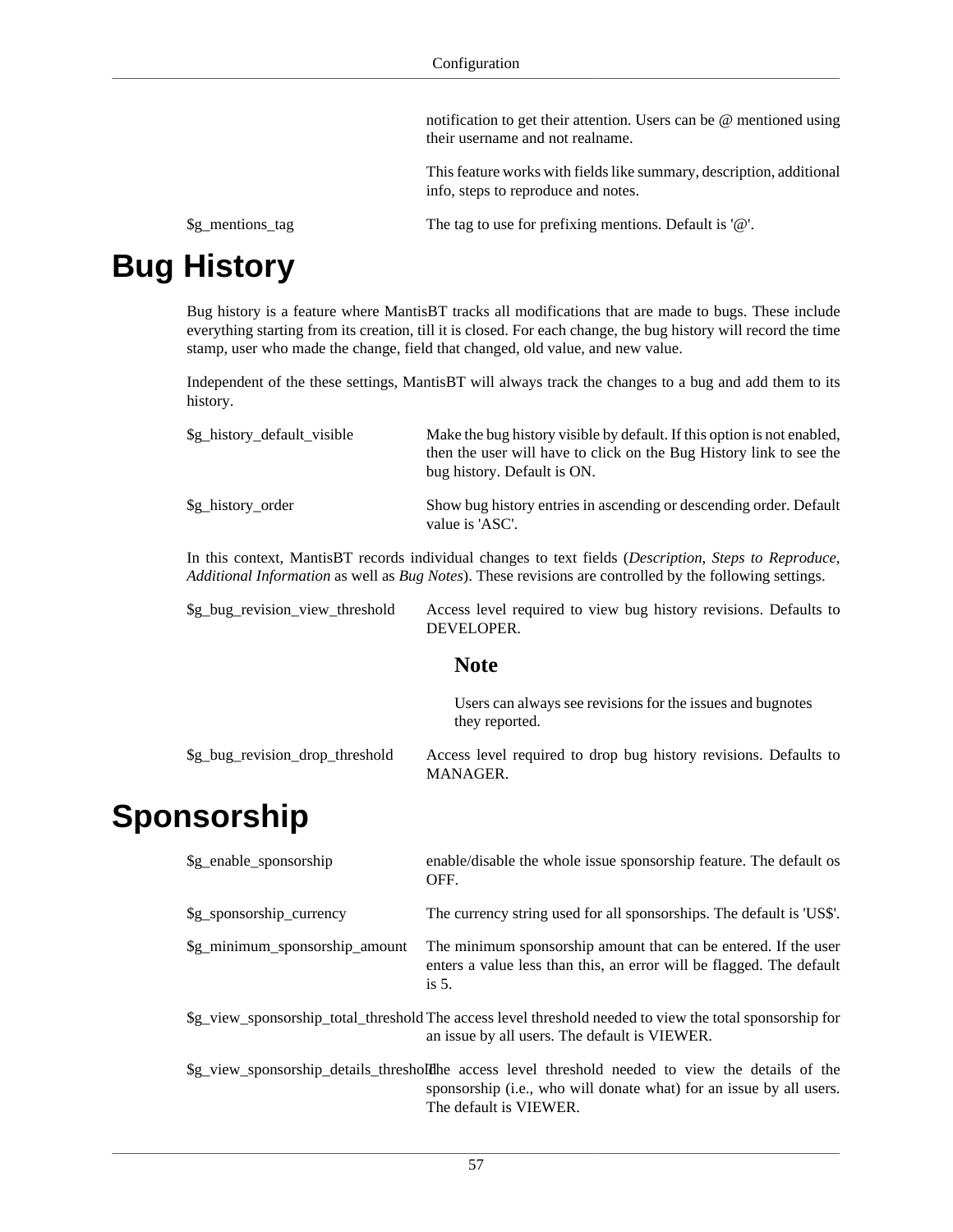| \$g_sponsor_threshold           | The access level threshold needed to allow user to sponsor issues.<br>The default is REPORTER. Note that sponsoring user must have<br>their email set in their profile.                                               |
|---------------------------------|-----------------------------------------------------------------------------------------------------------------------------------------------------------------------------------------------------------------------|
|                                 | \$g_handle_sponsored_bugs_thresholdThe access level required to be able to handle sponsored issues. The<br>default is DEVELOPER.                                                                                      |
|                                 | \$g_assign_sponsored_bugs_threshold The access level required to be able to assign a sponsored<br>issue to a user with access level greater or equal to<br>'handle_sponsored_bugs_threshold'. The default is MANAGER. |
| <b>Custom Fields</b>            |                                                                                                                                                                                                                       |
|                                 | \$g_manage_custom_fields_threshold Access level needed to manage custom fields. The default is<br>ADMINISTRATOR.                                                                                                      |
| \$g_custom_field_link_threshold | Access level needed to link a custom field to a project. The default<br>is MANAGER.                                                                                                                                   |

\$g\_custom\_field\_edit\_after\_create This flag determines whether to start editing a custom field immediately after creating it, or return to the definition list. The default is ON (edit the custom field after creating).

#### **My View Settings**

\$

\$g\_my\_view\_boxes This is an array of values defining the order that the boxes to be shown. A box that is not to be shown can have its value set to 0. The default is:

```
$g_my_view_boxes = array(
 'assigned' => '1',
  'unassigned' => '2',
  'reported' => '3',
 'resolved' => '4',
 'recent_model' => '5',<br>'monitored' => '6',
 'monitored'
 'feedback' => '0',
 'verify' \qquad \qquad \Rightarrow \qquad 0 \qquad , 'my_comments' => '0'
);
```
If you want to change the definition, copy the default value and apply the changes.

\$g\_my\_view\_bug\_count Number of bugs shown in each box. The default is 10.

\$g\_default\_home\_page Default page to transfer to after Login or Set Project. The default is 'my\_view\_page.php'. An alternative would be 'view\_all\_bugs\_page.php' or 'main\_page.php'.

### **Relationship Graphs**

MantisBT can display a graphical representation of the relationships between issues. Two types of interactive visualizations are available, *dependencies* and a full *relationships* graph.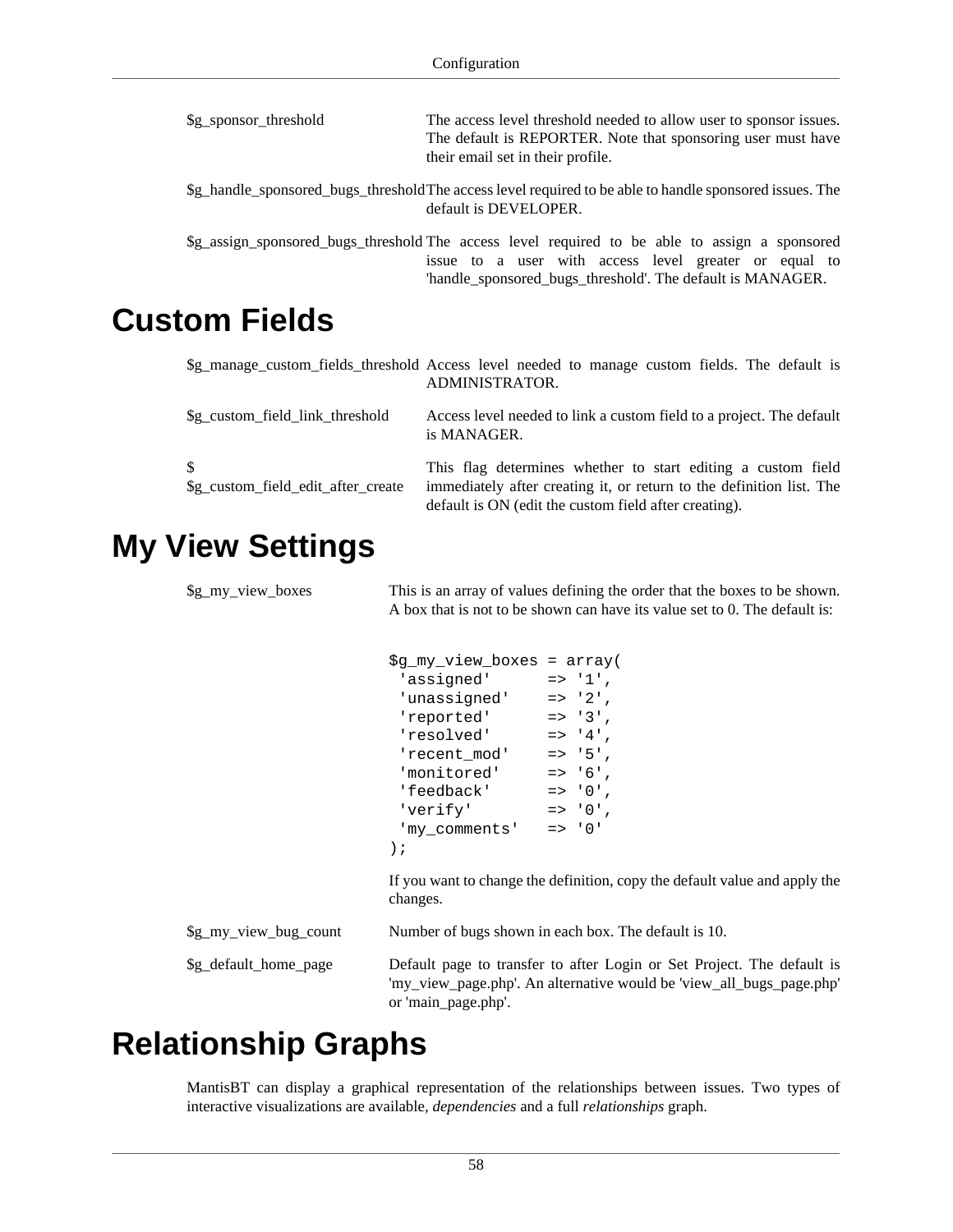#### **Important**

This feature relies on the external *dot* and *neato* tools from the [GraphViz \[https://](https://www.graphviz.org/) [www.graphviz.org/\]](https://www.graphviz.org/) library, which must be installed separately.

Most Linux distributions have a GraphViz package available for easy download and install.

Under Windows, the software needs to be installed manually. The following post-installation steps [may be required](https://mantisbt.org/bugs/view.php?id=27584#c64693) [[https://mantisbt.org/bugs/view.php?id=27584#c64693\]](https://mantisbt.org/bugs/view.php?id=27584#c64693) for proper operations:

- Update the system PATH to point to GraphViz's bin directory
- Initialize the graph engine by running dot -c from an *Administrator* command prompt.

| \$g_relationship_graph_enable      | This enables the relationship graphs feature where issues are<br>represented by nodes and relationships as links between such nodes.<br>Possible values are ON or OFF. Default is OFF.                                                                    |
|------------------------------------|-----------------------------------------------------------------------------------------------------------------------------------------------------------------------------------------------------------------------------------------------------------|
| \$g_relationship_graph_fontname    | Font name and size, as required by Graphviz. If Graphviz fails<br>to run for you, you are probably using a font name that gd PHP<br>extension can't find. On Linux, try the name of the font file without<br>the extension. The default value is 'Arial'. |
| \$g_relationship_graph_fontsize    | Font size, default is 8.                                                                                                                                                                                                                                  |
| \$g_relationship_graph_orientation | Default dependency orientation. If you have issues with lots of<br>children or parents, leave as 'horizontal', otherwise, if you have<br>lots of "chained" issue dependencies, change to 'vertical'. Default<br>is 'horizontal'.                          |
| \$g_relationship_graph_max_depth   | Max depth for relation graphs. This only affects relationship graphs,<br>dependency graphs are drawn to the full depth. The default value<br>is $2$ .                                                                                                     |
|                                    | \$g_relationship_graph_view_on_clickIf set to ON, clicking on an issue on the relationship graph will<br>open the bug view page for that issue, otherwise, will navigate to<br>the relationship graph for that issue.                                     |
| \$g_dot_tool                       | The full path for the dot tool. The webserver must have execute<br>permission to this program in order to generate relationship graphs.<br>This configuration option is not relevant for Windows. The default<br>value is '/usr/bin/dot'.                 |
| \$g_neato_tool                     | The full path for the neato tool. The webserver must have execute<br>permission to this program in order to generate relationship graphs.<br>This configuration option is not relevant for Windows. The default<br>value is '/usr/bin/neato'.             |
|                                    |                                                                                                                                                                                                                                                           |

## **Wiki Integration**

| \$g_wiki_enable | Set to ON to enable Wiki integration. Defaults to OFF. |
|-----------------|--------------------------------------------------------|
| \$g wiki engine | The following Wiki Engine values are supported:        |
|                 | • dokuwiki: DokuWiki [https://www.dokuwiki.org/]       |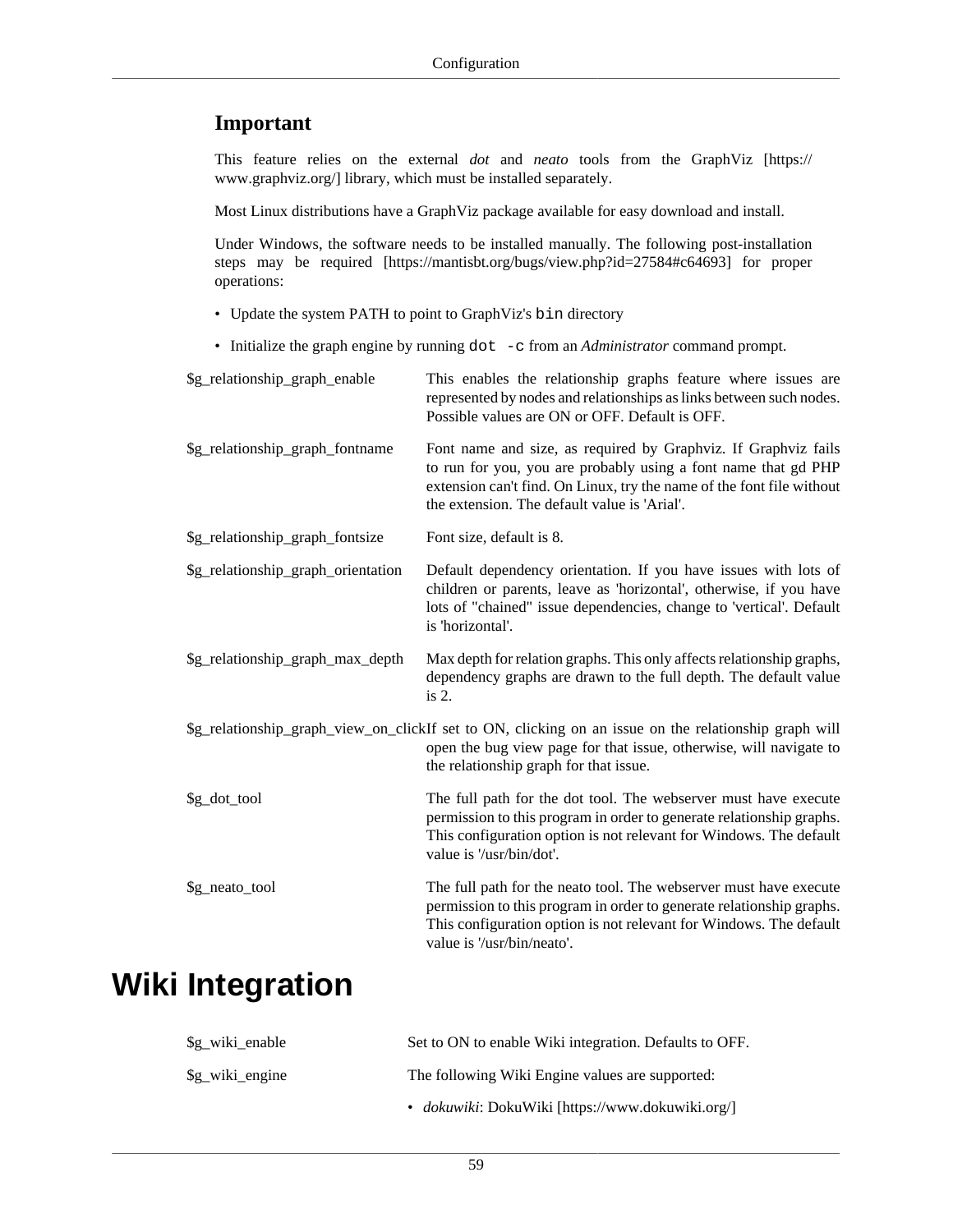|                         | • <i>mediawiki</i> : MediaWiki [https://www.mediawiki.org/]                                                                                                                                                                                                                                                                                            |
|-------------------------|--------------------------------------------------------------------------------------------------------------------------------------------------------------------------------------------------------------------------------------------------------------------------------------------------------------------------------------------------------|
|                         | • <i>twiki</i> : TWiki [http://twiki.org/]                                                                                                                                                                                                                                                                                                             |
|                         | • <i>wackowiki</i> : WackoWiki [https://wackowiki.org/]                                                                                                                                                                                                                                                                                                |
|                         | • <i>wikka</i> : WikkaWiki [http://wikkawiki.org/]                                                                                                                                                                                                                                                                                                     |
|                         | • <i>xwiki</i> : XWiki [http://www.xwiki.org/]                                                                                                                                                                                                                                                                                                         |
| \$g_wiki_root_namespace | Wiki namespace to be used as root for all pages relating to this<br>MantisBT installation.                                                                                                                                                                                                                                                             |
| \$g_wiki_engine_url     | URL under which the wiki engine is hosted.                                                                                                                                                                                                                                                                                                             |
|                         | Must be on the same server as MantisBT, requires a trailing $\mathcal{V}$ .                                                                                                                                                                                                                                                                            |
|                         | If left empty (default), the URL is derived from the global MantisBT<br>path (\$g_path, see the section called "Path"), replacing the URL's<br>path component by the wiki engine string (i.e. if $\gtrsim$ path = 'http://<br>example.com/mantis/ $'$ and $\gtrsim$ wiki_engine = 'dokuwiki', the wiki URL<br>will be 'http://example.com/dokuwiki/'). |

### **Sub-Projects**

| \$g_subprojects_enabled            | Whether sub-projects feature should be enabled. Before turning this<br>flag OFF, make sure all sub-projects are moved to top level projects,<br>otherwise they won't be accessible. The default value is ON. |
|------------------------------------|--------------------------------------------------------------------------------------------------------------------------------------------------------------------------------------------------------------|
| \$g_subprojects_inherit_versions   | Whether sub-projects should inherit versions from parent projects.<br>For project $X$ which is a sub-project of $A$ and $B$ , it will have versions<br>from X, A and B. The default value is ON.             |
| \$g_subprojects_inherit_categories | Whether sub-projects should inherit categories from parent<br>projects. For project X which is a sub-project of A and B, it will<br>have categories from X, A and B. The default value is ON.                |

# **Field Visibility**

| \$g_enable_eta             | Enable or disable usage of 'ETA' field. Default value is OFF.                                                                  |  |
|----------------------------|--------------------------------------------------------------------------------------------------------------------------------|--|
| \$g_enable_projection      | Enable or disable usage of 'Projection' field. Default value is OFF.                                                           |  |
| \$g_enable_product_build   | Enable or disable usage of 'Product Build' field. Default is OFF.                                                              |  |
| \$g_bug_report_page_fields | An array of optional fields to show on the bug report page.                                                                    |  |
|                            | The following optional fields are allowed: additional info,<br>attachments, category_id, due_date, eta, handler, monitors, os, |  |

os\_build, platform, priority, product\_build, product\_version, reproducibility, resolution, severity, status, steps\_to\_reproduce, tags, target\_version, view\_state.

The summary and description fields are always shown and do not need to be listed in this option. Fields not listed above cannot be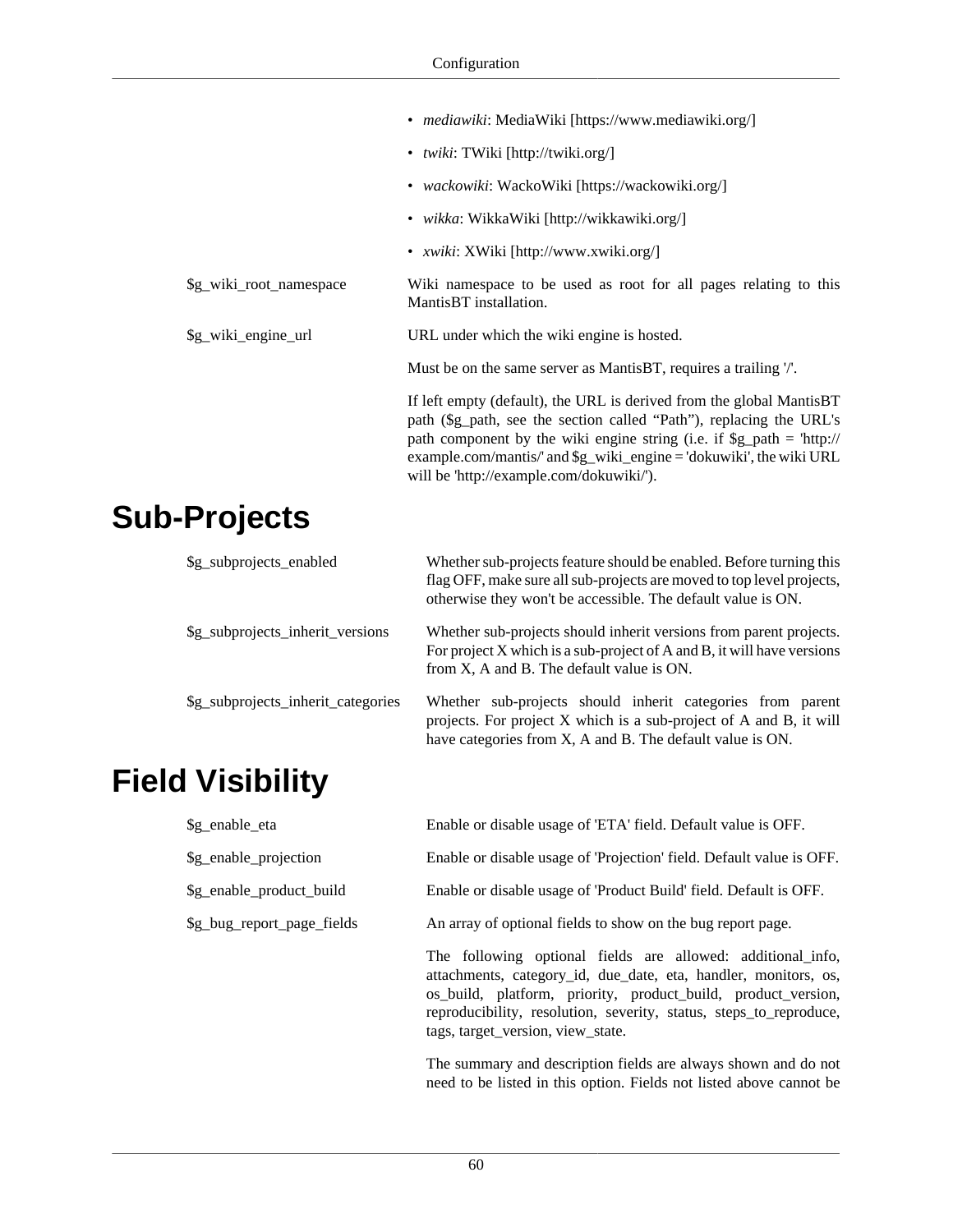shown on the bug report page. Visibility of custom fields is handled via the Manage => Custom Fields administrator page.

Note that *monitors* is not an actual field; adding it to the list will let authorized reporters (see *monitor\_add\_others\_bug\_threshold* in [the section called "Misc"](#page-58-0)) select users to add to the issue's monitoring list. Monitors will only be notified of the submission if both their e-mail preferencess and the *notify\_flags* configuration (see [the section called "Email"](#page-34-0)) allows it, i.e. \$g\_notify\_flags['new']['monitor'] = ON; This setting can be set on a per-project basis by using the Manage => Configuration administrator page. \$g\_bug\_view\_page\_fields An array of optional fields to show on the issue view page and other pages that include issue details. The following optional fields are allowed: additional\_info, attachments, category id, date submitted, description, due date, eta, fixed\_in\_version, handler, id, last\_updated, os, os\_build, platform, priority, product\_build, product\_version, project, projection, reporter, reproducibility, resolution, severity, status, steps\_to\_reproduce, summary, tags, target\_version, view\_state. Fields not listed above cannot be shown on the bug view page. Visibility of custom fields is handled via the Manage => Custom Fields administrator page. This setting can be set on a per-project basis by using the Manage  $\Rightarrow$  Configuration administrator page. \$g\_bug\_update\_page\_fields An array of optional fields to show on the bug update page. The following optional fields are allowed: additional\_info, category\_id, date\_submitted, description, due\_date, eta, fixed\_in\_version, handler, id, last\_updated, os, os\_build, platform, priority, product\_build, product\_version, project, projection, reporter, reproducibility, resolution, severity, status, steps\_to\_reproduce, summary, target\_version, view\_state. Fields not listed above cannot be shown on the bug update page.

Visibility of custom fields is handled via the Manage  $\Rightarrow$  Custom Fields administrator page.

This setting can be set on a per-project basis by using the Manage => Configuration administrator page.

### **System Logging and Debugging**

This section describes settings which can be used to troubleshoot MantisBT operations as well as assist during development.

\$g\_show\_timer Time page loads. The page execution timer shows at the bottom of each page.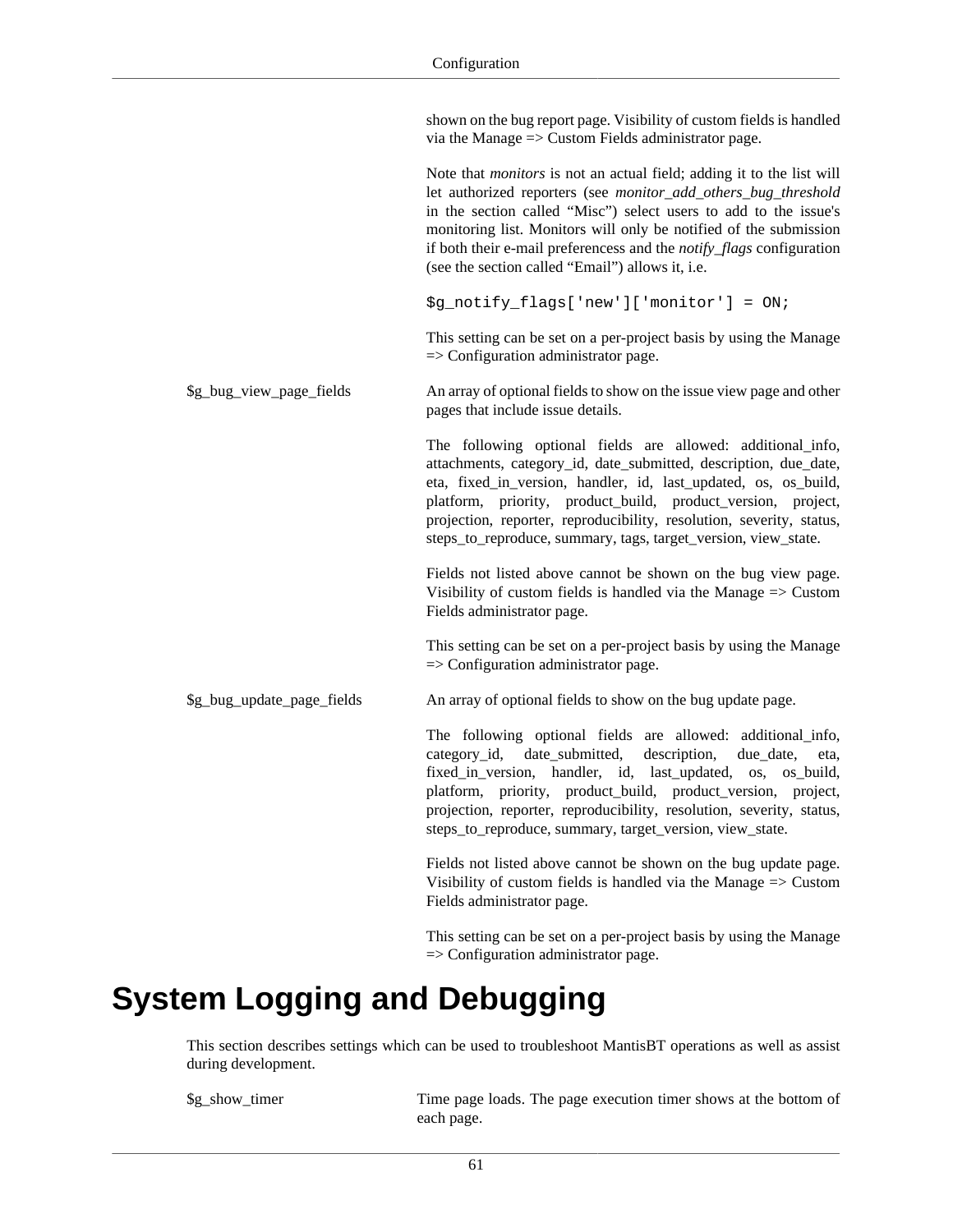|                        | Default is OFF.                                                                                                                                                                                                                  |                                                                                                                                                                                       |
|------------------------|----------------------------------------------------------------------------------------------------------------------------------------------------------------------------------------------------------------------------------|---------------------------------------------------------------------------------------------------------------------------------------------------------------------------------------|
| \$g_show_memory_usage  | Show memory usage for each page load in the footer.                                                                                                                                                                              |                                                                                                                                                                                       |
|                        | Default is OFF.                                                                                                                                                                                                                  |                                                                                                                                                                                       |
| \$g_debug_email        | Used for debugging e-mail notifications. When it is ", the emails are<br>sent normally. If set to an e-mail address, all messages are sent to<br>it, with the original recipients (To, Cc, Bcc) included in the message<br>body. |                                                                                                                                                                                       |
|                        | Default is ".                                                                                                                                                                                                                    |                                                                                                                                                                                       |
| \$g_show_queries_count | the page.                                                                                                                                                                                                                        | Shows the total number/unique number of queries executed to serve                                                                                                                     |
|                        | Default is OFF.                                                                                                                                                                                                                  |                                                                                                                                                                                       |
| \$g_display_errors     | Errors Display Method. Defines what errors [https://www.php.net/<br>errorfunc.constants] are displayed and how. Available options are:                                                                                           |                                                                                                                                                                                       |
|                        | DISPLAY_ERROR_HALT                                                                                                                                                                                                               | Stop and display the error message<br>(including variables and backtrace<br>if \$g_show_detailed_errors is ON).                                                                       |
|                        | DISPLAY_ERROR_INLINE                                                                                                                                                                                                             | Display a one line error<br>and<br>continue execution.                                                                                                                                |
|                        | DISPLAY_ERROR_NONE                                                                                                                                                                                                               | <b>Suppress</b><br>the<br>(no<br>error<br>This is<br>display).<br>the<br>default<br>behavior for unspecified<br>errors<br>[https://www.php.net/<br>constants<br>errorfunc.constants]. |
|                        | The default settings are recommended for use in production, and will<br>only display MantisBT fatal errors, suppressing output of all other<br>error types.                                                                      |                                                                                                                                                                                       |
|                        | Recommended config_inc.php settings for developers:                                                                                                                                                                              |                                                                                                                                                                                       |
|                        | \$g_display_errors = array(<br>E WARNING<br>E ALL<br>$\rightarrow$ ;<br><b>Note</b>                                                                                                                                              | => DISPLAY_ERROR_HALT,<br>=> DISPLAY_ERROR_INLINE,                                                                                                                                    |
|                        |                                                                                                                                                                                                                                  |                                                                                                                                                                                       |

The system automatically sets *\$g\_display\_errors* to the above recommended development values when the server's name is *localhost*.

Less intrusive settings, recommended for testing purposes: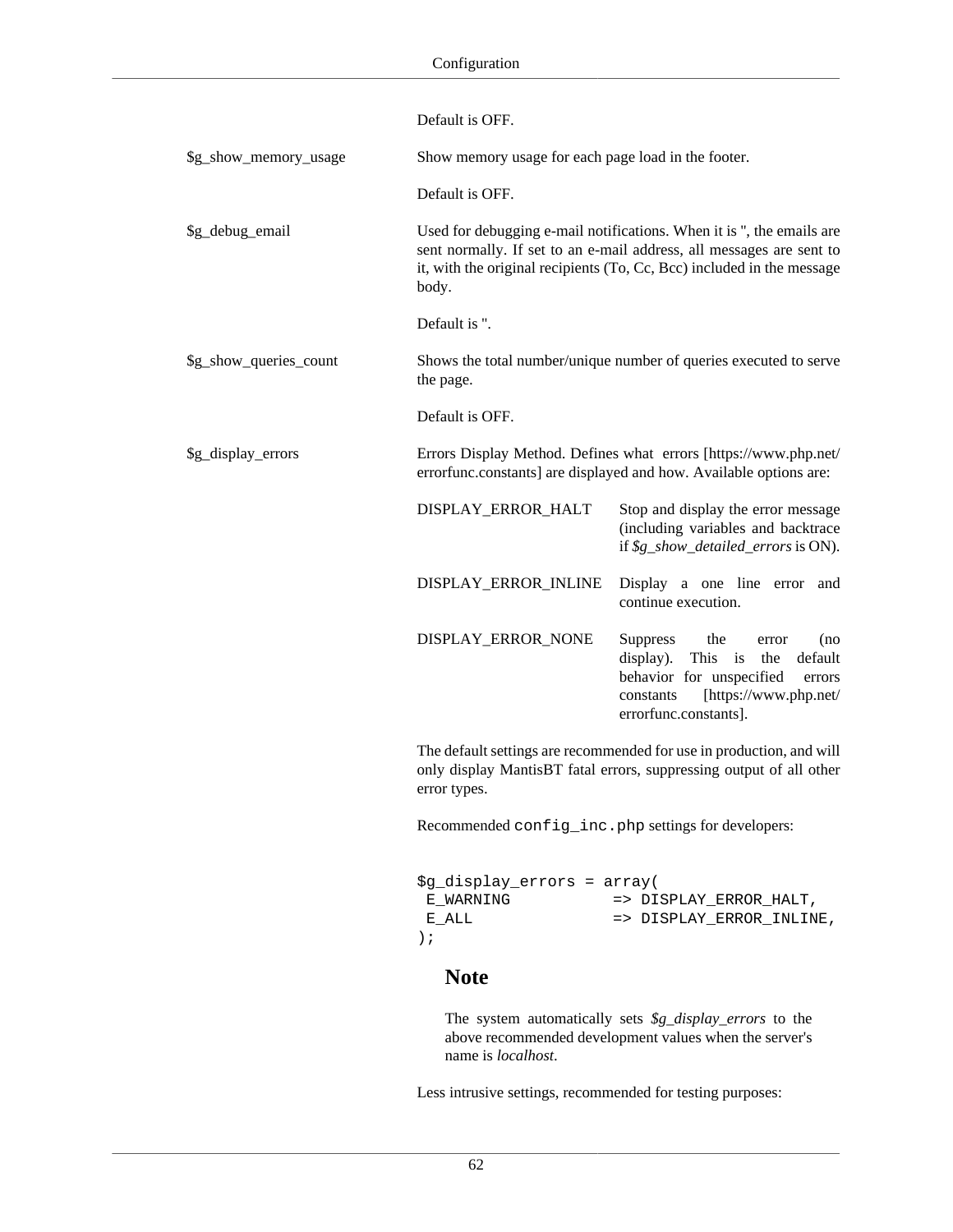|                          | \$g_display_errors = array(<br>E WARNING<br>$\rightarrow$ ;                                                                                                                                                                                                | E_USER_WARNING => DISPLAY_ERROR_INLINE,<br>=> DISPLAY ERROR INLINE,                                                                                                                                                                                              |
|--------------------------|------------------------------------------------------------------------------------------------------------------------------------------------------------------------------------------------------------------------------------------------------------|------------------------------------------------------------------------------------------------------------------------------------------------------------------------------------------------------------------------------------------------------------------|
|                          | <b>Note</b>                                                                                                                                                                                                                                                |                                                                                                                                                                                                                                                                  |
|                          | E USER ERROR,<br>incorrectly.                                                                                                                                                                                                                              | E_RECOVERABLE_ERROR<br>and<br>E_ERROR will always be set to DISPLAY_ERROR_HALT<br>internally, regardless of the actual configured value.<br>This ensures that program execution stops, to prevent<br>potential integrity issues and/or MantisBT from functioning |
| \$g_show_detailed_errors | DISPLAY_ERROR_HALT in \$g_display_errors.                                                                                                                                                                                                                  | Shows a list of variables and their values whenever an<br>error is triggered. Only applies to error types configured to                                                                                                                                          |
|                          | Default is OFF.                                                                                                                                                                                                                                            |                                                                                                                                                                                                                                                                  |
|                          | <b>Warning</b>                                                                                                                                                                                                                                             |                                                                                                                                                                                                                                                                  |
|                          | debugging purposes when you really need it.                                                                                                                                                                                                                | Setting this to ON is a potential security hazard, as it can<br>expose sensitive information. Only enable this setting for                                                                                                                                       |
| \$g_stop_on_errors       | Debug messages. If this option is turned OFF, page redirects will<br>function if a non-fatal error occurs. For debugging purposes, you can<br>set this to ON so that any non-fatal error will prevent page redirection,<br>allowing you to see the errors. |                                                                                                                                                                                                                                                                  |
|                          | Default is OFF.                                                                                                                                                                                                                                            |                                                                                                                                                                                                                                                                  |
|                          | <b>Note</b>                                                                                                                                                                                                                                                |                                                                                                                                                                                                                                                                  |
|                          | This should only be turned on when debugging.                                                                                                                                                                                                              |                                                                                                                                                                                                                                                                  |
| \$g_log_level            | trail for users' actions.                                                                                                                                                                                                                                  | The system logging interface is used to extract detailed debugging<br>information for the MantisBT system. It can also serve as an audit                                                                                                                         |
|                          | \$g_log_destination for details on where to save the logs.                                                                                                                                                                                                 | This controls the type of logging information recorded. Refer to                                                                                                                                                                                                 |
|                          | The available log channels are:                                                                                                                                                                                                                            |                                                                                                                                                                                                                                                                  |
|                          | LOG_NONE                                                                                                                                                                                                                                                   | Disable logging                                                                                                                                                                                                                                                  |
|                          | LOG_AJAX                                                                                                                                                                                                                                                   | logs AJAX events                                                                                                                                                                                                                                                 |
|                          | LOG_DATABASE                                                                                                                                                                                                                                               | logs database events and executed<br>SQL queries                                                                                                                                                                                                                 |
|                          | LOG_EMAIL                                                                                                                                                                                                                                                  | logs issue id, message type and<br>recipients for all emails sent                                                                                                                                                                                                |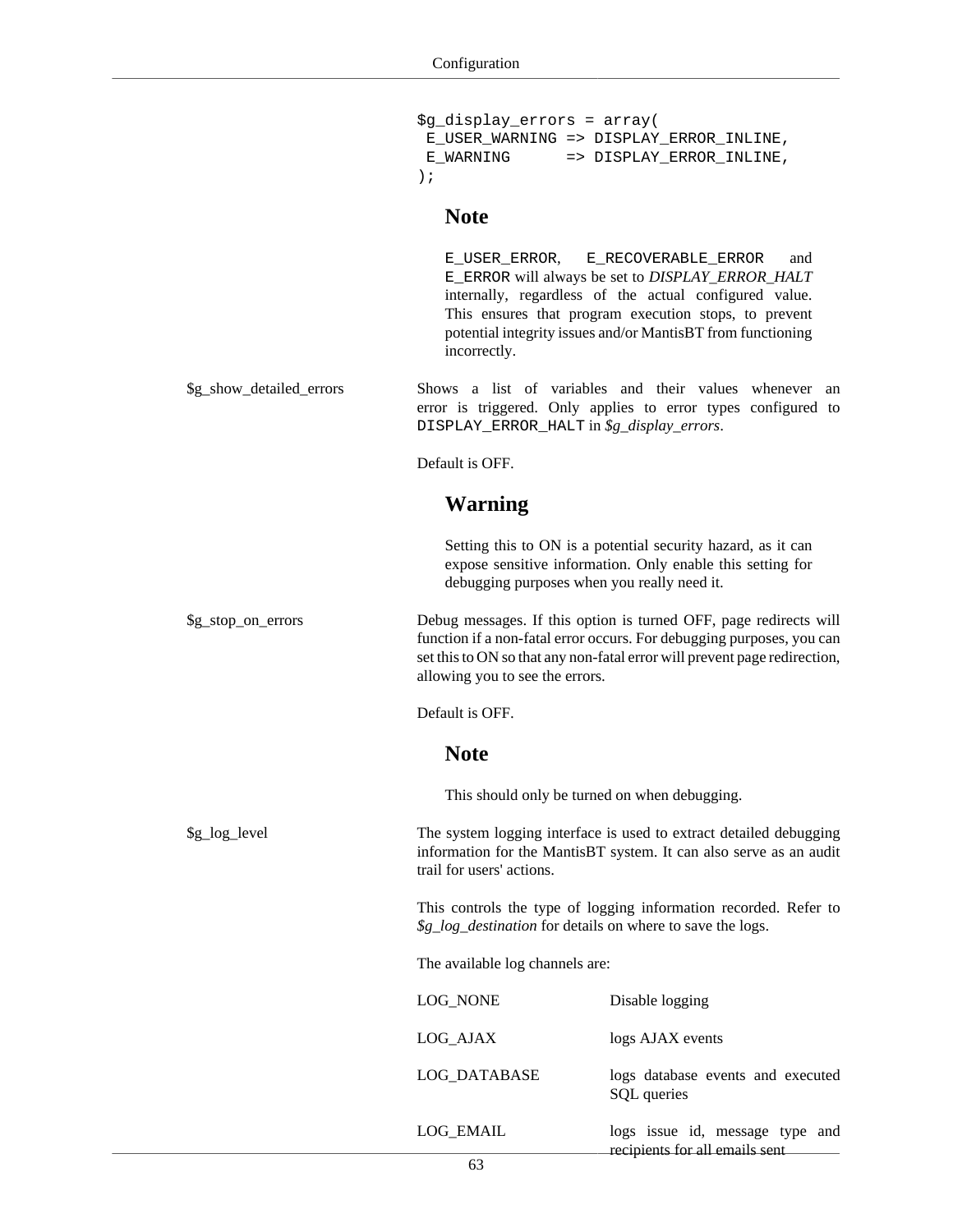LOG\_EMAIL\_VERBOSE Enables extra logging for

|                     |                   |                                                                                        | troubleshooting internals of email<br>queuing and sending.                                                                                           |
|---------------------|-------------------|----------------------------------------------------------------------------------------|------------------------------------------------------------------------------------------------------------------------------------------------------|
|                     |                   | LOG_EMAIL_RECIPIENT                                                                    | logs the details of email recipient<br>determination. Each user id is listed<br>as well as why they are added, or<br>deleted from the recipient list |
|                     |                   | LOG_FILTERING                                                                          | logs filter operations                                                                                                                               |
|                     | LOG_LDAP          |                                                                                        | logs the details of LDAP operations                                                                                                                  |
|                     |                   | LOG_WEBSERVICE                                                                         | logs the details of Web Services<br>operations (e.g. SOAP API)                                                                                       |
|                     | LOG_PLUGIN        |                                                                                        | Enables logging from plugins.                                                                                                                        |
|                     | LOG_ALL           |                                                                                        | combines all of the above log levels                                                                                                                 |
|                     |                   | Default is LOG_NONE.                                                                   |                                                                                                                                                      |
|                     | <b>Note</b>       |                                                                                        |                                                                                                                                                      |
|                     | <b>PHP</b>        | Multiple log channels can<br>bitwise<br>operators<br>language.operators.bitwise], e.g. | combined<br>be<br>using<br>[https://www.php.net/<br>$\ng\log\level = LOG\_EMAIL$   LOG_EMAIL_RECIPIENT;                                              |
|                     | or                |                                                                                        |                                                                                                                                                      |
|                     |                   |                                                                                        | $\ng\log\level = LOG\_ALL < \sim LOG\_DATABASE$                                                                                                      |
| \$g_log_destination | available:        |                                                                                        | Specifies where the log data goes. The following five options are                                                                                    |
|                     | $^{\prime\prime}$ | [https://www.php.net/error_log]                                                        | The empty string means default PHP error log settings                                                                                                |
|                     | 'none'            | EVENT_LOG plugin event.                                                                | Don't output the logs, but would still trigger                                                                                                       |
|                     | 'file'            |                                                                                        | Log to a specific file, specified as an absolute path,<br>e.g. 'file:/var/log/mantis.log' (Unix) or<br>'file:c:/temp/mantisbt.log' (Windows)         |
|                     |                   | <b>Note</b>                                                                            |                                                                                                                                                      |
|                     |                   | running MantisBT.                                                                      | This file must be writable by the web server                                                                                                         |
|                     | 'page'            |                                                                                        | Display log output at bottom of the page. See also<br>\$g_show_log_threshold to restrict who can see log data.                                       |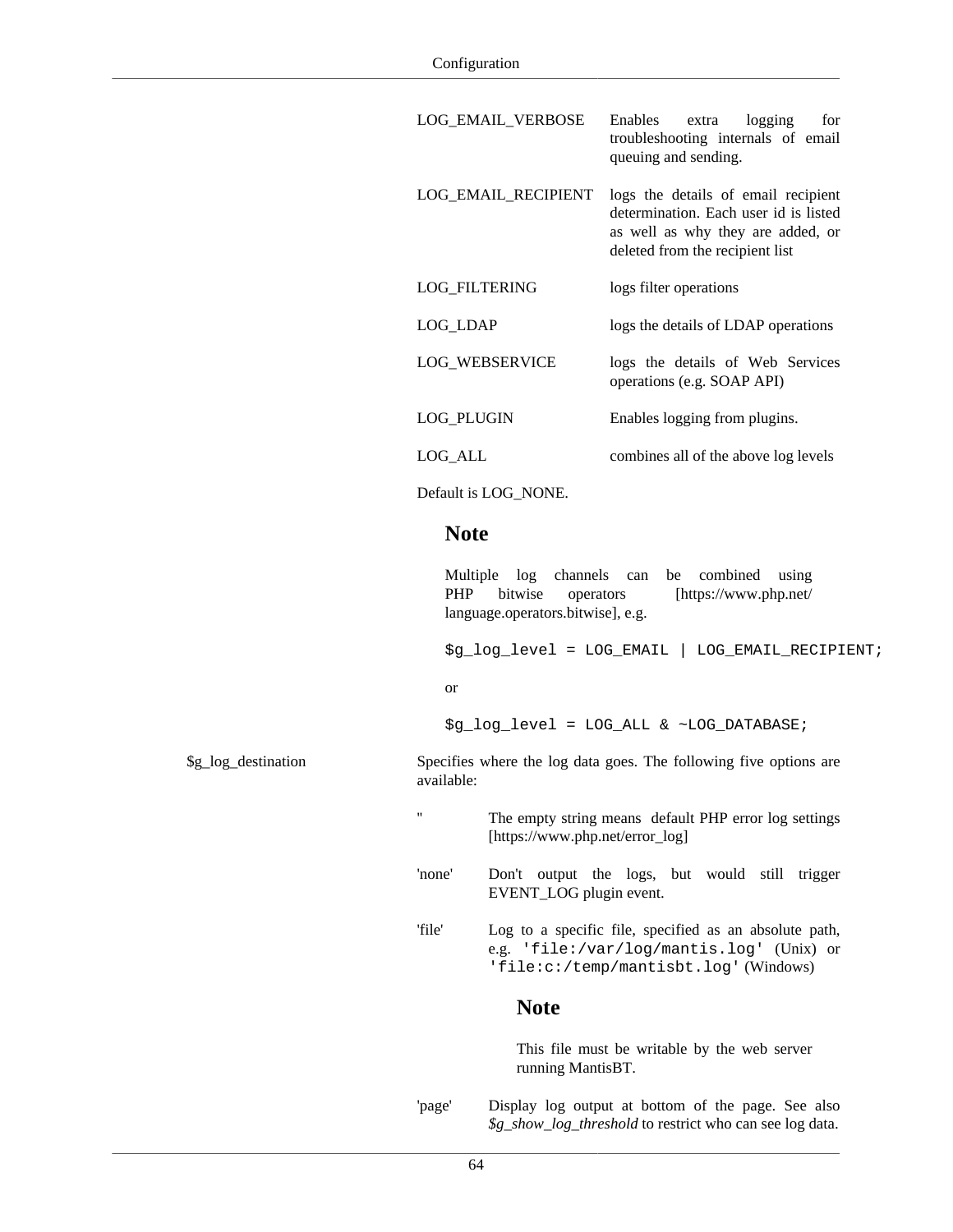Default is " (empty string).

\$g\_show\_log\_threshold Indicates the access level required for a user to see the log output (if *\$g\_log\_destination* is 'page').

Default is ADMINISTRATOR.

#### **Note**

This threshold is compared against the user's *global access level* rather than the one from the currently active project.

## **Time Tracking**

| \$g_time_tracking_enabled                                                                               | Turns Time Tracking features ON or OFF - Default is OFF                                                                                                                                                                                                                                             |  |
|---------------------------------------------------------------------------------------------------------|-----------------------------------------------------------------------------------------------------------------------------------------------------------------------------------------------------------------------------------------------------------------------------------------------------|--|
| \$g_time_tracking_without_note                                                                          | Allow time tracking to be recorded without writing some text in the<br>associated bugnote - Default is ON                                                                                                                                                                                           |  |
| \$g_time_tracking_with_billing                                                                          | Adds calculation links to workout how much time has been spent<br>between a particular time frame. Currently it will allow you to enter<br>a cost/hour and will work out some billing information. This will<br>become more extensive in the future. Currently it is more of a proof<br>of concept. |  |
| \$g_time_tracking_billing_rate                                                                          | Default billing rate per hour - Default is 0                                                                                                                                                                                                                                                        |  |
| \$g_time_tracking_stopwatch                                                                             | Instead of a text field turning this option on places a stopwatch<br>on the page with Start/Stop and Reset buttons next to it. A bit<br>gimmicky, but who cares.                                                                                                                                    |  |
| \$g_time_tracking_view_threshold                                                                        | Access level required to view time tracking information - Default<br>DEVELOPER.                                                                                                                                                                                                                     |  |
| \$g_time_tracking_edit_threshold                                                                        | Access level required to add/edit time tracking information<br>(If you give a user \$g_time_tracking_edit_threshold you must<br>give them \$g_time_tracking_view_threshold as well) - Default<br>DEVELOPER.                                                                                         |  |
| \$g_time_tracking_reporting_thresholdAccess level required to run reports (not completed yet) - Default |                                                                                                                                                                                                                                                                                                     |  |

MANAGER.

# **API**

MantisBT exposes a webservice API which allows remote clients to interact with MantisBT and perform many of the usual tasks, such as reporting issues, running filtered searches and retrieving attachments.

The SOAP API is enabled by default and available at /api/soap/mantisconnect.php below the MantisBT root. A WSDL file which describes the web service is available at /api/soap/ mantisconnect.php?wsdl below the MantisBT root.

The REST API is enabled by default. A Swagger sandbox and documentation for REST API is available at /api/rest/swagger/ below the MantisBT root.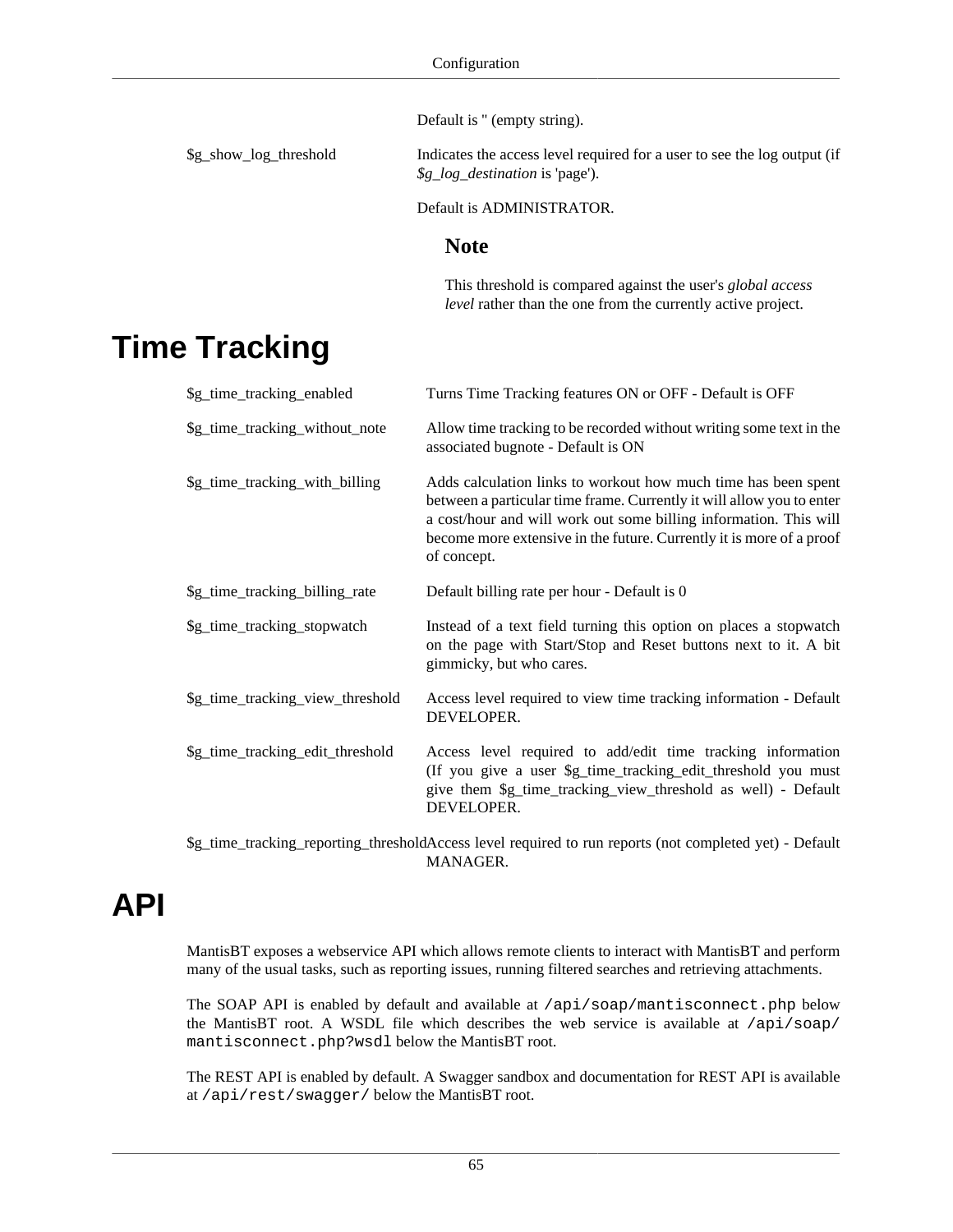The following options are used to control the behaviour of the MantisBT SOAP API:

\$g\_webservice\_readonly\_access\_levelMinimum global access level required to access webservice for readonly operations.

\$g\_webservice\_readwrite\_access\_levelMitimum diglobal access level required to access webservice for read/write operations.

\$g\_webservice\_admin\_access\_level\_threshold m global access level required to access the administrator webservices.

\$g\_webservice\_specify\_reporter\_on\_aldinium ess\_devel\_threshold evel required for caller to be able to specify reporter when adding issues or issue notes. Defaults to DEVELOPER.

```
$g_webservice_rest_enabled Whether the REST API is enabled or not. Note that this flag
                                  only impacts API Token based auth. Hence, even if the API is
                                  disabled, it can still be used from the Web UI using cookie based
                                  authentication. Default ON.
```
### **Disabling the webservice API**

If you wish to temporarily disable the webservice API it is sufficient to set the specific access thresholds to NOBODY:

```
$g_webservice_readonly_access_level_threshold =
$g_webservice_readwrite_access_level_threshold =
$g_webservice_admin_access_level_threshold = NOBODY;
```
While the SOAP API will still be accessible, it will not allow users to retrieve or modify data.

seconds (1 hour).

## **Anti-Spam Configuration**

| \$g_antispam_max_event_count | Max number of events to allow for users with default access                                 |
|------------------------------|---------------------------------------------------------------------------------------------|
|                              | level (see \$g_default_new_account_access_level) when signup is                             |
|                              | enabled. Use 0 for no limit. Default is 10.                                                 |
|                              | \$g_antispam_time_window_in_secondsime_window_to_enforce_max_events_within. Default_is_3600 |

## **Due Date**

| \$g_due_date_update_threshold | Threshold to update due date submitted. Default is NOBODY.                                                                                                                                                                                   |  |
|-------------------------------|----------------------------------------------------------------------------------------------------------------------------------------------------------------------------------------------------------------------------------------------|--|
| \$g_due_date_view_threshold   | Threshold to see due date. Default is NOBODY.                                                                                                                                                                                                |  |
| \$g_due_date_default          | Default due date value for newly submitted issues: Empty string for<br>no due date set. Related date that is accepted by strtotime() [https://<br>www.php.net/manual/en/function.strtotime.php], e.g. 'today' or '+2<br>days'. Default is ". |  |
| \$g_due_date_warning_levels   | Due date warning levels. A variable number of Levels (defined as<br>a number of seconds going backwards from the current timestamp,                                                                                                          |  |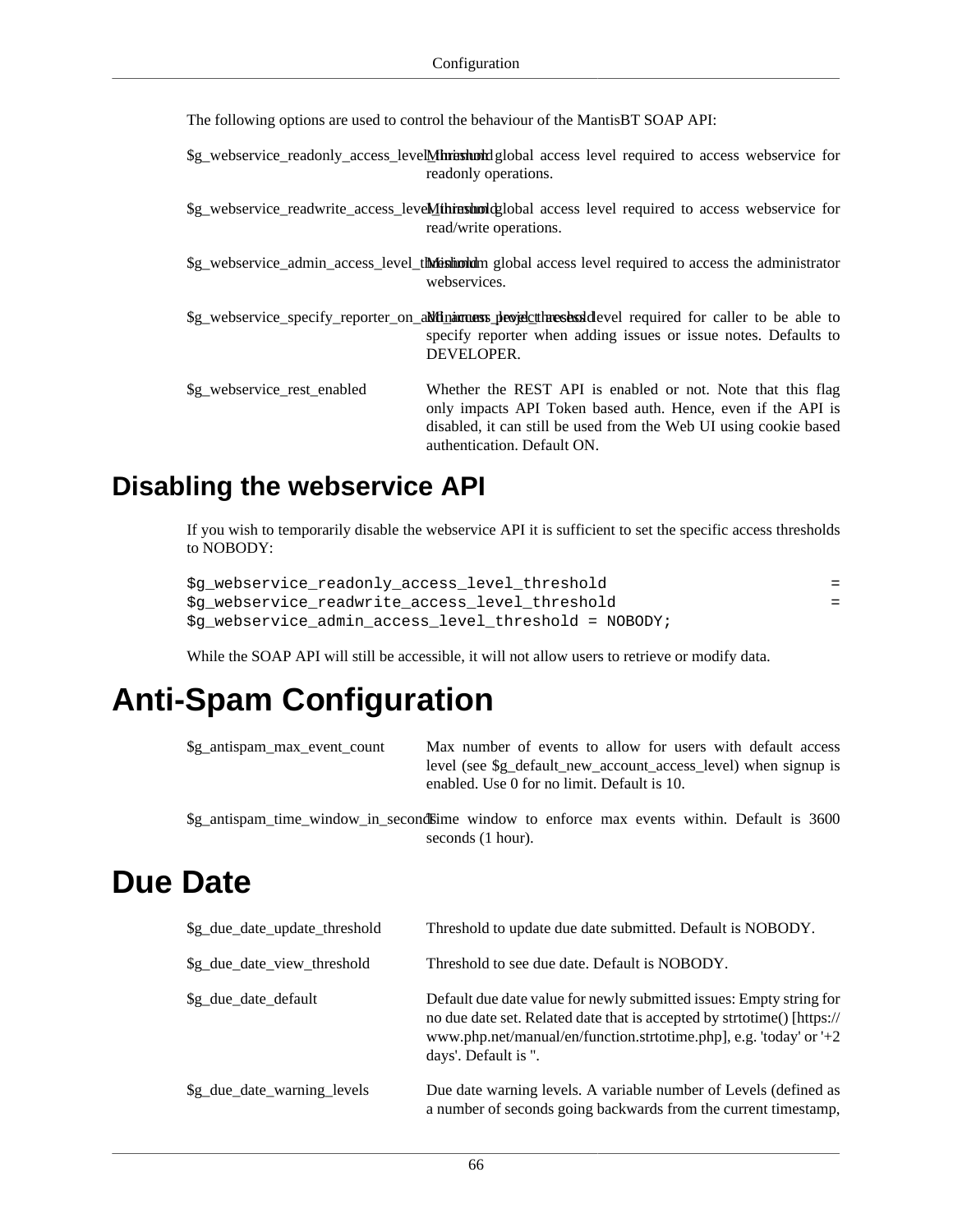compared to an issue's due date) can be defined. Levels must be defined in ascending order.

- The first entry (array key 0) defines *Overdue*. Normally and by default, its value is 0, meaning that issues will be marked overdue as soon as their due date has passed. However, it is also possible to set it to a higher value to flag overdue issues earlier, or even use a negative value to allow a "grace period" after due date.
- Array keys 1 and 2 offer two levels of *Due soon*: orange and green. By default, only the first one is set, to 7 days. Out of the box, MantisBT allows for 3 warning levels. Additional

ones may be defined, but in that case new due-N CSS rules (where N is the array's index) must be created otherwise the extra levels will not be highlighted in the UI.

## **User Management**

| \$g_impersonate_user_threshold | The threshold for a user to be able to impersonate another user, or<br>NOBODY to disable impersonation. Default ADMINISTRATOR. |
|--------------------------------|--------------------------------------------------------------------------------------------------------------------------------|
| \$g_manage_user_threshold      | The threshold for a user to manage user accounts. Default<br>ADMINISTRATOR.                                                    |

## **View Page Settings**

 $\mathcal{S}g$  issue activity note attachments seconds the submitsed a note with an attachments (with the specified  $\#$ of seconds) the attachment is linked to the note. Or 0 for disabling this feature.

## **Issues visibility**

By default, all issues are visible to any user within a project. To limit the visibility of issues there are several mechanisms.

### **Public/Private view status**

A view status flag can be set, for an issue, to be either public or private. Private issues are accesible by the user who created it, and by those users that meet a threshold defined in \$g\_private\_bug\_threshold.

Refer to the following configuration options related to issue view status configurations:

| \$g_default_bug_view_status      | The default viewing status for the new bug (VS_PUBLIC or<br>VS PRIVATE). The default is VS PUBLIC. |
|----------------------------------|----------------------------------------------------------------------------------------------------|
| \$g_private_bug_threshold        | The threshold for a user to be able to view any private issue within<br>a project.                 |
| \$g_set_view_status_threshold    | The threshold for a user to be able to set an issue to Private/Public.                             |
| \$g_change_view_status_threshold | The threshold for a user to be able to update the view status while<br>updating an issue.          |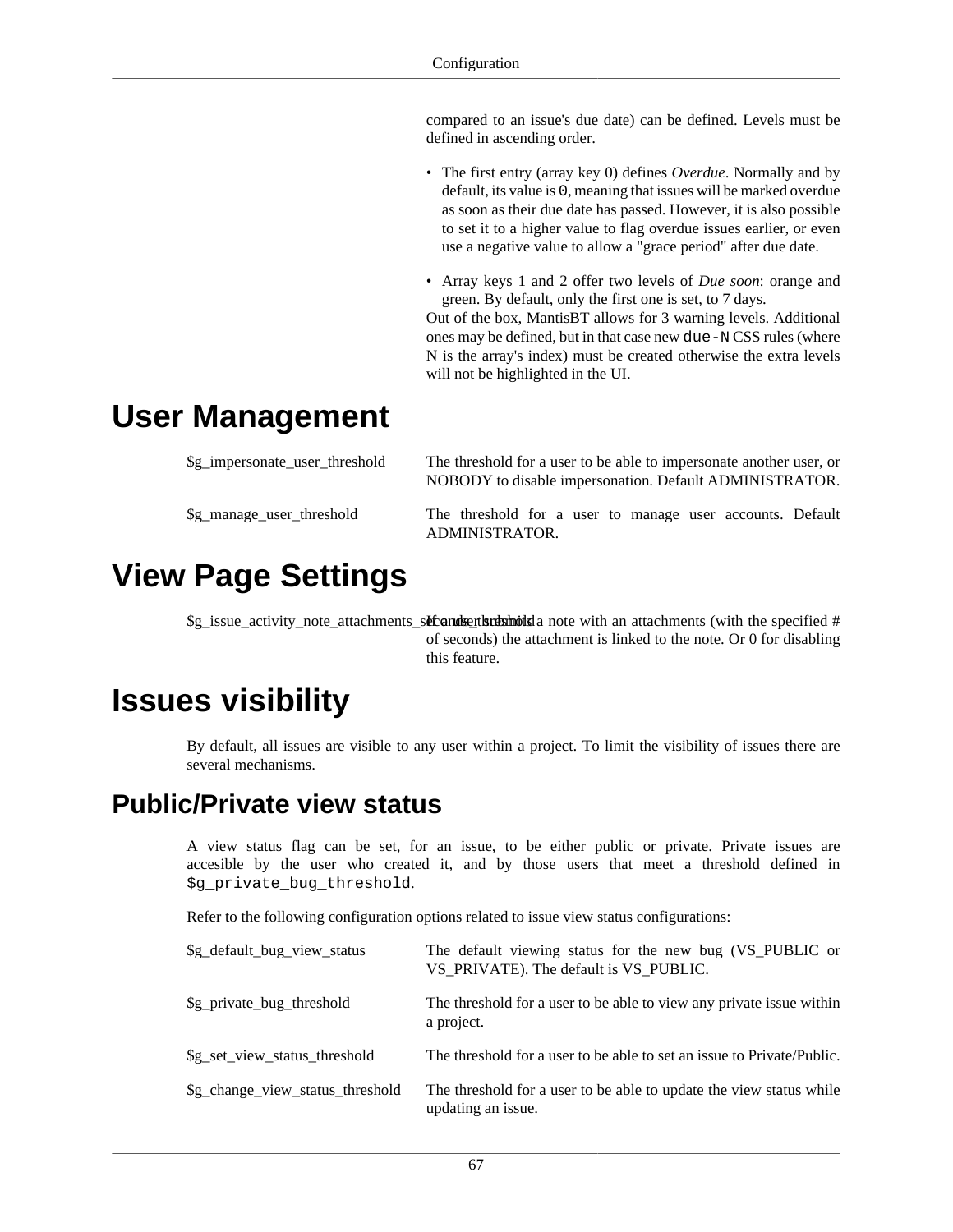### **Limited view configuration**

The  $\zeta$ q limit view unless threshold option allows the administrator to configure access limitations for users, letting them view only those issues that they are involved with, i.e. if:

- They reported the issue,
- It is assigned to them,
- Or they are monitoring the issue.

This configuration option can be set individually for each project. It defaults to ANYBODY, effectively disabling the limitation (i.e. users can see all issues).

The value for this option is an access level threshold, so that those users that meet that threshold have an unrestricted view of any issue in the project. A user that doesn't meet this threshold, will have a restricted view of only those issues in the conditions previously described.

Note that this visibility does not override other restrictions as *private issues* or *pivate projects* user assignments.

### **"Limit reporters" configuration (deprecated)**

When the option  $\Sg$  limit reporters is enabled, users that are reporters in a project, or lower access level, are only allowed to see the issues they reported. Issues reported by other users are not accessible by them.

This option is only supported for ALL\_PROJECTS, this means that it's a global setting that affects all projects

Note that the definition of *reporter* in this context is the actual access level for which a user is able to report issues, and is determined by \$g\_report\_bug\_threshold. Additionally, that threshold can have different values in each project. Being dependant on that threshold, the behaviour of this option is not well defined when the reporting threshold is configured as discrete values with gaps, instead of a simple threshold. In that scenario, the visibilty is determined by the minimum access level contained in the \$g\_report\_bug\_threshold access levels array.

#### **Note**

This option option is deprecated in favour of \$g\_limit\_view\_unless\_threshold. The new option will be available by default on new installations, or after disabling \$g\_limit\_reporters if enabled in an existing instance.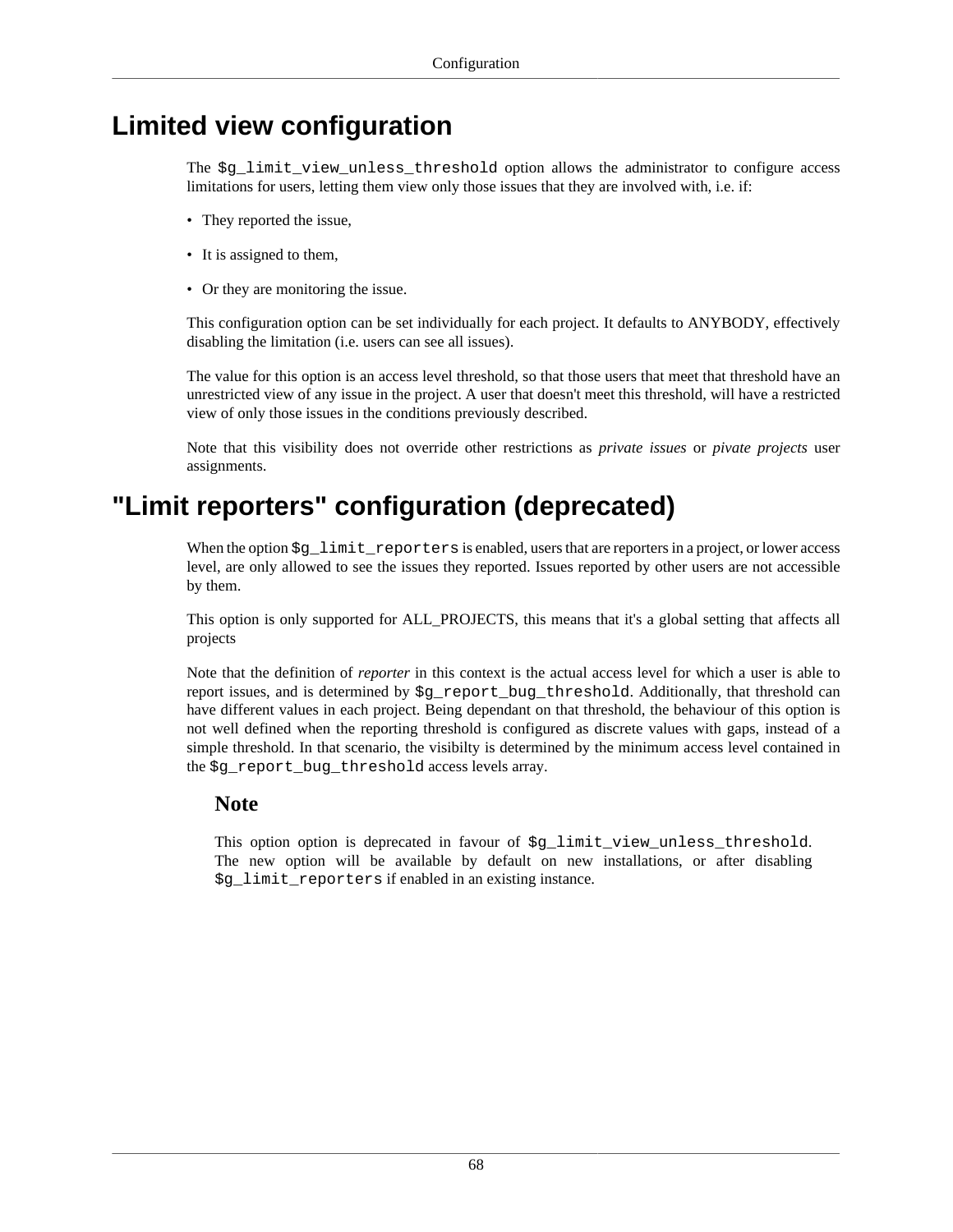# **Chapter 6. Page descriptions**

## **Login page**

Just enter your username and password and hit the login button. There is also a Save Login checkbox to have the package remember that you are logged in between browser sessions. You will have to have cookies enabled to login.If the account doesn't exist, the account is disabled, or the password is incorrect then you will remain at the login page. An error message will be displayed.The administrator may allow users to sign up for their own accounts. If so, a link to Signup for your own account will be available.The administrator may also have anonymous login allowed. Anonymous users will be logged in under a common account.You will be allowed to select a project to work in after logging in. You can make a project your default selection from the Select Project screen or from your Account Options.SignupHere you can signup for a new account. You must supply a valid email address and select a unique username. Your randomly generated password will be emailed to your email account. If MantisBT is setup so that the email password is not to be emailed, newly generated accounts will have an empty password.

## **Main page**

This is the first page you see upon logging in. It shows you the latest news updates for the bugtracker. This is a simple news module (based off of work by Scott Roberts) and is to keep users abreast of changes in the bugtracker or project. Some news postings are specific to projects and others are global across the entire bugtracker. This is set at the time of posting in the Edit News section.The number of news posts is controlled by a global variable. When the number of posts is more than the limit, a link to show "older news" is displayed at the bottom. Similarly a "newer news" is displayed when you have clicked on "older news".There is an Archives option at the bottom of the page to view all listings.ArchivesA title/date/poster listing of ALL past news articles will be listed here. Clicking on the link will bring up the specified article. This listing will also only display items that are either global or specific to the selected project.

## **View Issues page**

Here we can view the issue listings. The page has a set of viewing filters at the top and the issues are listed below.FiltersThe filters control the behavior of the issues list. The filters are saved between browsing sessions but do not currently save sort order or direction.If the number of issues exceeds the "Show" count in the filter a set of navigation to go to "First", "Last", "Previous", "Next" and specific page numbers are added.The Search field will look for simple keyword matches in the summary, description, steps to reproduce, additional information, issue id, or issue text id fields. It does not search through issue notes. Issue List - The issues are listed in a table and the attributes are listed in the following order: priority, id, number of issue notes, category, severity, status, last updated, and summary. Each (except for number of issue notes) can be clicked on to sort by that column. Clicking again will reverse the direction of the sort. The default is to sort by last modification time, where the last modified issue appears at the top. The issue id is a link that leads to a more detailed report about the issue. You can also add issue notes here. The number in the issue note count column will be bold if an issue note has been added in the specified time frame. The addition of an issue note will make the issue note link of the issue appear in the unvisited state. The text in the "Severity" column will be bold if the severity is major, crash, or block and the issue not resolved. The text in the "Updated" column will be bold if the issue has changed in the last "Changed(hrs)" field which is specified in the viewing filters. Each table row is color coded according to the issue status. The colors can be customised through MantisBT configuration pages (see Chapter 5, *[Configuration](#page-29-0)* for details). Severities block - prevents further work/progress from being made crash - crashes the application or blocking, major - major issue, minor - minor issue, tweak - needs tweaking, text - error in the text, trivial - being nit picky, feature - requesting new feature - Status new - new issue, feedback - issue requires more information from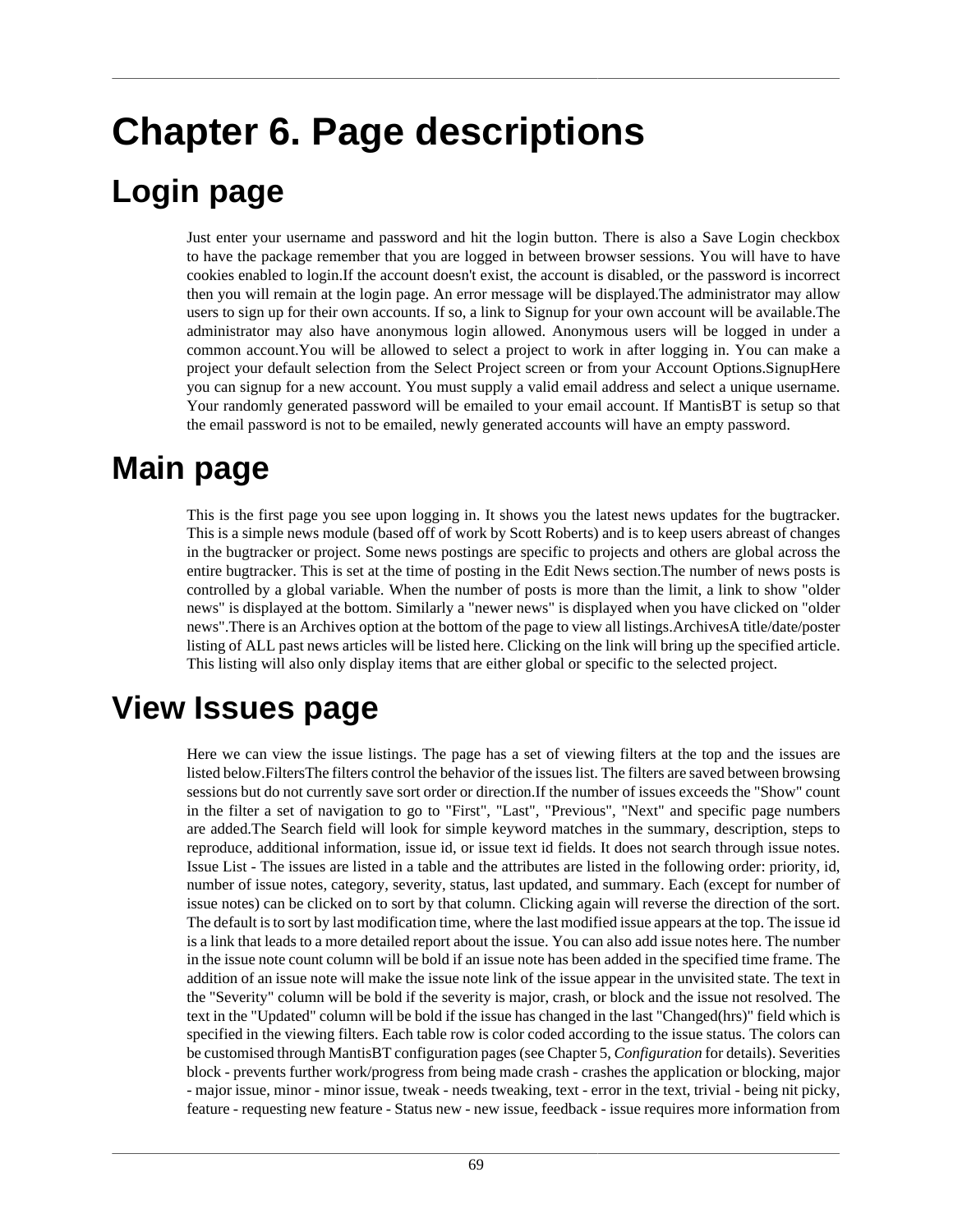reporter, acknowledged - issue has been looked at but not confirmed or assigned, confirmed - confirmed and reproducible (typically set by an Updater or other Developer), assigned - assigned to a Developer, resolved - issue should be fixed, waiting on confirmation of fix, closed - issue is closed, Moving the mouse over the status text will show the resolution as a title. This is rendered by some browsers as a bubble and in others as a status line text.

### **Issue View page**

Here is the simple listing of the issue report. Most of the fields are self-explanatory. "Assigned To" will contain the developer assigned to handle the issue. Priority is fully functional but currently does nothing of importance. Duplicate ID is used when an issue is a duplicate of another. It links to the duplicate issue which allows users to read up on the original issue report. Below the issue report is a set of buttons that a user can select to work on the issue.

- Update Issue brings up a page to edit all aspects of the issue
- Assign to in conjunction with the dropdown list next top the button, this is a shortcut to change the assignment of an issue
- Change Status to in conjunction with the dropdown list next top the button, this is a shortcut to change the status of an issue. Another page (Change Status) will be presented to allow the user to add notes or change relevant information
- Monitor / Unmonitor Issue allows the user to monitor any additions to the issue by email
- Create Clone create a copy of the current issue. This presents the user with a new issue reporting form with all of the information in the current issue filled in. Upon submission, a new issue, related to the current issue, will be created.
- Reopen Issue Allows the user to re-open a resolved issue
- Move Issue allows the user to move the issue to another project
- Delete Issue Allows the user to delete the issue permanently. It is recommended against deleting issues unless the entry is frivolous. Instead issues should be set to resolved and an appropriate resolution category chosen.

A panel is provided to view and update the sponsorship of an issue.Another panel is provided to view, delete and add relationships for an issue. Issues can have a parent/child relationship, where the user is warned about resolving a parent issue before all of the children are resolved. A peer relationship is also possible.Below this, there may be a form for uploading file attachments. The Administrator needs to configure the bugtracker to handle file uploads. If uploading to disk is selected, each project needs to set its own upload path. Issue notes are shown at the bottom of the issue report. A panel to add issue notes is also shown.

## **Issue Change Status page**

This page is used to change the status of an issue. A user can add an issue note to describe the reason for change.In addition, the following fields may be displayed for update:

- Resolution and Duplicate ID for issues being resolved or closed
- Issue Handler (Assigned to)
- any Custom Fields that are to be visible on update or resolution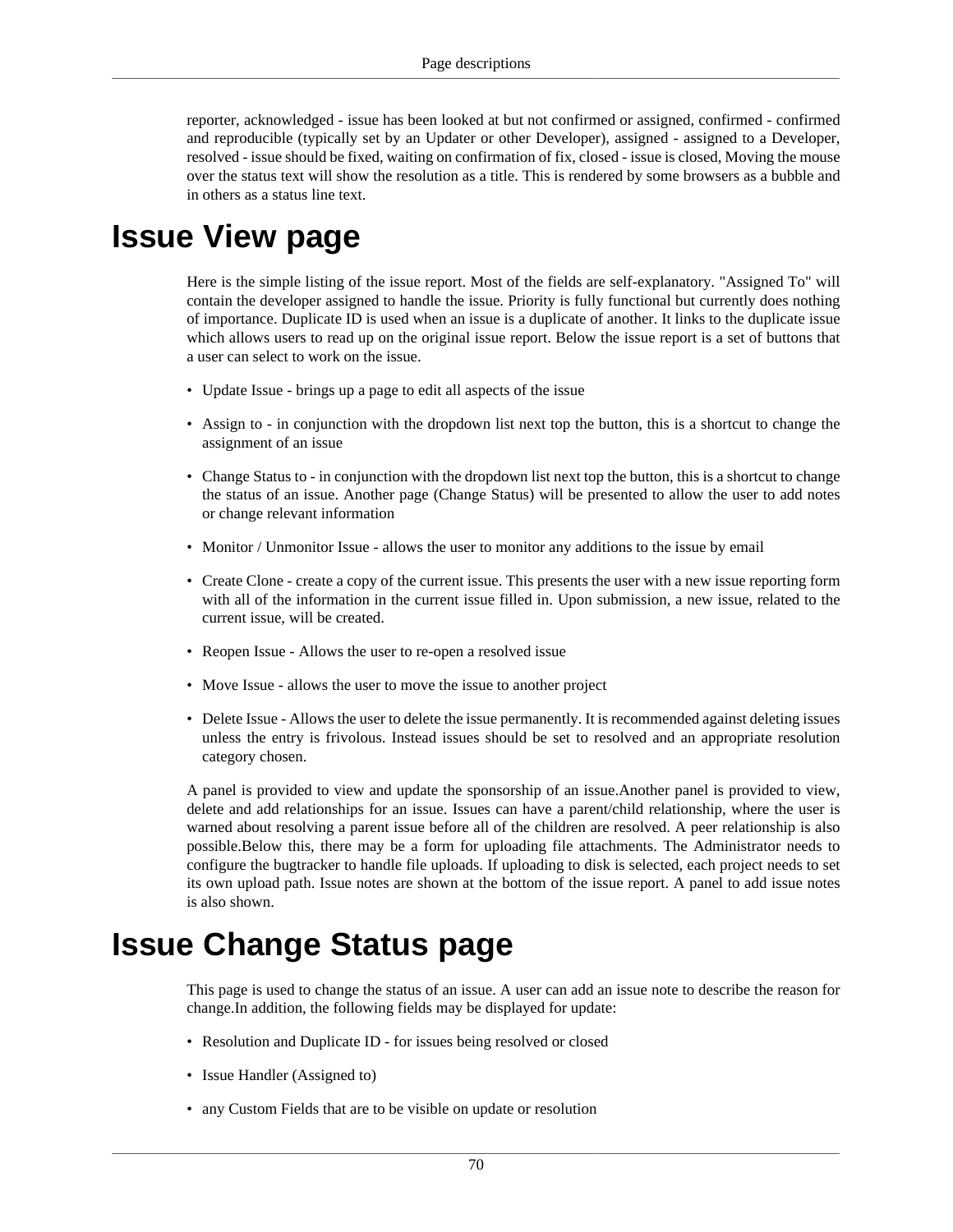- Fixed in Version for issues being resolved
- Close Immediately to immediately close a resolved issue

## **Issue Edit page**

The layout of this page resembles the Simple Issue View page, but here you can update various issue fields. The Reporter, Category, Severity, and Reproducibility fields are editable but shouldn't be unless there is a gross mis-categorization.Also modifiable are the Assigned To, Priority, Projection, ETA, Resolution, and Duplicate ID fields.As per version 0.18.0, the user can also add an issue note as part of an issue update.

## **My Account Page**

This page changes user alterable parameters for the system. These selections are user specific. This allows the user to change their password, username, real name and email address. It also reports the user's access levels on the current project and default access level used for public projects.

### **Preferences**

This sets the following information:

- Default project
- whether the pages used for reporting, viewing, and updating are the simple or advanced views
- the delay in minutes between refreshes of the view all issues page
- the delay in seconds when redirecting from a confirmation page to the display page
- the time order in which notes will be sorted
- whether to filter email messages based on type of message and severity
- the number of notes to append to notification emails
- the default language for the system. The additional setting of "auto" will use the browser's default language for the system.

### **Profiles**

Profiles are shortcuts to define the values for Platform, OS, and version. This page allows you to define and edit personal shortcuts.

### **Manage Columns**

Provides the ability to select the fields to be displayed in View Issues, Print Issues, CSV and Excel exports. The changes apply to the currently selected projects or All Projects for setting the defaults. It is also possible to copy such settings from/to other projects.

### **API Tokens**

Provides the ability to generate and revoke tokens that can be used by applications and services to access MantisBT via its APIs. This page also provides information about the creation and last used timestamps for such tokens.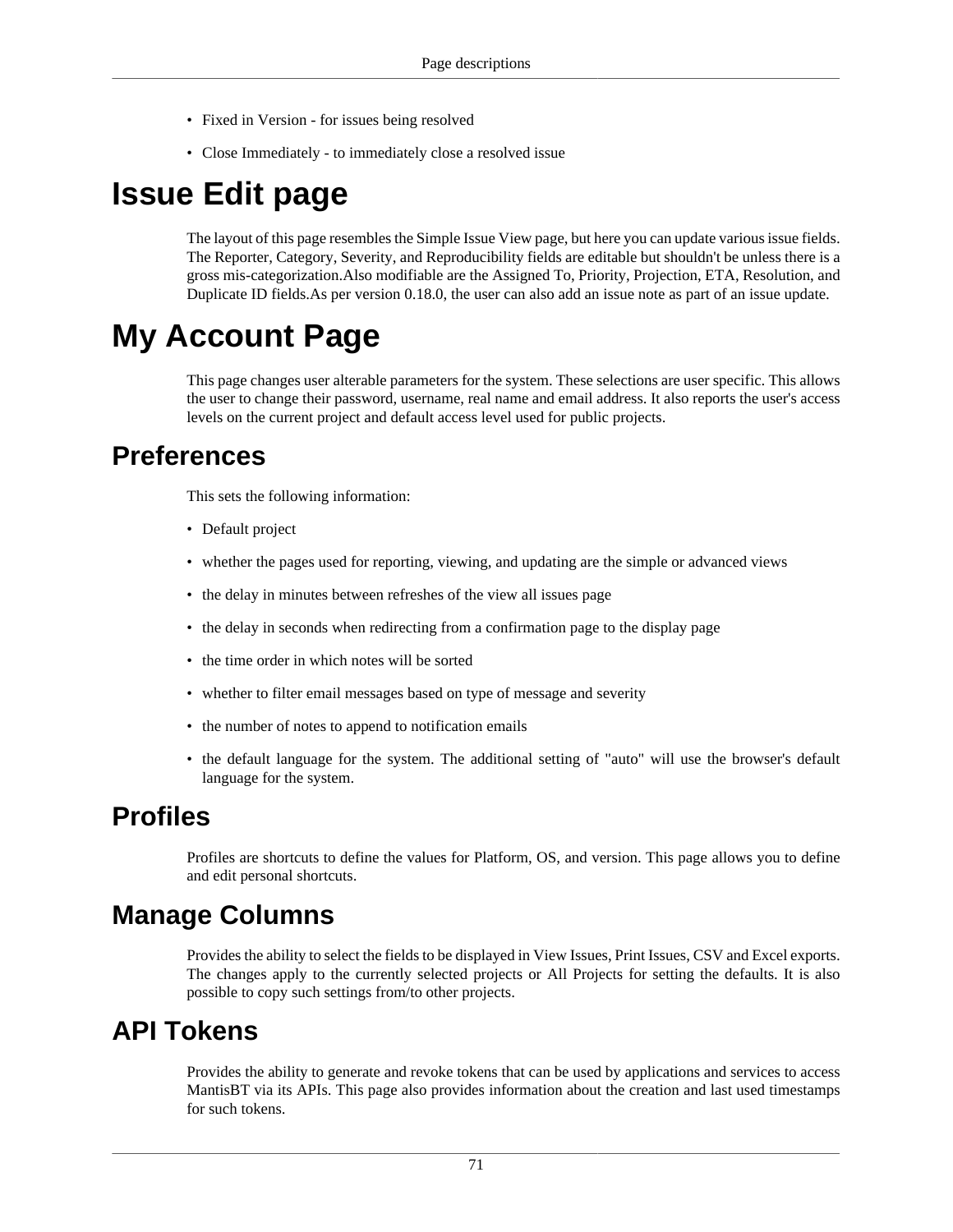## **System Management Pages**

A number of pages exist under the "Manage" link. These will only be visible to those who have an appropriate access level.

### **Users**

This page allow an administrator to manage the users in the system.It essentially supplies a list of users defined in the system. The user names are linked to a page where you can change the user's name, access level, and projects to which they are assigned. You can also reset their passwords through this page.At the top, there is also a list of new users (who have created an account in the last week), and accounts where the user has yet to log in.New users are created using the "Create User" link above the list of existing users. Note that the username must be unique in the system. Further, note that the user's real name (as displayed on the screen) cannot match another user's user name.

### **Manage Projects Page**

This page allows the user to manage the projects listed in the system.Each project is listed along with a link to manage that specific project. The specific project pages allow the user to change:

- the project name
- the project description
- its status
- whether the project is public or private. Private projects are only visible to users who are assigned to it or users who have the access level to automatically have access to private projects (eg: administrators).
- file directory used to store attachments for issues and documents associated with the project. This folder is located on the webserver, it can be absolute path or path relative to the main MantisBT folder. Note that this is only used if the files are stored on disk.
- common subprojects. These are other projects who can be considered a sub-project of this one. They can be shared amongst multiple projects. For example, a "documentation" project may be shared amongst several development projects.
- project categories. These are used to sub-divide the issues stored in the system.
- project versions. These are used to create ChangeLog reports and can be used to filter issues. They are used for both the Found In and Fixed In versions.
- Custom Fields linked to this project
- Users linked to this project. Here is the place where a user's access level may be upgraded or downgraded depending on their particular role in the project.

### **Manage Custom Fields**

This page is the base point for managing custom fields. It lists the custom fields defined in the system. There is also a place to enter a new field name to create a new field.

The "Edit" links take you to a page where you can define the details of a custom field. These include it's name, type, value, and display information. On the edit page, the following information is defined to control the custom field: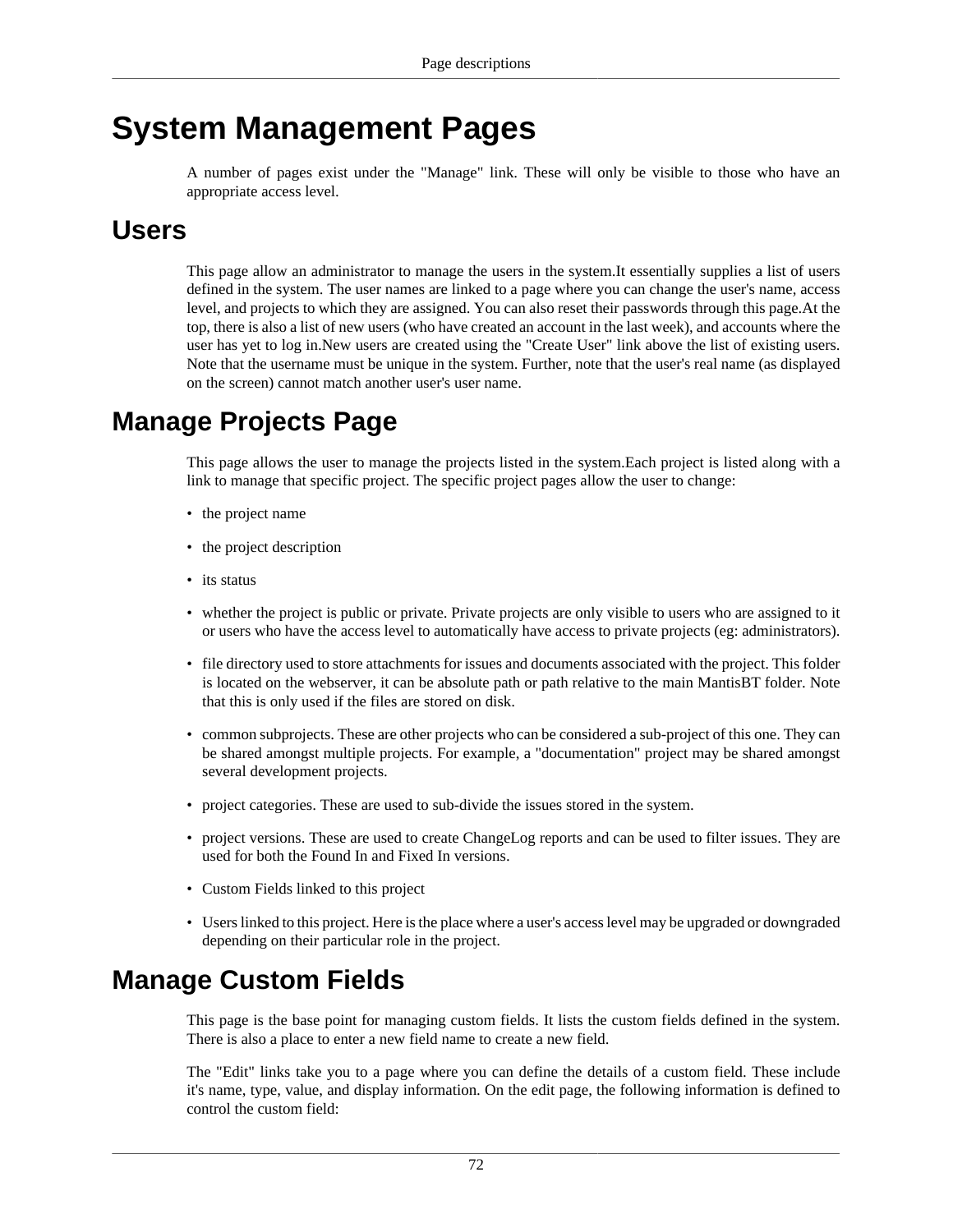- name
- type
- Value constraints (Possible values, default value, regular expression, minimum length, maximum length).
- Access (who can read and write the field based on their access level).
- Display control (where the field will show up and must be filled in

All fields are compared in length to be greater than or equal to the minimum length, and less than or equal to the minimum length, unless these values are 0 in which case the check is skipped. All fields are also compared against the regular expression; if the value matches, then it is valid. For example, the expression  $\sim$ -?([0-9]) \*  $\sin$  be used to constrain an integer.

Please refer to [the section called "Custom Fields"](#page-84-0) for further details about Custom Fields and all the abovementioned properties.

### **Global Profiles**

This page allows the definition of global profiles accessible to all users of the system. It is similar to the user definition of a profile consisting of Platform, OS and Version.

### **Configuration**

This set of pages control the configuration of the MantisBT system. Note that the configuration items displayed may be on a project by project basis.These pages serve two purposes. First, they will display the settings for the particular aspects of the system. If authorized, they will allow a user to change the parameters. They also have settings for what access level is required to change these settings ON A PROJECT basis. In general, this should be left alone, but administrators may want to delegate some of these settings to managers.

#### **Workflow Thresholds**

This page covers the adjustment of the settings for many of the workflow related parameters. For most of these, the fields are self explanatory and relate to a similarly named setting in the configuration file. At the right of each row is a selector that allows the administrator to lower the access level required to change the particular parameter.The values changeable on this page are:

#### **Issues.**

| <b>Title</b>                       | <b>Variable</b>           | <b>Description</b>                              |
|------------------------------------|---------------------------|-------------------------------------------------|
| Report an Issue                    | \$g_report_bug_threshold  | threshold to report an issue                    |
| Status to which a new issue is set | \$g_bug_submit_status     | issue is set to<br>when<br>status<br>submitted  |
| Update an Issue                    | \$g_update_bug_threshold  | threshold to update an issue                    |
| Allow Reporter to close an issue   | \$g_allow_reporter_close  | allow reporter to close issues they<br>reported |
| Monitor an issue                   | \$g_monitor_bug_threshold | threshold to monitor an issue                   |
| Handle Issue                       | \$g_handle_bug_threshold  | threshold to handle (be assigned)<br>an issue   |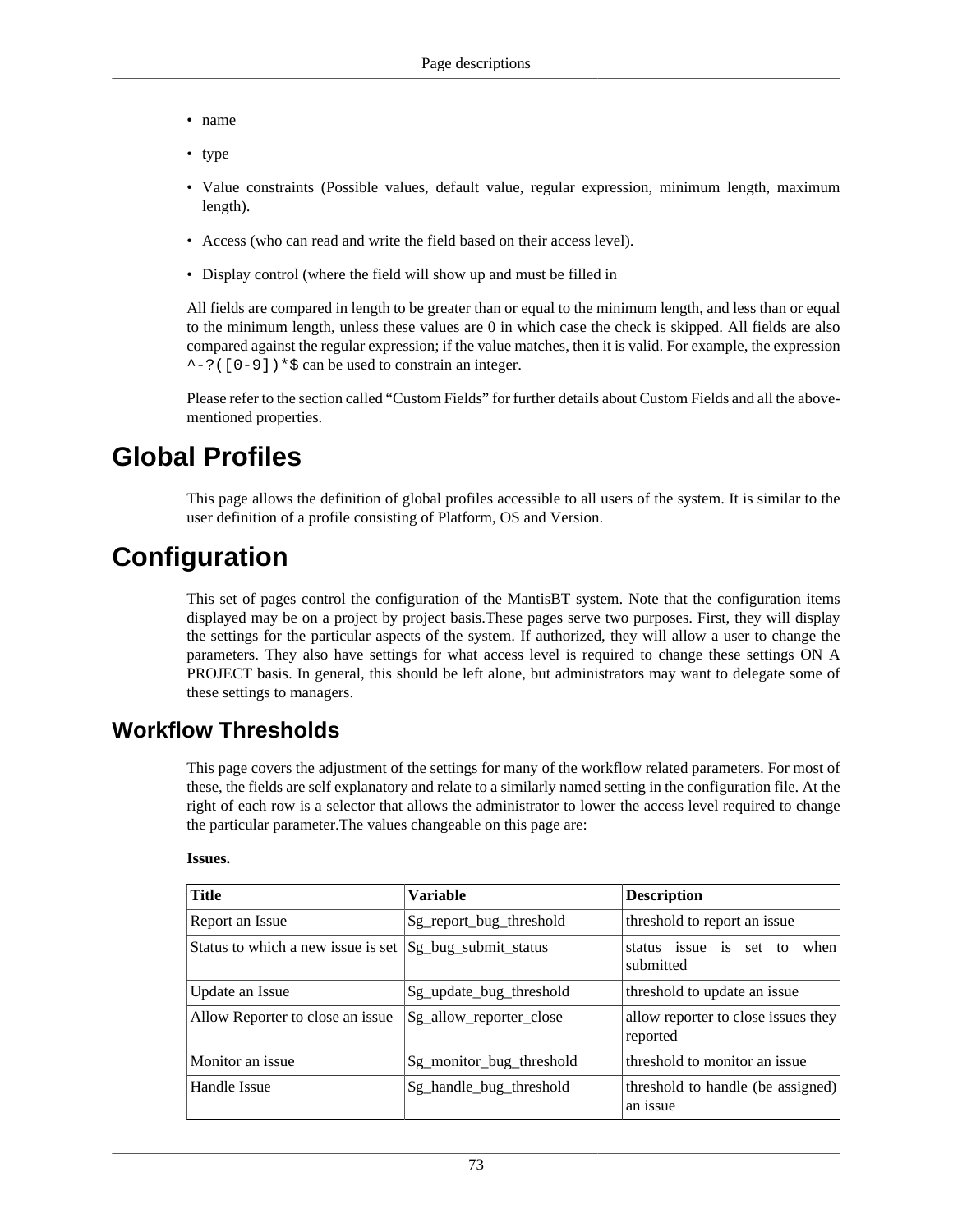| <b>Title</b>                                                                                                                 | <b>Variable</b>                                                                                   | <b>Description</b>                                                                                                         |
|------------------------------------------------------------------------------------------------------------------------------|---------------------------------------------------------------------------------------------------|----------------------------------------------------------------------------------------------------------------------------|
| Assign Issue                                                                                                                 | \$g_update_bug_assign_threshold                                                                   | threshold to be in the assign to list                                                                                      |
| Move Issue                                                                                                                   | \$g_move_bug_threshold                                                                            | threshold to move an issue to<br>another project. This setting is for<br>all projects.                                     |
| Delete Issue                                                                                                                 | \$g_delete_bug_threshold                                                                          | threshold to delete an issue                                                                                               |
| Reopen Issue                                                                                                                 | \$g_reopen_bug_threshold                                                                          | threshold to reopen an issue                                                                                               |
| Allow reporter to reopen Issue                                                                                               | \$g_allow_reporter_reopen                                                                         | allow reporter to reopen issues<br>they reported                                                                           |
| Status to which a reopened Issue<br>is set                                                                                   | \$g_bug_reopen_status                                                                             | status issue is set to when<br>reopened                                                                                    |
| Resolution to which a reopened $\frac{1}{2}$ bug reopen resolution<br>Issue is set                                           |                                                                                                   | resolution issue is set to when<br>reopened                                                                                |
| issue<br><b>Status</b><br>where<br>an<br>considered resolved                                                                 | is \$\\ \$g_bug_resolved_status_threshold\ status where bug is resolved                           |                                                                                                                            |
| read-only                                                                                                                    | Status where an issue becomes \$g_bug_readonly_status_thresholdstatus where bug is read-only (see | update_readonly_bug_threshold)                                                                                             |
| Update readonly issue                                                                                                        |                                                                                                   | \$g_update_readonly_bug_thresholdthreshold to update an issue<br>marked as read-only                                       |
| <b>Update Issue Status</b>                                                                                                   | \$g_update_bug_status_threshold                                                                   | threshold to update an issue's<br>status                                                                                   |
| <b>View Private Issues</b>                                                                                                   | \$g_private_bug_threshold                                                                         | threshold to view a private issue                                                                                          |
| <b>Set View Status</b>                                                                                                       | \$g_set_view_status_threshold                                                                     | threshold to set an issue to Private/<br>Public                                                                            |
| <b>Update View Status</b>                                                                                                    |                                                                                                   | \$g_change_view_status_threshold threshold needed to update the<br>view status while updating an<br>issue or an issue note |
| Show list of users monitoring \$g_show_monitor_list_threshold<br>issue                                                       |                                                                                                   | threshold to see who is monitoring<br>an issue                                                                             |
| Add monitors to an issue                                                                                                     |                                                                                                   | \$g_monitor_add_others_bug_threstlukkhold to add users to the list of<br>users monitoring an issue                         |
| Remove monitors from an issue                                                                                                |                                                                                                   | \$g_monitor_delete_others_bug_thrthreshbld to remove users from<br>the list of users monitoring an<br>issue                |
| Set status on<br>handler                                                                                                     | $\alpha$ assignment of $\gamma$ sg_auto_set_status_to_assigned                                    | change status when an issue is<br>assigned                                                                                 |
| Status to set auto-assigned issues \$ \$ bug assigned status<br>to                                                           |                                                                                                   | status to use when an issue is auto-<br>assigned                                                                           |
| Limit reporter's access to their \$g_limit_reporters<br>own issues (deprecated option)                                       |                                                                                                   | reporters can see only issues they<br>reported. This setting is for all<br>projects.                                       |
| Limit access only to those issues \$\square\$_1\; \$2.1\; unless_threshold<br>reported, handled, or monitored<br>by the user |                                                                                                   | threshold that, if not met, hides<br>other users' issues.                                                                  |

**Notes.**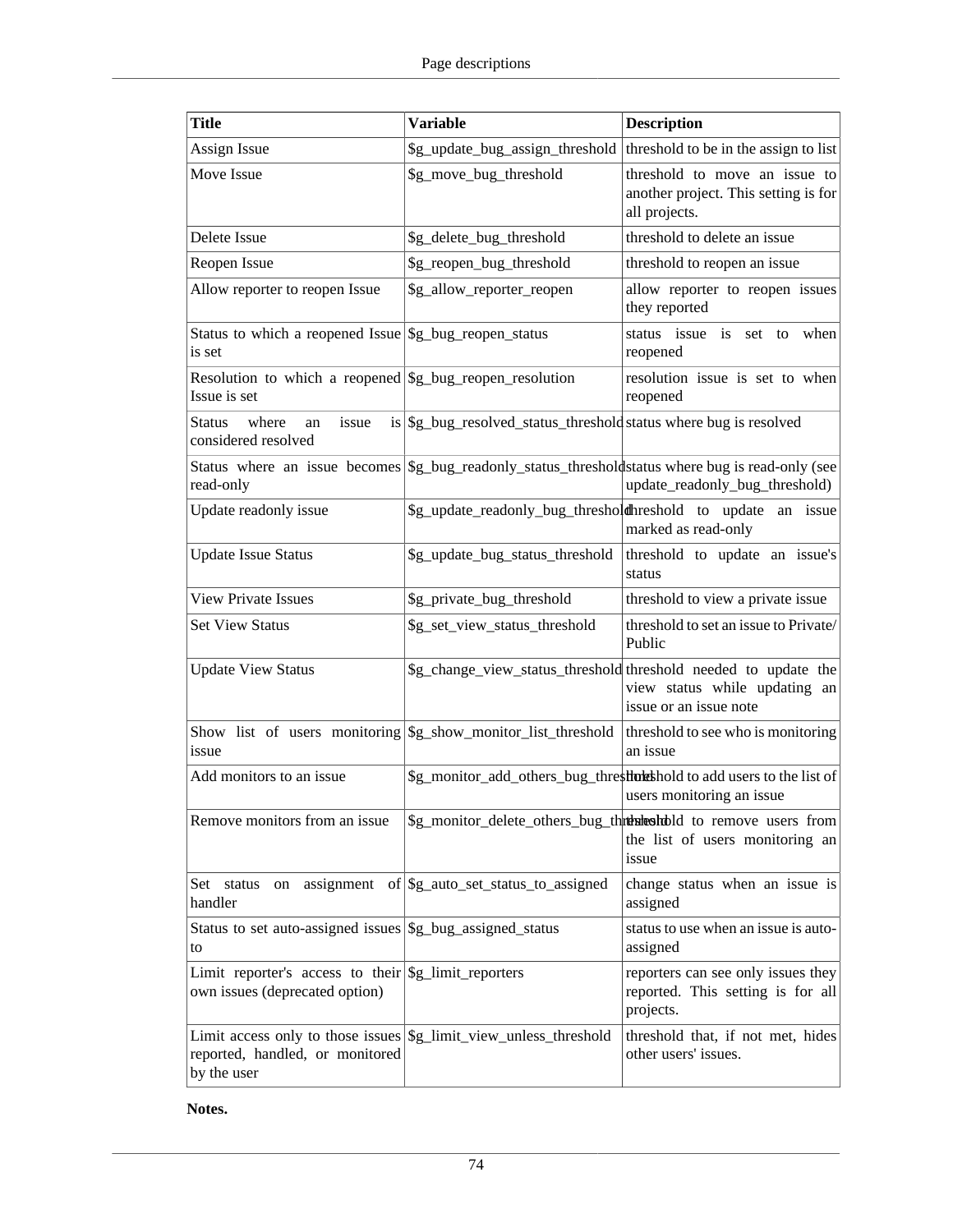| Title                          | <b>Variable</b>                 | <b>Description</b>                                                                                                               |
|--------------------------------|---------------------------------|----------------------------------------------------------------------------------------------------------------------------------|
| <b>Add Notes</b>               | \$g_add_bugnote_threshold       | threshold to add an issue note                                                                                                   |
| <b>Update Others' Notes</b>    | \$g_update_bugnote_threshold    | threshold at which a user can edit<br>issue notes created by other users                                                         |
| <b>Update Own Notes</b>        | \$g_bugnote_user_edit_threshold | threshold at which a user can edit<br>issue notes created by themselves                                                          |
| Delete Others' Notes           | \$g_delete_bugnote_threshold    | threshold at which a user can<br>delete issue notes created by other<br>users                                                    |
| Delete Own Notes               |                                 | \$g_bugnote_user_delete_thresholdthreshold at which a user can<br>delete issue notes created by<br>themselves                    |
| View private notes             | \$g_private_bugnote_threshold   | threshold to view a private issue<br>note                                                                                        |
| Change view state of own notes |                                 | \$g_bugnote_user_change_view_stathresthrekhold which a user can<br>change the view state of issue<br>notes created by themselves |

#### **Others.**

| Title              | <b>Variable</b>              | <b>Description</b>                           |
|--------------------|------------------------------|----------------------------------------------|
| View Change Log    | \$g_view_changelog_threshold | threshold to view the changelog              |
| View Roadmap       | \$g_roadmap_view_threshold   | threshold to view the roadmap                |
| View Summary       | \$g_view_summary_threshold   | threshold to view the summary                |
| View Assigned To   | \$g_view_handler_threshold   | threshold to see who is handling<br>an issue |
| View Issue History | \$g_view_history_threshold   | threshold to view the issue history          |
| Send Reminders     | \$g_bug_reminder_threshold   | threshold to send a reminder                 |

#### **Workflow Transitions**

This page covers the status workflow. For most of these, the fields are self explanatory and relate to a similarly named setting in the configuration file. At the right of each row is a selector that allows the administrator to lower the access level required to change the particular parameter.The values changeable on this page are:

#### **Table 6.1. Issues**

| Title                                                            | <b>Variable</b>                                                       | <b>Description</b>                          |
|------------------------------------------------------------------|-----------------------------------------------------------------------|---------------------------------------------|
| Status to which a new issue is set $\frac{1}{2}$ submit_status   |                                                                       | status issue is set to<br>when<br>submitted |
| <b>Status</b><br>where an<br>issue<br>considered resolved        | is   \$g_bug_resolved_status_threshold status where issue is resolved |                                             |
| Status to which a reopened Issue \$g_bug_reopen_status<br>is set |                                                                       | status issue is set to<br>when<br>reopened  |

The matrix that follows has checkmarks where the transitions are allowed from the status on the left edge to the status listed across the top. This corresponds to the \$g\_enum\_workflow array.At the bottom, there is a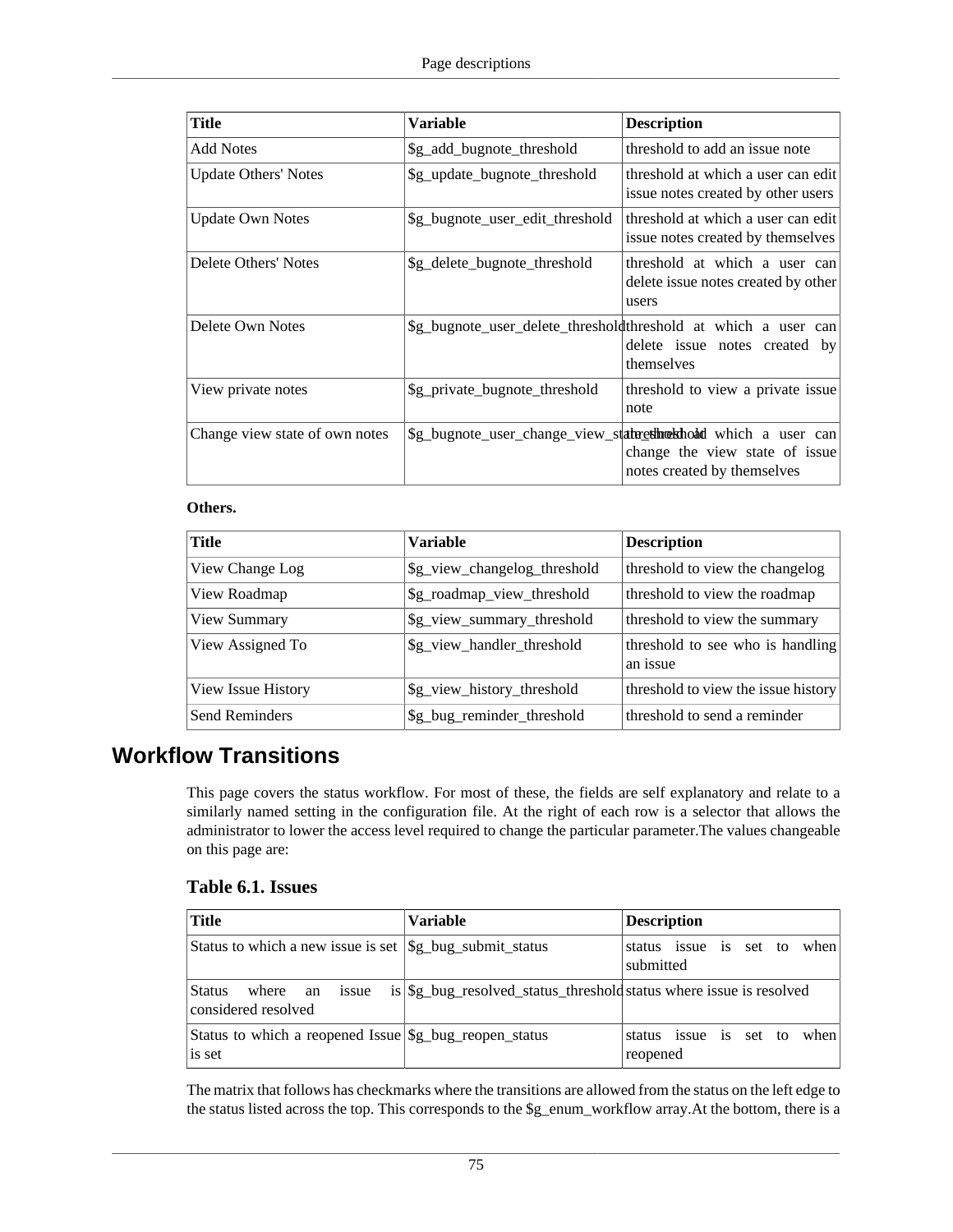list of access levels that are required to change the status to the value listed across the top. This can be used, for instance, to restrict those who can close an issue to a specific level, say a manager. This corresponds to the \$g\_set\_status\_threshold array and the \$g\_report\_bug\_threshold setting.

#### **Email Notifications**

This page sets the system defaults for sending emails on issue related events. MantisBT uses flags and a threshold system to generate emails on events. For each new event, email is sent to:

- the reporter
- the handler (or Assigned to)
- anyone monitoring the issue
- anyone who has ever added a issue note the issue
- anyone assigned to the project whose access level matches a range

From this list, those recipients who meet the following criteria are eliminated:

- the originator of the change, if \$g\_email\_receive\_own is OFF
- the recipient either no longer exists, or is disabled
- the recipient has turned their email\_on\_<new status> preference OFF
- the recipient has no email address entered

The matrix on this page selects who will receive messages for each of the events listed down the left hand side. The first four columns correspond to the first four points listed above. The next columns correspond to the access levels defined. Note that because a minimum and maximum threshold are used, a discontinuous selection is not allowed.

## **Monitor Issue**

The monitor issues feature allows users to subscribe to certain issues and hence get copied on all notification emails that are sent for these issues.Depending on the configuration, sending a reminder to a user about an issue can add this issue to the user's list of monitored issues. Users who reported the issue or are assigned the issue typically don't need to monitor the issue to get the notifications. This is because by default they get notified on changes related to the issue anyway. However, administrators can change the configuration to disable notifications to reporters or handlers in specific scenarios.

## **Reopen Issue**

Re-open issue button is visible in the issue view pages if the user has the appropriate access level and the issue is resolved/closed. Re-opening a issue will allow users to enter issue notes for the re-opening reason. The issue will automatically be put into the Feedback status.

## **Delete Issue**

The delete issues button appears on the issue view pages for the users who have the appropriate access level. This allows you to delete an existing issue. This should only be used on frivolous or test issues. A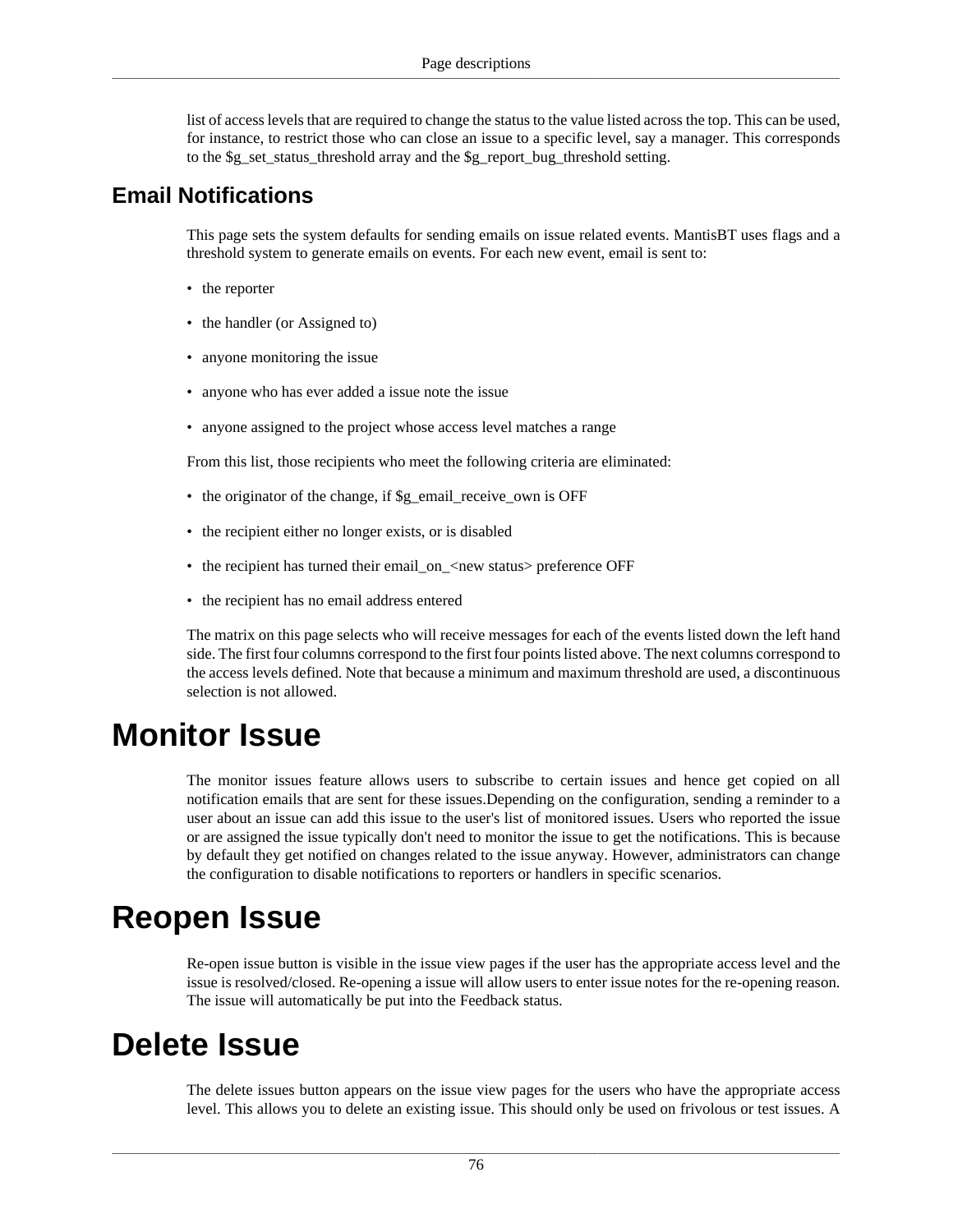confirmation screen will prompt you if you really want to delete the issue. Updaters, Developers, Managers, and Administrators can remove issues (you can also configure this).

## **Close Issue**

This is a button that appears on the issue view pages for users that are authorized to close issues. Depending on the configuration, users may be able to close issues without having to resolve them first, or may be able to only close resolved issues. After the button is clicked, the user is redirected to a page where an issue note maybe added.

## **Assign to Me**

This button appears in the issue view pages in case of users with access level that is equal to handle\_bug\_threshold or higher. When this button is clicked the issue is assigned to the user.

### **Resolve Issue**

This option on the View Issues page allows you to resolve the issue. It will lead you to a page where you can set the resolution state and a duplicate id (if applicable). After choosing that the user can choose to enter an issue note detailing the reason for the closure. The issue is then set to the Resolved state. The reporter should check off on the issue by using the Close Issue button.

## **News Syndication**

MantisBT supports news syndication using RSS v2.0 protocol. MantisBT also supports authenticated news feeds for private projects or installations where anonymous access is not enabled. Authenticated feeds takes a user name and a key token that are used to authenticate the user and generate the feed results in the context of the user's access rights (i.e. the same as what the user would see if they were to logged into MantisBT).To get access to the News RSS as anonymous user, visit the following page: http:// www.example.com/mantisbt/news\_rss.php While a user is logged in, the RSS links provided in the UI will always provide links to the authenticated feeds, if no user is logged in (i.e. anonymous), then anonymous links will be provided.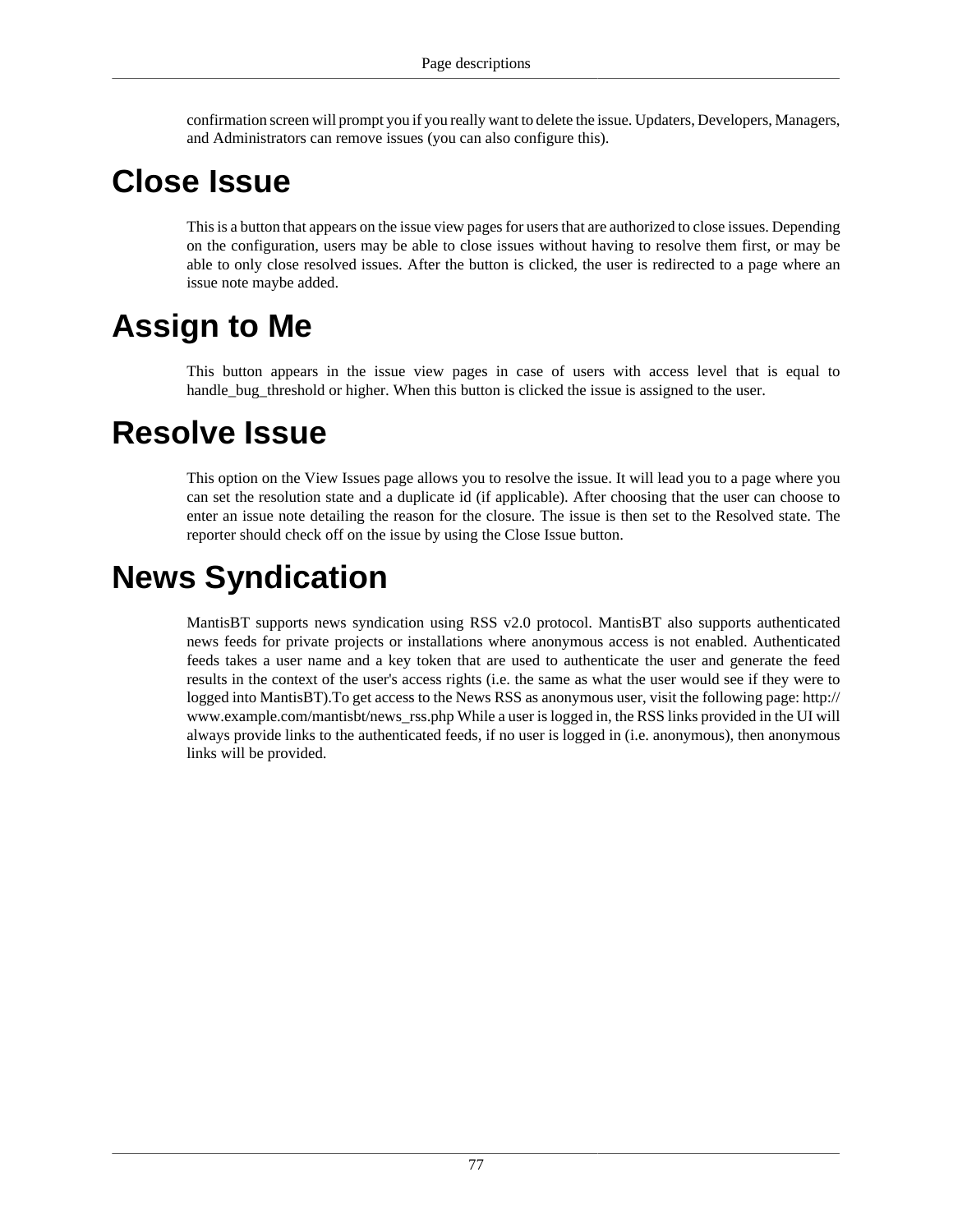# **Chapter 7. Customizing MantisBT**

## <span id="page-84-1"></span>**Strings / Translations**

All strings used in MantisBT, including those defined in plugins, can be customized or translated differently. This is achieved by overriding them in the *Custom Strings File* (config/ custom\_strings\_inc.php), which is automatically detected and included by MantisBT code.

Defining custom strings here provides a simple upgrade path, and avoids having to re-do the changes when upgrading to the next release.

#### **Note**

The standard MantisBT language strings are sometimes reused in different contexts. If you are planning to override some strings to meet your specific requirements, make sure to analyze where they are used to avoids unexpected issues.

Format

 $$s_CODE = STRING;$ 

Where

- CODE = string code, as called by lang\_get() function. Search in lang/strings\_english.txt for existing codes.
- STRING = string value / translation

#### **Warning**

NEVER call *lang\_get\_current()* from the custom\_strings\_inc.php, as doing so will reset the active\_language, causing the code to return incorrect translations if the default language is different from English. Always use the *\$g\_active\_language* global variable instead.

## <span id="page-84-0"></span>**Custom Fields**

### **Overview**

Different teams typically like to capture different information as users report issues, in some cases, the data required is even different from one project to another. Hence, MantisBT provides the ability for managers and administrators to define custom fields as way to extend MantisBT to deal with information that is specific to their teams or their projects. The aim is for this to keep MantisBT native fields to a minimum. Following are some facts about the implementation of custom fields in MantisBT:

- Custom fields are defined system wide.
- Custom fields can be linked to multiple projects.
- The sequence of displaying custom fields can be different per project.
- Custom fields must be defined by users with access level ADMINISTRATOR.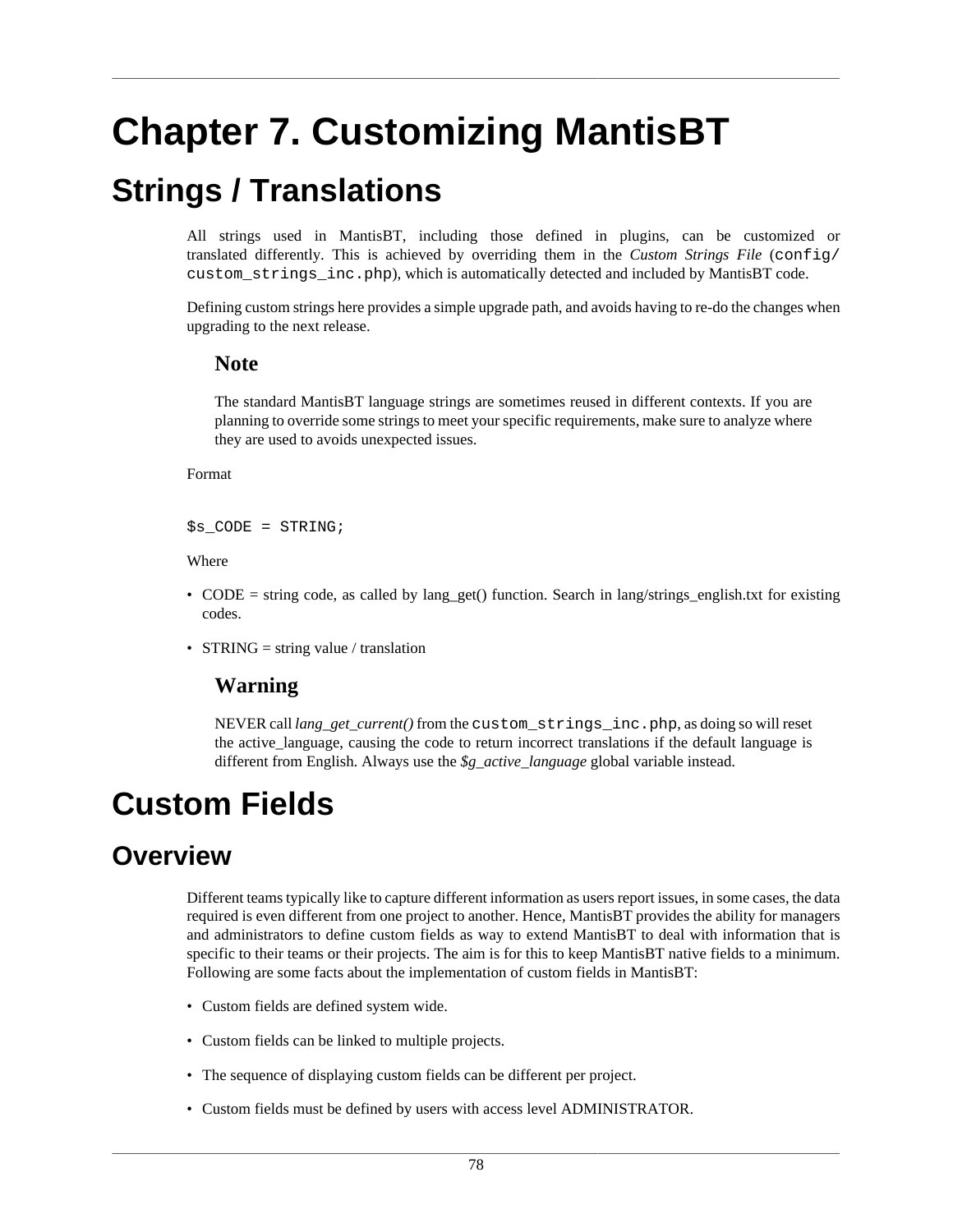- Custom fields can be linked to projects by users with access level MANAGER or above (by default, this can be configurable).
- Number of custom fields is not restricted.
- Users can define filters that include custom fields.
- Custom fields can be included in View Issues, Print Issues, and CSV exports.
- Enumeration custom fields can have a set of static values or values that are calculated dynamically based on a custom function.

### <span id="page-85-0"></span>**Custom Field Definition**

The definition of a custom field includes the following logical attributes:

• Caption variable name. This value is supplied to the lang\_get() API; it is therefore mandatory to set this to a [valid PHP identifier](https://www.php.net/manual/en/language.variables.basics.php) [\[https://www.php.net/manual/en/language.variables.basics.php](https://www.php.net/manual/en/language.variables.basics.php)] (i.e. only letters, numbers and underscores; no spaces) if you intend to translate the field label (see [the section](#page-87-0) [called "Localizing Custom Field Names"\)](#page-87-0).

#### **Note**

If the specified variable is not found in the language files or in custom\_strings\_inc.php, then it will be displayed as-is.

- Custom field type, can be one of:
	- string, for strings of up to 255 characters.
	- numeric, for numerical integer values.
	- float, for real (float / double) numbers.
	- email, for storing email addresses.
	- enumeration is used when a user selects one entry from a list. The user interface for this type is a combo-box.
	- checkbox is like enumeration, but the options are shown as checkboxes and the user is allowed to tick more than one item.

The default value and the possible value can contain multiple values like **RED|YELLOW|BLUE**.

• radio is like enumeration, but the list is shown as radio buttons and the user is only allowed to tick a single option.

The possible values can be **RED|YELLOW|BLUE**, and default **YELLOW**.

#### **Note**

The default value can't contain multiple values.

• list is like enumeration but the list is shown as a list box where the user is only allowed to select one option.

The possible values can be **RED|YELLOW|BLUE**, and default **YELLOW**.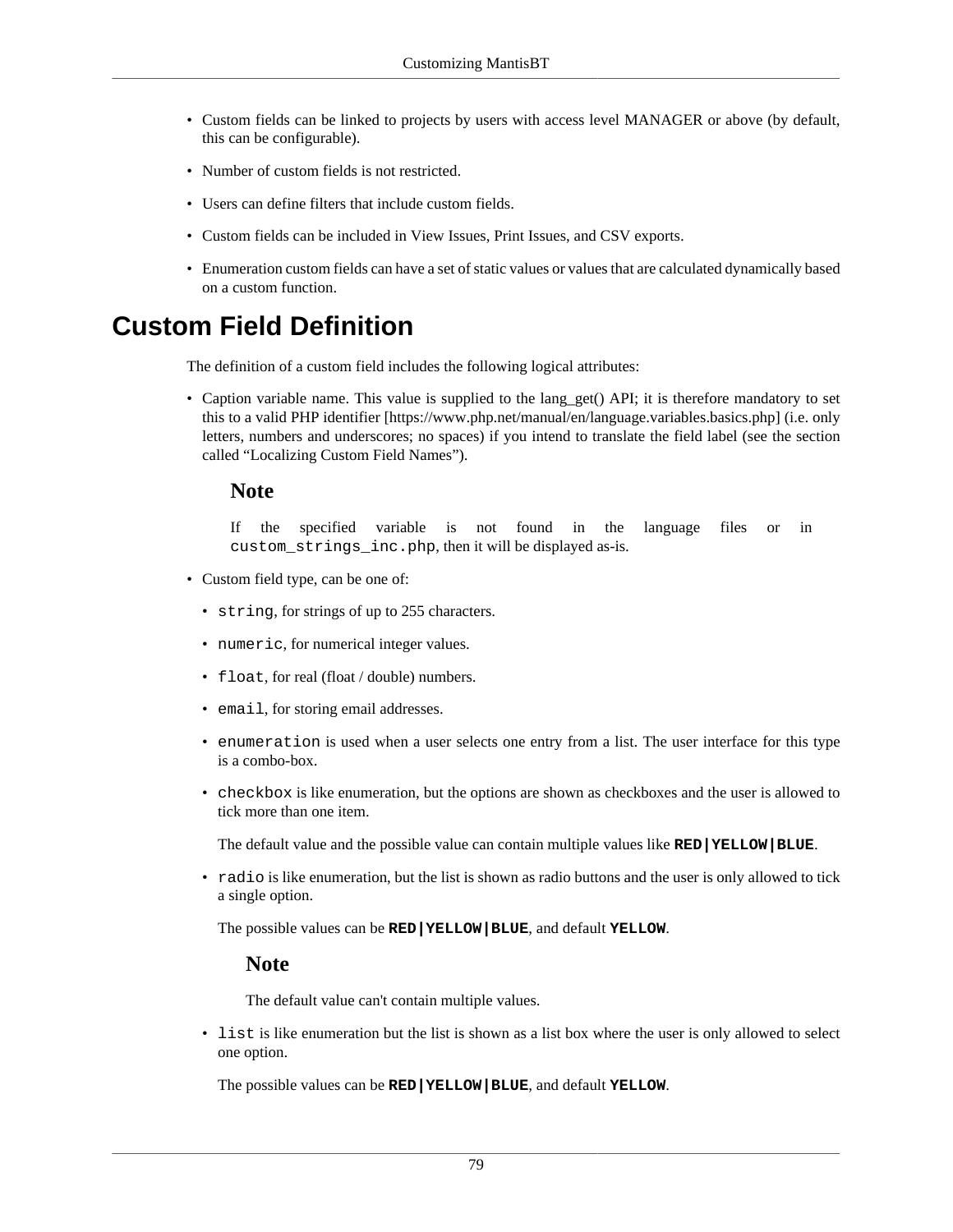#### **Note**

The default value can't contain multiple values.

• multi-selection list is like enumeration, but the list is shown as a list box where the user is allowed to select multiple options.

The possible values can be **RED|YELLOW|BLUE**, and default **RED|BLUE**.

#### **Note**

Multiple values are allowed as default.

• date, for date values.

The default value can be *empty*, a numeric *UNIX timestamp*, or a date in a [valid format](https://www.php.net/manual/en/datetime.formats.php) [\[https://](https://www.php.net/manual/en/datetime.formats.php) [www.php.net/manual/en/datetime.formats.php](https://www.php.net/manual/en/datetime.formats.php)], including relative indications such as **tomorrow**, **next week**, **last month**, **+3 days**, **last day of this month**, etc.

#### **Note**

The legacy format where the dynamic date had to be wrapped in curly brackets (e.g. {tomorrow}) is still supported for backwards-compatibility, but no longer necessary. This is considered a deprecated feature, that will be removed in a future released of MantisBT.

• Possible values for the Custom Field (e.g. **RED|YELLOW|BLUE**). Use the pipe (|) character to separate the enumeration's values. It is possible for one of the values to be empty (e.g. **|RED|YELLOW|BLUE**, note the leading |).

The set of values can also be calculated at runtime. For example, =versions would automatically resolve into all the versions defined for the current project. See [the section called "Dynamic values for](#page-88-0) [Enumeration Custom Fields"](#page-88-0) for more information.

- Default value see details above for a sample default value for each type.
- Minimum/maximum length for the custom field value (use 0 to disable). Note that these metrics are not really relevant to custom fields that are based on an enumeration of possible values.
- Regular expression to use for validating user input (use [PCRE syntax](https://www.php.net/manual/en/reference.pcre.pattern.syntax.php) [\[https://www.php.net/manual/en/](https://www.php.net/manual/en/reference.pcre.pattern.syntax.php) [reference.pcre.pattern.syntax.php](https://www.php.net/manual/en/reference.pcre.pattern.syntax.php)]).
- Read Access level: Minimum access level for users to be able to *see* the value of the custom field.
- Write Access level: Minimum access level for users to be able to *edit* the value of the custom field.
- Display when reporting issues? If this custom field should be shown on the Report Issue page.
- Display when updating issues? If this custom field should be shown on the Update Issue page.
- Display when resolving issues? If this custom field should be shown when resolving an issue. For example, a "root cause" custom field would make sense to set when resolving the issue.
- Display when closing issues? If this custom field should be shown when closing an issue.
- Required on Report If this custom field is a mandatory field on the Report Issue page.
- Required on Update If this custom field is a mandatory field on the Update Issue page.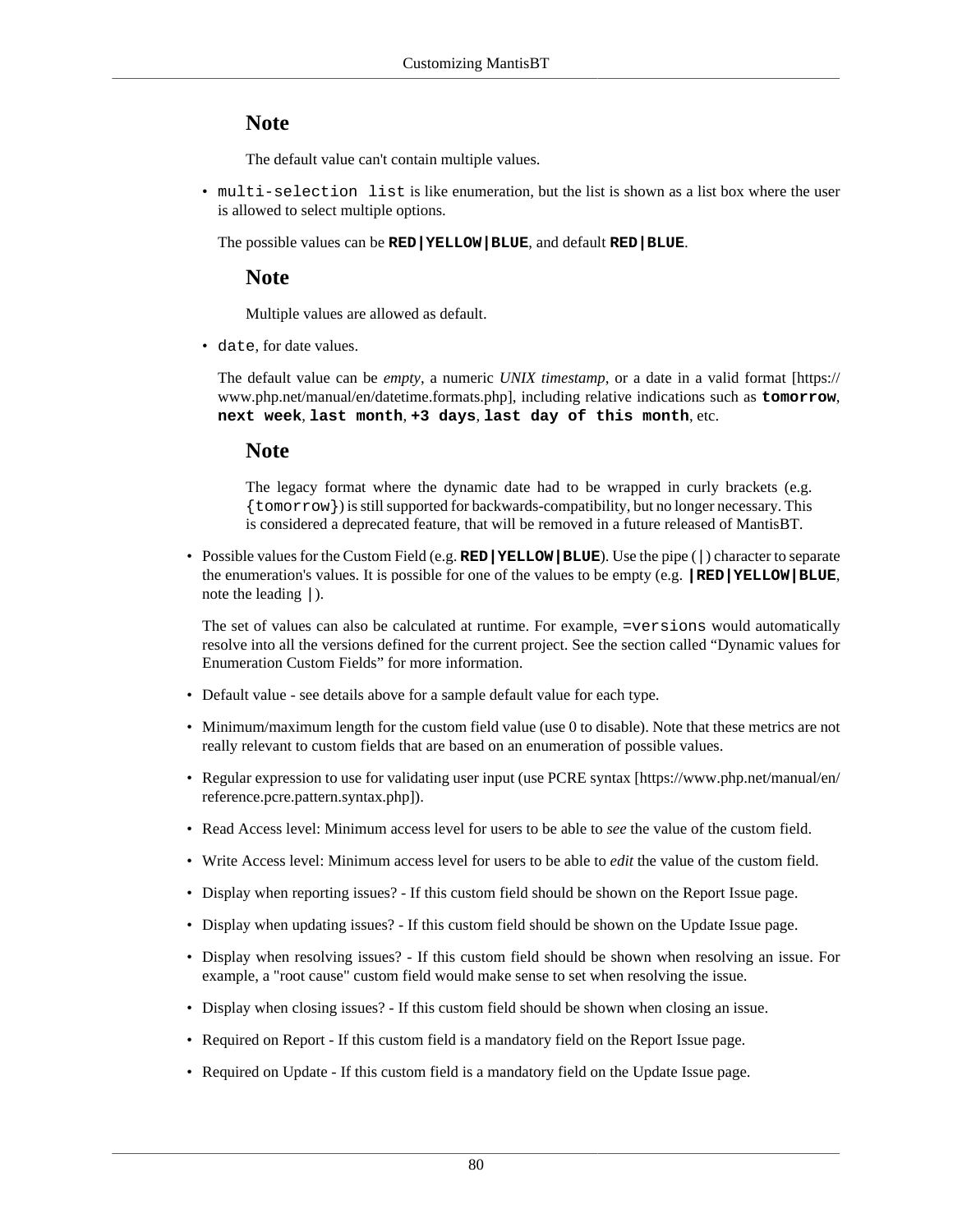- Required on Resolve If this custom field is a mandatory field when resolving an issue.
- Required on Close If this custom field is a mandatory field when closing an issue.

If the value of a custom field for a certain defect is not found, the default value is assumed.

### **Adding/Editing Custom Fields**

- The logged in user needs \$g\_manage\_custom\_fields\_threshold access level.
- Select "Manage" from the main menu.
- Select "Custom Fields" from the management menu.
- In case of edit, click on the name of an existing custom field to edit its information.
- In case of adding a new one, enter the name of the new custom field then click "New Custom Field".

#### **Note**

Added custom fields will not show up in any of the issues until the added custom field is linked to the appropriate projects.

### **Linking/Unlinking/Ordering Existing Custom Fields in Projects**

- The logged in user needs to have access level that is greater than or equal to \$g\_custom\_field\_link\_threshold and \$g\_manage\_project\_threshold.
- Select "Manage" from the main menu.
- Select "Projects".
- Select the name of the project to manage.
- Scroll down to the "Custom Fields" box.
- Select the field to add from the list, then click "Add This Existing Custom Field".
- To change the order of the custom fields, edit the "Sequence" value and click update. Custom fields with smaller values are displayed first.
- To unlink a custom field, click on "Remove" link next to the field. Unlinking a custom field will not delete the values that are associated with the issues for this field. These values are only deleted if the custom field definition is removed (not unlinked!) from the database. This is useful if you decide to re-link the custom field. These values may also re-appear if issues are moved to another project which has this field linked.

**Moving Issues.** When an issue is moved from one project to another, custom fields that are not defined for the new project are not deleted. These fields will re-appear with their correct values if the issue is moved back to the original project, or if these custom fields are linked to the new project.

### <span id="page-87-0"></span>**Localizing Custom Field Names**

It is possible to localize the custom fields' labels. This can be done as follows:

1. Define the custom field (see [the section called "Custom Field Definition"](#page-85-0)), keeping in mind that its name must be a [valid PHP identifier](https://www.php.net/manual/en/language.variables.basics.php) [[https://www.php.net/manual/en/language.variables.basics.php\]](https://www.php.net/manual/en/language.variables.basics.php).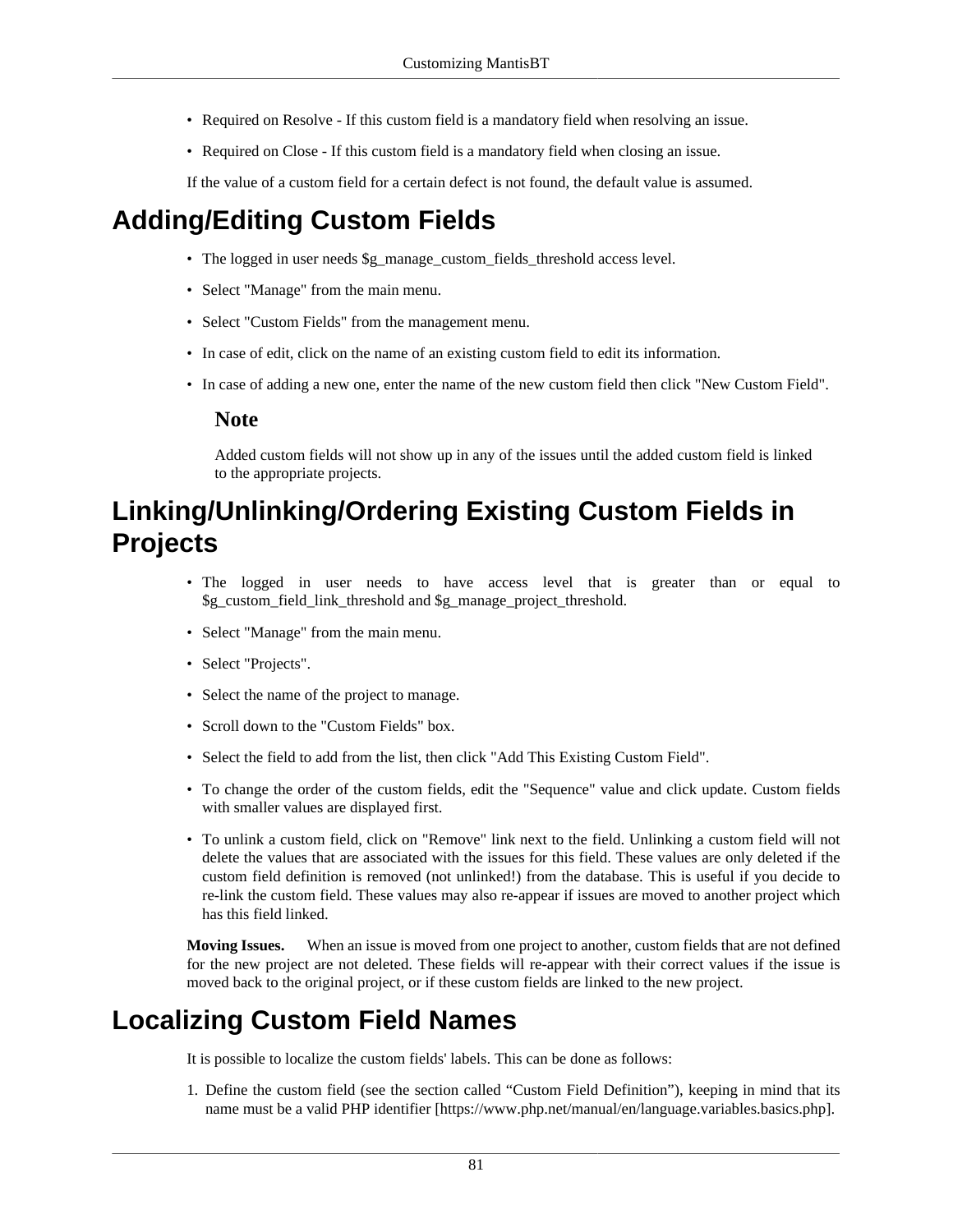As an example, we will use *my\_start\_date* for a custom field of type "Date", storing the date when work on an issue was initiated.

- 2. Set the localization strings
	- In the MantisBT config directory, locate and edit custom\_strings\_inc.php (see [the section](#page-84-1) [called "Strings / Translations"\)](#page-84-1), create it if it does not exist.
	- Localize the custom field's label *my\_start\_date* by adding the following code

```
<?php
switch( $g_active_language ) {
 case 'french':
  $s_my_start_date = 'Date de début';
  break;
 default:
  # Default language, as defined in config/config_inc.php
  # ($g_default_language, English in this case)
 $s my start date = 'Start Date';
  break;
}
```
#### **Note**

Had we decided to use *start\_date* as the custom field's name, then it would not have been necessary to modify custom\_strings\_inc.php (see [the section called](#page-84-1) ["Strings / Translations"](#page-84-1)), since MantisBT would have used the existing, already localized string from the standard language files. To check for standard strings, inspect lang/ strings\_english.txt.

### **Dynamic default values**

#### **Dynamic defaults for Date fields**

Custom fields of type date can be defaulted to either specific or relative dates. Typically, relative dates is the scenario that makes sense in most of the cases.

The format for specific dates is an integer which indicates the number of seconds since the [Unix Epoch](https://en.wikipedia.org/wiki/Unix_time) [\[https://en.wikipedia.org/wiki/Unix\\_time](https://en.wikipedia.org/wiki/Unix_time)] (January 1 1970 00:00:00 UTC), which is the format consumed by the PHP [date\(\)](https://www.php.net/manual/en/function.date.php) [\[https://www.php.net/manual/en/function.date.php](https://www.php.net/manual/en/function.date.php)] method.

The relative scenario expects default values like {tomorrow}, {yesterday},  $\{+2 \text{ days}\}$ ,  $\{-3 \text{ days}\}$ , {next week}, etc. The curly brackets indicate that this is a logical value which is then evaluated using the PHP [strtotime\(\)](https://www.php.net/manual/en/function.strtotime.php) [\[https://www.php.net/manual/en/function.strtotime.php\]](https://www.php.net/manual/en/function.strtotime.php) function.

### <span id="page-88-0"></span>**Dynamic values for Enumeration Custom Fields**

As discussed earlier, one of the possible types of a custom field is "enumeration". This type of custom field allows the user to select one value from a provided list of possible values. The standard way of defining such custom fields is to provide a '|' separated list of possible values. However, this approach has two limitations: the list is static, and the maximum length of the list must be no longer than 255 characters. Hence, the need for the ability to construct the list of possible values dynamically.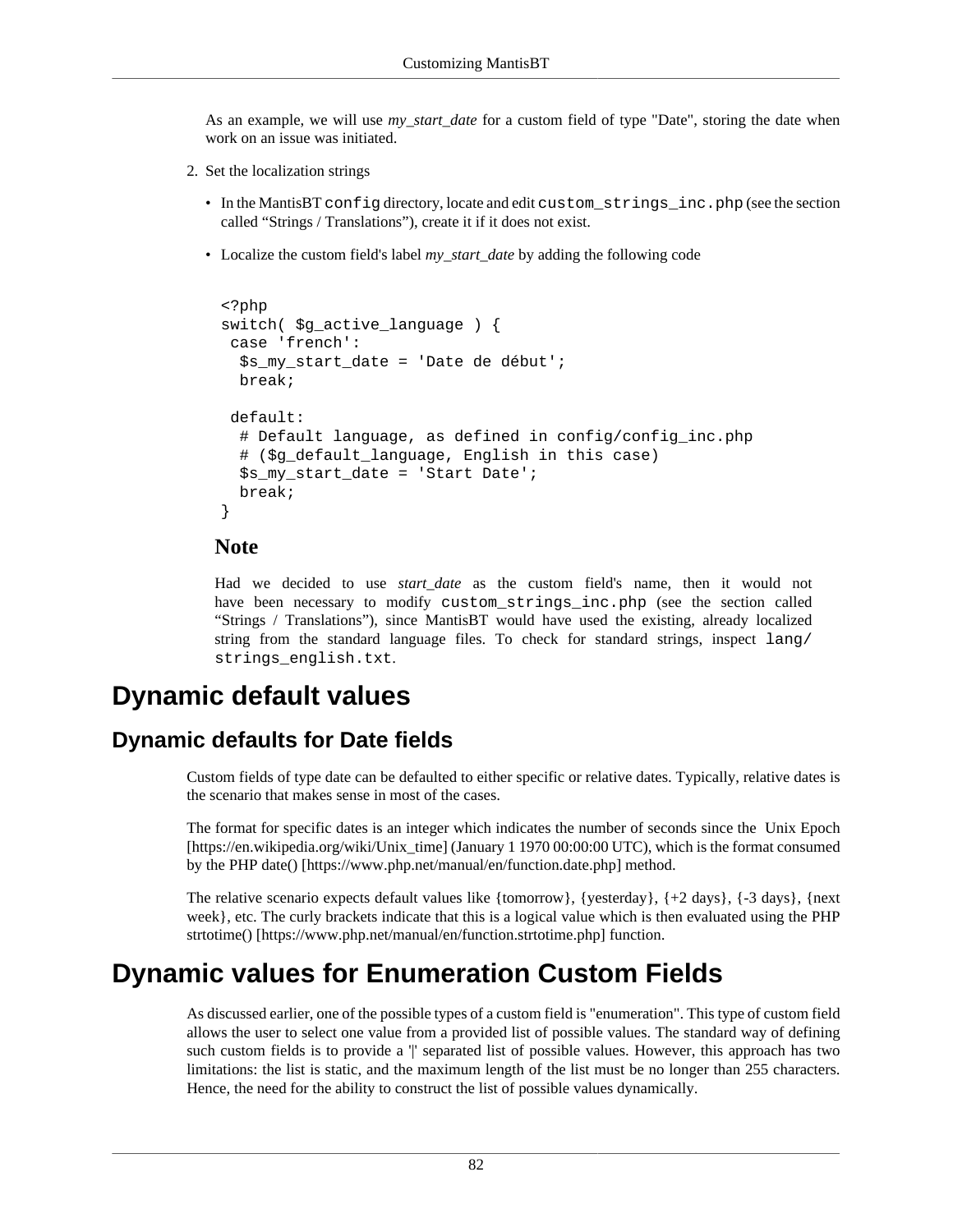#### **Dynamic possible values included by default**

MantisBT ships with some dynamic possible values, these include the following:

- =categories a list of categories defined in the current project (or the project to which the issue belongs).
- =versions a list of all versions defined in the current project (or the project to which the issue belongs).
- =future\_versions a list of all versions that belong to the current project with *released* flag set to false.
- =released\_versions a list of all versions that belong to the current project with *released* flag set to true.

#### **Note**

The = before the list of options tells MantisBT that this is a dynamic list, rather than a static one with a single option.

#### **Defining Custom Dynamic Possible Values**

If the user selects =versions, the actual custom function that is executed is *custom\_function\_\*\_enum\_versions()*. The reason why the "enum\_" is not included is to have a fixed prefix for all custom functions used for this purpose and protect against users using custom functions that were not intended for this purpose.

For example, you would not want the user to use *custom\_function\_\*\_issue\_delete\_notify()* which may be overridden by the web master to delete associated data in other databases.

Following is a sample custom function that is used to populate a field with the categories belonging to the currently selected project:

```
/**
  * Construct an enumeration for all categories for the current project.
 *
  * The enumeration will be empty if current project is ALL PROJECTS.
  * Enumerations format is: "abc|lmn|xyz"
  * To use this in a custom field type "=categories" in the possible values field.
  */
function custom_function_override_enum_categories() {
  $t_categories = category_get_all_rows( helper_get_current_project() );
 $t enum = array();
 foreach( $t_categories as $t_category ) {
  \text{St enum} = \text{St category} 'category'];
  }
  $t_possible_values = implode( '|', $t_enum );
 return $t_possible_values;
}
```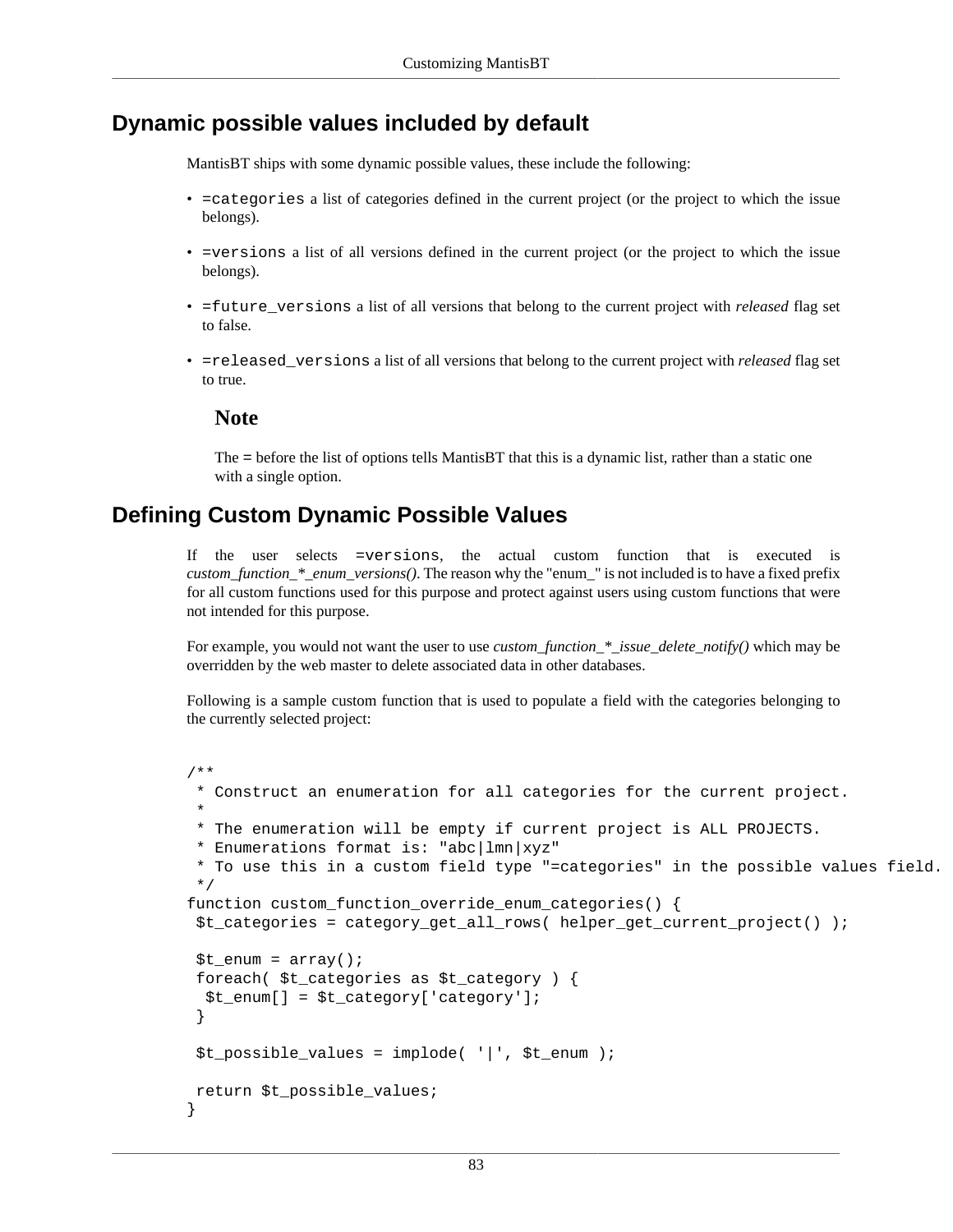#### **Note**

- The custom function doesn't take any parameters.
- The custom function returns the possible values in the format (A|B|C).
- The custom function uses the current project.
- The custom function builds on top of the already existing APIs.

To define your own function mine, you will have to define it with the following signature:

```
/**
  * Use this in a custom field type "=mine" in the possible values field.
  */
function custom function override enum mine() {
  # Populate $t_enum values as appropriate here
 $t_enum = array();
  $t_possible_values = implode( '|', $t_enum );
 return $t_possible_values;
}
```
#### **Note**

Notice the *override* in the function name. This is because this method is defined by the MantisBT administrator and not part of the MantisBT source. It is OK to override a method that doesn't exist.

As usual, when MantisBT is upgraded to future releases, the custom functions will not be overwritten. The difference between the "default" implementation and the "override" implementation is explained in more details in [the section called "Custom Functions".](#page-95-0)

### **Enumerations**

Enumerations are used in MantisBT to represent a set of possible values for an attribute. Enumerations are used for access levels, severities, priorities, project statuses, project view state, reproducibility, resolution, ETA, and projection. MantisBT provides the administrator with the flexibility of altering the values in these enumerations. The rest of this topic explains how enumerations work, and then how they can be customised.

**How do enumerations work?** core/constant\_inc.php defines the constants that correspond to those in the enumeration. These are useful to refer to these enumerations in the configs and the code.

```
define( 'VIEWER', 10 );
define( 'REPORTER', 25 );
define( 'UPDATER', 40 );
define( 'DEVELOPER', 55 );
define( 'MANAGER', 70 );
define( 'ADMINISTRATOR', 90 );
```
config defaults inc.php includes the defaults for the enumerations. The configuration options that are defaulted here are used in specifying which enumerations are active and should be used in MantisBT.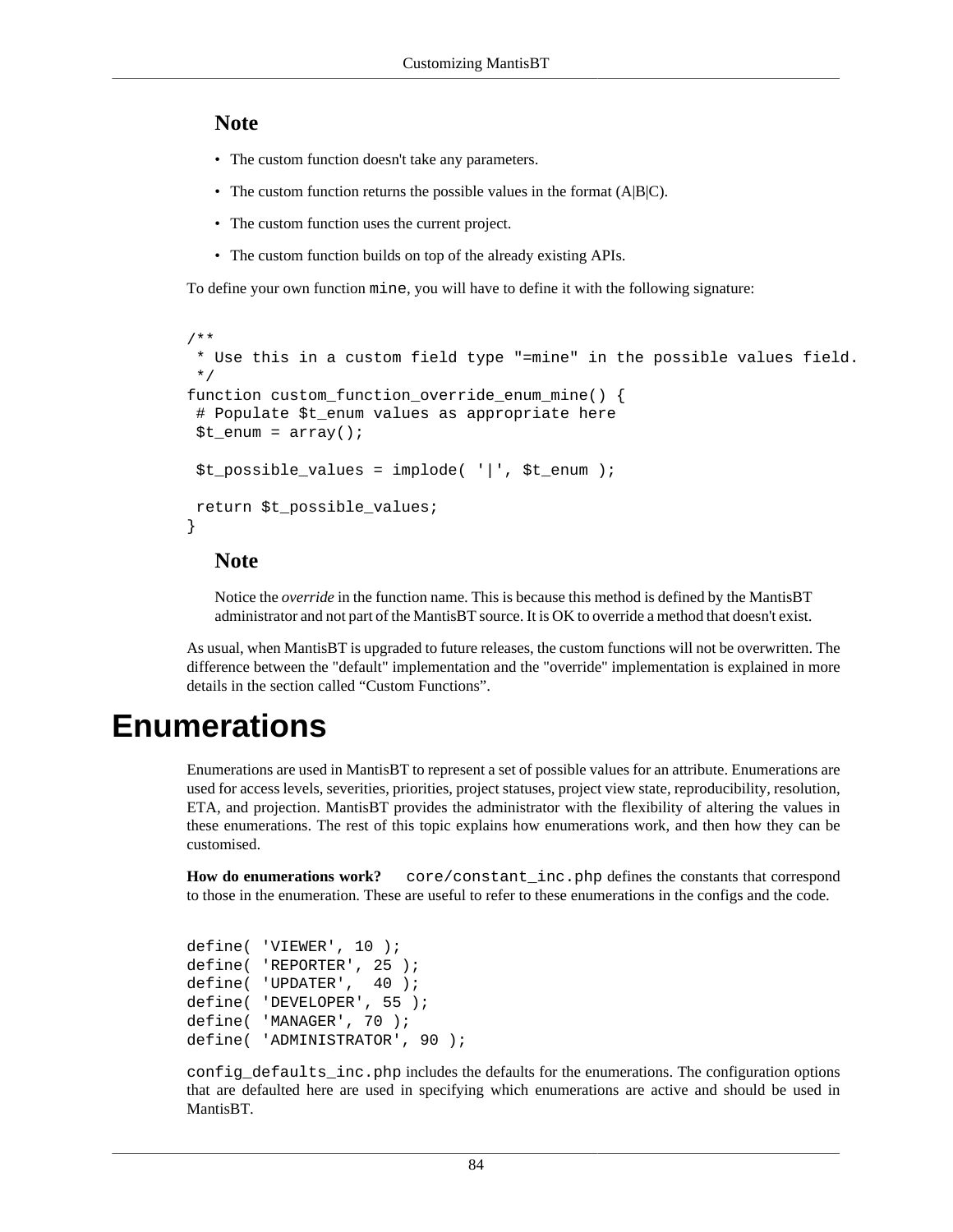```
$g_access_levels_enum_string =
  '10:viewer,25:reporter,40:updater,55:developer,70:manager,90:administrator';
```
#### **Note**

The strings included in the enumerations here are just for documentation purposes, they are not actually shown to the user (due to the need for localisation). Hence, if an entry in this enumeration is not found in the corresponding localised string (i.e. 70:manager), then it will be printed to the user as @70@.

The Language Files (e.g. lang/strings\_german.txt) provide the localised strings (German in this case) for enumerations. But again, the *master list* is the enumeration in the configs themselves, the ones in the language files are just used for finding the localised equivalent for an entry. Hence, if a user changes the config to have only two types of users developers and administrators, then only those will be prompted to the users even if the enumerations in the language files still includes the full list.

```
$s_access_levels_enum_string =
  '10:Betrachter,25:Reporter,40:Updater,55:Entwickler,70:Manager,90:Administrator';
```
**How can they be customised?** Let say we want to remove access level "Updater" and add access level "Senior Developer".

The file config/custom\_constants\_inc.php is supported for the exclusive purpose of allowing administrators to define their own constants while maintaining a simple upgrade path for future releases of MantisBT. Note that this file is not distributed with MantisBT and you will need to create it if you need such customisation. In our example, we need to define a constant for the new access level.

```
define( 'SENIOR DEVELOPER', 60 );
In config/config_inc.php
```
// Remove Updater and add Senior Developer \$g\_access\_levels\_enum\_string = '10:viewer,25:reporter,55:developer,60:senior\_developer,70:manager,90:administrat

```
// Give access to Senior developers to create/delete custom field.
$g_manage_custom_fields_threshold = SENIOR_DEVELOPER;
```
Update custom\_strings\_inc.php (see [the section called "Strings / Translations"\)](#page-84-1)

```
$s_access_levels_enum_string =
 '10:Betrachter,25:Reporter,40:Updater,55:Entwickler,60:Senior Developer,70:Manage
```
#### **Note**

We don't need to remove the *Updater* entry from the localisation file if the current language is 'English'.

**Conclusion.** We have covered how enumerations work in general, and how to customise one of them. If you are interested in customising other enumerations, a good starting point would be to go to *MantisBT*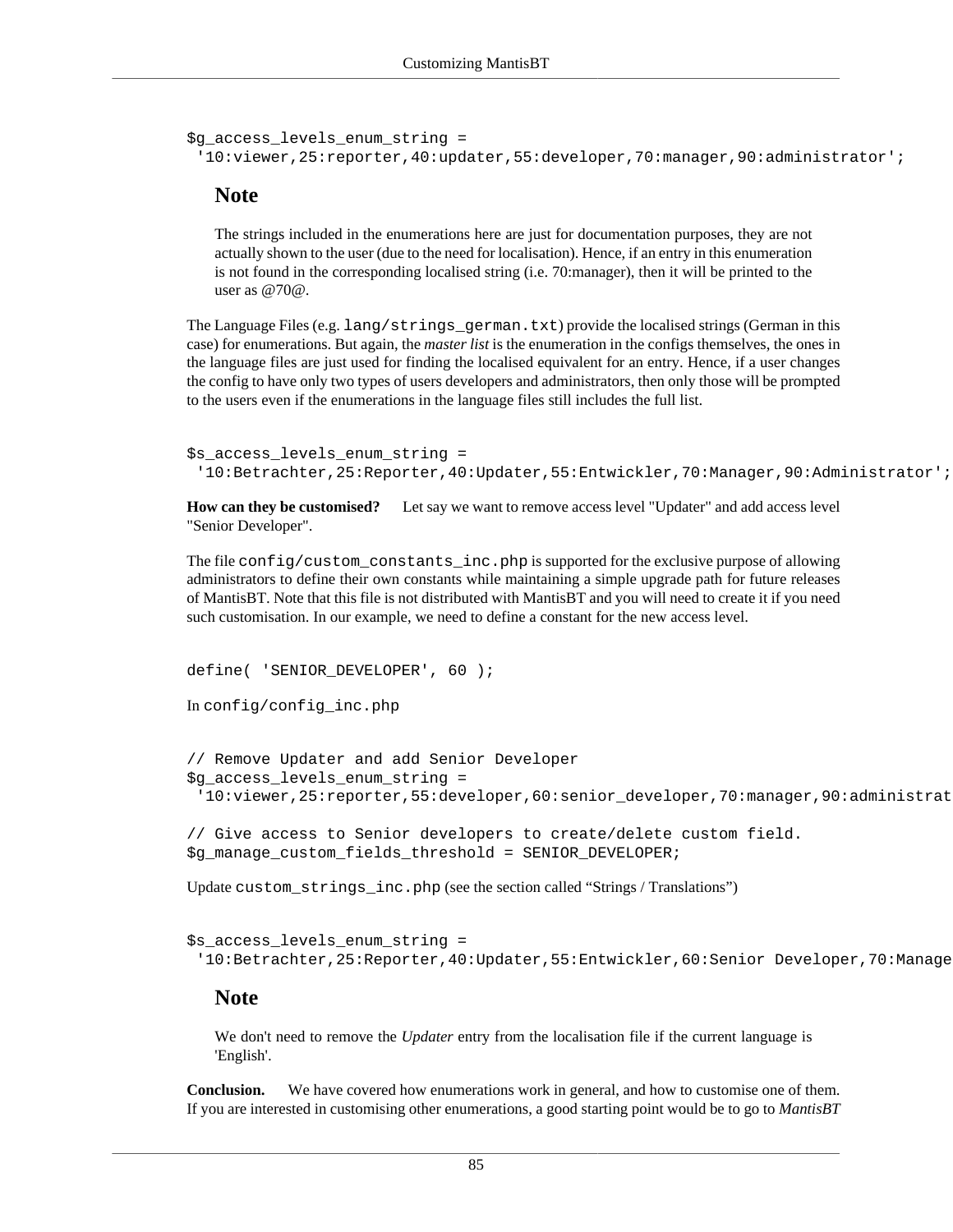*Enum Strings* section in config\_defaults\_inc.php. This section defines all enumerations that are used by MantisBT.

## **Email Notifications**

See [the section called "Email"](#page-34-0) in the Configuration section.

Examples:

• Notify only managers of new issues.

```
$g_notify_flags['new'] = array(
 'threshold_min' => MANAGER,
 'threshold_max' => MANAGER,
);
```
• Notify Developers and managers of all project events, except, exclude developers from the 'closed' events.

```
$g_default_notify_flags = array(
 'threshold_min' => DEVELOPER,
 'threshold max' => MANAGER,
);
$g_notify_flags['closed'] = array(
 'threshold_min' => MANAGER,
 'threshold max' => MANAGER,
);
```
• Exclude those who contributed issue notes from getting messages about other changes in the issue.

\$g\_default\_notify\_flags['bugnotes'] = OFF;

• Exclude those monitoring issues from seeing the 'closed' message

\$g\_notify\_flags['closed']['monitor'] = OFF;

• Only notify developers when issue notes are added.

```
$g_notify_flags['bugnote'] = array(
  'threshold_min' => DEVELOPER,
 'threshold_max' => DEVELOPER,
);
```
• Notify managers of changes in sponsorship.

```
$g_notify_flags['sponsor'] = array(
 'threshold_min' => MANAGER,
 'threshold_max' => MANAGER,
);
```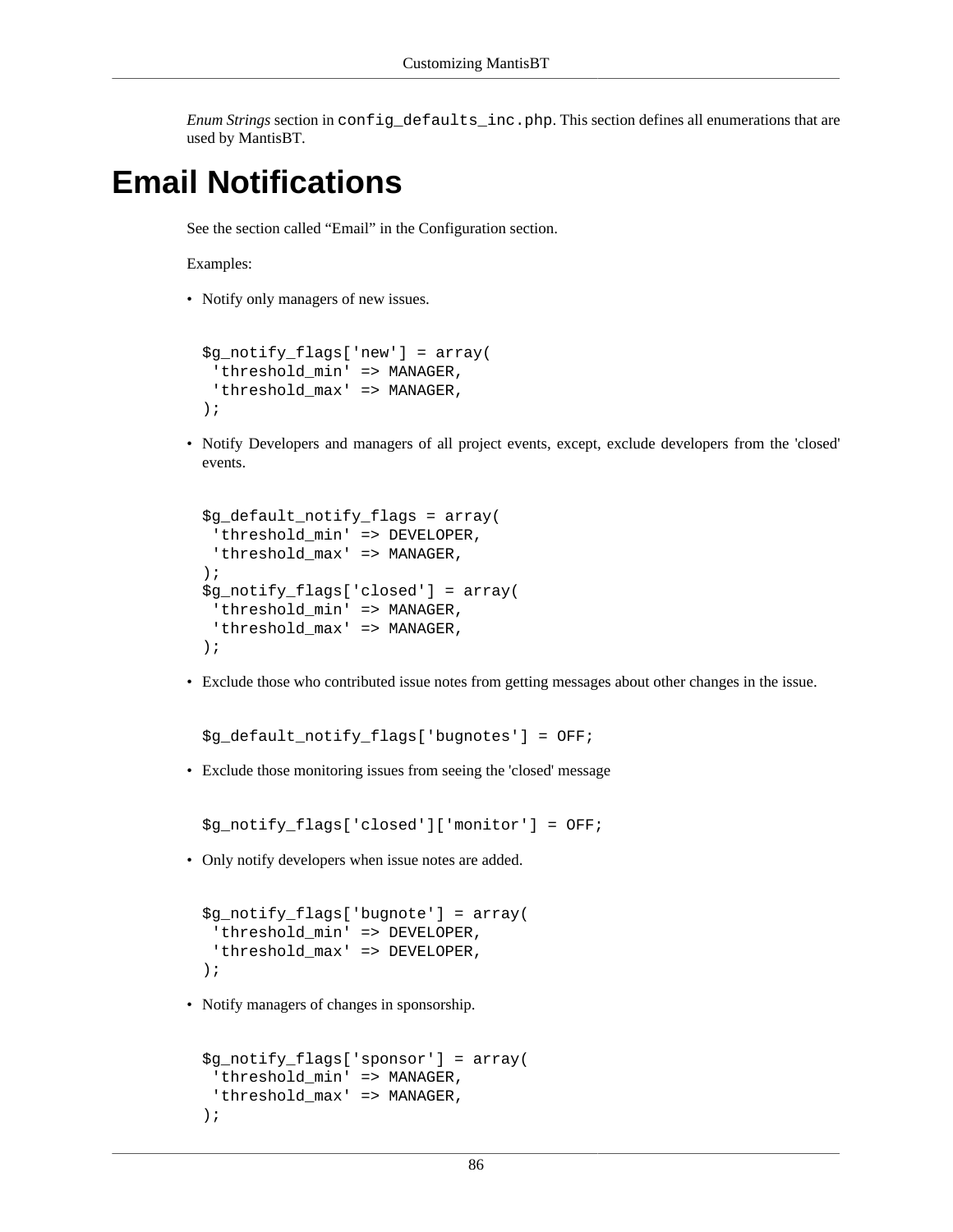• Notify originator and managers of changes in ownership ("Assigned To:").

```
$g_notify_flags['owner'] = array(
  'threshold_min' => MANAGER,
 'threshold_max' => MANAGER,
  'reporter' => ON,
);
```
• I'm paranoid about mail. Only send information on issues to those involved in them. Don't send mail people already know about. Also send new issue notifications to managers so they can screen them.

```
$g_email_receive_own = OFF;
$g_default_notify_flags = array(
  'reporter' => ON,
 'handler' => ON,
'monitor' => ON,
  'bugnotes' => ON,
 'category' => ON,
  'threshold_min' => NOBODY,
  'threshold_max' => NOBODY
);
$g_notify_flags['new'] = array(
 'threshold_min' => MANAGER,
 'threshold max' => MANAGER,
);
```
• How do I send all messages to an email logger.

You will need to create a dummy user with the appropriate access level for the notices you want to log. Once this user is added to projects, they will receive mail using the appropriate rules.

### **Customizing Status Values**

This section describes how to add a custom status.

1. Define a constant to map the new status to.

In subfolder config, locate and edit file *custom\_constants\_inc.php*; (create it if it does not exist)

```
<?php
  # Custom status code
 define( 'TESTING', 60 );
```
2. Define the new status in the enumeration, as well as the corresponding color code.

In subfolder config, edit your *config\_inc.php*

```
# Revised enum string with new 'testing' status
$g_status_enum_string = '10:new,20:feedback,30:acknowledged,40:confirmed,50:assi
```

```
# Status color additions
```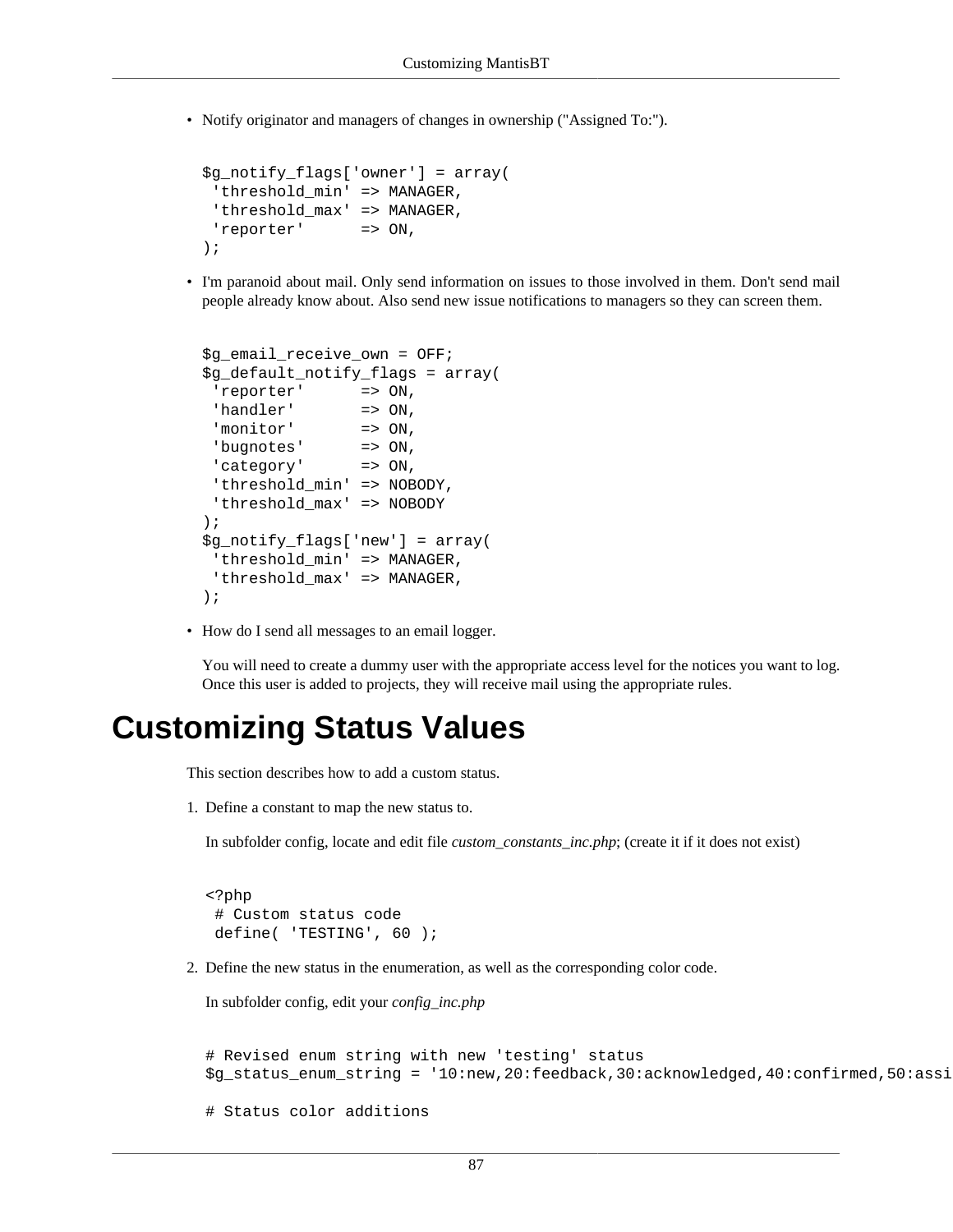\$g\_status\_colors['testing'] = '#ACE7AE';

Note that the key in the \$g\_status\_colors array must be equal to the value defined for the new status code in \$g\_status\_enum\_string.

- 3. Define the required translation strings for the new status, for each language used in the installation.
	- *s\_status\_enum\_string*: status codes translation (refer to the original language strings for standard values)
	- *s\_XXXX\_bug\_title*: title displayed in the change status page
	- *s\_XXXX\_bug\_button*: label for the submit button in the change status page

• *s\_email\_notification\_title\_for\_status\_bug\_XXXX*: title for notification e-mails where XXXX is the name of the new status as it was defined in *g\_status\_enum\_string* above. If XXXX contains spaces, they should be replaced by underscores in the language strings names (e.g. for '35:pending user', use '\$s\_pending\_user\_bug\_button')

In the config subfolder, locate and edit custom\_strings\_inc.php (see [the section called](#page-84-1) ["Strings / Translations"](#page-84-1)), create it if it does not exist

```
<?php
# Translation for Custom Status Code: testing
switch( \beta q active language ) {
 case 'french':
  $s_status_enum_string = '10:nouveau,20:commentaire,30:accepté,40:confirmé,50:a
  $s_testing_bug_title = 'Mettre le bogue en test';
   $s_testing_bug_button = 'A tester';
  $s_email_notification_title_for_status_bug_testing = 'Le bogue suivant est prê
  break;
 default: # english
  $s_status_enum_string = '10:new,20:feedback,30:acknowledged,40:confirmed,50:as
  $s_testing_bug_title = 'Mark issue Ready for Testing';
   $s_testing_bug_button = 'Ready for Testing';
  $s_email_notification_title_for_status_bug_testing = 'The following issue is r
  break;
}
```
4. Add the new status to the workflow as required.

This can either be done from the Manage Workflow Transitions page (see [the section called "Workflow](#page-26-0) [Transitions"](#page-26-0)) or by manually editing *config\_inc.php* as per the example below:

```
$g_status_enum_workflow[NEW_] = '30:acknowledged,20:feedback,40:confirmed$g_status_enum_workflow[FEEDBACK] = '30:acknowledged,40:confirmed,50:assigned
$g_status_enum_workflow[ACKNOWLEDGED] ='40:confirmed,20:feedback,50:assigned,80:
$g_status_enum_workflow[CONFIRMED] = '50:assigned,20:feedback,30:acknowledged,
```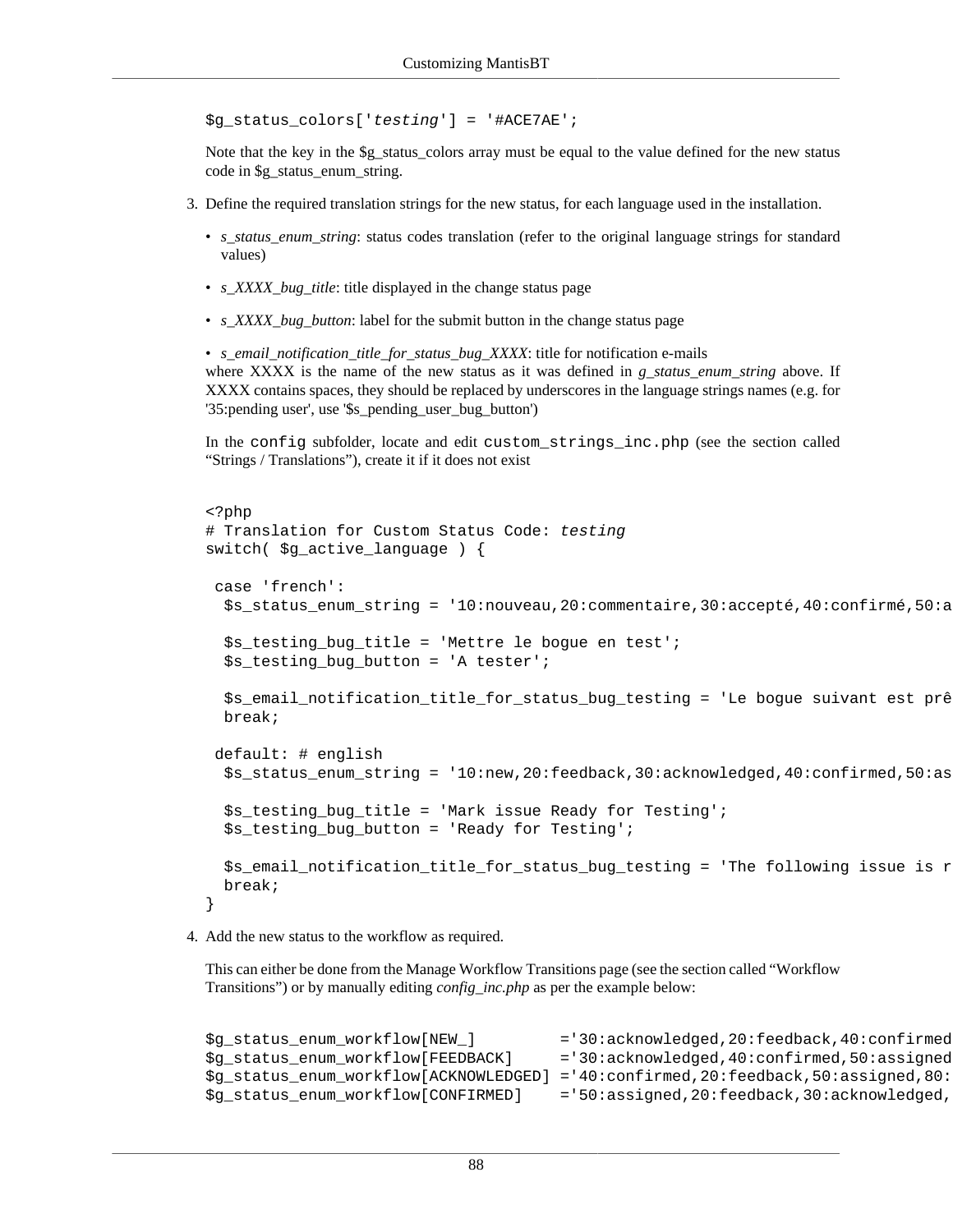```
$g_status_enum_workflow[ASSIGNED] = '60:testing,20:feedback,30:acknowledged,4
$g_status_enum_workflow[TESTING] ='80:resolved,20:feedback,50:assigned';
$g_status_enum_workflow[RESOLVED] ='90:closed,20:feedback,50:assigned';
$g_status_enum_workflow[CLOSED] ='20:feedback,50:assigned';
```
5. Check and update existing workflow configurations

If you do not perform this step and have existing workflow definitions, it will not be possible to transition to and from your new status.

Go to the Workflow Transitions page (manage\_config\_workflow\_page.php), and update the workflow as appropriate. Make sure that you have picked the correct Project in the selection list).

Hint: to identify whether you have any workflows that should be updated, open the Manage Configuration Report page (adm\_config\_report.php) and filter on 'All Users', [any] project and config option = 'status\_enum\_workflow'. All of the listed projects should be reviewed to eventually include transitions to and from the newly added states.

### <span id="page-95-0"></span>**Custom Functions**

Custom functions are used to extend the functionality of MantisBT by integrating user-written functions into the issue processing at strategic places. This allows the system administrator to change the functionality without touching MantisBT's core.

Default Custom Functions are defined in the API file core/custom\_function\_api.php , and are named *custom\_function\_default\_descriptive\_name*, where *descriptive\_name* describes the particular function. See [the section called "Default Custom Functions"](#page-95-1) for a description of the specific functions.

User versions of these functions (overrides) are named like *custom\_function\_override\_descriptive\_name*, and placed in a file called custom\_functions\_inc.php that must be saved in MantisBT's config directory. In normal processing, the system will look for override functions and execute them instead of the provided default functions.

The simplest way to create a custom function is to copy the default one from the api to your override file (custom\_functions\_inc.php), and rename it (i.e. replacing 'default' by 'override'). The specific functionality you need can then be coded into the override function.

### <span id="page-95-1"></span>**Default Custom Functions**

| <b>Custom Function Name</b>                                                                                 | <b>Description</b>                                   | Return value |
|-------------------------------------------------------------------------------------------------------------|------------------------------------------------------|--------------|
| custom_function_default_auth_canDehempingsasswitertheric MantisBT True if yes, False if not                 | can update the password                              |              |
| custom_function_default_changelopernection resisted for the use exclude True to include, False to exclude   | issue should be included in the<br>Changelog or not. |              |
| custom_function_def\$pltisshengelloPrint into nissent (y in the Changelog<br>$ \$ p issue level = 0)        |                                                      | None         |
| custom_function_default_enum_ca <b>Regiodies(st</b> of all categories for the Enumeration, delimited by " " | current project                                      |              |
| custom_function_default_enum_fu <b>Buredversistnsf</b> )all future versions Enumeration, delimited by " "   | for the current project                              |              |

Refer to core/custom\_functions\_api.php for further details.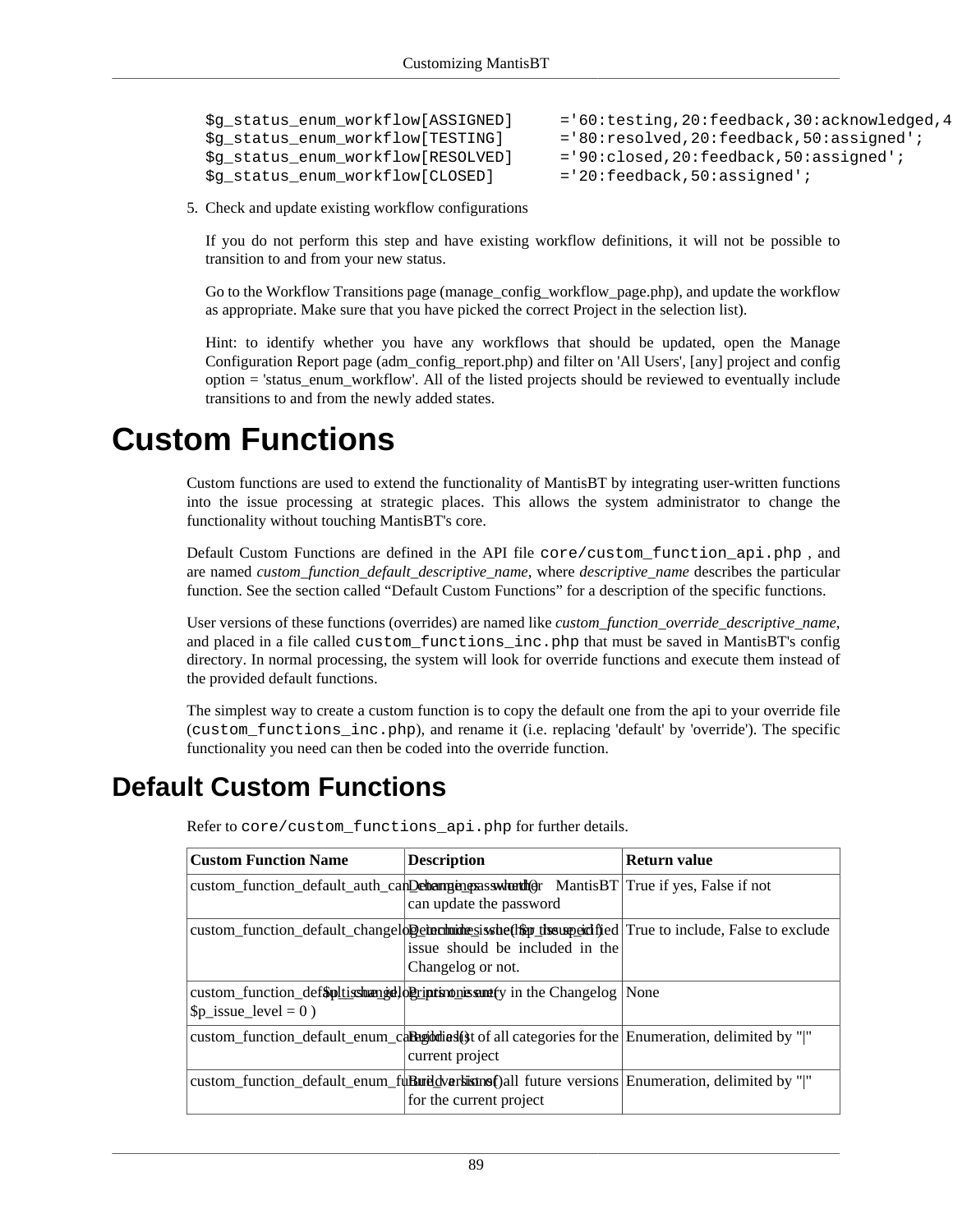| <b>Custom Function Name</b>                                                                                                           | <b>Description</b>                                                                                                                                  | <b>Return value</b>                                                                                                                                                                     |
|---------------------------------------------------------------------------------------------------------------------------------------|-----------------------------------------------------------------------------------------------------------------------------------------------------|-----------------------------------------------------------------------------------------------------------------------------------------------------------------------------------------|
|                                                                                                                                       | custom_function_default_enum_reBasktla vistsions() released versions Enumeration, delimited by " "<br>for the current project                       |                                                                                                                                                                                         |
|                                                                                                                                       | custom_function_default_enum_veRsudds@list of all versions for the Enumeration, delimited by " "<br>current project                                 |                                                                                                                                                                                         |
| custom_function_def\$pltissorenad_issorenationenbryg summary<br>$\pmb{\text{Sp}\_}context = 0$ )                                      |                                                                                                                                                     | Formatted string                                                                                                                                                                        |
| $=$<br>COLUMNS_TARGET_VIEW_PAGE,<br>$\pmb{\text{sp\_user\_id} = \text{null}}$                                                         | custom_function defaunting etangely in basines wiking columns should be Array of the column names<br>displayed                                      |                                                                                                                                                                                         |
|                                                                                                                                       | custom_function_default_issue_creditetifyotiffyet\$parissinsued has been In<br>created                                                              | of<br>invalid<br>data,<br>case<br>this<br>function<br>should<br>call<br>trigger_error()                                                                                                 |
|                                                                                                                                       | custom_function_default_issue_creditedidatedafeel8p_sectionessuebedfatae)In<br>creating an issue                                                    | $% \left( \left( \mathcal{A},\mathcal{A}\right) \right) =\left( \mathcal{A},\mathcal{A}\right)$ of<br>invalid<br>case<br>data,<br>this<br>function<br>should<br>call<br>trigger_error() |
|                                                                                                                                       | custom_function_default_issue_deNtetifyotiffyet\$parissinsuredames been In<br>deleted                                                               | of<br>invalid<br>case<br>data,<br>this<br>function<br>should<br>call<br>$trigger_error()$                                                                                               |
|                                                                                                                                       | custom_function_default_issue_deNetelidatedafee(18p_sestingid)before In<br>deleting an issue                                                        | invalid<br>case<br>οf<br>data,<br>this<br>function<br>should<br>call<br>trigger_error()                                                                                                 |
|                                                                                                                                       | custom_function_default_issue_updkateifyotifer \$pnisssumedictions been In<br>updated                                                               | invalid<br>of<br>case<br>data,<br>function<br>this<br>should<br>call<br>$trigger_error()$                                                                                               |
| \$p_new_issue_data,<br>\$p_bugnote_text)                                                                                              | custom_function_def\$pltisssueidupdkattidateddissue data before In<br>updating                                                                      | of<br>invalid<br>case<br>data,<br>this<br>function<br>should<br>call<br>$trigger_error()$                                                                                               |
|                                                                                                                                       | custom_function_default_print_bughtimesstheagestanstdmttbuttoms(the Moneid)<br>current view page                                                    |                                                                                                                                                                                         |
| $\[p_{\text{1}}\text{column}_{\text{2}}\text{target}$ =   name<br>COLUMNS_TARGET_VIEW_PAGE,<br>$array$ $\$ p_sort_properties = null ) | custom_function_defast point properties at the fumn's title based on its None                                                                       |                                                                                                                                                                                         |
| \$p columns target<br>$\pmb{\text{Sp\_bug}}$ ,<br>COLUMNS_TARGET_VIEW_PAGE)                                                           | custom_function_defast point map Finit avable (nn's value based on its None<br>$=$ name                                                             |                                                                                                                                                                                         |
|                                                                                                                                       | custom_function_default_roadmapDetermindenterseted{binaryage=custom=function false to exclude<br>issue should be included in the<br>Roadmap or not. |                                                                                                                                                                                         |
| custom_function_def\$pltismarthrought consumer in the Roadmap<br>$\phi_{\text{1}}$ issue_level = 0)                                   |                                                                                                                                                     | None                                                                                                                                                                                    |

## **Example Custom Function Override**

The following function is used to validate an issue before it is resolved.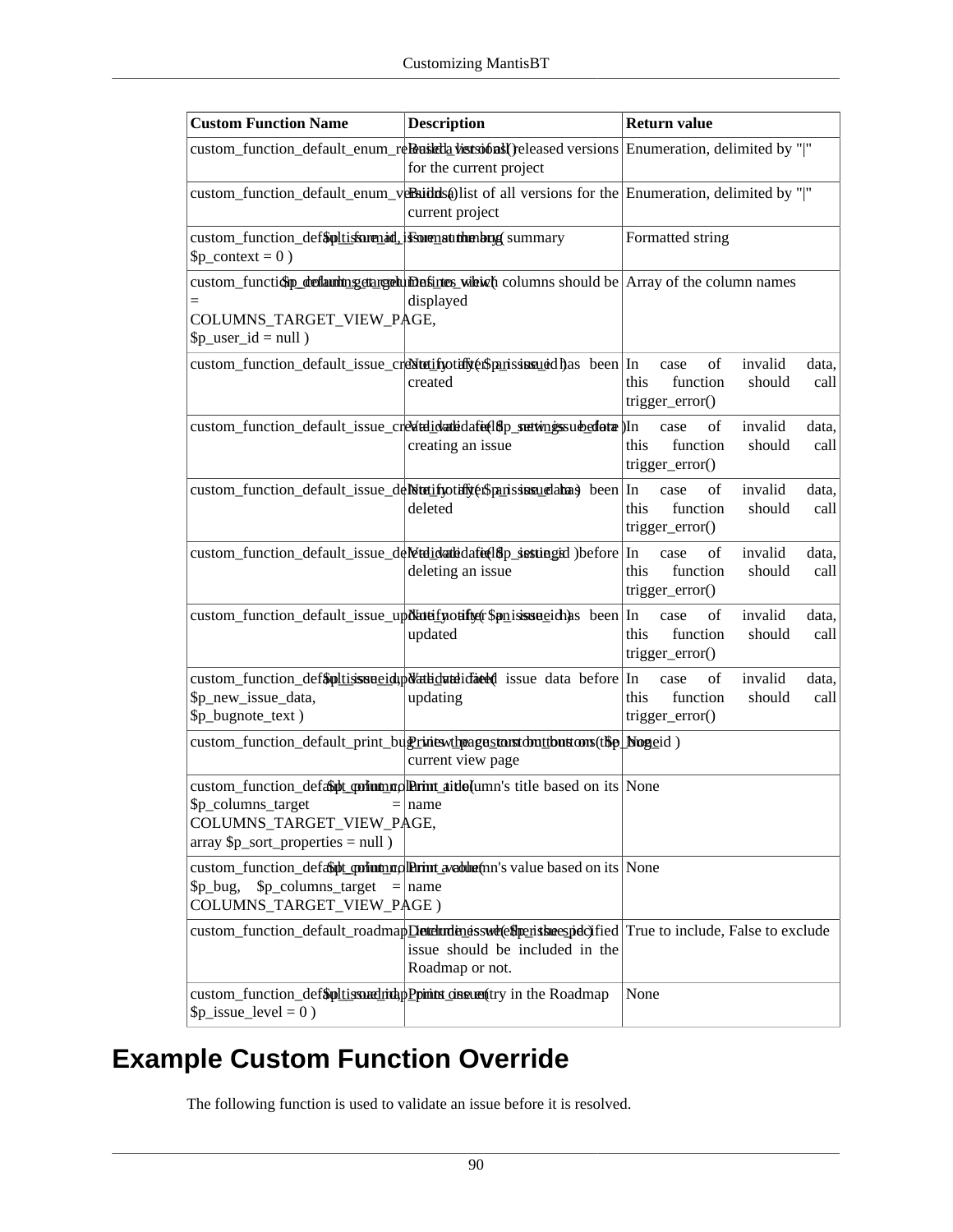<?php

```
/**
  * Hook to validate Validate field settings before resolving
  * verify that the resolution is not set to OPEN
  * verify that the fixed in version is set (if versions of the product exist)
  */
function custom_function_override_issue_update_validate( $p_issue_id, $p_bug_data, $p_bugn
  if( $p_bug_data->status == RESOLVED ) {
   if( $p_bug_data->resolution == OPEN ) {
    error_parameters( 'the resolution cannot be open to resolve the issue' );
    trigger_error( ERROR_VALIDATE_FAILURE, ERROR );
   }
   $t_version_count = count( version_get_all_rows( $p_bug_data->project_id ) );
  if( \forall $t_version_count > 0 ) && ( $p_bug_data->fixed_in_version == '' ) ) {
    error_parameters( 'fixed in version must be set to resolve the issue' );
    trigger_error( ERROR_VALIDATE_FAILURE, ERROR );
   }
  }
}
?>
```
The errors will also need to be defined, by modifying the following files

```
• custom_constants_inc.php
```

```
define( 'ERROR_VALIDATE_FAILURE', 2000 );
```
• custom\_strings\_inc.php (see [the section called "Strings / Translations"](#page-84-1))

\$MANTIS\_ERROR['ERROR\_VALIDATE\_FAILURE'] = 'This change cannot be made because %s';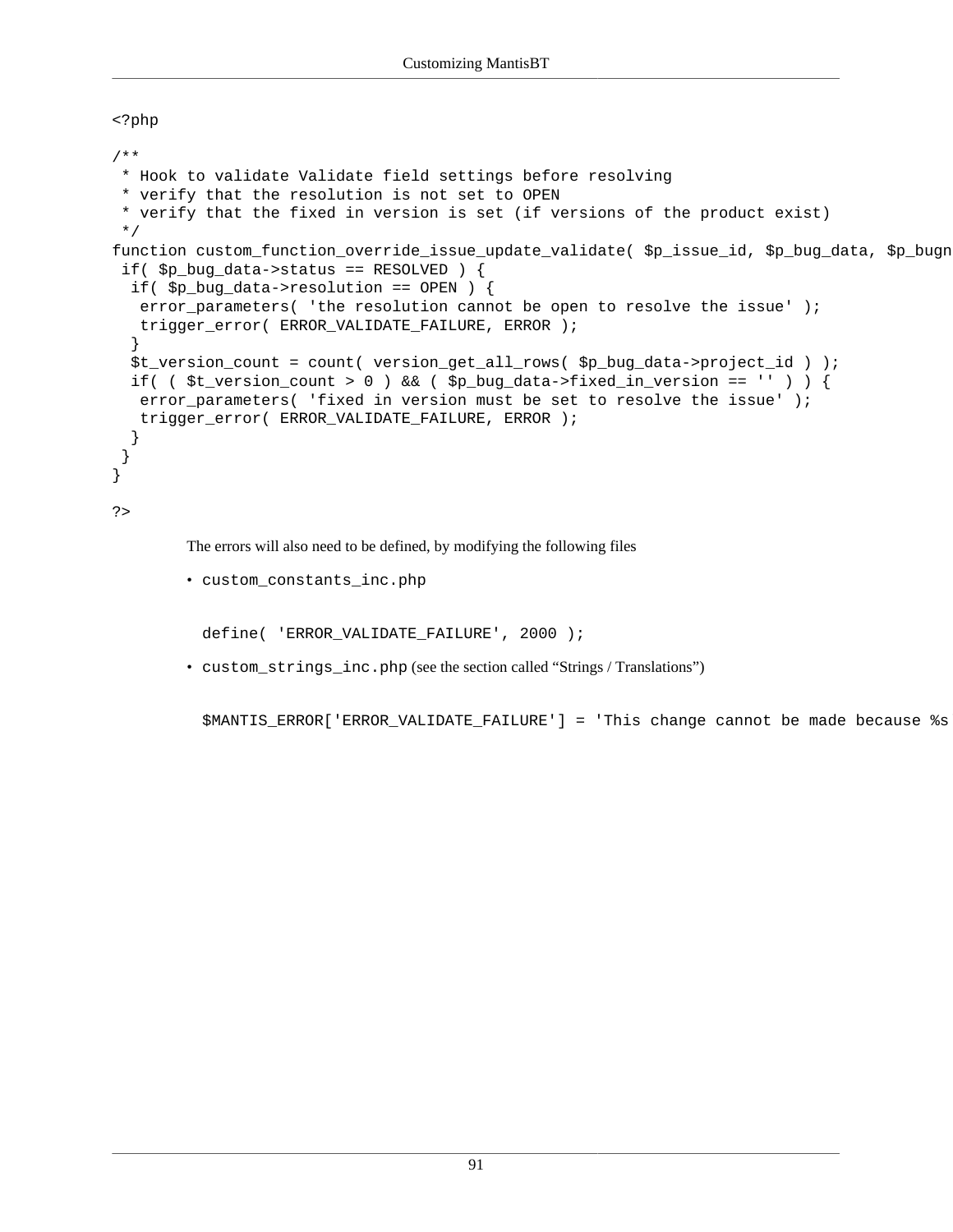# **Chapter 8. Authentication**

MantisBT supports several authentication methods out of the box. In addition, there is work in progress relating to supporting authentication plug-ins. Once these are implemented, authentication against any protocol or repository of user names and passwords will be possible without having to touch MantisBT core code.

It is important to note that MantisBT does not yet support hybrid authentication scenarios. For example, internal staff authenticating against LDAP while customers authenticate against the MantisBT database with MD5 hash.

See \$g\_login\_method in [the section called "Global authentication parameters"](#page-52-0) for more details about how to configure MantisBT to use one of these authentication techniques.

## <span id="page-98-0"></span>**Standard Authentication**

With Standard login method, MantisBT users are authenticated against records in the MantisBT database, where the passwords are stored as a hash.

Note: while technically unlimited, the password's length is arbitrarily restricted to 1024 characters (PASSWORD\_MAX\_SIZE\_BEFORE\_HASH constant).

Values for \$g\_login\_method:

- *[MD5](https://en.wikipedia.org/wiki/MD5) [<https://en.wikipedia.org/wiki/MD5>]* is the default method
- Support for additional methods could be added in the future

## **LDAP and Microsoft Active Directory**

Value for \$g\_login\_method: *LDAP*

Authentication is made against an [LDAP](https://en.wikipedia.org/wiki/LDAP) [\[https://en.wikipedia.org/wiki/LDAP\]](https://en.wikipedia.org/wiki/LDAP) or [Active Directory](https://en.wikipedia.org/wiki/Active_Directory) [\[https://en.wikipedia.org/wiki/Active\\_Directory\]](https://en.wikipedia.org/wiki/Active_Directory) server.

The LDAP parameters should be setup as explained in [the section called "LDAP authentication method](#page-53-0) [parameters"](#page-53-0).

An MD5 hash of the user's password will be stored in the database upon successful login, allowing fallback to Standard Authentication when the LDAP server is not available.

The user's ID and password is checked against the Directory; if the credentials are valid, then the user is allowed to login and their user account in MantisBT is created automatically.

## **Basic Authentication**

Value for \$g\_login\_method: *BASIC\_AUTH*

When MantisBT is configured to use basic auth, it automatically detects the logged in user and checks if they are already registered in MantisBT, if not, then a new account is automatically created for the username.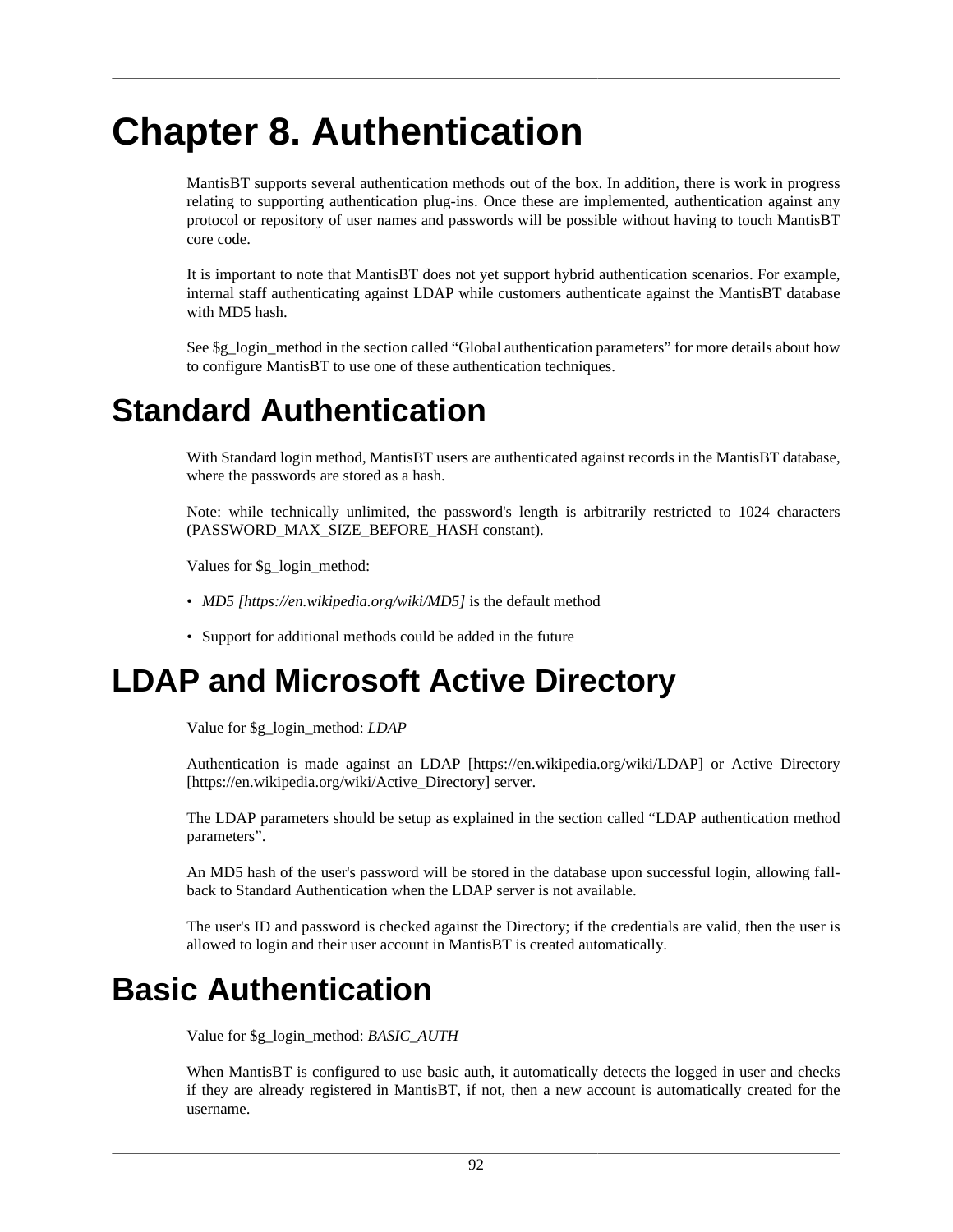The password length is limited to the size of the underlying database field (DB\_FIELD\_SIZE\_PASSWORD constant), currently 32 characters.

## **HTTP Authentication**

Value for \$g\_login\_method: *HTTP\_AUTH*

TODO

The password length is limited to the size of the underlying database field (DB\_FIELD\_SIZE\_PASSWORD constant), currently 32 characters.

## **Deprecated authentication methods**

The following methods of authentication are deprecated, and supported for backwards-compatibility reasons only. It is strongly recommended to update MantisBT installations relying on these to use [the](#page-98-0) [section called "Standard Authentication"](#page-98-0) instead.

Deprecated values for \$g\_login\_method:

- CRYPT
- CRYPT\_FULL\_SALT
- PLAIN

With CRYPT-based methods, the password's length is limited as per Standard Authentication. With PLAIN, its size is restricted as for Basic Authentication.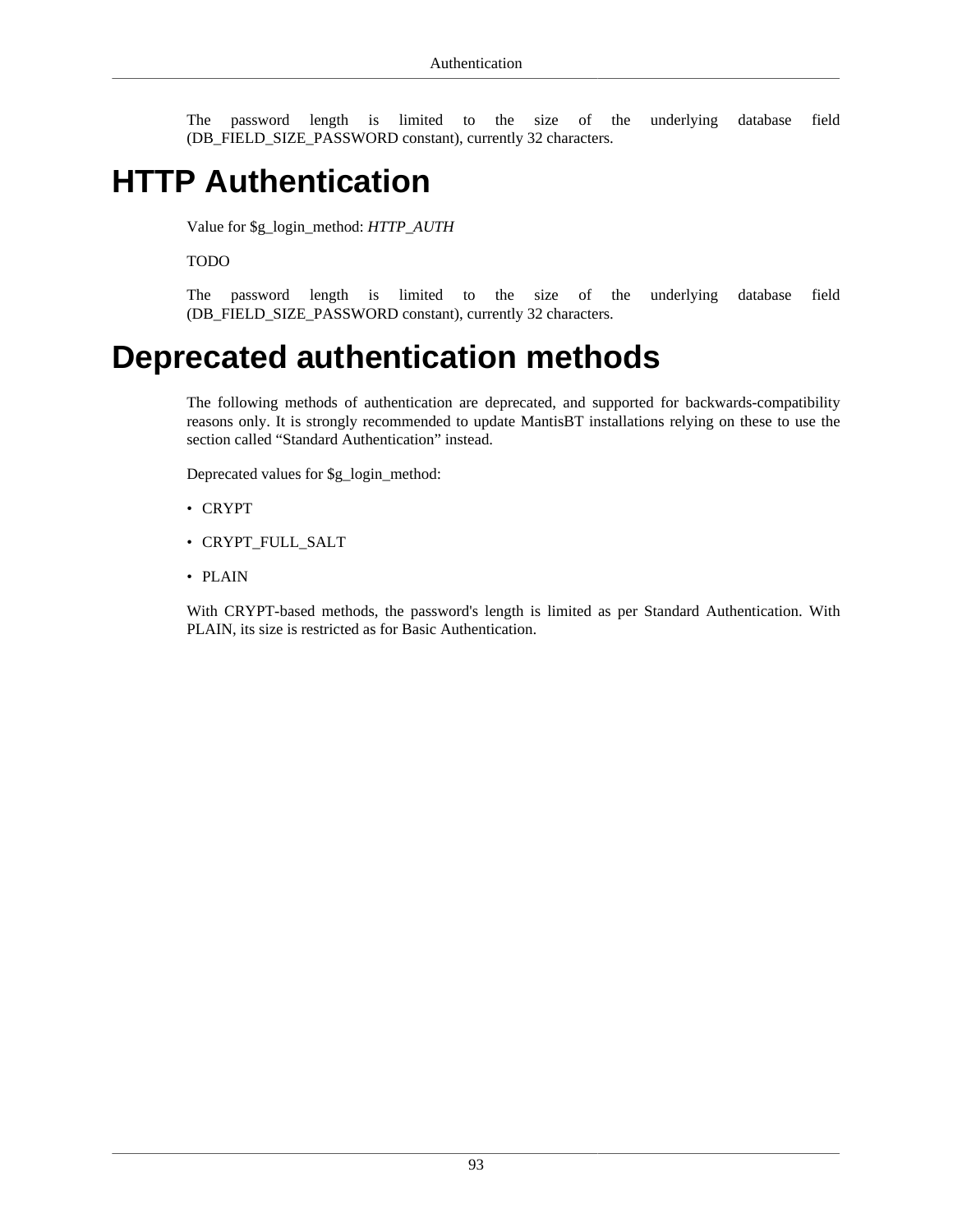# **Chapter 9. Troubleshooting**

This chapter provides the Administrator with additional information related to Application Errors and common problems in MantisBT.

Useful additional reference information and support may also be found on the [MantisBT website](https://mantisbt.org/) [\[https://](https://mantisbt.org/) [mantisbt.org/](https://mantisbt.org/)], more specifically the [Forums](https://mantisbt.org/forums/) [[https://mantisbt.org/forums/\]](https://mantisbt.org/forums/) and the [Bugtracker](https://mantisbt.org/bugs/) [\[https://](https://mantisbt.org/bugs/) [mantisbt.org/bugs/\]](https://mantisbt.org/bugs/).

## **Application Errors**

Additional information about common MantisBT errors.

### **Error 2800 - Invalid form security token**

This error may only occur when Form Validation is enabled with  $\frac{1}{2}$  form\_security\_validation = ON (see [the section called "Webserver"](#page-31-0)). There are several known cases that could trigger it:

- Multiple submissions of a form by clicking on the submit button several times (user error)
- Invalid or unauthorized submission of a form, e.g. by hand-crafting the URL (CSRF attack)
- Expired PHP session

In the first two instances, MantisBT's behavior is by design, and the response as expected. For expired sessions however, the user is impacted by system behavior, which could not only cause confusion, but also potential loss of submitted form data. What happens is driven by several php.ini configuration settings:

- The ratio session.gc probability [<https://www.php.net/session.gc-probability>] divided by [session.gc\\_divisor](https://www.php.net/session.gc-divisor) [<https://www.php.net/session.gc-divisor>], which determines the probability that the garbage collection process will start when a session is initialized.
- [session.gc\\_maxlifetime](https://www.php.net/session.gc-maxlifetime) [\[https://www.php.net/session.gc-maxlifetime\]](https://www.php.net/session.gc-maxlifetime) which specifies (as the name does not indicate) the *minimum* validity of session data.

With PHP default values, sessions created more than 1440 seconds (24 minutes) ago have a 1% chance to be invalidated each time a new session is initialized. This explains the seemingly random occurrence of this error.

Unfortunately, this problem cannot be fixed without a major rework of the way sessions and form security are handled in MantisBT.

As a workaround, the Administrator can

- Increase the value of [session.gc\\_maxlifetime](https://www.php.net/session.gc-maxlifetime) [<https://www.php.net/session.gc-maxlifetime>]
- Set \$g\_form\_security\_validation = OFF. *Note that for security reasons, it is strongly recommended not to do this.*

Users may also install local tools to avoid loss of form data, such as [Typio Form Recovery \[https://](https://chrome.google.com/webstore/detail/typio-form-recovery/djkbihbnjhkjahbhjaadbepppbpoedaa) [chrome.google.com/webstore/detail/typio-form-recovery/djkbihbnjhkjahbhjaadbepppbpoedaa](https://chrome.google.com/webstore/detail/typio-form-recovery/djkbihbnjhkjahbhjaadbepppbpoedaa)] Chrome extension, or [Form History Control](https://stephanmahieu.github.io/fhc-home/) [[https://stephanmahieu.github.io/fhc-home/\]](https://stephanmahieu.github.io/fhc-home/) add-on for Firefox and Chrome.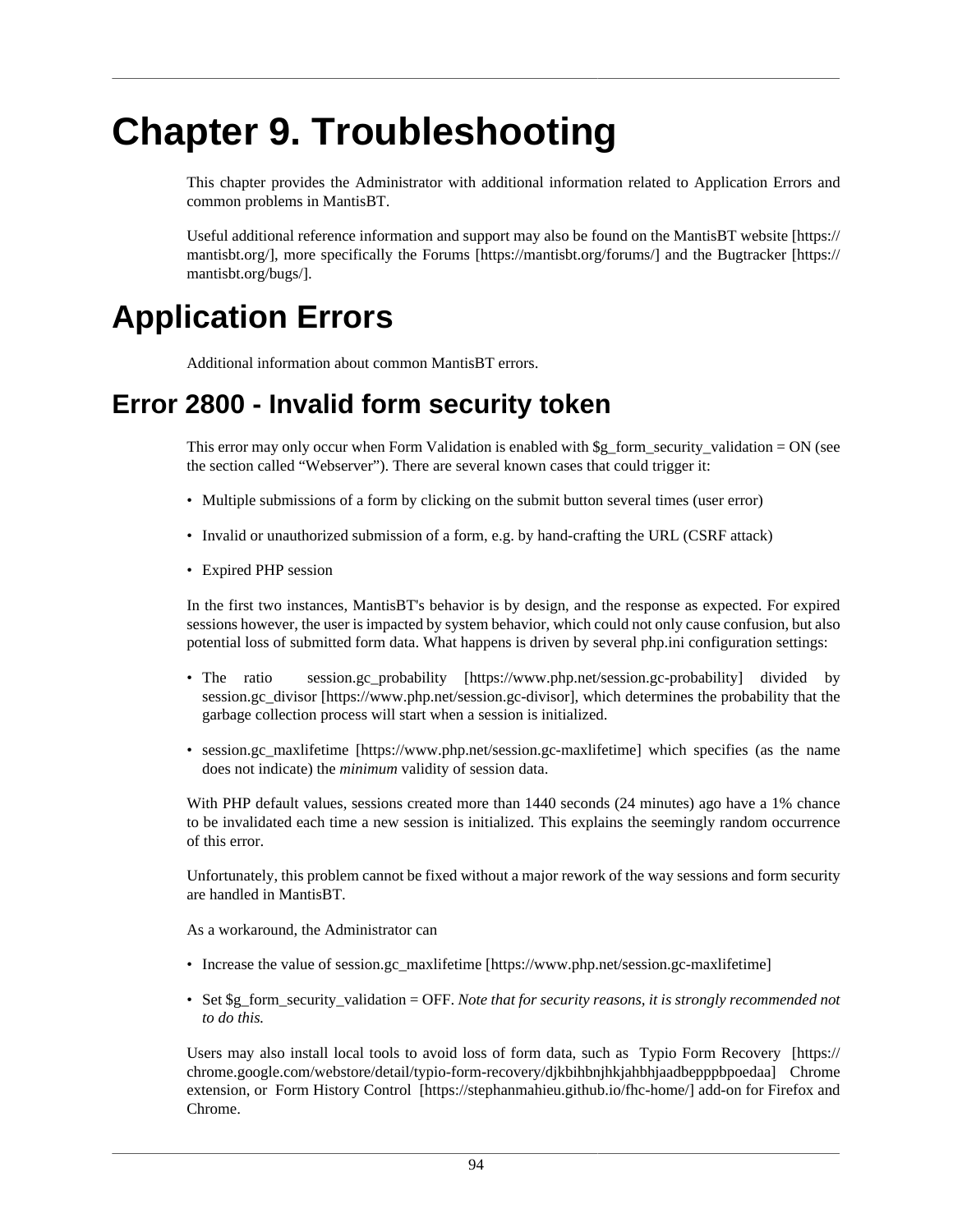Further references and reading:

- MantisBT issues [12381](https://mantisbt.org/bugs/view.php?id=12381) [<https://mantisbt.org/bugs/view.php?id=12381>], [12492 \[https://mantisbt.org/](https://mantisbt.org/bugs/view.php?id=12492) [bugs/view.php?id=12492](https://mantisbt.org/bugs/view.php?id=12492)], [13106](https://mantisbt.org/bugs/view.php?id=13106) [[https://mantisbt.org/bugs/view.php?id=13106\]](https://mantisbt.org/bugs/view.php?id=13106), [13246](https://mantisbt.org/bugs/view.php?id=13246) [\[https://](https://mantisbt.org/bugs/view.php?id=13246) [mantisbt.org/bugs/view.php?id=13246\]](https://mantisbt.org/bugs/view.php?id=13246)
- [MantisBT forums](https://mantisbt.org/forums/search.php?keywords=2800) [\[https://mantisbt.org/forums/search.php?keywords=2800](https://mantisbt.org/forums/search.php?keywords=2800)]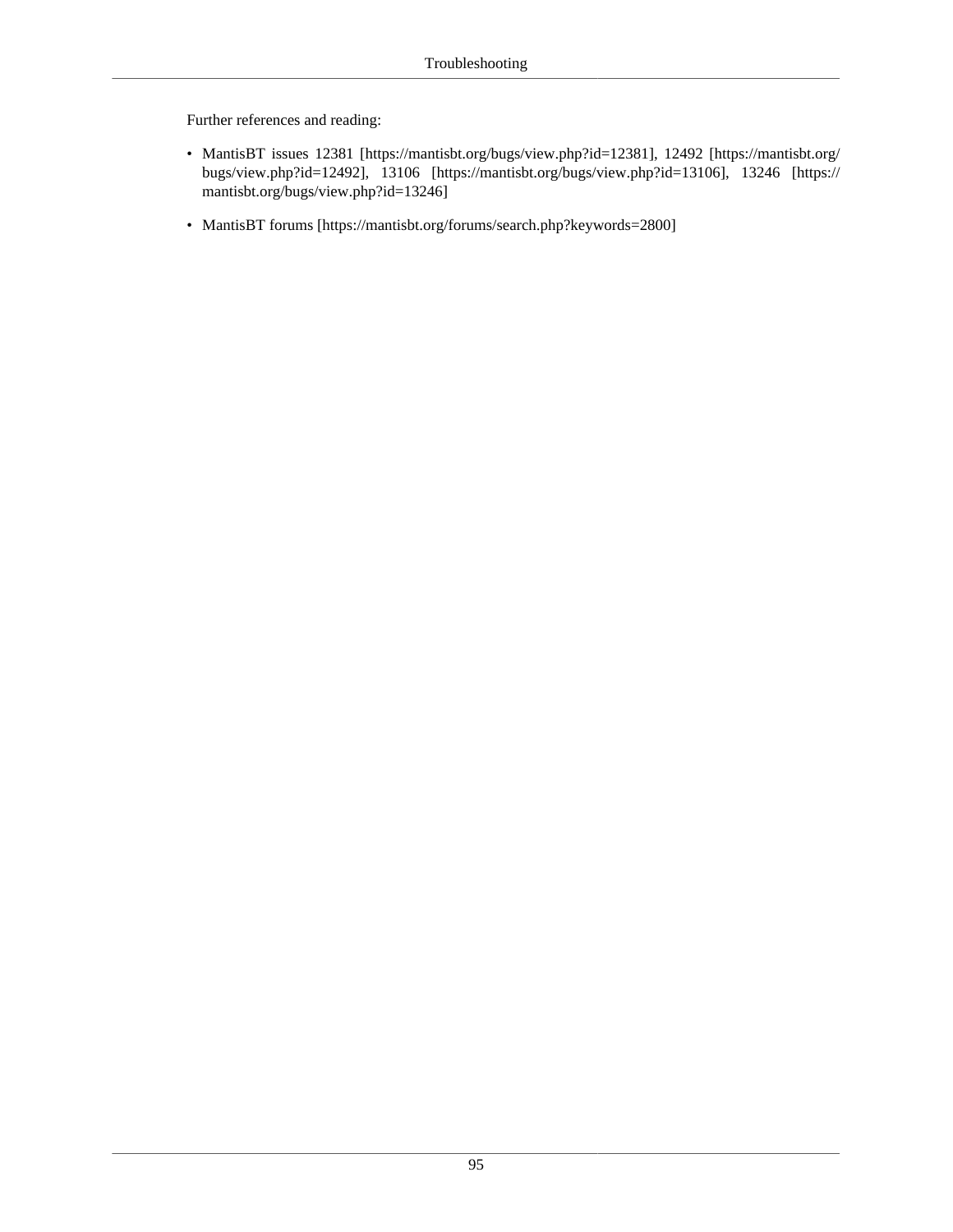# **Chapter 10. Project Management**

This section covers the project management features of MantisBT. This includes features like change log, roadmap, time tracking, reporting and others.

## **Change Log**

MantisBT doesn't just track the status of issues, it also relates issues to versions. Each project can have several versions, which are marked with attributes like released and obsolete. Users typically report issues against released issues and developers typically fix issues in not released versions. With every new release comes question like: what's new? what has been fixed? Customers wonder if the new release is of interest to them and whether they should take an upgrade. Well, the change log is specifically tailored to answer these kind of questions.

In order for an issue to show up in the change log, it has to satisfy certain criteria. The criteria is that the issue has to be resolved with a 'fixed' resolution and has to have the 'fixed\_in\_version' field set. Users sometimes wonder why resolved or closed issues don't show up in the change log, and the answer is that the 'fixed\_in\_version' field is not set. Without the 'fixed\_in\_version', it is not possible for MantisBT to include the issues in the appropriate section of the changelog. Note that it is possible to set the 'fixed\_in\_version' for multiple issues using the 'Update Fixed in Version' group action on the View Issues page (just below the issues list). This option is only available when the selected project is not 'All Projects'. Once a version is marked as obsolete, it is now longer included in the change log.

MantisBT also provides the ability to customize the criteria used for an issue to be included in the change log. For example, for installations that use a custom set of resolutions, it is possible to select multiple resolutions as valid candidates for the change log. This can be done using custom functions (see custom functions documentation for more details). The custom function below overrides the MantisBT default behavior to include issues with both FIXED and IMPLEMENTED (a custom resolution) resolutions in the change log.

```
<?php
# --------------------
# Checks the provided bug and determines whether it should be included in the chan
# or not.
# returns true: to include, false: to exclude.
function custom_function_override_changelog_include_issue( $p_issue_id ) {
     $t_issue = bug_get( $p_issue_id );
    return ( \div $t_issue->resolution == FIXED || $t_issue->resolution == IMPLEMENTE
         ( $t_issue->status >= config_get( 'bug_resolved_status_threshold' ) ) );
}
```
MantisBT also provides the ability to customize the details to include from the issue and in what format. This can be done using the following custom function.

```
<?php
# --------------------
# Prints one entry in the changelog.
function custom_function_override_changelog_print_issue( $p_issue_id, $p_issue_lev
     $t_bug = bug_get( $p_issue_id );
     if( $t_bug->category_id ) {
```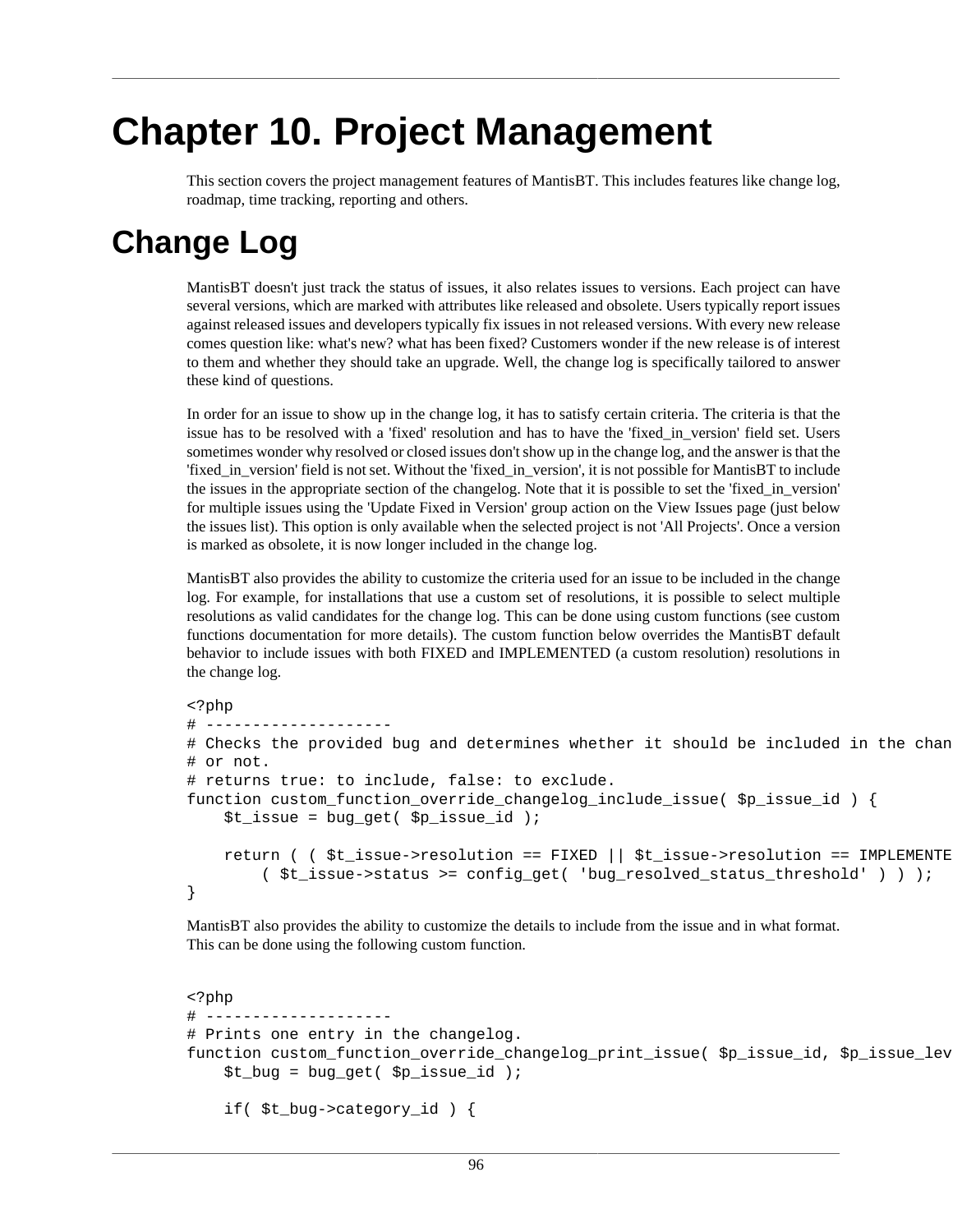```
 $t_category_name = category_get_name( $t_bug->category_id );
     } else {
         $t_category_name = '';
 }
   $t_category = is_blank( $t_category_name ) ? '' : '<b&gt;[' . $t_category_n
   echo str_pad( '', $p_issue_level * 6, ' k#160;' ), '- ', string_get_bug_view_li
    if( $t_bug->handler_id != 0 ) {
         echo ' (', prepare_user_name( $t_bug->handler_id ), ')';
     }
   echo ' - ', get enum element( 'status', $t bug->status ), '.<br /&qt;';
```
By combining both customization features, it is also possible to do more advanced customization scenarios. For example, users can add a 'ChangelogSummary' custom field and include all issues that have such field in the change log. Through customizing what information being included for a qualifying issue, users can also include the 'ChangelogSummary' text rather than the native summary field.

In some cases, users know that they fixed an issue and that the fix will be included in the next release, however, they don't know yet the name of the release. In such case, the recommended approach is to always have a version defined that corresponds to the next release, which is typically called 'Next Release'. Once the release is cut and has a concrete name, then 'Next Release' can be renamed to the appropriate name and a new 'Next Release' can then be created. For teams that manage releases from multiple branches for the same project, then more than one next release can be possible. For example, 'Next Dev Release' and 'Next Stable Release'.

Another common requirement is to be able to link to the change log of a specific project from the project's main website. There is a variety of ways to do that:

• To link to the changelog of version "ver1" of project "myproject":

}

http://www.example.com/mantisbt/changelog\_page.php?project=myproject&version=ver1

• To link to the changelog of all non-obsolete versions of project 'myproject':

http://www.example.com/mantisbt/changelog\_page.php?project=myproject

• To link to the changelog of project with id 1. The project id can be figured out by going to the management page for the project and getting the value of project\_id field form the URL.

http://www.example.com/mantisbt/changelog\_page.php?project\_id=1

• To link to the changelog of version with id 1. The version id is unique across all projects and hence in this case it is not necessary to include the project id/name. The version id can be figured out by going to the manage project page and editing the required version. The version\_id will be included in the URL.

http://www.example.com/mantisbt/changelog\_page.php?version\_id=1

Another approach is to go to the project page and from there users can get to multiple other locations relating to the project include the change log. This can be done by a URL like the following: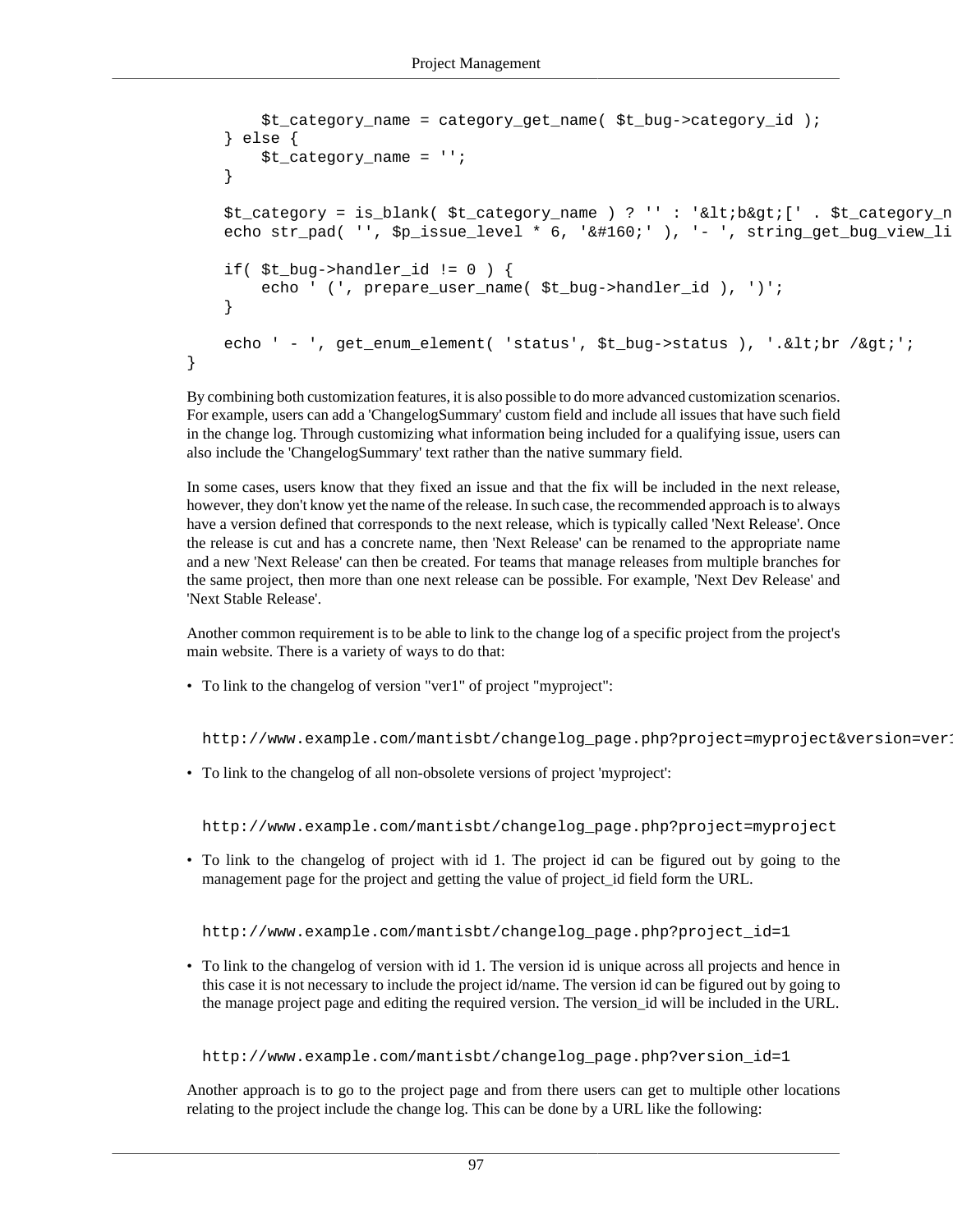http://www.example.com/mantisbt/project\_page.php?project\_id=1

It is possible to customize the access level required for viewing the change log page. This can be done using the \$g\_view\_changelog\_threshold configuration option.

## **Roadmap**

One of the very important scenarios in project management is where the project managers (or team leads) triage the issues to set their priorities, target version, and possibly assign the issues to specific developers or take other actions on the issue. By setting the target version of an issue to a version that is not yet released, the issue shows up on the project roadmap, providing user with information about when to expect the issues to be resolved. The roadmap page has a section for each release showing information like planned issues, issues done and percentage of issues completed. Issues that are fixed in a specific version, but didn't have the target\_version field set, will not show up in the roadmap. This allows the ability to control the issues that are significant enough to show in the roadmap, while all resolved fields can be found in the change log. Note that it is possible to set the 'target\_version' for multiple issues using the 'Update Target Version' group action that is available through the View Issues page (below the issues list). This option is only available when the current project is not 'All Projects'. Although it is not a typical scenario, it is worth mentioning that once a version is marked as obsolete, it is not included in the roadmap.

Note that the roadmap only includes future versions, once a version is marked as released, it no longer is included in the roadmap. For information about such releases, the change log feature should be used. For an issue to be shown on the roadmap, it has to have the target version set. It does not matter whether the feature is resolved or not. Resolved features will be decorated with a strikethrough and will be counted as done.

MantisBT provides the ability to customize the criteria for issues to show up on the roadmap. The default criteria is that the issue has to belong to a version that is not yet released and that the issues is not a duplicate. However, such criteria can be customized by using custom functions as below.

```
<?php
# ---# Checks the provided bug and determines whether it should be included in the road
# returns true: to include, false: to exclude.
function custom_function_override_roadmap_include_issue( $p_issue_id ) {
    return ( true );
}
```
It is also possible to customize the details included about an issues and the presentation of such details. This can be done through the following custom function:

```
<?php
\# --# Prints one entry in the roadmap.
function custom_function_override_roadmap_print_issue($p_issue_id,$p_issue_level
     $t_bug = bug_get( $p_issue_id );
     if( bug_is_resolved( $p_issue_id ) ) {
       $t_strike_start = '< istrike>';It is the end = '</strike`qt;'; } else {
         $t_strike_start = $t_strike_end = '';
```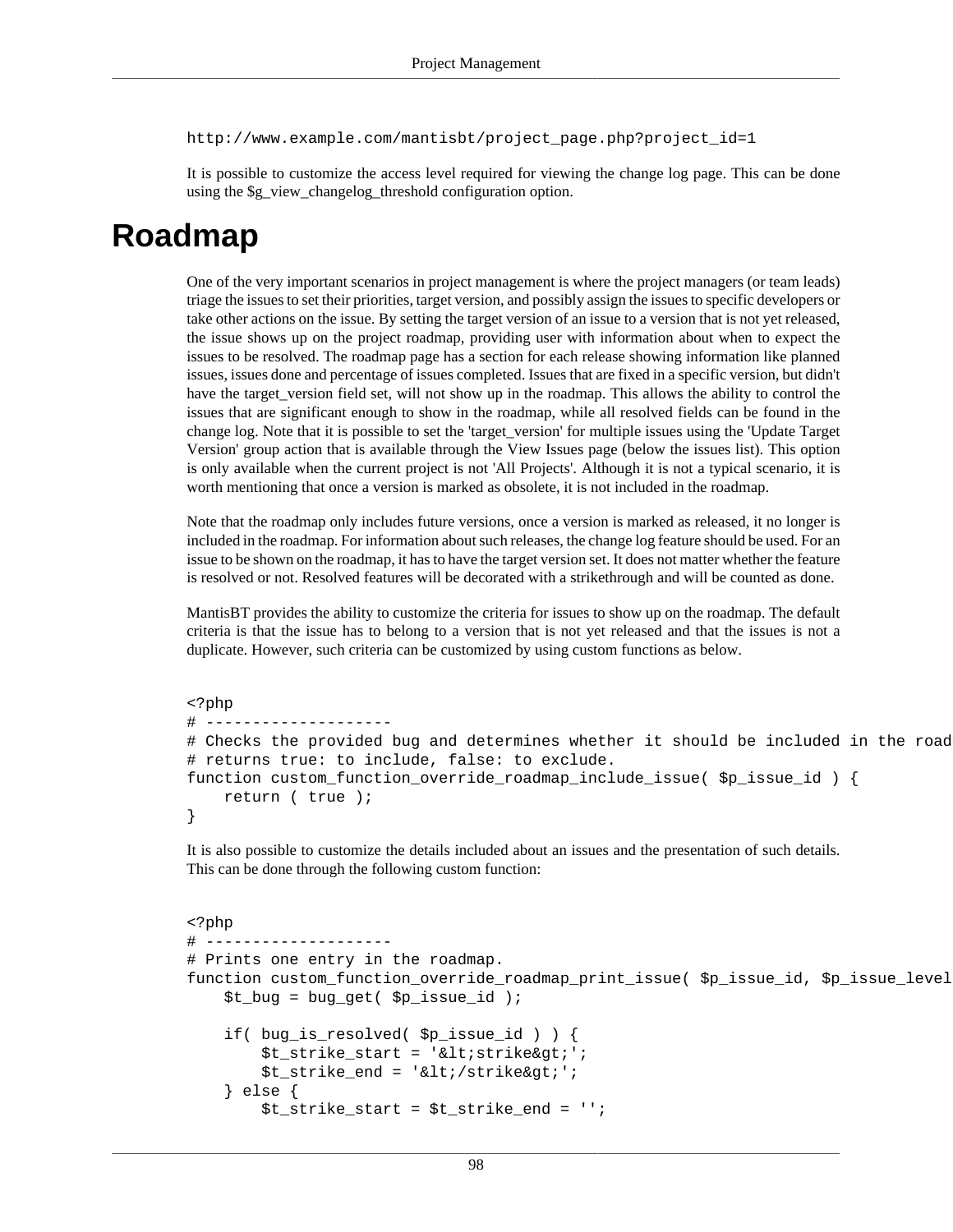```
 }
 if( $t_bug->category_id ) {
    $t_category_name = category_get_name( $t_bug->category_id );
 } else {
     $t_category_name = '';
 }
$t_category = is_blank( $t_category_name ) ? '' : '<b&gt;[' . $t_category_n
echo str_pad( '', $p_issue_level * 6, ' ' ), '- ', $t_strike_start, strin
if(St bug->handler id != 0 ) {
    echo ' (', prepare_user_name( $t_bug->handler_id ), ')';
 }
echo ' - ', get_enum_element( 'status', $t_bug->status ), $t_strike_end, '.&lt
```
Some teams manage different branches for each of their projects (e.g. development and maintenance branches). As part of triaging the issue, they may decide that an issue should be targeted to multiple branches. Hence, frequently the request comes up to be able to target a single issue to multiple releases. The current MantisBT approach is that an issues represents an implementation or a fix for an issue on a specific branch. Since sometimes applying and verifying a fix to the two branches does not happen at the same time and in some cases the approach for fixing an issue is different based on the branch. Hence, the way to manage such scenario is to have the main issue for the initial fix and have related issues which capture the work relating to applying the fix to other branches. The issues for porting the fix can contain any discussions relating to progress, reflect the appropriate status and can go through the standard workflow process independent of the original issues.

Another common requirement is to be able to link to the roadmap of a specific project from the project's main website. There is a variety of ways to do that:

• To link to the roadmap of version "ver1" of project "myproject":

}

http://www.example.com/mantisbt/roadmap\_page.php?project=myproject&version=ver1

• To link to the roadmap of all non-obsolete versions of project 'myproject':

http://www.example.com/mantisbt/roadmap\_page.php?project=myproject

• To link to the roadmap of project with id 1. The project id can be figured out by going to the management page for the project and getting the value of project\_id field form the URL.

http://www.example.com/mantisbt/roadmap\_page.php?project\_id=1

• To link to the roadmap of version with id 1. The version id is unique across all projects and hence in this case it is not necessary to include the project id/name. The version id can be figured out by going to the manage project page and editing the required version. The version\_id will be included in the URL.

http://www.example.com/mantisbt/roadmap\_page.php?version\_id=1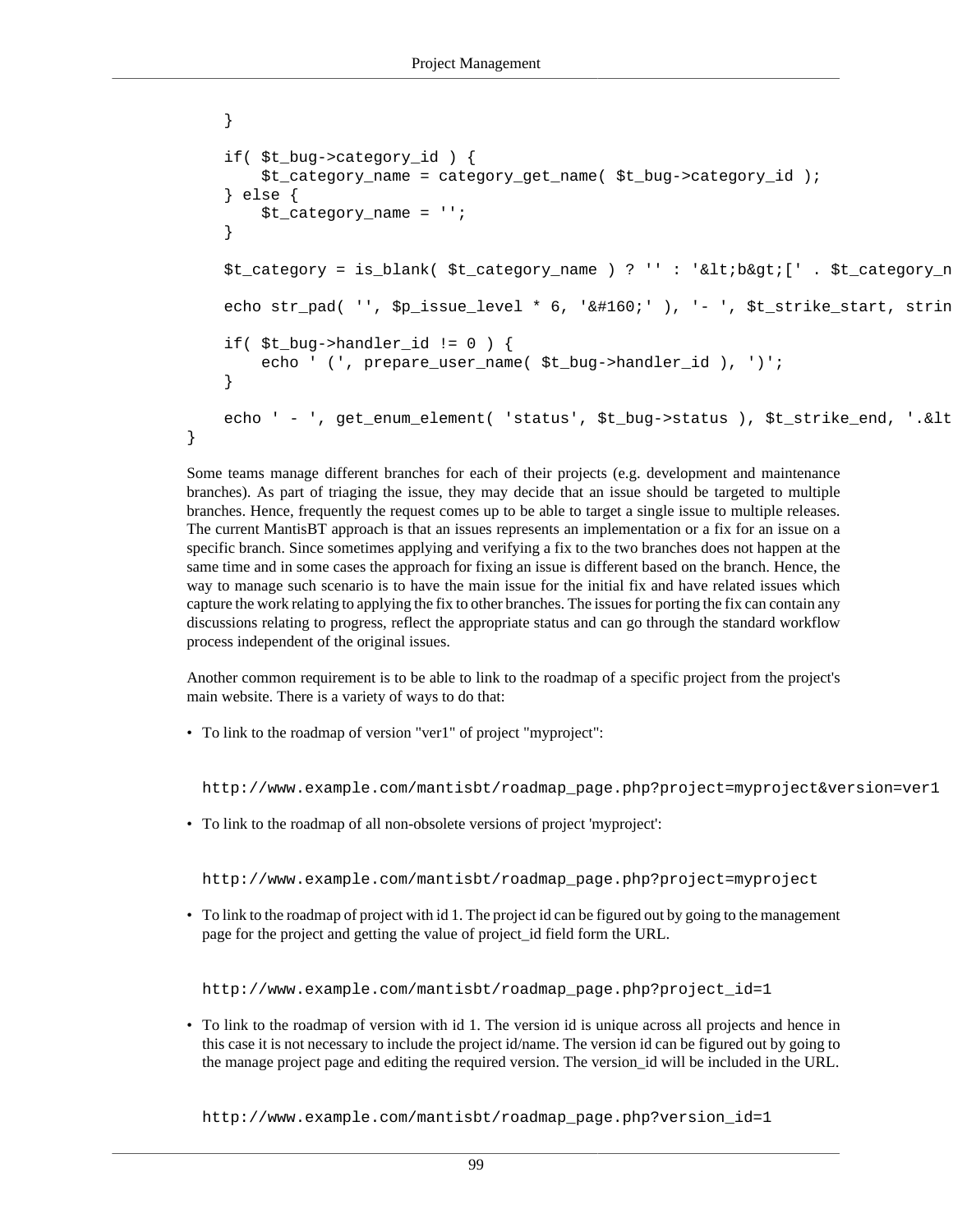Another approach is to go to the project page and from there users can get to multiple other locations relating to the project include the roadmap. This can be done by a URL like the following:

http://www.example.com/mantisbt/project\_page.php?project\_id=1

The access level required to view and modify the roadmap can be configured through \$g\_roadmap\_view\_threshold and \$g\_roadmap\_update\_threshold respectively. Modifying the roadmap is the ability to set the target versions for issues. Users who have such access can set the target versions while reporting new issues or by updating existing issues.

### **Time Tracking**

To activate the Time Tracking feature you have to set the configuration option "time\_tracking\_enabled" to ON. To activating the Time Tracking you can :

- Static solution : change the variable '\$g\_time\_tracking\_enabled' in the configuration file 'config\_defaults\_inc.php', this will change the configuration for all the MantisBT instance ;
- Dynamic and "project by project" solution : Use the administration page "Manage Configuration" and set the variable 'time\_tracking\_enabled' to '1' for which user and which project of you choice.

All Time Tracking configuration options are described in the configuration section off this guide.

### **Graphs**

Assigned to me: TODO

Release Delta: TODO

Category: TODO

Severity: TODO

Severity / Status: TODO

Daily Delta: TODO

Reported by Me: TODO

### **Summary Page**

By Status: TODO By Severity: TODO By Category: TODO Time Stats for Resolved Issues (days): TODO Developer Status: TODO Reporter by Resolution: TODO Developer by Resolution: TODO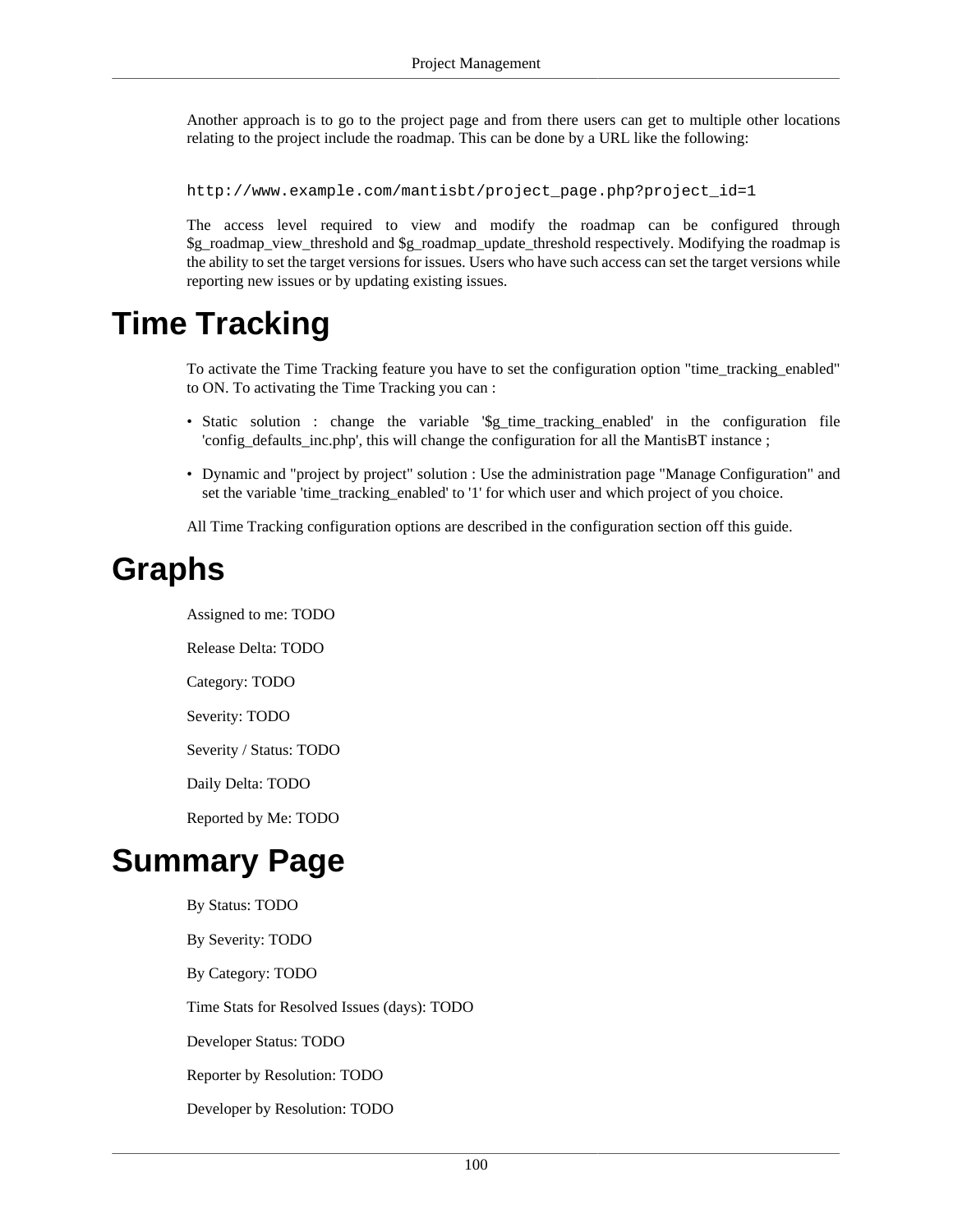By Date: TODO

Most Active: TODO

Longest Open: TODO

By Resolution: TODO

By Priority: TODO

Reporter Status: TODO

Reporter Effectiveness: TODO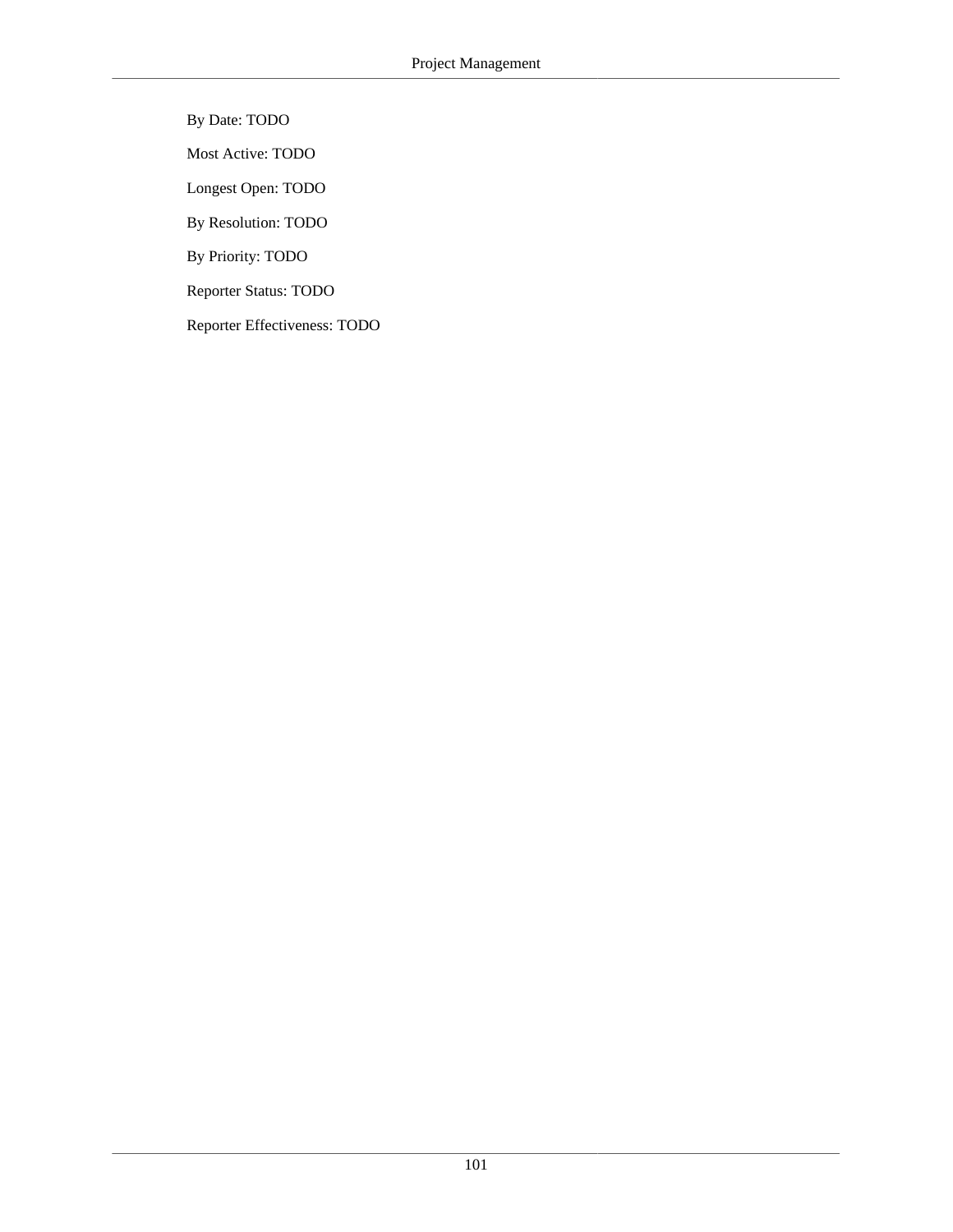# **Chapter 11. Contributing to MantisBT Talent and Time**

One of the greatest ways to contribute to MantisBT is to contribute your talent and time. For MantisBT to keep growing we need such support in all areas related to the software development cycle. This includes: business analysts, developers, web designers, graphics designers, technical writers, globalization developers, translators, testers, super users, packagers and active users. If you would like to contribute in any of these capacities please contact us through the "Contact Us" page.

### **Recommend MantisBT to Others**

It feels great when we get feedback from the user community about how MantisBT boosted their productivity, and benefited their organization. A lot of the feedback I get is via email, some on mailing lists, and some on forums. I would encourage such users to blog about it, tell their friends about MantisBT, and recommend MantisBT to other organizations. MantisBT is driven by it's community, the greater the community, the greater the ideas, the greater of a product it becomes.

#### **Blog about MantisBT**

If you have a blog, then talk about MantisBT, review it's features and help us spread the word. A lot of users also like to blog about how they customized MantisBT to fit their needs or to integrate with other tools that they use in their work environment.

#### **Integrate with MantisBT**

If you have a product that can be integrated with MantisBT to provide value for MantisBT users, that would be a great place to contribute and benefit both your project's and the MantisBT community.

A great example in this area are integrations with content management systems (e.g. \*Nuke, Xoops), project management (PHPProjekt), and TestLink for Test Management. MantisBT can easily be integrated with projects in any programming language whether it is hosted on the same webserver or anywhere else in the world. This can be achieved through its SOAP API and MantisConnect client libraries. MantisConnect comes with client libraries and samples in languages like PHP, .NET, Java and Cocoa.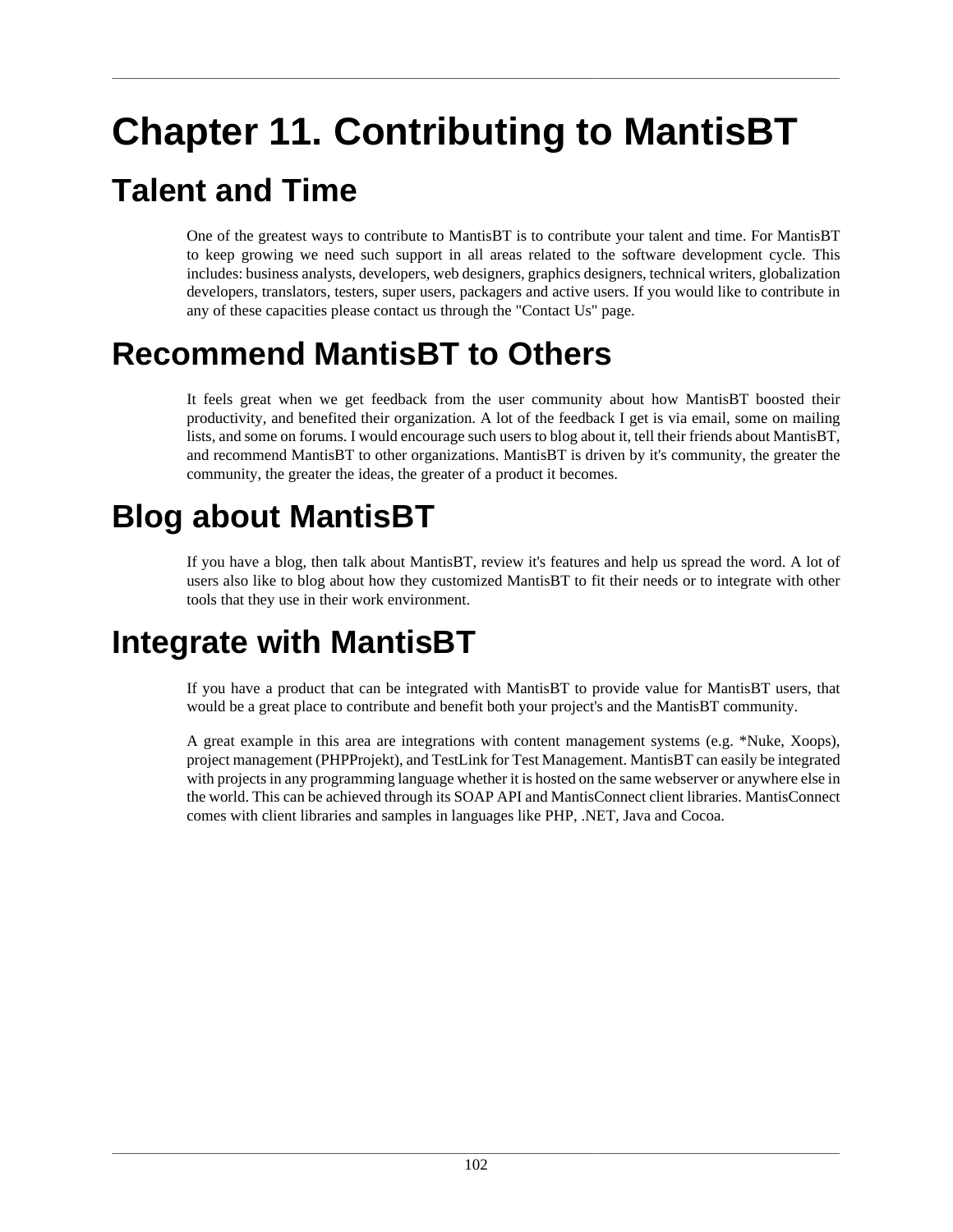## **Appendix A. Revision History**

Revision History Release 2.25.0 Release 2.24.1 Release 2.24.0 Release 2.23.0 Release 2.22.1 Release 2.22.0 Release 2.21.2 Release 2.21.1 Release 2.21.0 Release 2.20.0 Release 2.19.0 Release 2.18.0 Release 2.17.1 Release 2.17.0 Release 2.16.0 Release 2.15.0 Release 2.14.0 Release 2.13.1 Release 2.13.0 Release 2.12.0 Release 2.11.0 Release 2.10.0 Release 2.9.0 Release 2.8.0

Revision 2.25-0 Mon Mar 8 2021 DamienRegad<dregad@mantisbt.org> Revision 2.24-1 Sun May 3 2020 VictorBoctor<vboctor@mantisbt.org> Revision 2.24-0 Sun Mar 15 2020 VictorBoctor<vboctor@mantisbt.org> Revision 2.23-0 Sun Dec 9 2019 VictorBoctor<vboctor@mantisbt.org> Revision 2.22-1 Thu Sep 26 2019 VictorBoctor<vboctor@mantisbt.org> Revision 2.22-0 Sun Aug 25 2019 VictorBoctor<vboctor@mantisbt.org> Revision 2.21-2 Mon Aug 19 2019 VictorBoctor<vboctor@mantisbt.org> Revision 2.21-1 Thu Jun 13 2019 VictorBoctor<vboctor@mantisbt.org> Revision 2.21-0 Sat Apr 20 2019 VictorBoctor<vboctor@mantisbt.org> Revision 2.20-0 Sat Mar 16 2019 VictorBoctor<vboctor@mantisbt.org> Revision 2.19-0 Wed Jan 2 2019 VictorBoctor<vboctor@mantisbt.org> Revision 2.18-0 Tue Oct 16 2018 VictorBoctor<vboctor@mantisbt.org> Revision 2.17-1 Mon Sep 24 2018 VictorBoctor<vboctor@mantisbt.org> Revision 2.17-0 Mon Sep 3 2018 VictorBoctor<vboctor@mantisbt.org> Revision 2.16-0 Sun Jul 29 2018 VictorBoctor<vboctor@mantisbt.org> Revision 2.15-0 Tue Jun 5 2018 VictorBoctor<vboctor@mantisbt.org> Revision 2.14-0 Sun Apr 29 2018 VictorBoctor<vboctor@mantisbt.org> Revision 2.13-1 Wed Apr 4 2018 VictorBoctor<vboctor@mantisbt.org> Revision 2.13-0 Sun Apr 1 2018 VictorBoctor<vboctor@mantisbt.org> Revision 2.12-0 Sat Mar 3 2018 VictorBoctor<vboctor@mantisbt.org> Revision 2.11-0 Tue Feb 6 2018 VictorBoctor<vboctor@mantisbt.org> Revision 2.10-0 Sat Dec 30 2017 VictorBoctor<vboctor@mantisbt.org> Revision 2.9-0 Sun Dec 3 2017 VictorBoctor<vboctor@mantisbt.org> Revision 2.8-0 Sat Oct 28 2017 VictorBoctor<vboctor@mantisbt.org> Revision 2.7-0 Sun Oct 8 2017 VictorBoctor<vboctor@mantisbt.org>